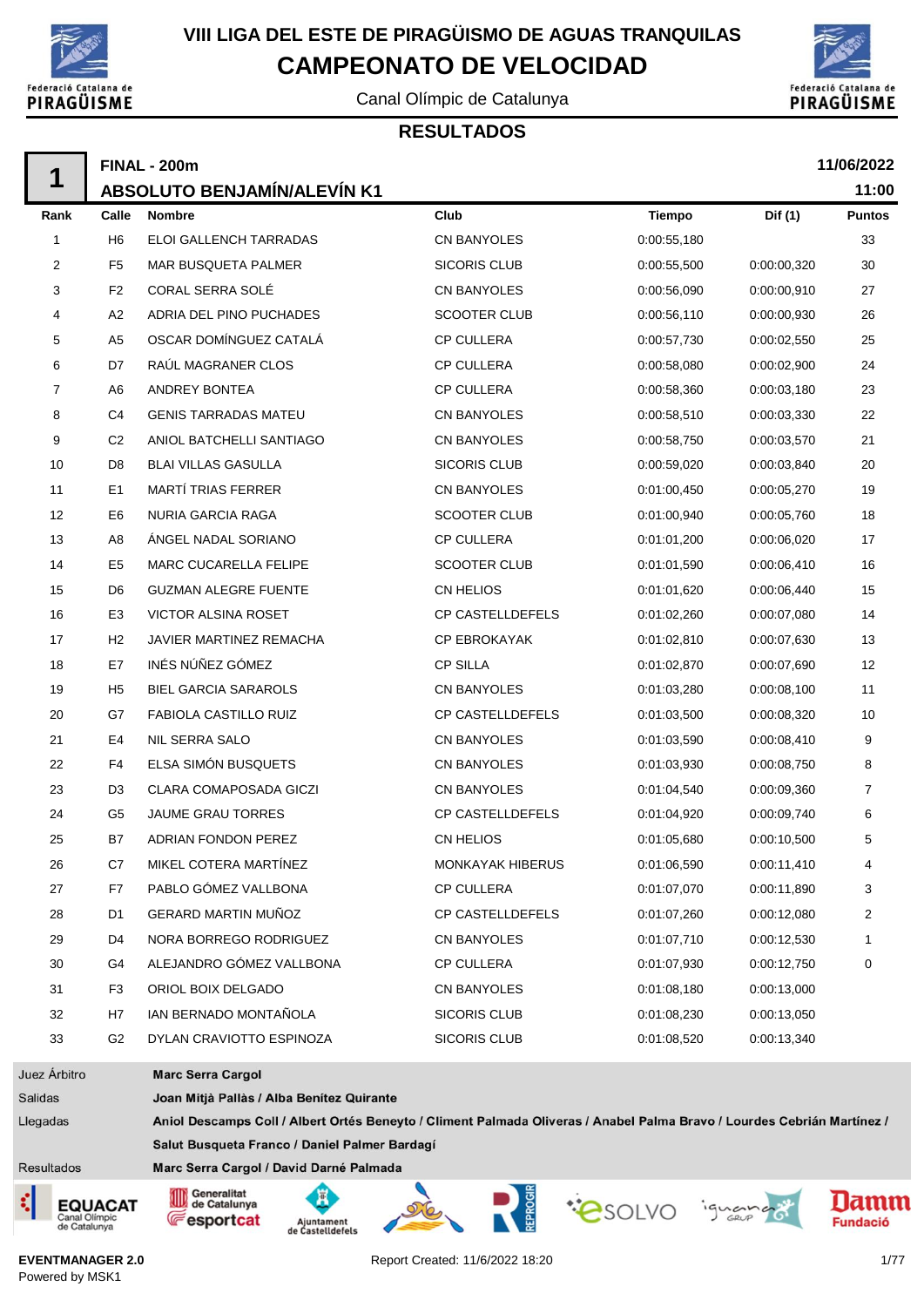

## **VIII LIGA DEL ESTE DE PIRAGÜISMO DE AGUAS TRANQUILAS CAMPEONATO DE VELOCIDAD**

Canal Olímpic de Catalunya



#### **RESULTADOS**

|      |                | <b>FINAL - 200m</b>                |                         |             |             | 11/06/2022    |
|------|----------------|------------------------------------|-------------------------|-------------|-------------|---------------|
| 1    |                | <b>ABSOLUTO BENJAMÍN/ALEVÍN K1</b> |                         |             |             | 11:00         |
| Rank | Calle          | <b>Nombre</b>                      | Club                    | Tiempo      | Dif (1)     | <b>Puntos</b> |
| 34   | F <sub>6</sub> | ALVARO CAMARASA CORRECHER          | CP CULLERA              | 0:01:11,000 | 0:00:15,820 |               |
| 35   | A7             | FELIX BAZTAN SALAMANCA             | CN HELIOS               | 0:01:11,060 | 0:00:15,880 |               |
| 36   | B <sub>8</sub> | MARIO CASAJÚS MONTORI              | MONKAYAK HIBERUS        | 0:01:11,150 | 0:00:15,970 |               |
| 37   | C <sub>5</sub> | <b>MACARENA CUSTODIO IMBERTI</b>   | CP CASTELLDEFELS        | 0:01:11,250 | 0:00:16,070 |               |
| 38   | B <sub>6</sub> | JULIA LOPEZ FERRANDO               | CN HELIOS               | 0:01:11,350 | 0:00:16,170 |               |
| 39   | F <sub>8</sub> | VALERIA COSMOS CABRERA             | <b>CP SILLA</b>         | 0:01:11,520 | 0:00:16,340 |               |
| 40   | G <sub>6</sub> | ANGELO CELENTANO                   | <b>CP CULLERA</b>       | 0:01:12,230 | 0:00:17,050 |               |
| 41   | G8             | SERGI GUTIERREZ GONZALEZ           | <b>CP CASTELLDEFELS</b> | 0:01:12,660 | 0:00:17,480 |               |
| 42   | H4             | SANTIAGO FERNANDEZ ROIG            | <b>SCOOTER CLUB</b>     | 0:01:12,670 | 0:00:17,490 |               |
| 43   | B <sub>5</sub> | MARTI ARCALLA CARBONES             | <b>SICORIS CLUB</b>     | 0:01:12,990 | 0:00:17,810 |               |
| 44   | C <sub>1</sub> | ADRIÁN ORIGÜEN GARCÍA              | <b>MONKAYAK HIBERUS</b> | 0:01:13,350 | 0:00:18,170 |               |
| 45   | B <sub>3</sub> | MARKEL BALASTEGUI CANUT            | <b>SICORIS CLUB</b>     | 0:01:13,990 | 0:00:18,810 |               |
| 46   | H <sub>3</sub> | JORGE ORIGÜEN GARCÍA               | MONKAYAK HIBERUS        | 0:01:15,750 | 0:00:20,570 |               |
| 47   | B <sub>1</sub> | MELCHOR GOMEZ IRANZO               | <b>CP SILLA</b>         | 0:01:15,880 | 0:00:20,700 |               |
| 48   | A <sub>1</sub> | MARC GUTIERREZ GONZALEZ            | <b>CP CASTELLDEFELS</b> | 0:01:17,110 | 0:00:21,930 |               |
| 49   | G <sub>1</sub> | CECS AGUSTI DE LA CASA             | <b>SICORIS CLUB</b>     | 0:01:18,510 | 0:00:23,330 |               |
| 50   | H <sub>8</sub> | SARA ORIGÜEN GARCÍA                | MONKAYAK HIBERUS        | 0:01:18,530 | 0:00:23,350 |               |
| 51   | E <sub>2</sub> | DIDAC NAVARRO BAENA                | <b>SICORIS CLUB</b>     | 0:01:19,710 | 0:00:24,530 |               |
| 52   | E8             | RODRIGO MORER GIL                  | CN HELIOS               | 0:01:20,690 | 0:00:25,510 |               |
| 53   | D <sub>2</sub> | MANEL BURGOS TALAVERA              | <b>SICORIS CLUB</b>     | 0:01:21,080 | 0:00:25,900 |               |
| 54   | C <sub>3</sub> | <b>BIEL TEIGELL CATALAN</b>        | CP CASTELLDEFELS        | 0:01:24,160 | 0:00:28,980 |               |
|      | A4             | CARLES BLASCO JIMENEZ              | <b>CP SILLA</b>         | CAN         |             | 0             |
|      | B4             | YERAY GALLEGO PÉREZ                | <b>CP SILLA</b>         | CAN         |             | 0             |
|      | C <sub>6</sub> | <b>MATIAS CANO PEREZ</b>           | CN HELIOS               | CAN         |             | 0             |
|      | C <sub>8</sub> | AIMAR ARNEDO JIMENEZ               | <b>CP EBROKAYAK</b>     | CAN         |             | 0             |
|      | G3             | MARTA BELENES MUÑOZ                | <b>CP SILLA</b>         | CAN         |             | 0             |
|      | H <sub>1</sub> | <b>IKER GINER ROS</b>              | <b>CP SILLA</b>         | CAN         |             | 0             |
|      | A <sub>3</sub> | ARITZ GIMÉNEZ MARTIN               | CN BANYOLES             | <b>DNF</b>  |             | 0             |
|      | B2             | CLAUDIA CORNELLAS GARCIA           | CN BANYOLES             | <b>DNF</b>  |             | 0             |
|      | D5             | SAMUEL GRACIA RILLO                | CN ZARAGOZA             | <b>DNS</b>  |             | -12           |
|      | F <sub>1</sub> | ARKAITZ ARNEDO JIMENEZ             | CP EBROKAYAK            | <b>DNS</b>  |             | $-12$         |
|      |                |                                    |                         |             |             |               |

















**EVENTMANAGER 2.0** Powered by MSK1

Report Created: 11/6/2022 18:20 2/77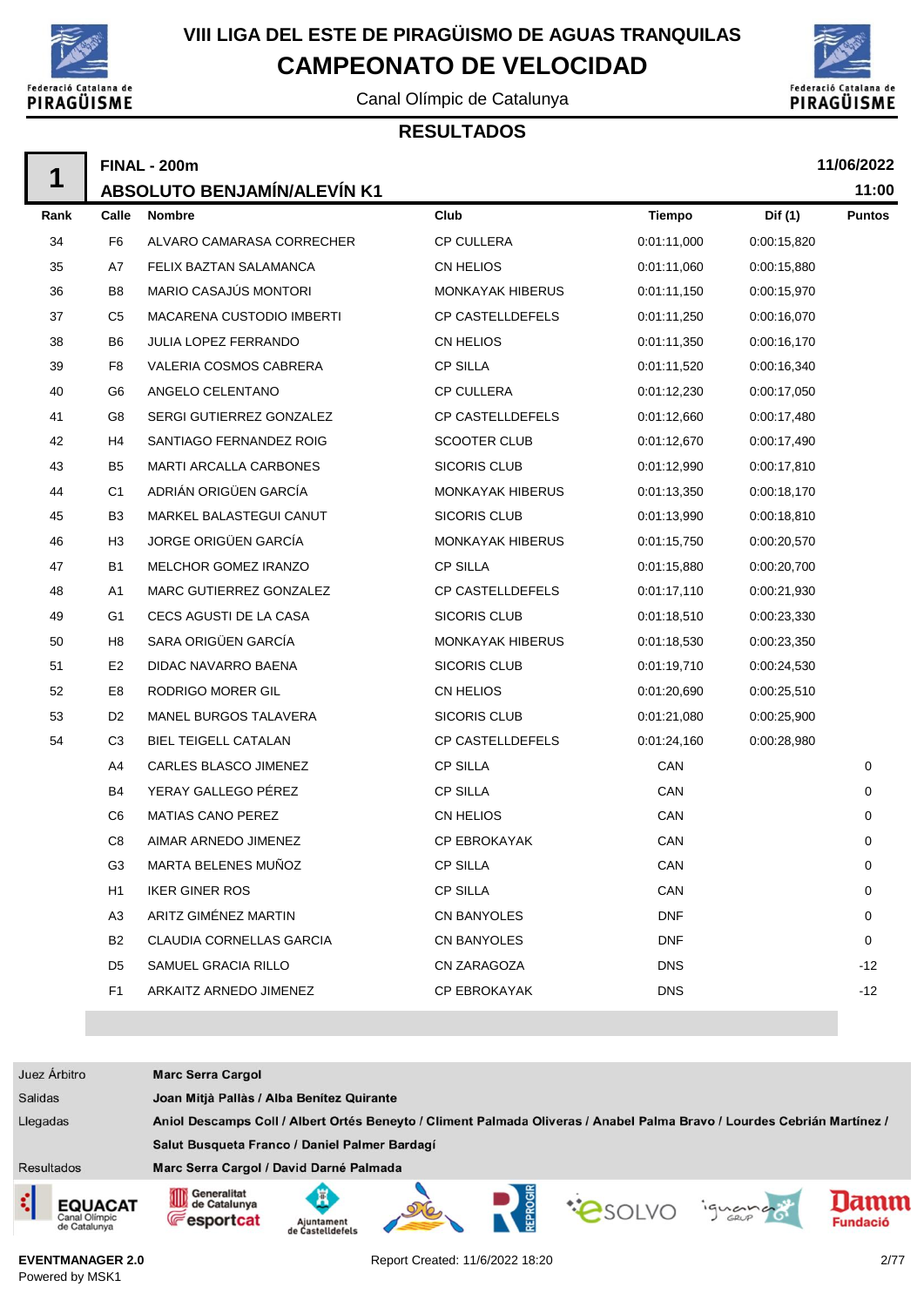

Canal Olímpic de Catalunya



#### **RESULTADOS**

| $\overline{2}$ |                | <b>FINAL - 200m</b>                                                                                                  |                         |               |             | 11/06/2022    |
|----------------|----------------|----------------------------------------------------------------------------------------------------------------------|-------------------------|---------------|-------------|---------------|
|                |                | <b>ABSOLUTO MIXTO K4</b>                                                                                             |                         |               |             | 11:40         |
| Rank           | Calle          | <b>Nombre</b>                                                                                                        | Club                    | <b>Tiempo</b> | Dif $(1)$   | <b>Puntos</b> |
| $\mathbf{1}$   | 5              | <b>MAR SANZ PIRIS</b><br>JAVIER OLIVERT BELTRAN<br>NATALIA BOU TCHAPTAROVA<br>DAVID CHACÓN PIRIS                     | <b>CP CULLERA</b>       | 0:00:35,550   |             | 33            |
| $\overline{c}$ | $\overline{7}$ | <b>MARCOS CLIMENT QUEREMON</b><br><b>JOSEP PERIS PERIS</b><br>ANDREA SÁNCHEZ ALBEROLA<br>SARA MENGUAL FRANCISCO      | <b>CP SILLA</b>         | 0:00:35,900   | 0:00:00,350 | 30            |
| 3              | $\overline{2}$ | RODRIGO JOSÉ VAZ DA CUNHA<br>PAULA SENDRA MIÑANA<br><b>CARLOS SETIEN VALERO</b><br>CARMEN MARTÍNEZ VALERO            | <b>CP SILLA</b>         | 0:00:36,330   | 0:00:00,780 | 27            |
| 4              | 9              | IVÁN TOMÁS MORA<br>CARLOS ORIGÜEN PIQUERAS<br>ALBA MONTLLOR RUEDA<br><b>MARTA RUBIO OYAGA</b>                        | <b>MONKAYAK HIBERUS</b> | 0:00:37,550   | 0:00:02,000 | 26            |
| 5              | $\mathbf{1}$   | SERGI VILLAS GASULLA<br><b>JULIA PADILLA MORENO</b><br>LLUNA BUSQUETA PALMER<br>LILA PIJUAN PUJOL                    | <b>SICORIS CLUB</b>     | 0:00:42,890   | 0:00:07,340 | 25            |
| 6              | 3              | YOUSSEF DAHMAN LAMBRINI<br>ANAS DAHMAN LAMBRINI<br>XÈNIA DOÑATE RUBIO<br>DÚNIA VICENS PEIX                           | <b>CN BANYOLES</b>      | 0:00:43,380   | 0:00:07,830 | 24            |
| $\overline{7}$ | 10             | ANTIONIO PEREZ MIRANDA<br>FRANCISCO MARTINEZ JACOBE<br>PILAR CALLEJAS MANJON<br>MONTSE ALCOBA MEMBRILLA              | <b>CP CASTELLDEFELS</b> | 0:00:54,020   | FC          | $\mathbf 0$   |
|                | 4              | <b>ANTONIO TEIXIDO BERNET</b><br>LAUREA HUGUET CAUFAPE<br><b>MARISOL AIROS FARRAN</b><br>ILUMINADA ARIAS RODRIGUEZ   | <b>SICORIS CLUB</b>     | CAN           |             | 0             |
|                | 6              | <b>TOMMASO FERROGLIO</b><br>MARIA CARMEN PELEGRIN RODRIGO<br>JUAN JOSE SANCHEZ SERRANO<br>BELEN SANCHEZ JIMENEZ      | <b>COMBINADO</b>        | CAN           |             | $\Omega$      |
|                | 8              | <b>LUIS MARTINEZ CORTES</b><br>JULIA MARTINEZ CORTES<br><b>ZILIA PITARCH HERAS</b><br><b>JOSE MIGUEL ROYO MARCEN</b> | <b>CN HELIOS</b>        | CAN           |             | 0             |

| Juez Árbitro                                         | <b>Marc Serra Cargol</b>                                                                                                |                                           |  |  |               |        |                         |
|------------------------------------------------------|-------------------------------------------------------------------------------------------------------------------------|-------------------------------------------|--|--|---------------|--------|-------------------------|
| <b>Salidas</b>                                       |                                                                                                                         | Joan Mitjà Pallàs / Alba Benitez Quirante |  |  |               |        |                         |
| Llegadas                                             | Aniol Descamps Coll / Albert Ortés Beneyto / Climent Palmada Oliveras / Anabel Palma Bravo / Lourdes Cebrián Martínez / |                                           |  |  |               |        |                         |
|                                                      | Salut Busqueta Franco / Daniel Palmer Bardagí                                                                           |                                           |  |  |               |        |                         |
| <b>Resultados</b>                                    | Marc Serra Cargol / David Darné Palmada                                                                                 |                                           |  |  |               |        |                         |
| ़<br><b>EQUACAT</b><br>Canal Olimpic<br>de Catalunya | Generalitat<br>OID<br>de Catalunya<br><b>E</b> esportcat                                                                | Aiuntament<br>de Castelldefel             |  |  | <b>PSOLVO</b> | iguana | lamm<br><b>Fundació</b> |

**EVENTMANAGER 2.0** Powered by MSK1

Report Created: 11/6/2022 18:20 3/77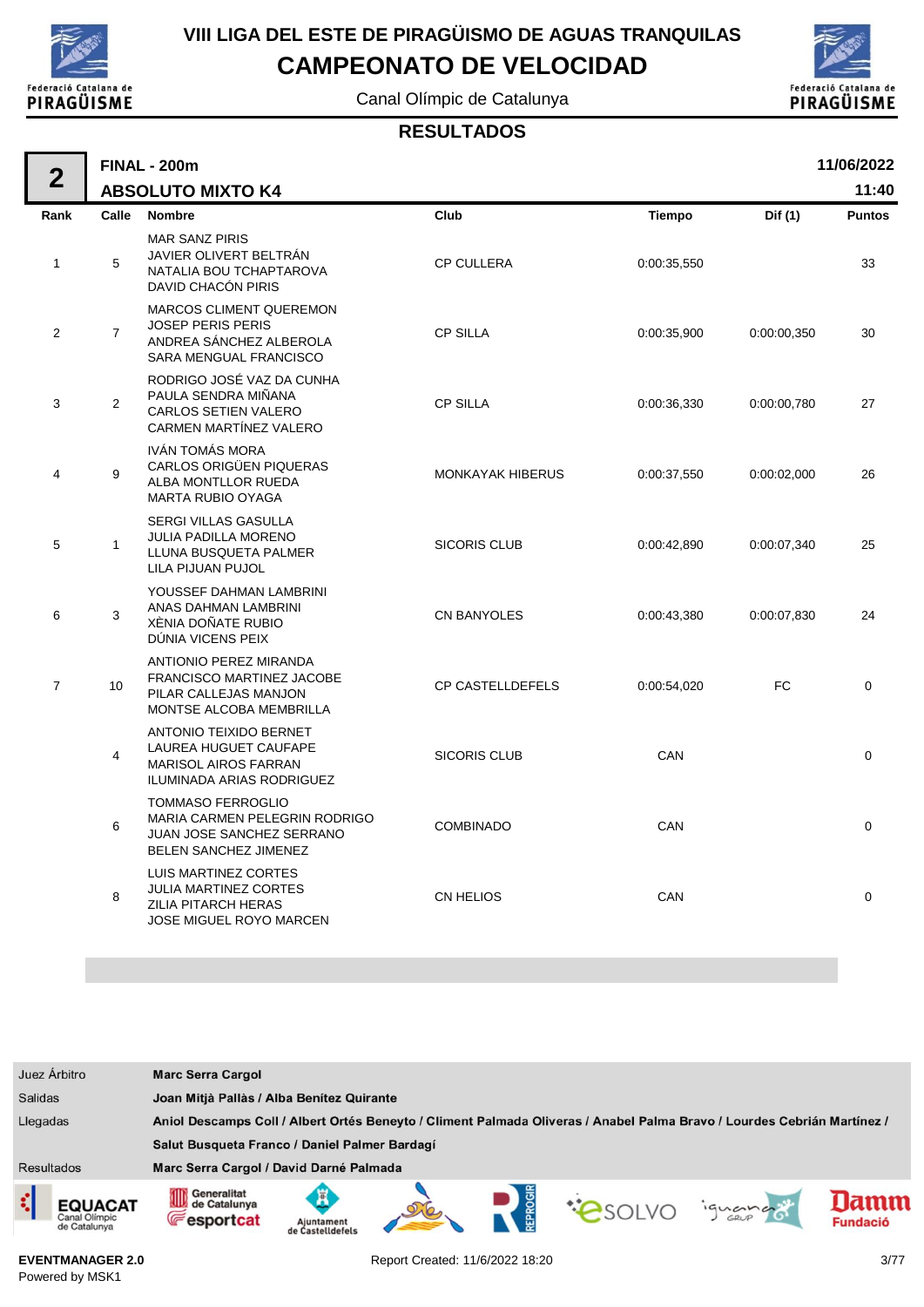

Canal Olímpic de Catalunya



### **RESULTADOS**

| 3    |                | <b>FINAL - 200m</b>                                |                       |               |             | 11/06/2022    |
|------|----------------|----------------------------------------------------|-----------------------|---------------|-------------|---------------|
|      |                | <b>MUJER INFANTIL K2</b>                           |                       |               |             | 11:45         |
| Rank | Calle          | <b>Nombre</b>                                      | Club                  | <b>Tiempo</b> | Dif (1)     | <b>Puntos</b> |
|      | 3              | ANNA MAYOR SANCHEZ<br>ANDREA JIMENEZ COLMARD       | <b>CN VILLAJOYOSA</b> | 0:00:49,810   |             | 33            |
| 2    | 6              | JORDINA COLL ESCODA<br>ARIADNA GRÀCIA GARCIA       | <b>CN BANYOLES</b>    | 0:00:50,370   | 0:00:00.560 | 30            |
| 3    | 4              | <b>CLAUDIA SEVA REOS</b><br>AITANA JUAREZ IVORRA   | <b>CN VILLAJOYOSA</b> | 0:00:53,160   | 0:00:03.350 | 27            |
| 4    | $\overline{7}$ | SANDRA LOPEZ IRIARTE<br>NEREA MARTINEZ SANCHEZ     | <b>CP EBROKAYAK</b>   | 0:00:59,200   | 0:00:09.390 | 26            |
| 5    | 5              | <b>BERTA MARTINEZ ROURA</b><br>ONA COROMINAS MANTE | <b>CN BANYOLES</b>    | 0:00:59,810   | 0:00:10,000 | 25            |
|      |                |                                                    |                       |               |             |               |

|                   | Juez Árbitro                                                                                                                        | <b>Marc Serra Cargol</b>                                |                                           |  |  |  |         |                        |
|-------------------|-------------------------------------------------------------------------------------------------------------------------------------|---------------------------------------------------------|-------------------------------------------|--|--|--|---------|------------------------|
| <b>Salidas</b>    |                                                                                                                                     |                                                         | Joan Mitjà Pallàs / Alba Benítez Quirante |  |  |  |         |                        |
|                   | Aniol Descamps Coll / Albert Ortés Beneyto / Climent Palmada Oliveras / Anabel Palma Bravo / Lourdes Cebrián Martínez /<br>Llegadas |                                                         |                                           |  |  |  |         |                        |
|                   |                                                                                                                                     | Salut Busqueta Franco / Daniel Palmer Bardagí           |                                           |  |  |  |         |                        |
| <b>Resultados</b> |                                                                                                                                     | Marc Serra Cargol / David Darné Palmada                 |                                           |  |  |  |         |                        |
| ¢                 | <b>EQUACAT</b><br>Canal Olimpic<br>de Catalunya                                                                                     | Generalitat<br>OID<br>de Catalunya<br><b>Fesportcat</b> | Ajuntament<br>de Castelldefels            |  |  |  | iguando | amm<br><b>Fundació</b> |

**EVENTMANAGER 2.0** Powered by MSK1

Report Created: 11/6/2022 18:20 4/77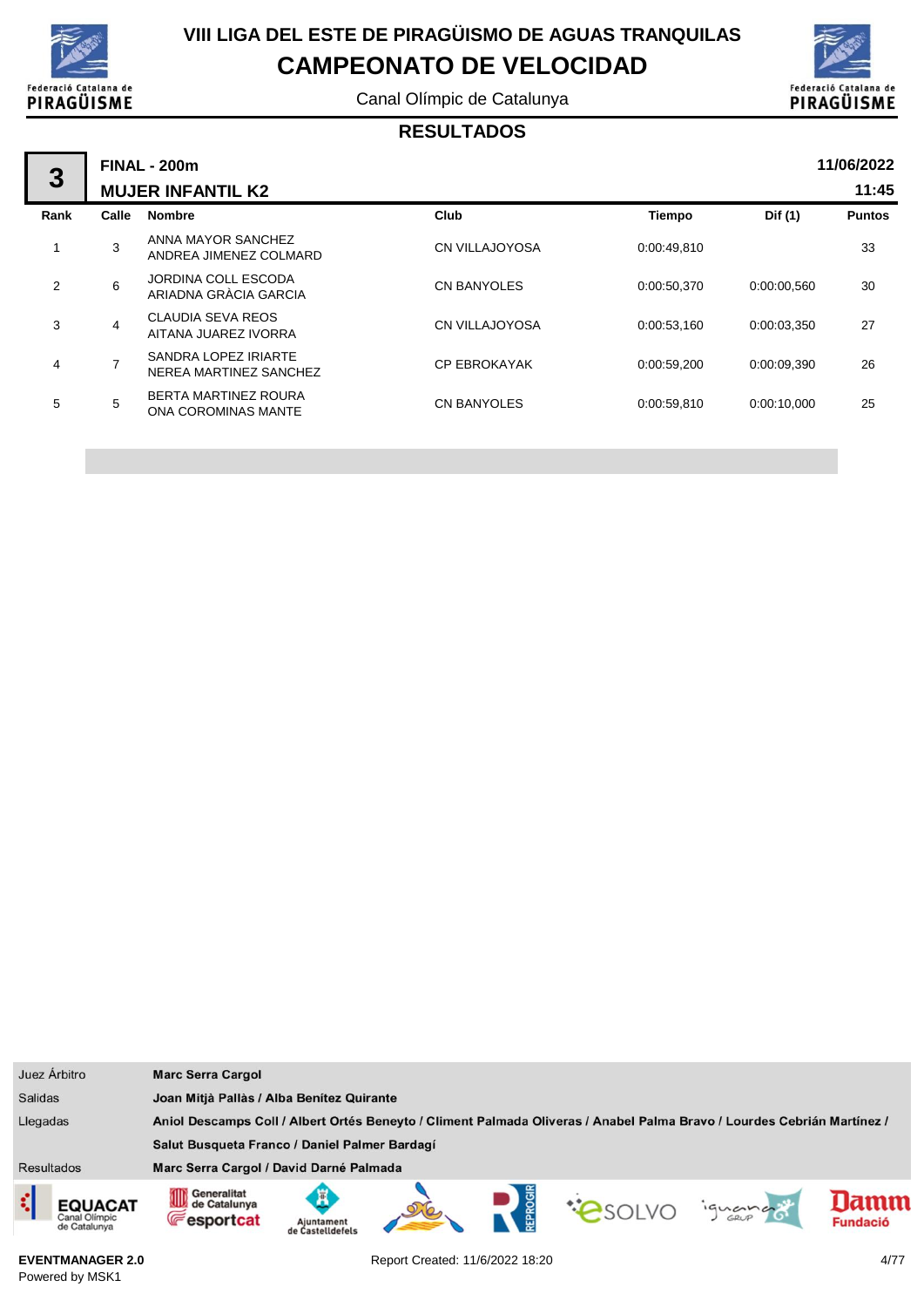

## **VIII LIGA DEL ESTE DE PIRAGÜISMO DE AGUAS TRANQUILAS CAMPEONATO DE VELOCIDAD**

Canal Olímpic de Catalunya



#### **RESULTADOS**

| 4              |                | <b>FINAL - 200m</b><br><b>MIXTO INFANTIL K2</b>           |                         |             |             | 11/06/2022<br>11:50 |
|----------------|----------------|-----------------------------------------------------------|-------------------------|-------------|-------------|---------------------|
| Rank           | Calle          | <b>Nombre</b>                                             | Club                    | Tiempo      | Dif (1)     | <b>Puntos</b>       |
| 1              | 5              | PERE SERRA SOLÉ<br>JUDIT VILÀ FERNANDEZ                   | <b>CN BANYOLES</b>      | 0:00:47,700 |             | 33                  |
| 2              | $\overline{2}$ | <b>HECTOR MARCO DELCAMP</b><br>PALOMA LOPEZ CARRASCO      | <b>SCOOTER CLUB</b>     | 0:00:49,490 | 0:00:01,790 | 30                  |
| 3              | 3              | NASSIM LABJAOUI ABBID<br><b>BRUNA AGUILAR BOSCH</b>       | <b>CN BANYOLES</b>      | 0:00:55,100 | 0:00:07,400 | 27                  |
| 4              | $\overline{7}$ | <b>IVAN ARANDA GONZALO</b><br><b>MENCIA MARTIN BORLAN</b> | CN HELIOS               | 0:00:55,580 | 0:00:07,880 | 26                  |
| 5              | 4              | <b>PAU TORRES ESCRIVA</b><br><b>CAROLINA FURSENKA</b>     | <b>CP CULLERA</b>       | 0:00:57,830 | 0:00:10,130 | 25                  |
| 6              | 8              | DANIEL MASOT CAMPO<br><b>CLARA CRAVIOTTO NOGUE</b>        | <b>SICORIS CLUB</b>     | 0:01:01.720 | FC          | $\Omega$            |
| $\overline{7}$ | 6              | ASIER BULMAN LOUREIRO<br>SOFÍA MENDEZ DE RIVAS            | <b>MONKAYAK HIBERUS</b> | 0:01:02,020 | FC          | $\Omega$            |
|                |                |                                                           |                         |             |             |                     |

| Juez Árbitro      |                                                                                                                                     | <b>Marc Serra Cargol</b>                               |                                           |  |  |  |        |                         |
|-------------------|-------------------------------------------------------------------------------------------------------------------------------------|--------------------------------------------------------|-------------------------------------------|--|--|--|--------|-------------------------|
| <b>Salidas</b>    |                                                                                                                                     |                                                        | Joan Mitjà Pallàs / Alba Benítez Quirante |  |  |  |        |                         |
|                   | Aniol Descamps Coll / Albert Ortés Beneyto / Climent Palmada Oliveras / Anabel Palma Bravo / Lourdes Cebrián Martínez /<br>Llegadas |                                                        |                                           |  |  |  |        |                         |
|                   |                                                                                                                                     | Salut Busqueta Franco / Daniel Palmer Bardagí          |                                           |  |  |  |        |                         |
| <b>Resultados</b> |                                                                                                                                     | Marc Serra Cargol / David Darné Palmada                |                                           |  |  |  |        |                         |
|                   | EQUACAT<br>Canal Olimpic<br>de Catalunya                                                                                            | Generalitat<br>OD<br>de Catalunya<br><b>Fesportcat</b> | Ajuntament<br>de Castelldefels            |  |  |  | iguana | lamn<br><b>Fundació</b> |

**EVENTMANAGER 2.0** Powered by MSK1

Report Created: 11/6/2022 18:20 5/77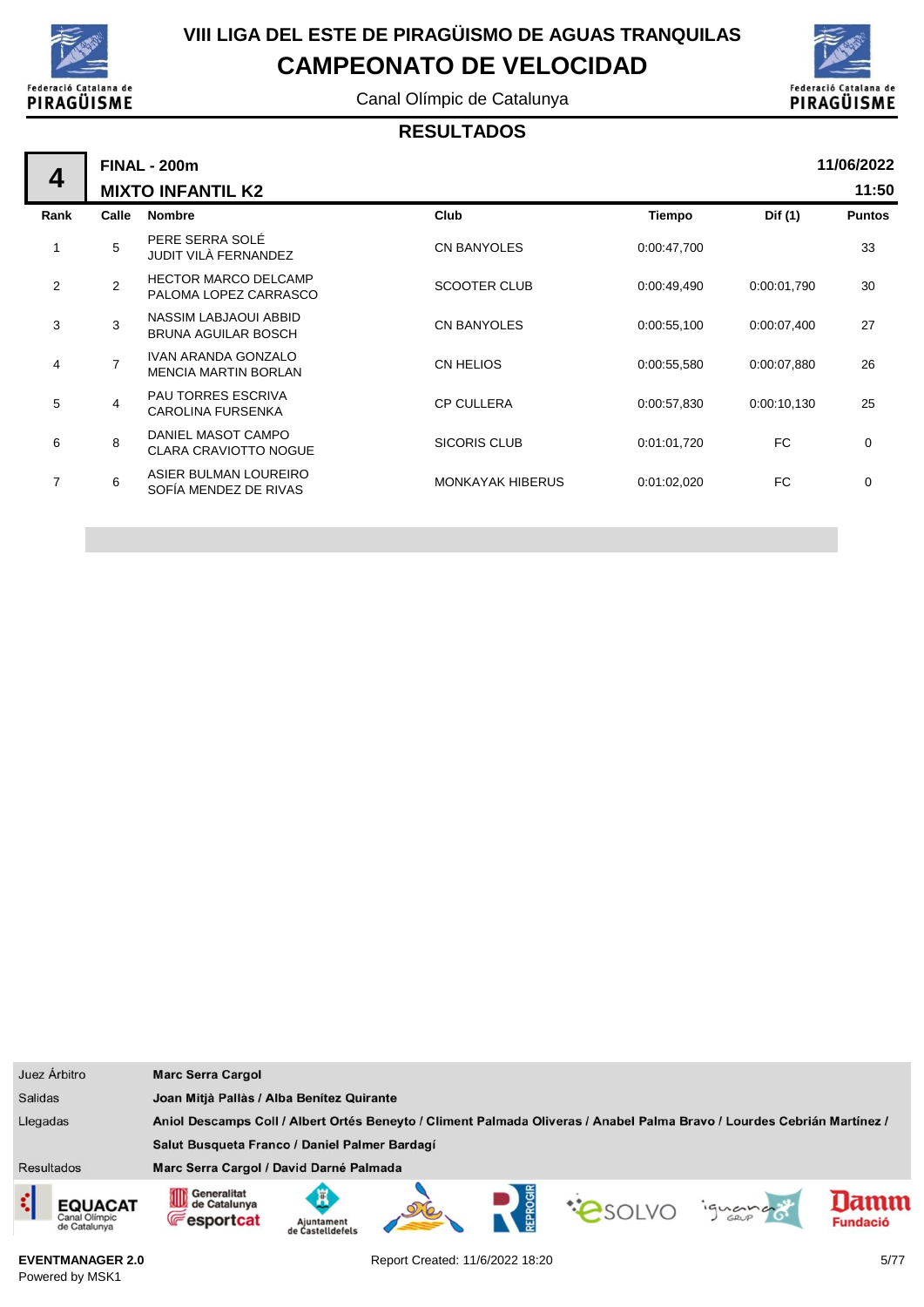

## **VIII LIGA DEL ESTE DE PIRAGÜISMO DE AGUAS TRANQUILAS CAMPEONATO DE VELOCIDAD**

Canal Olímpic de Catalunya



#### **RESULTADOS**

| 5              |                | 11/06/2022<br>1a SEMIFINAL - 200m |                         |             |             |               |  |
|----------------|----------------|-----------------------------------|-------------------------|-------------|-------------|---------------|--|
|                |                | <b>HOMBRE CADETE K1</b>           |                         |             |             | 11:54         |  |
| Rank           | Calle          | <b>Nombre</b>                     | Club                    | Tiempo      | Dif (1)     | <b>Puntos</b> |  |
| 1              | 4              | <b>GRAU SERRAMITJANA ESPUNYA</b>  | CN BANYOLES             | 0:00:37,340 |             | Q             |  |
| $\overline{2}$ | 9              | <b>JAUME MARTINEZ GARCIA</b>      | <b>CP SILLA</b>         | 0:00:39,220 | 0.00.01,880 | Q             |  |
| 3              | 8              | <b>GERARD OLONA RIERA</b>         | <b>CP CASTELLDEFELS</b> | 0.00:40,280 | 0.00:02,940 | Q             |  |
| 4              | 6              | ROBERTO KYMANTAS                  | <b>CP CULLERA</b>       | 0:00:43,240 | 0:00:05,900 |               |  |
| 5              | 3              | TIAGO FABIAN BENITEZ HERMOSA      | <b>CP CASTELLDEFELS</b> | 0:00:44,370 | 0:00:07.030 |               |  |
| 6              | $\overline{7}$ | PAU PÉREZ AGULLO                  | CN VILLAJOYOSA          | 0:00:46,340 | 0.00.09,000 |               |  |
| 7              | $\overline{2}$ | PABLO PLANELLS SOLER              | CN VILLAJOYOSA          | 0:00:47,710 | 0:00:10.370 |               |  |
| 8              | 5              | ARTURO TORRES ROYO                | <b>CN HELIOS</b>        | 0.00:48,440 | 0:00:11,100 |               |  |
| 9              | 10             | <b>GRABIEL GINER HERNANDEZ</b>    | CN ZARAGOZA             | 0.00:49,110 | 0:00:11,770 |               |  |
| 10             |                | MANEL MELLADO BALBOA              | <b>CN LLEIDA</b>        | 0:00:58,500 | FC.         |               |  |
|                |                |                                   |                         |             |             |               |  |

Sistema de Progresión: 1 - 3 a FINAL

| Juez Árbitro                                         | <b>Marc Serra Cargol</b>                                   |                                |  |                                                                                                                         |         |                         |
|------------------------------------------------------|------------------------------------------------------------|--------------------------------|--|-------------------------------------------------------------------------------------------------------------------------|---------|-------------------------|
| <b>Salidas</b>                                       | Joan Mitjà Pallàs / Alba Benítez Quirante                  |                                |  |                                                                                                                         |         |                         |
| Llegadas                                             |                                                            |                                |  | Aniol Descamps Coll / Albert Ortés Beneyto / Climent Palmada Oliveras / Anabel Palma Bravo / Lourdes Cebrián Martínez / |         |                         |
|                                                      | Salut Busqueta Franco / Daniel Palmer Bardagí              |                                |  |                                                                                                                         |         |                         |
| <b>Resultados</b>                                    | Marc Serra Cargol / David Darné Palmada                    |                                |  |                                                                                                                         |         |                         |
| ¢<br><b>EQUACAT</b><br>Canal Olimpic<br>de Catalunya | <b>11 Generalitat</b><br>de Catalunya<br><b>Fesportcat</b> | Ajuntament<br>de Castelldefels |  | PSOLVO                                                                                                                  | iguando | lamm<br><b>Fundació</b> |

**EVENTMANAGER 2.0** Powered by MSK1

Report Created: 11/6/2022 18:20 6/77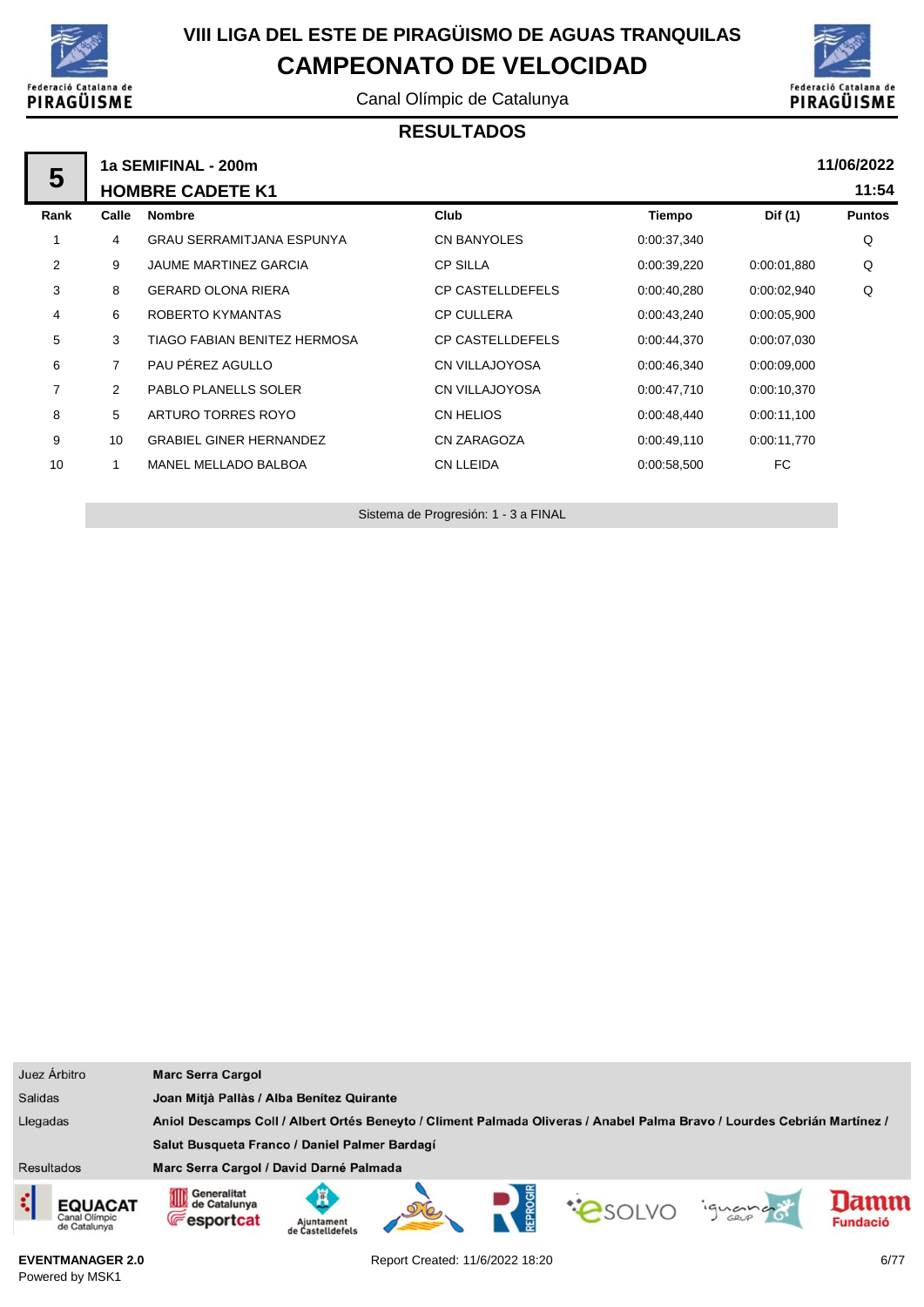

Canal Olímpic de Catalunya



#### **RESULTADOS**

|                | 2a SEMIFINAL - 200m |                               |                         |             |             | 11/06/2022    |
|----------------|---------------------|-------------------------------|-------------------------|-------------|-------------|---------------|
| 6              |                     | <b>HOMBRE CADETE K1</b>       |                         |             |             | 11:58         |
| Rank           | Calle               | <b>Nombre</b>                 | Club                    | Tiempo      | Dif (1)     | <b>Puntos</b> |
|                | 5                   | ARNAU PLANELLES GRAU          | <b>CP CASTELLDEFELS</b> | 0:00:39,140 |             | Q             |
| $\overline{2}$ | 3                   | SERGIO DOMINGUEZ CATALA       | <b>CP SILLA</b>         | 0:00:39,650 | 0:00:00.510 | Q             |
| 3              | 2                   | BLAI BOFILL BUTINYA           | CN BANYOLES             | 0.00:40,670 | 0:00:01.530 | Q             |
| 4              | 6                   | LLUC GONZÁLEZ CUERVA          | <b>CN BANYOLES</b>      | 0:00:41,470 | 0:00:02,330 |               |
| 5              | $\overline{7}$      | <b>MARC MARCELINO RIALP</b>   | AP BALAGUER             | 0:00:44,760 | 0:00:05.620 |               |
| 6              |                     | <b>SERGI VILLAS GASULLA</b>   | SICORIS CLUB            | 0:00:48,490 | 0:00:09.350 |               |
| 7              | 9                   | <b>HECTOR ARJOL CIRERA</b>    | <b>MONKAYAK HIBERUS</b> | 0:00:48,880 | 0:00:09,740 |               |
| 8              | 4                   | <b>IVAN DIAZ SANCHEZ VERA</b> | <b>CN LLEIDA</b>        | 0:01:07.680 | FC          | 0             |
|                | 8                   | JOSÉ GRACIA SALINAS           | <b>MONKAYAK HIBERUS</b> | <b>DNF</b>  |             | 0             |

Sistema de Progresión: 1 - 3 a FINAL

| Juez Árbitro                                         | <b>Marc Serra Cargol</b>                                                                                                                            |  |  |  |  |
|------------------------------------------------------|-----------------------------------------------------------------------------------------------------------------------------------------------------|--|--|--|--|
| <b>Salidas</b>                                       | Joan Mitjà Pallàs / Alba Benítez Quirante                                                                                                           |  |  |  |  |
| Llegadas                                             | Aniol Descamps Coll / Albert Ortés Beneyto / Climent Palmada Oliveras / Anabel Palma Bravo / Lourdes Cebrián Martínez /                             |  |  |  |  |
|                                                      | Salut Busqueta Franco / Daniel Palmer Bardagí                                                                                                       |  |  |  |  |
| <b>Resultados</b>                                    | Marc Serra Cargol / David Darné Palmada                                                                                                             |  |  |  |  |
| ¢<br><b>EQUACAT</b><br>Canal Olimpic<br>de Catalunya | Generalitat<br>∭<br>ж<br>amn<br>de Catalunya<br><b>COSOLVO</b><br>iquance<br><b>Fesportcat</b><br><b>Fundació</b><br>Aiuntament<br>de Castelldefels |  |  |  |  |

**EVENTMANAGER 2.0** Powered by MSK1

Report Created: 11/6/2022 18:20 7/77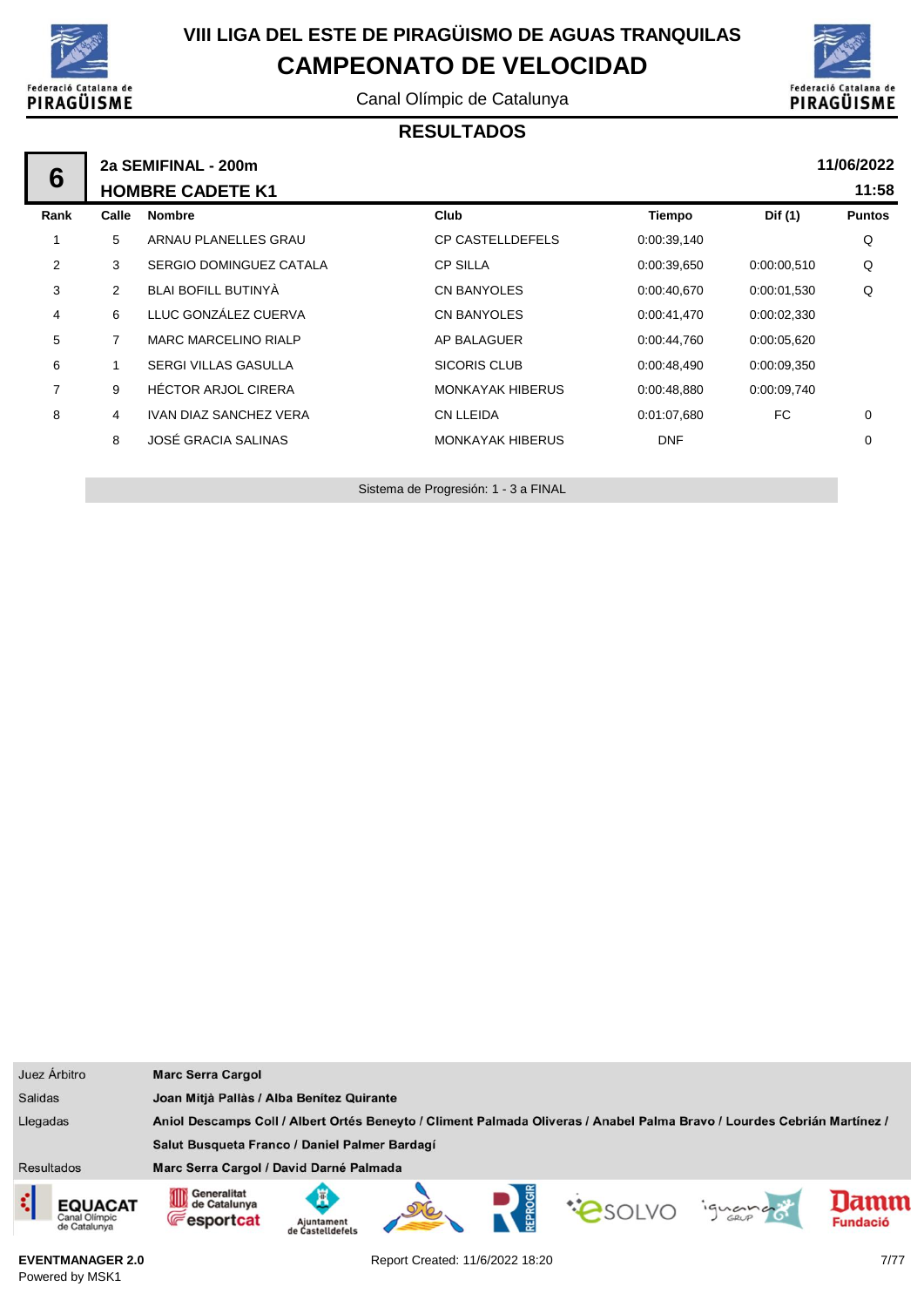

Canal Olímpic de Catalunya



#### **RESULTADOS**

|      |                | 3a SEMIFINAL - 200m            |                         |             |             | 11/06/2022    |
|------|----------------|--------------------------------|-------------------------|-------------|-------------|---------------|
|      |                | <b>HOMBRE CADETE K1</b>        |                         |             |             | 12:02         |
| Rank | Calle          | <b>Nombre</b>                  | Club                    | Tiempo      | Dif (1)     | <b>Puntos</b> |
|      | 9              | <b>JAIRO PIDAL TOMUT</b>       | <b>CP CULLERA</b>       | 0:00:42,510 |             | Q             |
| 2    | 3              | BRYAN LIUOLIA BOLUFER          | <b>CP CULLERA</b>       | 0:00:43,030 | 0:00:00.520 | Q             |
| 3    | 8              | <b>FRANCISCO MARTINEZ ROIG</b> | <b>SCOOTER CLUB</b>     | 0:00:43,450 | 0:00:00.940 | Q             |
| 4    | 5              | SERGIO SÁNCHEZ LARMA           | <b>MONKAYAK HIBERUS</b> | 0.00:44,530 | 0:00:02,020 |               |
| 5    | 4              | <b>MARC GENSANA BENABARRE</b>  | AP BALAGUER             | 0:00:47.940 | 0:00:05,430 |               |
| 6    | $\overline{2}$ | ALEJANDRO JUAREZ BLASCO        | CN HELIOS               | 0.00.49,990 | 0.00.07,480 |               |
| 7    | 6              | <b>MARC VILADOT ARMINGOL</b>   | AP BALAGUER             | 0:00:52,460 | 0:00:09.950 |               |
| 8    | 7              | ALBERTO PEREZ GARCIA           | <b>CP EBROKAYAK</b>     | 0:00:54,310 | 0:00:11,800 |               |
|      |                | <b>LEO BERTOMEU CEBRIAN</b>    | CN HELIOS               | <b>CAN</b>  |             | 0             |
|      |                |                                |                         |             |             |               |

Sistema de Progresión: 1 - 3 a FINAL

| Juez Árbitro                                         | <b>Marc Serra Cargol</b>                                                                                                |                                           |  |  |  |         |                        |
|------------------------------------------------------|-------------------------------------------------------------------------------------------------------------------------|-------------------------------------------|--|--|--|---------|------------------------|
| <b>Salidas</b>                                       |                                                                                                                         | Joan Mitjà Pallàs / Alba Benítez Quirante |  |  |  |         |                        |
| Llegadas                                             | Aniol Descamps Coll / Albert Ortés Beneyto / Climent Palmada Oliveras / Anabel Palma Bravo / Lourdes Cebrián Martínez / |                                           |  |  |  |         |                        |
|                                                      | Salut Busqueta Franco / Daniel Palmer Bardagí                                                                           |                                           |  |  |  |         |                        |
| Resultados                                           | Marc Serra Cargol / David Darné Palmada                                                                                 |                                           |  |  |  |         |                        |
| ¢<br><b>EQUACAT</b><br>Canal Olimpic<br>de Catalunya | <b>11 Generalitat</b><br>de Catalunya<br><b>Fesportcat</b>                                                              | Aiuntament<br>de Castelldefels            |  |  |  | iquango | amm<br><b>Fundació</b> |

**EVENTMANAGER 2.0** Powered by MSK1

Report Created: 11/6/2022 18:20 8/77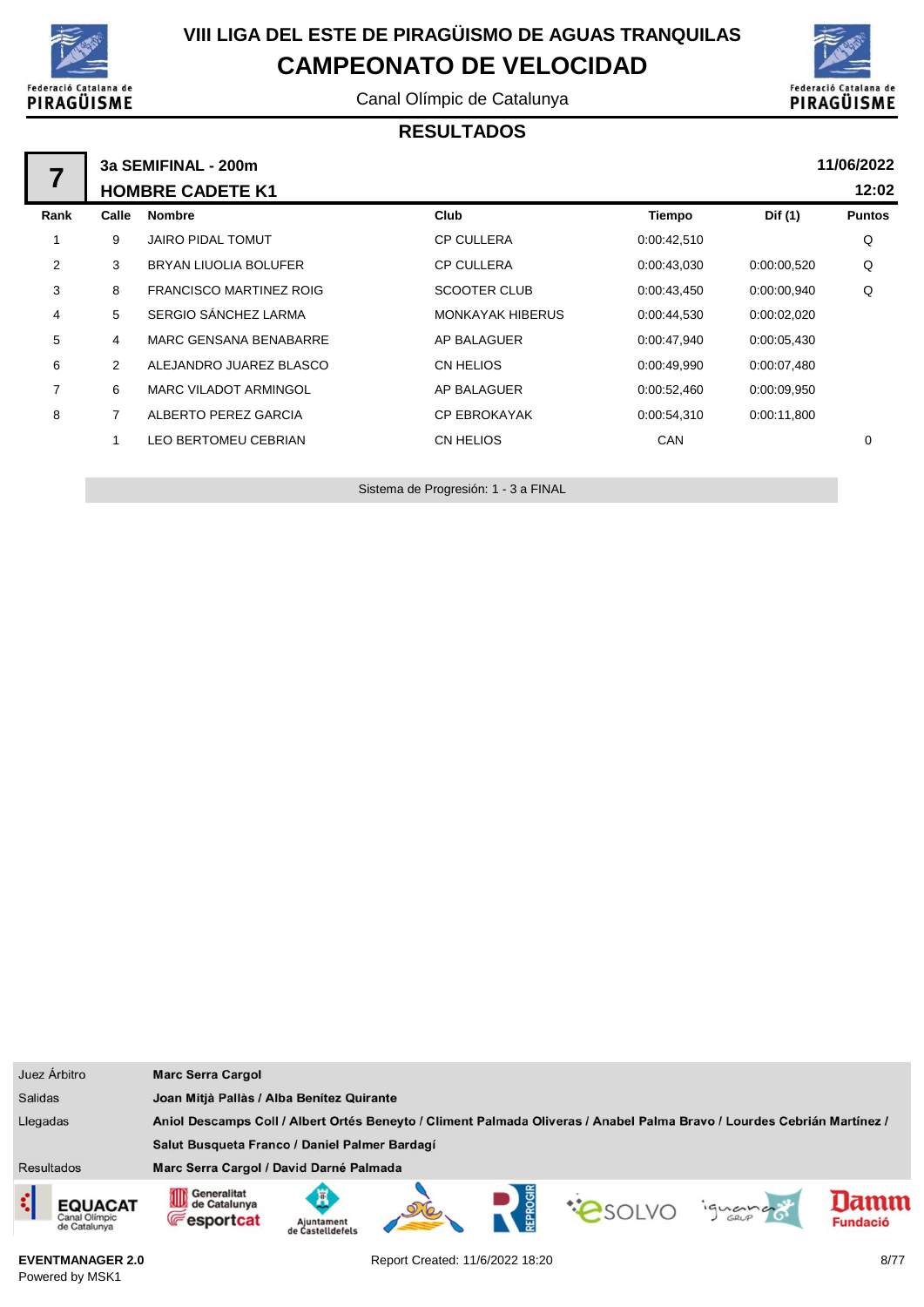

Canal Olímpic de Catalunya



#### **RESULTADOS**

| 8              |       | 1a SEMIFINAL - 200m      |                         |             |             | 11/06/2022    |
|----------------|-------|--------------------------|-------------------------|-------------|-------------|---------------|
|                |       | <b>MUJER CADETE K1</b>   |                         |             |             | 12:06         |
| Rank           | Calle | <b>Nombre</b>            | Club                    | Tiempo      | Dif (1)     | <b>Puntos</b> |
|                | 8     | EVA MASANA MUÑOZ         | <b>CP CASTELLDEFELS</b> | 0:00:45,500 |             | Q             |
| 2              | 4     | <b>TIARA SMET GUERRA</b> | <b>CP CASTELLDEFELS</b> | 0:00:51.040 | 0:00:05,540 | Q             |
| 3              |       | DUNA GONZÁLEZ CARDÚS     | <b>CN BANYOLES</b>      | 0:00:51,920 | 0:00:06,420 | Q             |
| 4              | 6     | LAURA NUÑO PARACUELLOS   | CN HELIOS               | 0:00:57,580 | FC          | 0             |
| 5              | 5     | ANDREA IVANOVA IVANOVA   | <b>CP EBROKAYAK</b>     | 0:01:00,370 | FC          | $\mathbf 0$   |
| 6              | 3     | SIRA GALVEZ ORRIOS       | CN HELIOS               | 0:01:03,260 | FC          | $\mathbf 0$   |
| $\overline{7}$ | 2     | <b>ERIN SANZ MASSOT</b>  | <b>SICORIS CLUB</b>     | 0:01:05,430 | FC          | $\mathbf 0$   |
|                |       |                          |                         |             |             |               |

Sistema de Progresión: 1 - 3 a FINAL

| Juez Árbitro                                         | <b>Marc Serra Cargol</b>                                                                                                                         |  |  |  |  |
|------------------------------------------------------|--------------------------------------------------------------------------------------------------------------------------------------------------|--|--|--|--|
| <b>Salidas</b>                                       | Joan Mitjà Pallàs / Alba Benítez Quirante                                                                                                        |  |  |  |  |
| Llegadas                                             | Aniol Descamps Coll / Albert Ortés Beneyto / Climent Palmada Oliveras / Anabel Palma Bravo / Lourdes Cebrián Martínez /                          |  |  |  |  |
|                                                      | Salut Busqueta Franco / Daniel Palmer Bardagí                                                                                                    |  |  |  |  |
| <b>Resultados</b>                                    | Marc Serra Cargol / David Darné Palmada                                                                                                          |  |  |  |  |
| ¢<br><b>EQUACAT</b><br>Canal Olimpic<br>de Catalunya | Generalitat<br>OID<br>lamm<br>de Catalunya<br><b>PSOLVO</b><br>iguando<br><b>Fesportcat</b><br><b>Fundació</b><br>Ajuntament<br>de Castelldefels |  |  |  |  |

**EVENTMANAGER 2.0** Powered by MSK1

Report Created: 11/6/2022 18:20 9/77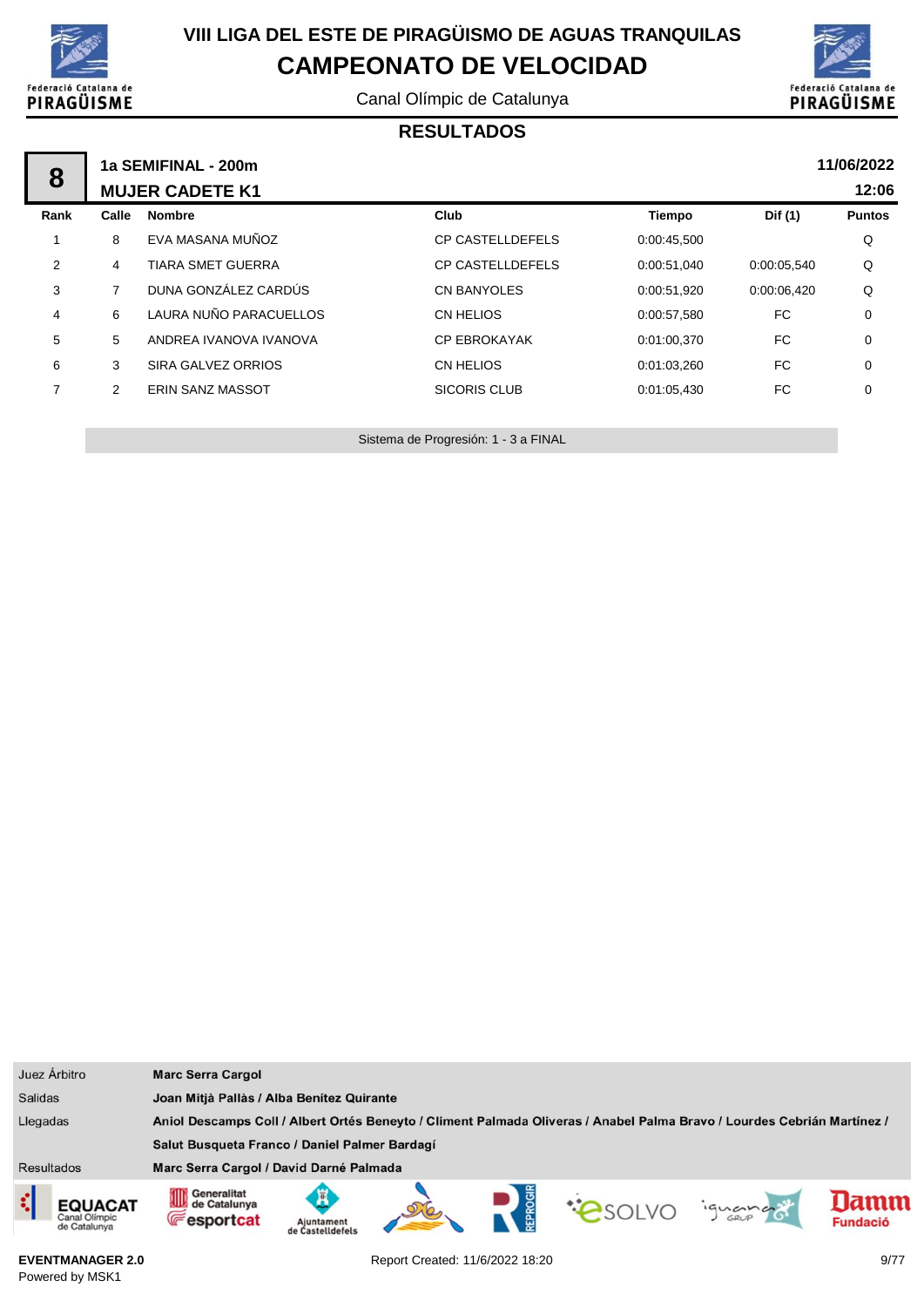

Canal Olímpic de Catalunya



#### **RESULTADOS**

| 9    |                | 2a SEMIFINAL - 200m<br><b>MUJER CADETE K1</b> |                         |             |             | 11/06/2022<br>12:10 |
|------|----------------|-----------------------------------------------|-------------------------|-------------|-------------|---------------------|
| Rank | Calle          | <b>Nombre</b>                                 | Club                    | Tiempo      | Dif (1)     | <b>Puntos</b>       |
|      | 3              | DÁNAE SANMARTÍN RUIZ                          | <b>CP PAMPLONA</b>      | 0:00:46,180 |             | Q                   |
| 2    | 4              | ARIADNA TEJERO MARTIN                         | <b>CP CASTELLDEFELS</b> | 0:00:46,830 | 0:00:00.650 | Q                   |
| 3    | 2              | LLUNA BUSQUETA PALMER                         | <b>SICORIS CLUB</b>     | 0:00:49,250 | 0:00:03,070 | Q                   |
| 4    | 5              | <b>MAR SANZ PIRIS</b>                         | <b>CP CULLERA</b>       | 0:00:56,650 | 0:00:10,470 |                     |
|      | 6              | LOREA OLIDEN GONZÁLEZ                         | <b>MONKAYAK HIBERUS</b> | CAN         |             | 0                   |
|      | 8              | <b>JARA UNSAIN CARRERE</b>                    | <b>MONKAYAK HIBERUS</b> | <b>CAN</b>  |             | 0                   |
|      | $\overline{7}$ | CRISTINA OBESO VICENTE                        | <b>MONKAYAK HIBERUS</b> | <b>DNF</b>  |             | $\mathbf 0$         |
|      |                |                                               |                         |             |             |                     |

Sistema de Progresión: 1 - 3 a FINAL

| Juez Árbitro                             | <b>Marc Serra Cargol</b>                                                                                                |                                           |  |  |        |         |                        |
|------------------------------------------|-------------------------------------------------------------------------------------------------------------------------|-------------------------------------------|--|--|--------|---------|------------------------|
| <b>Salidas</b>                           |                                                                                                                         | Joan Mitjà Pallàs / Alba Benítez Quirante |  |  |        |         |                        |
| Llegadas                                 | Aniol Descamps Coll / Albert Ortés Beneyto / Climent Palmada Oliveras / Anabel Palma Bravo / Lourdes Cebrián Martínez / |                                           |  |  |        |         |                        |
|                                          | Salut Busqueta Franco / Daniel Palmer Bardagí                                                                           |                                           |  |  |        |         |                        |
| <b>Resultados</b>                        | Marc Serra Cargol / David Darné Palmada                                                                                 |                                           |  |  |        |         |                        |
| EQUACAT<br>Canal Olímpic<br>de Catalunya | Generalitat<br>0D<br>de Catalunya<br><b>Fesportcat</b>                                                                  | Ajuntament<br>de Castelldefels            |  |  | PSOLVO | iguando | amm<br><b>Fundació</b> |

**EVENTMANAGER 2.0** Powered by MSK1

Report Created: 11/6/2022 18:20 10/77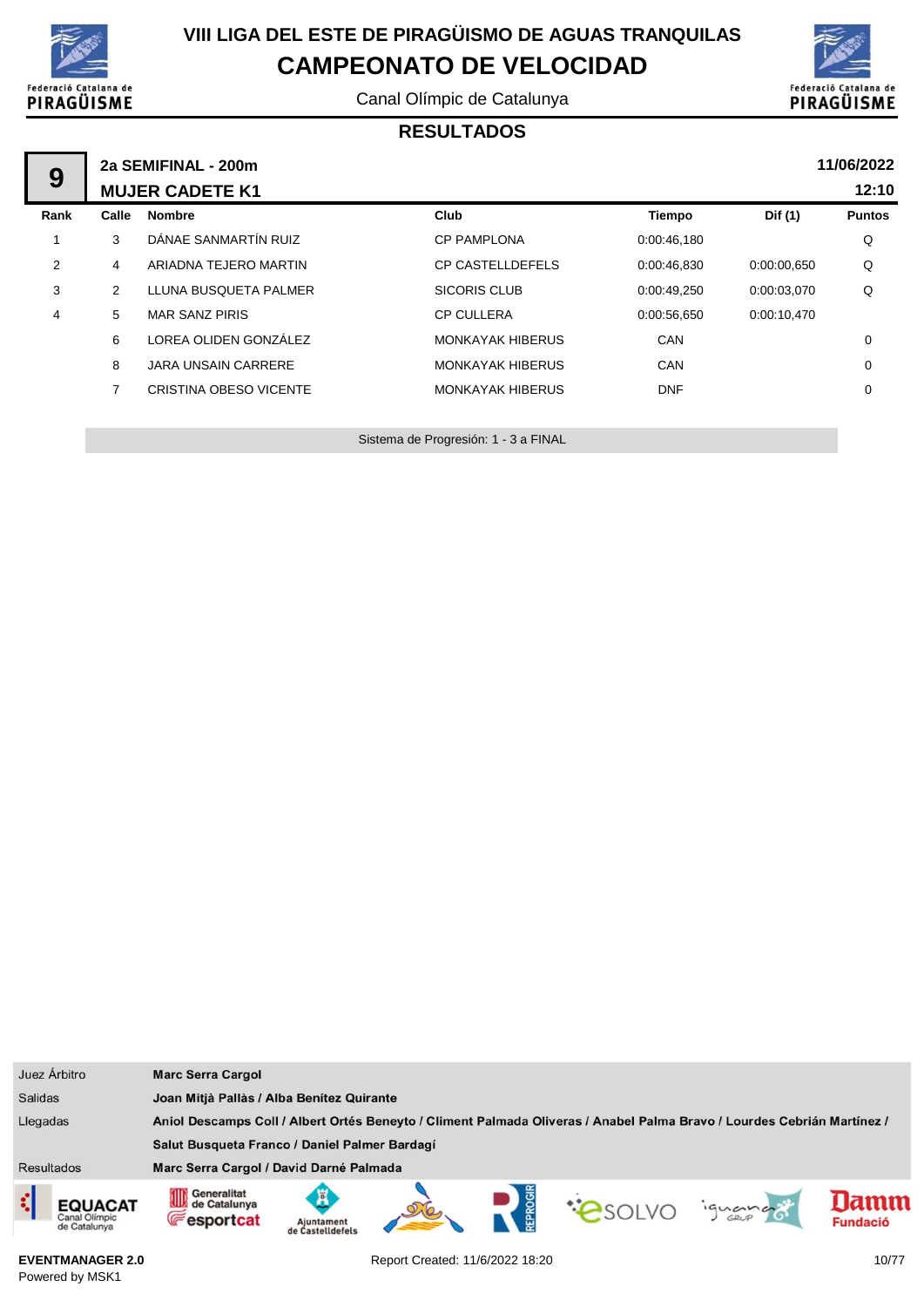

Canal Olímpic de Catalunya



#### **RESULTADOS**

| 10   |       | 3a SEMIFINAL - 200m<br><b>MUJER CADETE K1</b> |                     |             |             | 11/06/2022<br>12:14 |
|------|-------|-----------------------------------------------|---------------------|-------------|-------------|---------------------|
| Rank | Calle | <b>Nombre</b>                                 | Club                | Tiempo      | Dif (1)     | <b>Puntos</b>       |
| 1    | 5     | MARIA MARTINEZ KOSHYTSKA                      | <b>SCOOTER CLUB</b> | 0:00:45,090 |             | Q                   |
| 2    |       | <b>CLARA ESTEVE MARTINEZ</b>                  | PENYA P ANTELLA     | 0:00:49.530 | 0:00:04.440 | Q                   |
| 3    | 6     | JULIA PADILLA MORENO                          | <b>SICORIS CLUB</b> | 0:00:50,260 | 0:00:05,170 | Q                   |
| 4    | 4     | ANDREA VAL ARJONES                            | CN HELIOS           | 0:00:51,770 | 0:00:06,680 |                     |
| 5    | 3     | EMMA JORDÀ CAMÓ                               | <b>CN BANYOLES</b>  | 0:00:53,150 | 0:00:08,060 |                     |
| 6    | 2     | DÚNIA VICENS PEIX                             | CN BANYOLES         | 0:00:59,910 | FC.         | 0                   |
|      |       |                                               |                     |             |             |                     |

Sistema de Progresión: 1 - 3 a FINAL

| Juez Árbitro                                    | <b>Marc Serra Cargol</b>                                                                                                                            |  |  |  |  |
|-------------------------------------------------|-----------------------------------------------------------------------------------------------------------------------------------------------------|--|--|--|--|
| <b>Salidas</b>                                  | Joan Mitjà Pallàs / Alba Benítez Quirante                                                                                                           |  |  |  |  |
| Llegadas                                        | Aniol Descamps Coll / Albert Ortés Beneyto / Climent Palmada Oliveras / Anabel Palma Bravo / Lourdes Cebrián Martínez /                             |  |  |  |  |
|                                                 | Salut Busqueta Franco / Daniel Palmer Bardagí                                                                                                       |  |  |  |  |
| <b>Resultados</b>                               | Marc Serra Cargol / David Darné Palmada                                                                                                             |  |  |  |  |
| <b>EQUACAT</b><br>Canal Olimpic<br>de Catalunya | Generalitat<br>mm<br>Ã<br>amn<br>de Catalunya<br><b>COSOLVO</b><br>iguana<br><b>Fesportcat</b><br><b>Fundació</b><br>Aiuntament<br>de Castelldefels |  |  |  |  |

**EVENTMANAGER 2.0** Powered by MSK1

Report Created: 11/6/2022 18:20 11/77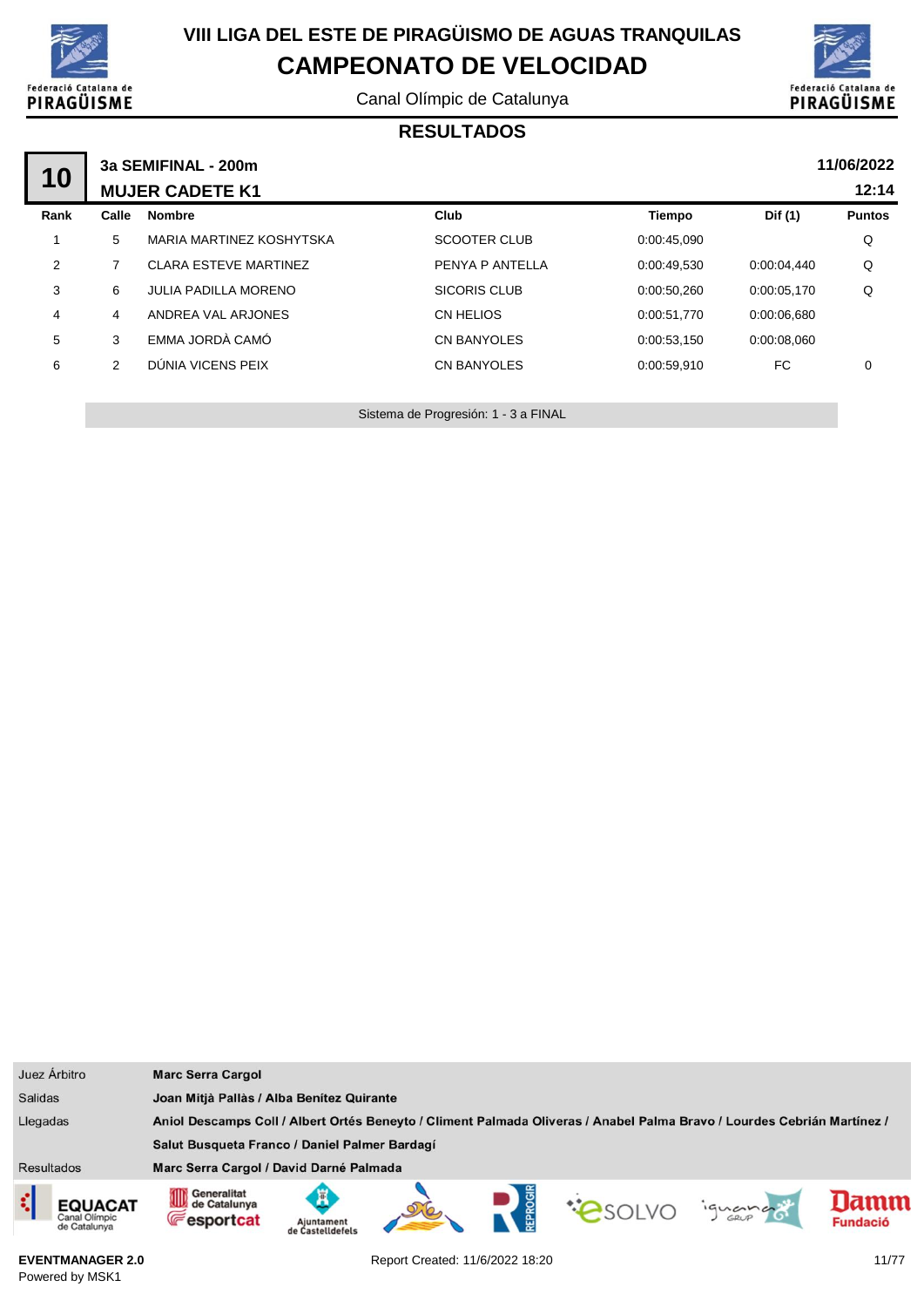

Canal Olímpic de Catalunya



#### **RESULTADOS**

| 11   |                          | 1a SEMIFINAL - 200m                                       |                         |               |             | 11/06/2022    |  |  |
|------|--------------------------|-----------------------------------------------------------|-------------------------|---------------|-------------|---------------|--|--|
|      | <b>HOMBRE JUVENIL K2</b> |                                                           |                         |               |             |               |  |  |
| Rank | Calle                    | <b>Nombre</b>                                             | <b>Club</b>             | <b>Tiempo</b> | Dif (1)     | <b>Puntos</b> |  |  |
| 1    | 4                        | <b>ISAAC LOPEZ CRAVIOTTO</b><br>PAU PIJUAN PUJOL          | <b>SICORIS CLUB</b>     | 0:00:35,510   |             | Q             |  |  |
| 2    | 6                        | QUIM GARCIA DIAZ<br>ALEX SALVAT BARBERAN                  | <b>CP CASTELLDEFELS</b> | 0:00:36,500   | 0:00:00.990 | Q             |  |  |
| 3    | 2                        | AXEL BONASTRE DASILVA SOUSA<br><b>ERIC GARCIA PASCUAL</b> | <b>CP CASTELLDEFELS</b> | 0:00:37,440   | 0:00:01.930 | Q             |  |  |
| 4    | 5                        | <b>MARC GARCIA SARAROLS</b><br>SERGI FARRÉS TEIXIDOR      | <b>CN BANYOLES</b>      | 0:00:38,120   | 0:00:02.610 | Q             |  |  |
| 5    | 3                        | <b>IKER DIAZ MAYORAL</b><br><b>PAU OCON MIRALLES</b>      | <b>SICORIS CLUB</b>     | 0:00:39,610   | 0:00:04,100 | q             |  |  |
| 6    | $\overline{7}$           | RAFAEL ANDRÉS COSTA<br><b>JAIRO PIDAL TOMUT</b>           | <b>CP CULLERA</b>       | 0:00:40,920   | 0:00:05,410 |               |  |  |
|      |                          |                                                           |                         |               |             |               |  |  |

Sistema de Progresión: 1 - 4 + 5 BT a FINAL

| Juez Árbitro                                  | <b>Marc Serra Cargol</b>                                                                                                |                                           |  |  |                |         |                         |
|-----------------------------------------------|-------------------------------------------------------------------------------------------------------------------------|-------------------------------------------|--|--|----------------|---------|-------------------------|
| <b>Salidas</b>                                |                                                                                                                         | Joan Mitjà Pallàs / Alba Benítez Quirante |  |  |                |         |                         |
| Llegadas                                      | Aniol Descamps Coll / Albert Ortés Beneyto / Climent Palmada Oliveras / Anabel Palma Bravo / Lourdes Cebrián Martínez / |                                           |  |  |                |         |                         |
|                                               | Salut Busqueta Franco / Daniel Palmer Bardagí                                                                           |                                           |  |  |                |         |                         |
| <b>Resultados</b>                             | Marc Serra Cargol / David Darné Palmada                                                                                 |                                           |  |  |                |         |                         |
| ़<br>EQUACAT<br>Canal Olimpic<br>de Catalunya | Generalitat<br>OD<br>de Catalunya<br><b>Fesportcat</b>                                                                  | Ajuntament<br>de Castelldefels            |  |  | <b>COSOLVO</b> | iguando | lamm<br><b>Fundació</b> |

**EVENTMANAGER 2.0** Powered by MSK1

Report Created: 11/6/2022 18:20 12/77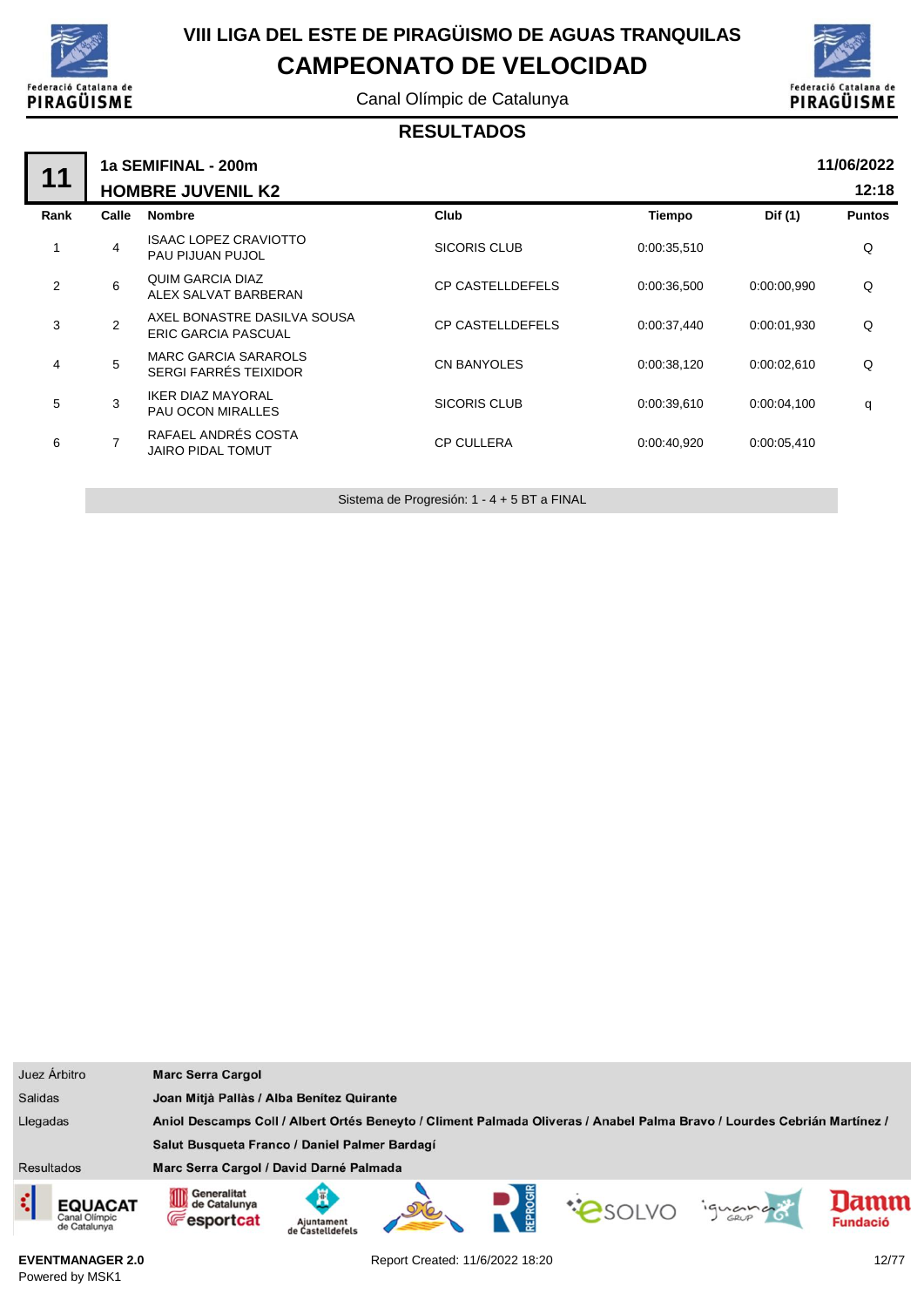

Canal Olímpic de Catalunya



#### **RESULTADOS**

| 12   |                | 2a SEMIFINAL - 200m                                         |                         |             |             | 11/06/2022    |
|------|----------------|-------------------------------------------------------------|-------------------------|-------------|-------------|---------------|
|      |                | <b>HOMBRE JUVENIL K2</b>                                    |                         |             |             | 12:22         |
| Rank | Calle          | <b>Nombre</b>                                               | Club                    | Tiempo      | Dif (1)     | <b>Puntos</b> |
|      | 4              | CHADI DAHMAN LAMBRINI<br>ARNAU GRÀCIA GARCIA                | <b>CN BANYOLES</b>      | 0:00:34,640 |             | Q             |
| 2    | $\overline{7}$ | ÀLEX ORTEGA TREJO<br>MARCEL LÍ COROMINAS PRATS              | <b>CN BANYOLES</b>      | 0:00:37,720 | 0:00:03,080 | Q             |
| 3    | 5              | MARCOS CATIVIELA CAMACHO<br>MIGUEL CATIVIELA CAMACHO        | CN HELIOS               | 0:00:38,670 | 0.00.04.030 | Q             |
| 4    | 6              | <b>ISMAEL VALDES CALATAYUD</b><br>ANGEL GINES GIMENEZ COSTA | <b>CP SILLA</b>         | 0:00:46,240 | 0:00:11,600 | Q             |
|      | 3              | PABLO GASTÓN MONTORIO<br>JESÚS CASTILLO GUSTRÁN             | <b>MONKAYAK HIBERUS</b> | <b>DNS</b>  |             | $-12$         |
|      |                |                                                             |                         |             |             |               |

Sistema de Progresión: 1 - 4 + 5 BT a FINAL

| Juez Árbitro                             | <b>Marc Serra Cargol</b>                                                                                                |                                           |  |  |                |         |                         |
|------------------------------------------|-------------------------------------------------------------------------------------------------------------------------|-------------------------------------------|--|--|----------------|---------|-------------------------|
| <b>Salidas</b>                           |                                                                                                                         | Joan Mitjà Pallàs / Alba Benítez Quirante |  |  |                |         |                         |
| Llegadas                                 | Aniol Descamps Coll / Albert Ortés Beneyto / Climent Palmada Oliveras / Anabel Palma Bravo / Lourdes Cebrián Martínez / |                                           |  |  |                |         |                         |
|                                          | Salut Busqueta Franco / Daniel Palmer Bardagí                                                                           |                                           |  |  |                |         |                         |
| <b>Resultados</b>                        | Marc Serra Cargol / David Darné Palmada                                                                                 |                                           |  |  |                |         |                         |
| EQUACAT<br>Canal Olimpic<br>de Catalunya | Generalitat<br>0D<br>de Catalunya<br><b>Fesportcat</b>                                                                  | Aiuntament<br>de Castelldefels            |  |  | <b>COSOLVO</b> | iguando | Iamm<br><b>Fundació</b> |

**EVENTMANAGER 2.0** Powered by MSK1

Report Created: 11/6/2022 18:20 13/77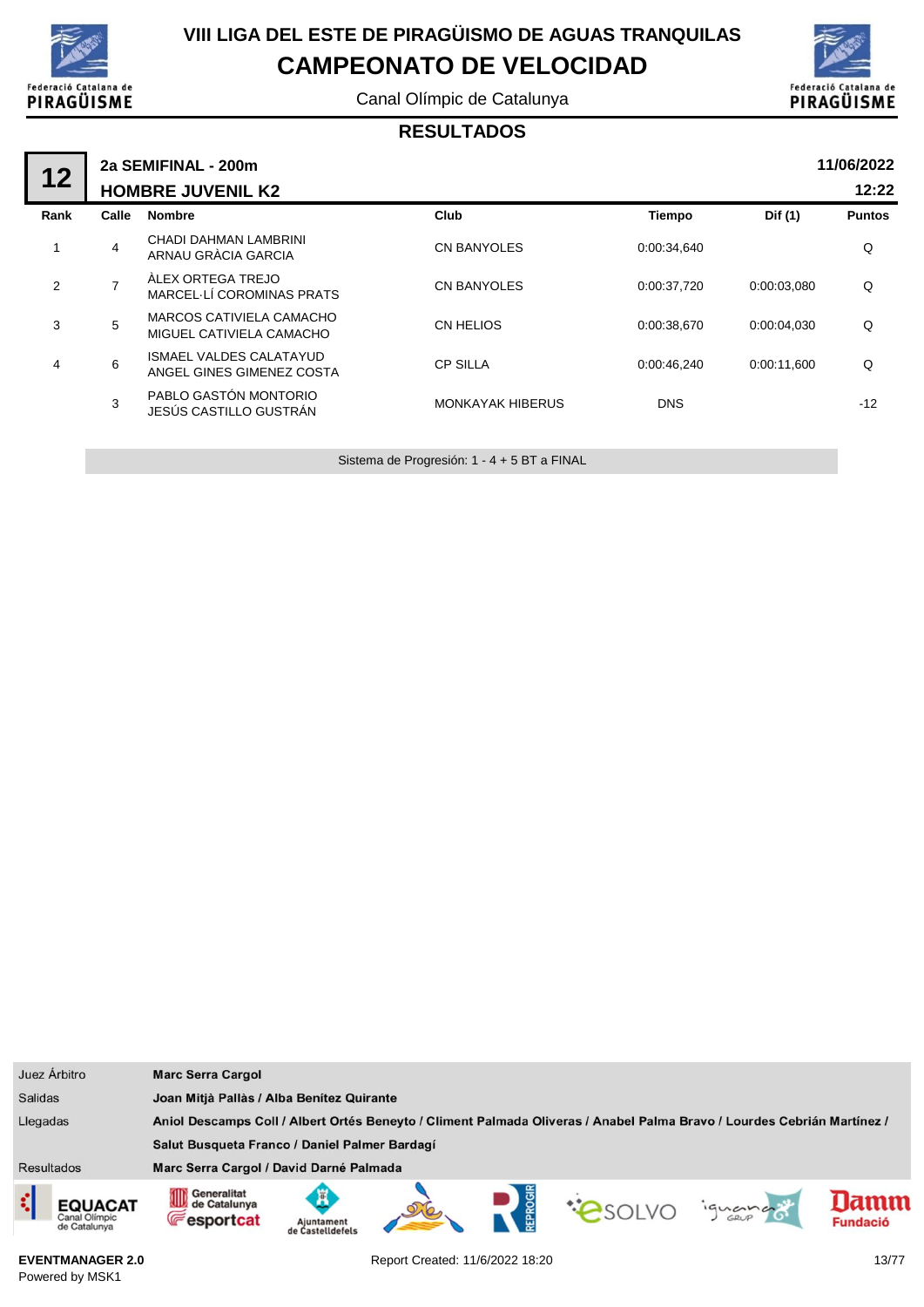

Canal Olímpic de Catalunya



#### **RESULTADOS**

| 13   |                             | 1a SEMIFINAL - 200m               |                         |             |             | 11/06/2022    |  |
|------|-----------------------------|-----------------------------------|-------------------------|-------------|-------------|---------------|--|
|      | <b>HOMBRE VETERANO A K1</b> |                                   |                         |             |             |               |  |
| Rank | Calle                       | <b>Nombre</b>                     | Club                    | Tiempo      | Dif (1)     | <b>Puntos</b> |  |
|      | 8                           | <b>GERMAN JIMENEZ PRATS</b>       | <b>SICORIS CLUB</b>     | 0:00:41.950 |             | Q             |  |
| 2    | 6                           | XAVIER BETRIU GUERRERO            | SICORIS CLUB            | 0:00:42,310 | 0:00:00,360 | Q             |  |
| 3    | 4                           | CARLOS ORIGÜEN PIQUERAS           | <b>MONKAYAK HIBERUS</b> | 0:00:42.790 | 0:00:00,840 | Q             |  |
| 4    | 3                           | <b>JORDI GIMENEZ FERRER</b>       | PENYA P ANTELLA         | 0:00:43.660 | 0:00:01.710 | Q             |  |
| 5    | 5                           | <b>IVAN ARIAS NIETO</b>           | <b>SICORIS CLUB</b>     | 0:00:44.430 | 0:00:02.480 | q             |  |
| 6    | 2                           | GIUSEPPE GIARRIZZO JIMENEZ        | <b>MONKAYAK HIBERUS</b> | 0:00:45.130 | 0:00:03.180 |               |  |
| 7    | 7                           | <b>JOSEP PLANELLES VILALLONGA</b> | <b>CP CASTELLDEFELS</b> | 0:01:06.630 | FC.         | 0             |  |
|      |                             |                                   |                         |             |             |               |  |

Sistema de Progresión: 1 - 4 + 5 BT a FINAL

| Juez Árbitro                                         | <b>Marc Serra Cargol</b>                                                                                                |                                               |  |  |  |         |                        |
|------------------------------------------------------|-------------------------------------------------------------------------------------------------------------------------|-----------------------------------------------|--|--|--|---------|------------------------|
| <b>Salidas</b>                                       | Joan Mitjà Pallàs / Alba Benítez Quirante                                                                               |                                               |  |  |  |         |                        |
| Llegadas                                             | Aniol Descamps Coll / Albert Ortés Beneyto / Climent Palmada Oliveras / Anabel Palma Bravo / Lourdes Cebrián Martínez / |                                               |  |  |  |         |                        |
|                                                      |                                                                                                                         | Salut Busqueta Franco / Daniel Palmer Bardagí |  |  |  |         |                        |
| <b>Resultados</b>                                    | Marc Serra Cargol / David Darné Palmada                                                                                 |                                               |  |  |  |         |                        |
| ¢<br><b>EQUACAT</b><br>Canal Olímpic<br>de Catalunya | Generalitat<br>OID<br>de Catalunya<br><b>Fesportcat</b>                                                                 | Ajuntament<br>de Castelldefels                |  |  |  | ignance | amm<br><b>Fundació</b> |

**EVENTMANAGER 2.0** Powered by MSK1

Report Created: 11/6/2022 18:20 14/77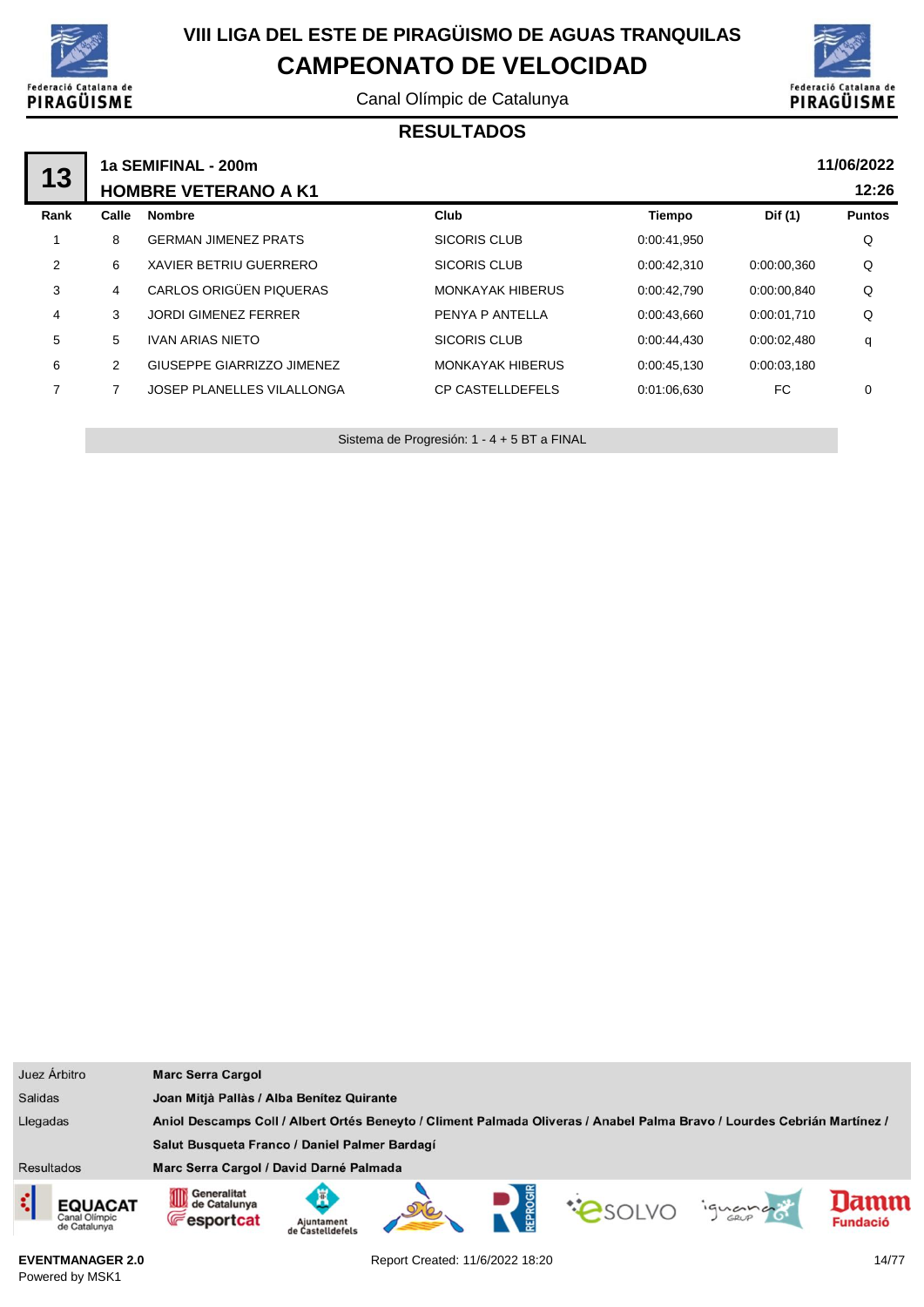

Canal Olímpic de Catalunya



#### **RESULTADOS**

|                |                             | 2a SEMIFINAL - 200m             |                         |             |             | 11/06/2022    |  |  |
|----------------|-----------------------------|---------------------------------|-------------------------|-------------|-------------|---------------|--|--|
| 14             | <b>HOMBRE VETERANO A K1</b> |                                 |                         |             |             |               |  |  |
| Rank           | Calle                       | <b>Nombre</b>                   | Club                    | Tiempo      | Dif (1)     | <b>Puntos</b> |  |  |
|                | 4                           | CARLOS GRAU CASTROVERDE         | <b>CP CASTELLDEFELS</b> | 0:00:40.070 |             | Q             |  |  |
| $\overline{2}$ | 3                           | <b>TOMMASO FERROGLIO</b>        | CN HELIOS               | 0:00:40,380 | 0:00:00,310 | Q             |  |  |
| 3              | 5                           | <b>FRANCISCO JOSE GINER ROS</b> | <b>CP SILLA</b>         | 0:00:45,080 | 0:00:05.010 | Q             |  |  |
| $\overline{4}$ | 8                           | HÉCTOR HOSTALET VALERO          | <b>CP SILLA</b>         | 0:00:46.230 | 0:00:06.160 | Q             |  |  |
| 5              | 6                           | JOAQUÍN PASTOR BELMONTE         | <b>MONKAYAK HIBERUS</b> | 0:00:46.950 | 0:00:06.880 |               |  |  |
| 6              | 7                           | JOSE VICENTE MICÓ GARCÍA        | <b>CP SILLA</b>         | 0:00:47.580 | 0:00:07.510 |               |  |  |
| 7              | 2                           | OSCAR CALDITO GONZALEZ          | <b>CP CASTELLDEFELS</b> | 0:01:08.300 | FC.         | 0             |  |  |
|                |                             |                                 |                         |             |             |               |  |  |

Sistema de Progresión: 1 - 4 + 5 BT a FINAL

| Juez Árbitro                                    | <b>Marc Serra Cargol</b>                                                                                                |  |  |               |         |                         |
|-------------------------------------------------|-------------------------------------------------------------------------------------------------------------------------|--|--|---------------|---------|-------------------------|
| <b>Salidas</b>                                  | Joan Mitjà Pallàs / Alba Benítez Quirante                                                                               |  |  |               |         |                         |
| Llegadas                                        | Aniol Descamps Coll / Albert Ortés Beneyto / Climent Palmada Oliveras / Anabel Palma Bravo / Lourdes Cebrián Martínez / |  |  |               |         |                         |
|                                                 | Salut Busqueta Franco / Daniel Palmer Bardagí                                                                           |  |  |               |         |                         |
| <b>Resultados</b>                               | Marc Serra Cargol / David Darné Palmada                                                                                 |  |  |               |         |                         |
| <b>EQUACAT</b><br>Canal Olimpic<br>de Catalunya | Generalitat<br>OID<br>de Catalunya<br><b>Fesportcat</b><br>Ajuntament<br>de Castelldefels                               |  |  | <b>PSOLVO</b> | iguando | lamm<br><b>Fundació</b> |

**EVENTMANAGER 2.0** Powered by MSK1

Report Created: 11/6/2022 18:20 15/77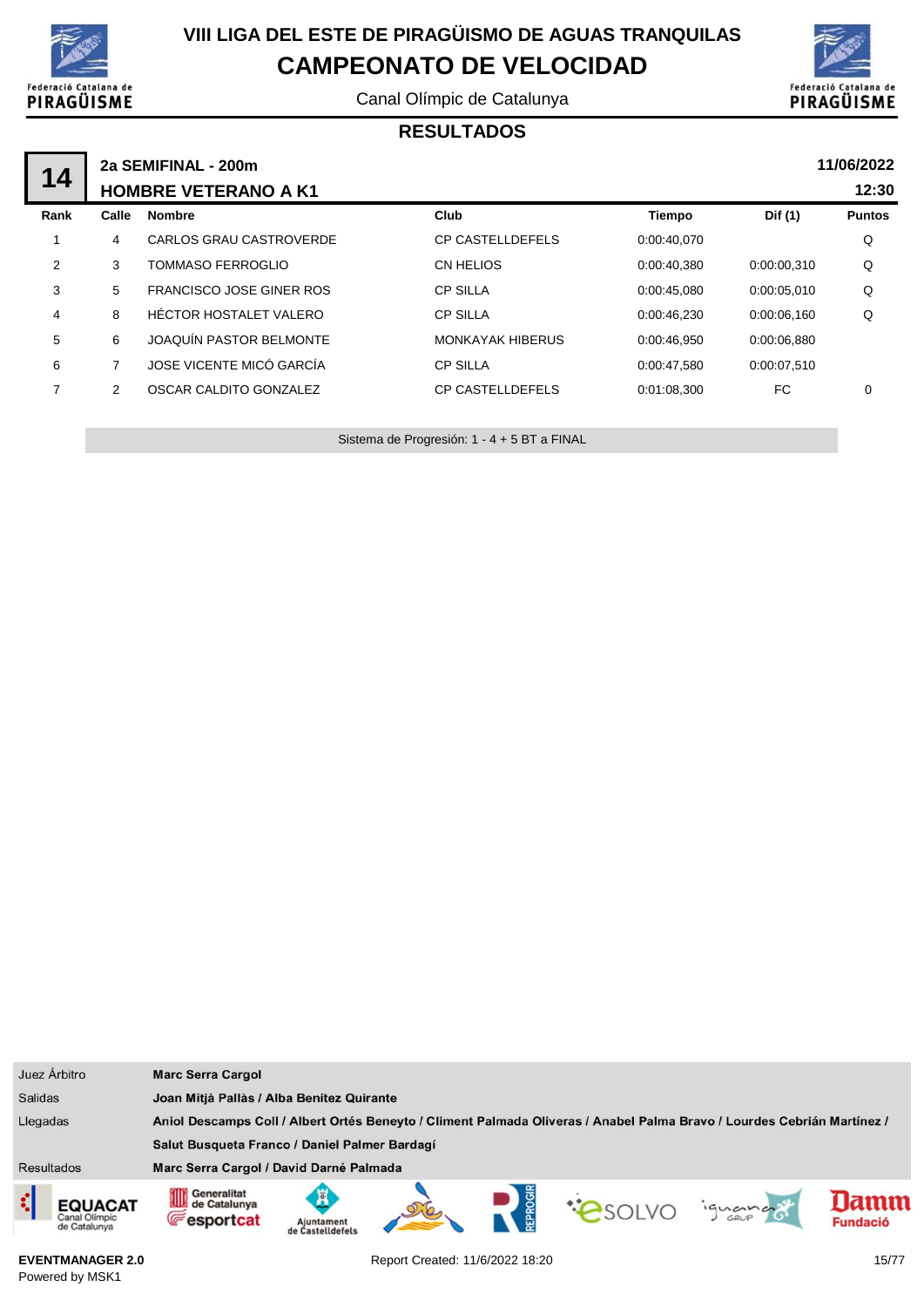

Canal Olímpic de Catalunya



#### **RESULTADOS**

|      |       | 1a SEMIFINAL - 200m           |                         |             |             | 11/06/2022    |  |
|------|-------|-------------------------------|-------------------------|-------------|-------------|---------------|--|
| 15   |       | <b>HOMBRE VETERANO B K1</b>   |                         |             |             |               |  |
| Rank | Calle | <b>Nombre</b>                 | Club                    | Tiempo      | Dif (1)     | <b>Puntos</b> |  |
|      | 2     | <b>JOSE VICENTE MAS MULET</b> | <b>CP SILLA</b>         | 0:00:40,520 |             | Q             |  |
| 2    | 8     | MANUEL CRAVIOTTO BLANCO       | <b>SICORIS CLUB</b>     | 0:00:41,240 | 0:00:00,720 | Q             |  |
| 3    | 5     | ÍÑIGO ECHÁNIZ SERRANO         | <b>MONKAYAK HIBERUS</b> | 0:00:41.840 | 0:00:01,320 | Q             |  |
| 4    | 4     | ANTONIO DOMINGUEZ MULERO      | ALBERCHE KAYAK          | 0:00:43.390 | 0:00:02,870 |               |  |
| 5    | 6     | ALEIX BOLLO SAVISENS          | <b>SICORIS CLUB</b>     | 0:00:43.940 | 0:00:03,420 |               |  |
| 6    | 7     | LUIS ALBERTO PAYALEF          | CANTABRIA MULTISPORT    | 0:00:45.900 | 0:00:05.380 |               |  |
| 7    | 3     | ANTIONIO PEREZ MIRANDA        | <b>CP CASTELLDEFELS</b> | 0:01:09.760 | FC.         | 0             |  |
|      |       |                               |                         |             |             |               |  |

Sistema de Progresión: 1 - 3 a FINAL

| Juez Árbitro                             | <b>Marc Serra Cargol</b>                                                                                                                        |  |  |  |  |
|------------------------------------------|-------------------------------------------------------------------------------------------------------------------------------------------------|--|--|--|--|
| <b>Salidas</b>                           | Joan Mitjà Pallàs / Alba Benítez Quirante                                                                                                       |  |  |  |  |
| Llegadas                                 | Aniol Descamps Coll / Albert Ortés Beneyto / Climent Palmada Oliveras / Anabel Palma Bravo / Lourdes Cebrián Martínez /                         |  |  |  |  |
|                                          | Salut Busqueta Franco / Daniel Palmer Bardagí                                                                                                   |  |  |  |  |
| <b>Resultados</b>                        | Marc Serra Cargol / David Darné Palmada                                                                                                         |  |  |  |  |
| EQUACAT<br>Canal Olimpic<br>de Catalunya | Generalitat<br>0D<br>lamm<br>de Catalunya<br><b>PSOLVO</b><br>iguando<br><b>Fesportcat</b><br><b>Fundació</b><br>Ajuntament<br>de Castelldefels |  |  |  |  |

**EVENTMANAGER 2.0** Powered by MSK1

Report Created: 11/6/2022 18:20 16/77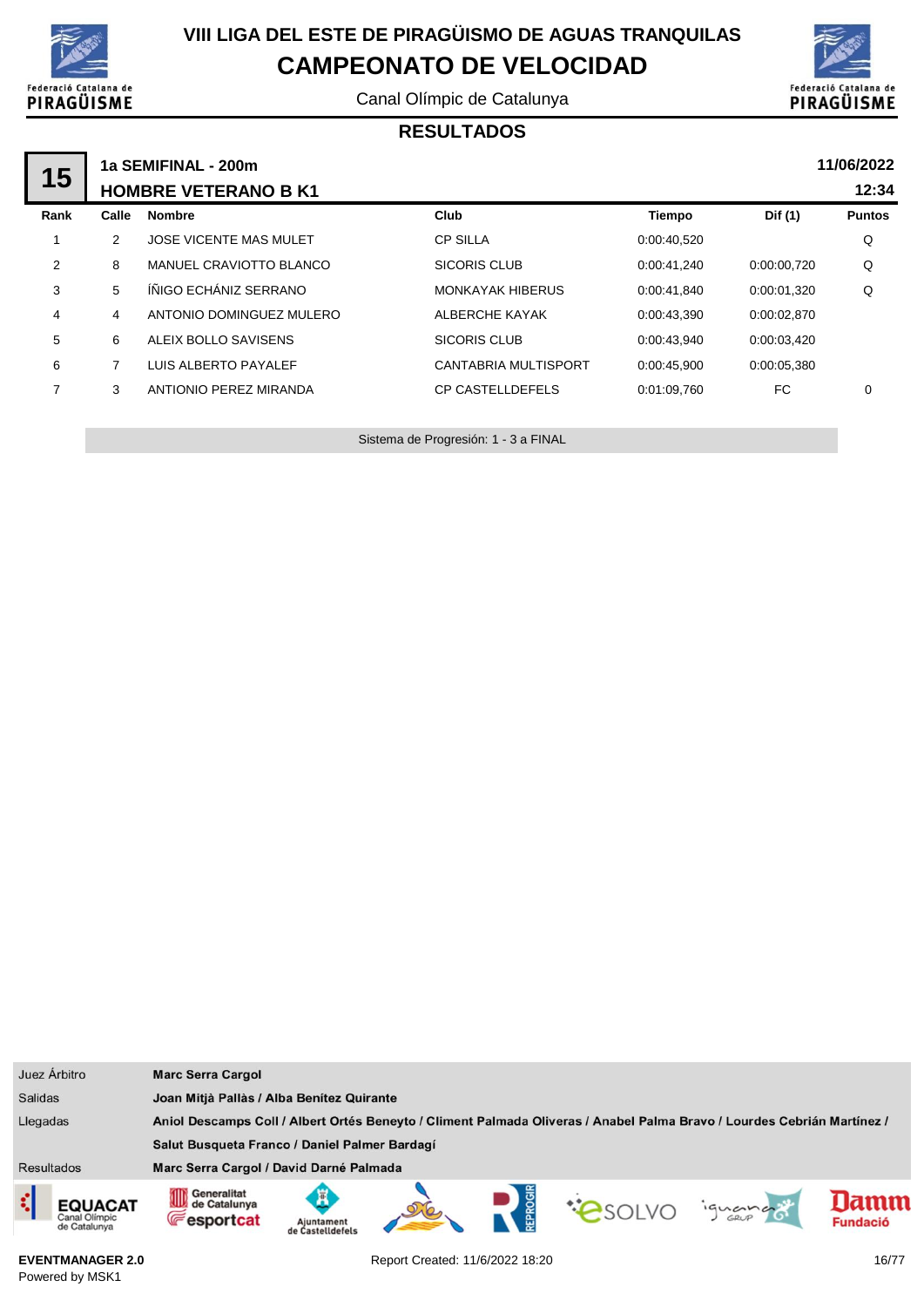

Canal Olímpic de Catalunya



#### **RESULTADOS**

| 16             | 2a SEMIFINAL - 200m<br><b>HOMBRE VETERANO B K1</b> |                                |                         |             |             |               |  |
|----------------|----------------------------------------------------|--------------------------------|-------------------------|-------------|-------------|---------------|--|
| Rank           | Calle                                              | <b>Nombre</b>                  | Club                    | Tiempo      | Dif (1)     | <b>Puntos</b> |  |
|                | 3                                                  | JOSE DAVID LOPEZ SAMPEDRO      | <b>CP SILLA</b>         | 0:00:41.160 |             | Q             |  |
| 2              |                                                    | MANUEL PALACIN ARTIGOSA        | <b>MONKAYAK HIBERUS</b> | 0:00:41.900 | 0:00:00.740 | Q             |  |
| 3              | 5                                                  | LLUIS CHACON RAMIREZ           | SICORIS CLUB            | 0:00:42.800 | 0:00:01.640 | Q             |  |
| $\overline{4}$ | 2                                                  | FRANCISCO JAVIER RUIZ ROMEO    | CN HELIOS               | 0:00:53.930 | FC          | $\mathbf 0$   |  |
| 5              | 4                                                  | <b>JUAN CARLOS CASTRO SANZ</b> | CN HELIOS               | 0:00:59,330 | FC          | $\mathbf 0$   |  |
| 6              | 6                                                  | JESUS ANGEL MARTINEZ AGUILAR   | CN HELIOS               | 0:00:59.920 | FC.         | $\mathbf 0$   |  |
|                |                                                    |                                |                         |             |             |               |  |

Sistema de Progresión: 1 - 3 a FINAL

| Juez Árbitro                                          | <b>Marc Serra Cargol</b>                                                                                                |                                     |  |  |              |         |                         |
|-------------------------------------------------------|-------------------------------------------------------------------------------------------------------------------------|-------------------------------------|--|--|--------------|---------|-------------------------|
| <b>Salidas</b>                                        | Joan Mitjà Pallàs / Alba Benítez Quirante                                                                               |                                     |  |  |              |         |                         |
| Llegadas                                              | Aniol Descamps Coll / Albert Ortés Beneyto / Climent Palmada Oliveras / Anabel Palma Bravo / Lourdes Cebrián Martínez / |                                     |  |  |              |         |                         |
|                                                       | Salut Busqueta Franco / Daniel Palmer Bardagí                                                                           |                                     |  |  |              |         |                         |
| <b>Resultados</b>                                     | Marc Serra Cargol / David Darné Palmada                                                                                 |                                     |  |  |              |         |                         |
| Ę,<br><b>EQUACAT</b><br>Canal Olimpic<br>de Catalunya | Generalitat<br>∭<br>de Catalunya<br><b>Fesportcat</b>                                                                   | Ã<br>Aiuntament<br>de Castelldefels |  |  | <b>CONDO</b> | iguando | lamn<br><b>Fundació</b> |

**EVENTMANAGER 2.0** Powered by MSK1

Report Created: 11/6/2022 18:20 17/77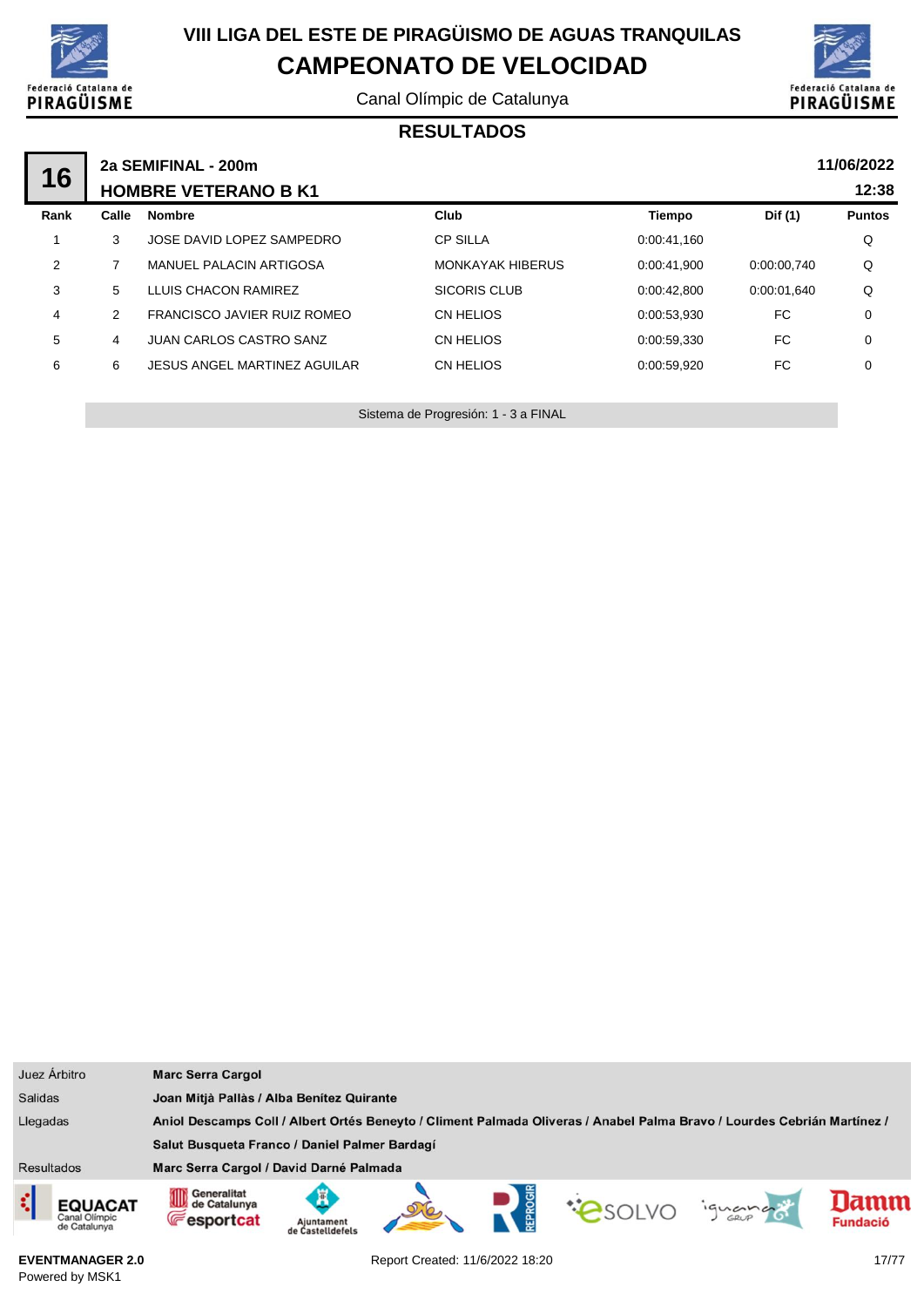

Canal Olímpic de Catalunya



#### **RESULTADOS**

| 17   | 3a SEMIFINAL - 200m<br><b>HOMBRE VETERANO B K1</b> | 11/06/2022<br>12:42        |                         |             |             |               |
|------|----------------------------------------------------|----------------------------|-------------------------|-------------|-------------|---------------|
| Rank | Calle                                              | <b>Nombre</b>              | Club                    | Tiempo      | Dif (1)     | <b>Puntos</b> |
|      |                                                    | SERGIO LUZ LOPEZ           | <b>CP SILLA</b>         | 0:00:43.430 |             | Q             |
| 2    | 4                                                  | <b>MANOLO ROVIRA VIVES</b> | <b>CP CASTELLDEFELS</b> | 0:00:45.590 | 0:00:02.160 | Q             |
| 3    | 6                                                  | JAVIER SAIZ IPIÑA          | CANTABRIA MULTISPORT    | 0:00:48.060 | 0:00:04.630 | Q             |
| 4    | 5                                                  | <b>BERTHOLD KINET</b>      | <b>CP CASTELLDEFELS</b> | 0:00:49.780 | 0:00:06.350 |               |
| 5    | 2                                                  | SERGIO GARCÍA DOMÍNGUEZ    | <b>MONKAYAK HIBERUS</b> | 0:00:55.020 | 0:00:11.590 |               |
| 6    | 3                                                  | JOSÉ ANTONIO MEJÍAS PEREZ  | <b>CN LLEIDA</b>        | 0:01:05.020 | FC          | 0             |
|      |                                                    |                            |                         |             |             |               |

Sistema de Progresión: 1 - 3 a FINAL

| Juez Árbitro                                          | <b>Marc Serra Cargol</b>                                                                                                                     |  |  |  |  |
|-------------------------------------------------------|----------------------------------------------------------------------------------------------------------------------------------------------|--|--|--|--|
| <b>Salidas</b>                                        | Joan Mitjà Pallàs / Alba Benítez Quirante                                                                                                    |  |  |  |  |
| Llegadas                                              | Aniol Descamps Coll / Albert Ortés Beneyto / Climent Palmada Oliveras / Anabel Palma Bravo / Lourdes Cebrián Martínez /                      |  |  |  |  |
|                                                       | Salut Busqueta Franco / Daniel Palmer Bardagí                                                                                                |  |  |  |  |
| <b>Resultados</b>                                     | Marc Serra Cargol / David Darné Palmada                                                                                                      |  |  |  |  |
| ़ं<br><b>EQUACAT</b><br>Canal Olimpic<br>de Catalunya | Generalitat<br>ИH<br>Æ<br>de Catalunya<br><b>COSOLVO</b><br>iguana<br><b>Fesportcat</b><br><b>Fundació</b><br>Aiuntament<br>de Castelldefels |  |  |  |  |

**EVENTMANAGER 2.0** Powered by MSK1

Report Created: 11/6/2022 18:20 18/77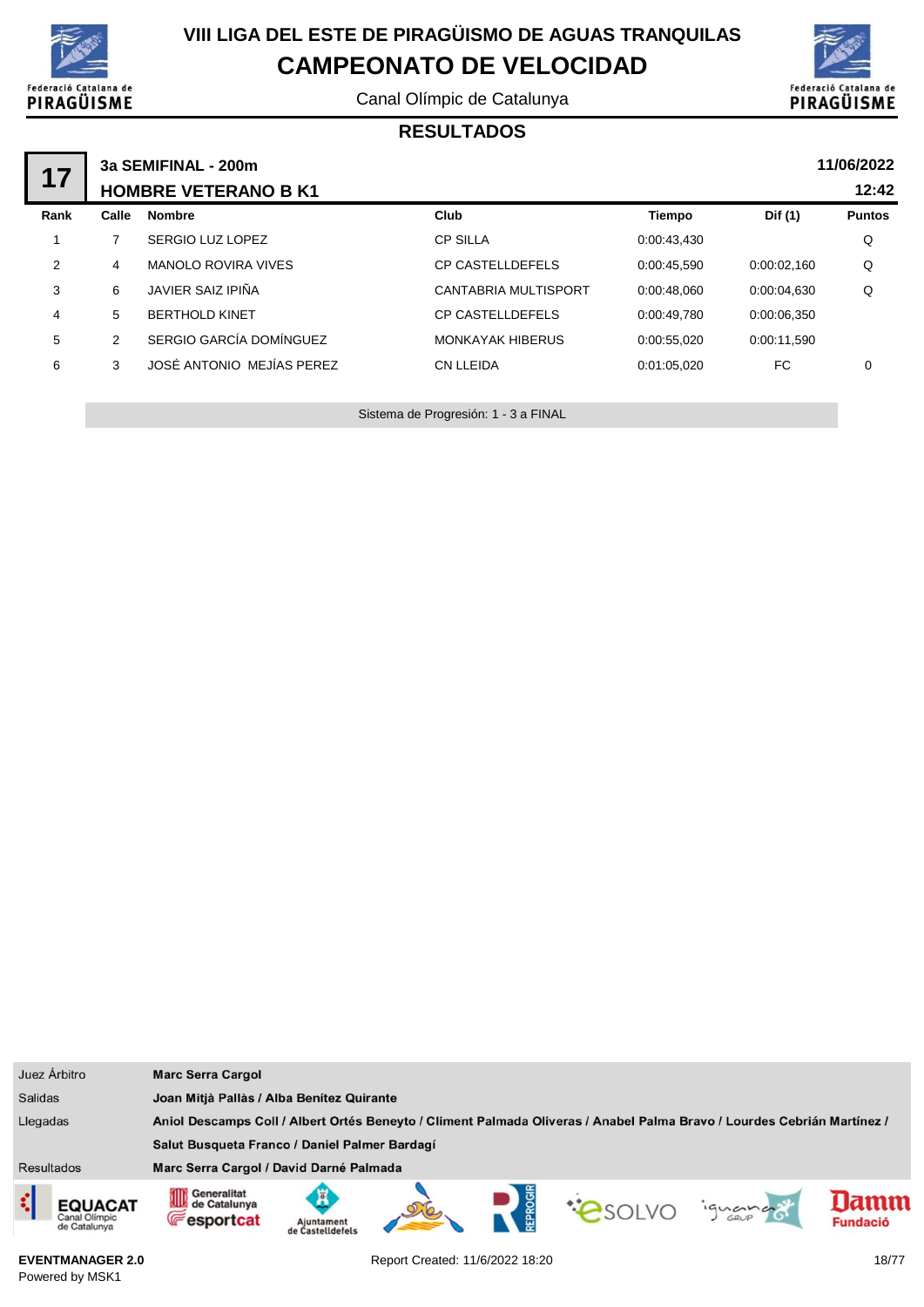

# **VIII LIGA DEL ESTE DE PIRAGÜISMO DE AGUAS TRANQUILAS**

## **CAMPEONATO DE VELOCIDAD**

Canal Olímpic de Catalunya



#### **RESULTADOS**

|                |                | <b>FINAL - 200m</b>                                                                                                  |                     |               |             | 11/06/2022    |  |  |
|----------------|----------------|----------------------------------------------------------------------------------------------------------------------|---------------------|---------------|-------------|---------------|--|--|
| 18             |                | <b>ABSOLUTO BENJAMÍN/ALEVÍN K4</b>                                                                                   |                     | 12:47         |             |               |  |  |
| Rank           | Calle          | <b>Nombre</b>                                                                                                        | Club                | <b>Tiempo</b> | Dif (1)     | <b>Puntos</b> |  |  |
| 1              | A <sub>5</sub> | CORAL SERRA SOLÉ<br>ELOI GALLENCH TARRADAS<br><b>BIEL GARCIA SARAROLS</b><br><b>GENIS TARRADAS MATEU</b>             | <b>CN BANYOLES</b>  | 0:00:49,980   |             | 33            |  |  |
| 2              | A <sub>6</sub> | ANDREY BONTEA<br>RAÚL MAGRANER CLOS<br>OSCAR DOMÍNGUEZ CATALÁ<br>ÁNGEL NADAL SORIANO                                 | <b>CP CULLERA</b>   | 0:00:51,030   | 0:00:01,050 | 30            |  |  |
| 3              | A4             | <b>NURIA GARCIA RAGA</b><br>ADRIA DEL PINO PUCHADES<br>MARC CUCARELLA FELIPE<br>SANTIAGO FERNANDEZ ROIG              | <b>SCOOTER CLUB</b> | 0:00:54,170   | 0:00:04,190 | 27            |  |  |
| 4              | B <sub>6</sub> | ELSA SIMÓN BUSQUETS<br><b>NIL SERRA SALO</b><br>CARLA FRANCH ESTABANELL<br>ORIOL BOIX DELGADO                        | <b>CN BANYOLES</b>  | 0:00:55,220   | 0:00:05,240 | 26            |  |  |
| 5              | <b>B1</b>      | <b>BLAI VILLAS GASULLA</b><br>MAR BUSQUETA PALMER<br>DYLAN CRAVIOTTO ESPINOZA<br>IAN BERNADO MONTAÑOLA               | <b>SICORIS CLUB</b> | 0:00:55,900   | 0:00:05,920 | 25            |  |  |
| 6              | A2             | SAMUEL GRACIA RILLO<br><b>ADRIAN FONDON PEREZ</b><br>JAVIER MARTINEZ REMACHA<br><b>RODRIGO MORER GIL</b>             | <b>COMBINADO</b>    | 0:00:56,400   | 0:00:06,420 | 24            |  |  |
| $\overline{7}$ | B <sub>3</sub> | <b>FABIOLA CASTILLO RUIZ</b><br><b>VICTOR ALSINA ROSET</b><br><b>JAUME GRAU TORRES</b><br><b>GERARD MARTIN MUÑOZ</b> | CP CASTELLDEFELS    | 0:00:56,760   | 0:00:06,780 | 23            |  |  |
| 8              | <b>B2</b>      | FELIX BAZTAN SALAMANCA<br><b>GUZMAN ALEGRE FUENTE</b><br><b>MATIAS CANO PEREZ</b><br><b>JULIA LOPEZ FERRANDO</b>     | <b>CN HELIOS</b>    | 0:00:57,710   | 0:00:07,730 | 22            |  |  |
| 9              | A1             | <b>MARTÍ TRIAS FERRER</b><br><b>MARTI OLIVA PALOMERAS</b><br>NORA BORREGO RODRIGUEZ<br>MIKEL STIVEN QUICENO          | <b>CN BANYOLES</b>  | 0:00:58,690   | 0:00:08,710 | 21            |  |  |
| 10             | A <sub>8</sub> | CORA MUÑOZ LÓPEZ<br>CLAUDIA CORNELLAS GARCIA<br>ANNA CASELLAS SERBIÀ<br>ROSOR REIXACH LLACH                          | CN BANYOLES         | 0:00:59,550   | 0:00:09,570 | 20            |  |  |
| 11             | <b>B7</b>      | ROGER PLANAS REIXACH<br><b>ISIDRE ORELLANA GIFREU</b><br>XÈNIA RIERA PEREZ<br>ONA JUAN DOMINGUEZ                     | CN BANYOLES         | 0:01:00,980   | 0:00:11,000 | 19            |  |  |

| Juez Árbitro      |                                                 | <b>Marc Serra Cargol</b>                                                                                                |                                |  |  |  |        |                        |
|-------------------|-------------------------------------------------|-------------------------------------------------------------------------------------------------------------------------|--------------------------------|--|--|--|--------|------------------------|
| <b>Salidas</b>    |                                                 | Joan Mitjà Pallàs / Alba Benítez Quirante                                                                               |                                |  |  |  |        |                        |
| Llegadas          |                                                 | Aniol Descamps Coll / Albert Ortés Beneyto / Climent Palmada Oliveras / Anabel Palma Bravo / Lourdes Cebrián Martínez / |                                |  |  |  |        |                        |
|                   |                                                 | Salut Busqueta Franco / Daniel Palmer Bardagí                                                                           |                                |  |  |  |        |                        |
| <b>Resultados</b> |                                                 | Marc Serra Cargol / David Darné Palmada                                                                                 |                                |  |  |  |        |                        |
| ¢                 | <b>EQUACAT</b><br>Canal Olimpic<br>de Catalunya | Generalitat<br>OID<br>de Catalunya<br><b>E</b> esportcat                                                                | Aiuntament<br>de Castelldefels |  |  |  | iguana | amm<br><b>Fundació</b> |

**EVENTMANAGER 2.0** Powered by MSK1

Report Created: 11/6/2022 18:20 19/77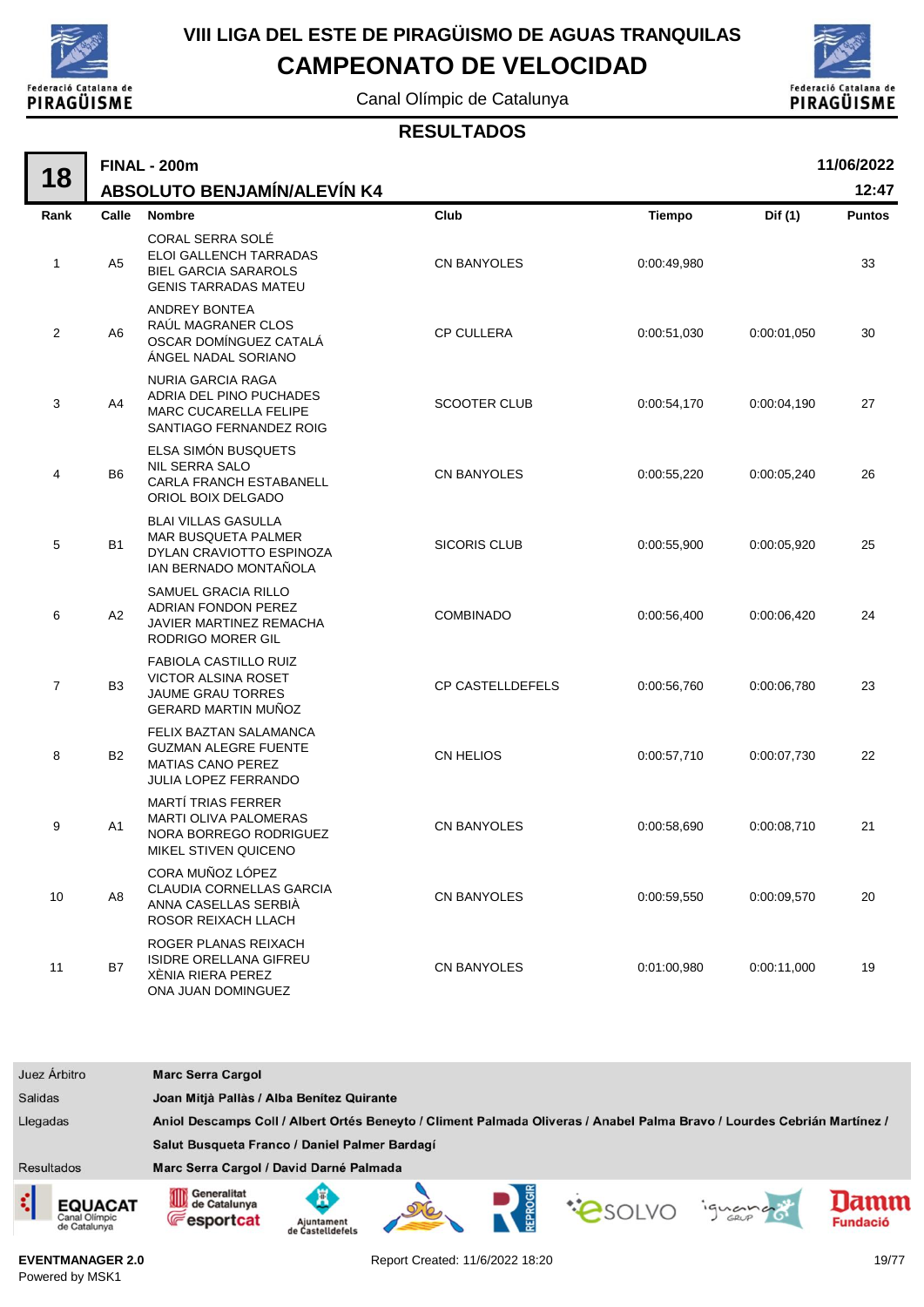

# **VIII LIGA DEL ESTE DE PIRAGÜISMO DE AGUAS TRANQUILAS**

## **CAMPEONATO DE VELOCIDAD**

Canal Olímpic de Catalunya



#### **RESULTADOS**

|      |                | <b>FINAL - 200m</b>                                                                                                    |                         | 11/06/2022    |             |               |  |  |  |  |  |
|------|----------------|------------------------------------------------------------------------------------------------------------------------|-------------------------|---------------|-------------|---------------|--|--|--|--|--|
| 18   |                | ABSOLUTO BENJAMÍN/ALEVÍN K4                                                                                            |                         |               |             | 12:47         |  |  |  |  |  |
| Rank | Calle          | <b>Nombre</b>                                                                                                          | Club                    | <b>Tiempo</b> | Dif (1)     | <b>Puntos</b> |  |  |  |  |  |
| 12   | <b>B5</b>      | MARTA BELENES MUÑOZ<br>INÉS NÚÑEZ GÓMEZ<br>CARLES BLASCO JIMENEZ<br><b>VALERIA COSMOS CABRERA</b>                      | <b>CP SILLA</b>         | 0:01:01,800   | 0:00:11,820 | 18            |  |  |  |  |  |
| 13   | B <sub>8</sub> | ANGELO CELENTANO<br>PABLO GÓMEZ VALLBONA<br>ALVARO CAMARASA CORRECHER<br>ALEJANDRO GÓMEZ VALLBONA                      | <b>CP CULLERA</b>       | 0:01:02,440   | 0:00:12,460 | 17            |  |  |  |  |  |
| 14   | A3             | SARA ORIGÜEN GARCÍA<br><b>MARIO CASAJÚS MONTORI</b><br>JORGE ORIGÜEN GARCÍA<br>ADRIÁN ORIGÜEN GARCÍA                   | <b>MONKAYAK HIBERUS</b> | 0:01:02,730   | 0:00:12,750 | 16            |  |  |  |  |  |
| 15   | <b>B4</b>      | AMAI CANELA MARGARIT<br>ORIOL ESTANY RODRIGUEZ<br>BIEL MARTINEZ TARRADAS<br>ORIOL GINÉS MAS                            | <b>CN BANYOLES</b>      | 0:01:10,120   | 0:00:20,140 | 15            |  |  |  |  |  |
| 16   | A7             | MARC GUTIERREZ GONZALEZ<br>SERGI GUTIERREZ GONZALEZ<br><b>BIEL TEIGELL CATALAN</b><br><b>MACARENA CUSTODIO IMBERTI</b> | <b>CP CASTELLDEFELS</b> | 0:01:18,850   | 0:00:28,870 | 14            |  |  |  |  |  |
|      |                |                                                                                                                        |                         |               |             |               |  |  |  |  |  |

| Juez Árbitro                                         | <b>Marc Serra Cargol</b>                                                                                                |                                |  |  |               |         |                         |
|------------------------------------------------------|-------------------------------------------------------------------------------------------------------------------------|--------------------------------|--|--|---------------|---------|-------------------------|
| <b>Salidas</b>                                       | Joan Mitjà Pallàs / Alba Benítez Quirante                                                                               |                                |  |  |               |         |                         |
| Llegadas                                             | Aniol Descamps Coll / Albert Ortés Beneyto / Climent Palmada Oliveras / Anabel Palma Bravo / Lourdes Cebrián Martínez / |                                |  |  |               |         |                         |
|                                                      | Salut Busqueta Franco / Daniel Palmer Bardagí                                                                           |                                |  |  |               |         |                         |
| <b>Resultados</b>                                    | Marc Serra Cargol / David Darné Palmada                                                                                 |                                |  |  |               |         |                         |
| ¢<br><b>EQUACAT</b><br>Canal Olimpic<br>de Catalunya | Generalitat<br>OD<br>de Catalunya<br><b>Fesportcat</b>                                                                  | Ajuntament<br>de Castelldefel: |  |  | <b>PSOLVO</b> | iguando | lamm<br><b>Fundació</b> |

**EVENTMANAGER 2.0** Powered by MSK1

Report Created: 11/6/2022 18:20 20/77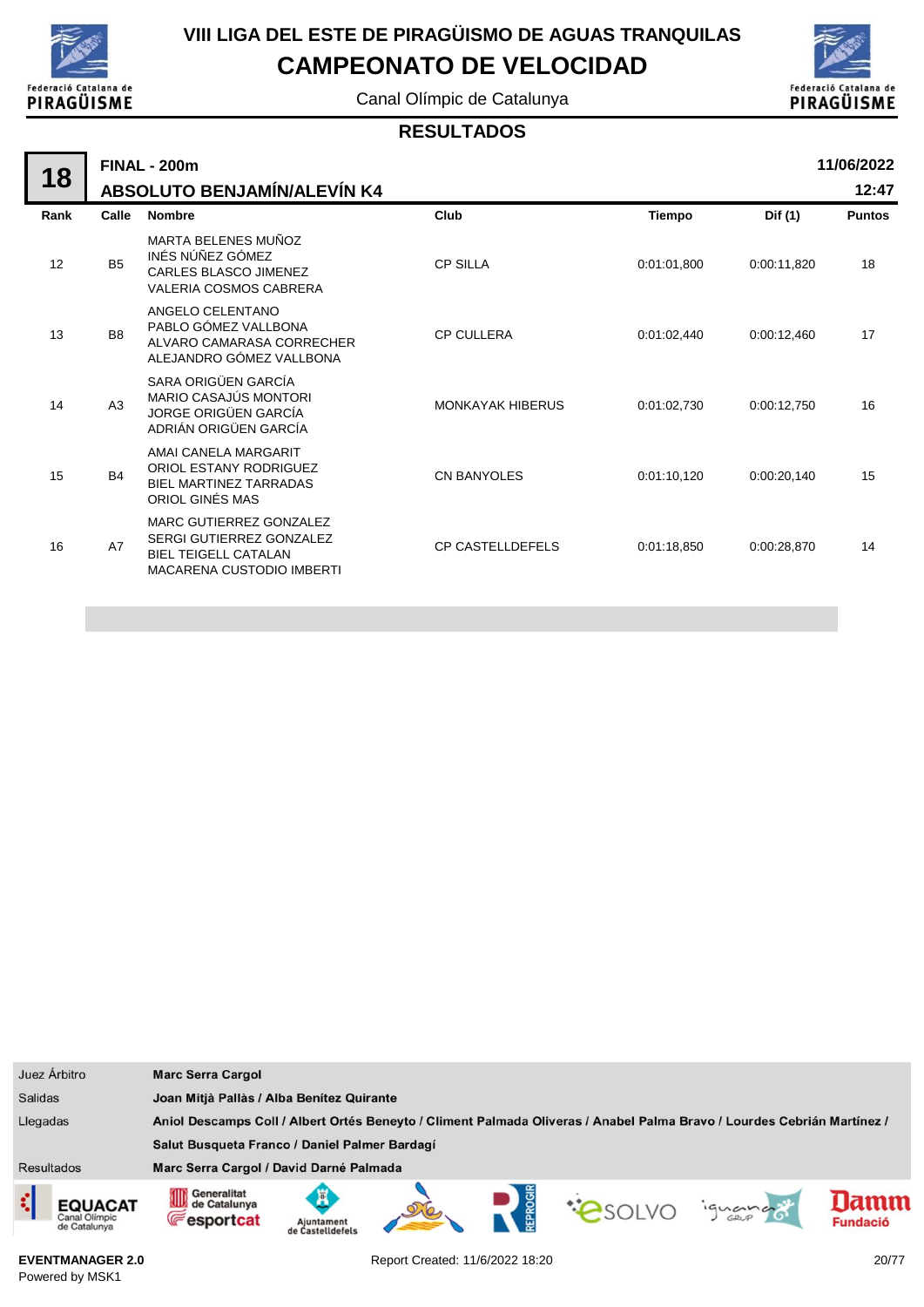

Canal Olímpic de Catalunya



#### **RESULTADOS**

|                | <b>FINAL - 200m</b> |                                           |                         |               |             |               |  |  |  |  |  |
|----------------|---------------------|-------------------------------------------|-------------------------|---------------|-------------|---------------|--|--|--|--|--|
| 19             |                     | <b>HOMBRE INFANTIL K1</b>                 |                         |               |             | 12:52         |  |  |  |  |  |
| Rank           | Calle               | <b>Nombre</b>                             | Club                    | <b>Tiempo</b> | Dif (1)     | <b>Puntos</b> |  |  |  |  |  |
| $\mathbf{1}$   | C <sub>1</sub>      | ALVARO KOSOWSKI CASTILLA                  | <b>CP CASTELLDEFELS</b> | 0:00:40,920   |             | 33            |  |  |  |  |  |
| 2              | E <sub>5</sub>      | UNAI JIMÉNEZ MARTIN                       | CN BANYOLES             | 0:00:42,430   | 0:00:01,510 | 30            |  |  |  |  |  |
| 3              | C <sub>6</sub>      | PAU SÁNCHEZ SUCH                          | CN VILLAJOYOSA          | 0:00:42,550   | 0:00:01,630 | 27            |  |  |  |  |  |
| 4              | C7                  | DAVID COSMOS CABRERA                      | <b>CP SILLA</b>         | 0:00:43,460   | 0:00:02,540 | 26            |  |  |  |  |  |
| 5              | D <sub>2</sub>      | PAU ALGABA VALLET                         | <b>CP CULLERA</b>       | 0:00:43,470   | 0:00:02,550 | 25            |  |  |  |  |  |
| 6              | E <sub>1</sub>      | RAPHAEL VUJOSEVIC                         | <b>CP CASTELLDEFELS</b> | 0:00:43,590   | 0:00:02,670 | 24            |  |  |  |  |  |
| 7              | A8                  | <b>POL GRAU TORRES</b>                    | <b>CP CASTELLDEFELS</b> | 0:00:45,140   | 0:00:04,220 | 23            |  |  |  |  |  |
| 8              | E <sub>3</sub>      | UNAI PERIS GASCÓ                          | <b>CP SILLA</b>         | 0:00:46,410   | 0:00:05,490 | 22            |  |  |  |  |  |
| 9              | D <sub>6</sub>      | ADRIEL FERRER LÓPEZ                       | <b>CP CULLERA</b>       | 0:00:46,810   | 0:00:05,890 | 21            |  |  |  |  |  |
| 10             | D <sub>5</sub>      | ROGER LÓPEZ BUSTINS                       | CN BANYOLES             | 0:00:47,340   | 0:00:06,420 | 20            |  |  |  |  |  |
| 11             | E4                  | <b>IVAN GALLEGO PEREZ</b>                 | <b>CP SILLA</b>         | 0:00:47,840   | 0:00:06,920 | 19            |  |  |  |  |  |
| 12             | D <sub>3</sub>      | <b>JAIME ESCUDER GRAU</b>                 | <b>CP SILLA</b>         | 0:00:48,230   | 0:00:07,310 | 18            |  |  |  |  |  |
| 13             | A4                  | <b>SERGIO ESCUDER GRAU</b>                | <b>CP SILLA</b>         | 0:00:48,500   | 0:00:07.580 | 17            |  |  |  |  |  |
| 14             | <b>B2</b>           | ANDREU TOMAS VALERO                       | <b>CP SILLA</b>         | 0:00:49,020   | 0:00:08,100 | 16            |  |  |  |  |  |
| 15             | D1                  | <b>JOAN RAMIREZ GALBIS</b>                | CP CASTELLDEFELS        | 0:00:49,430   | 0:00:08,510 | 15            |  |  |  |  |  |
| 16             | C4                  | ADRIANO CELENTANO                         | CP CULLERA              | 0:00:49,470   | 0:00:08,550 | 14            |  |  |  |  |  |
| 17             | C <sub>8</sub>      | PERE SERRA SOLÉ                           | CN BANYOLES             | 0:00:50,930   | 0:00:10,010 | 13            |  |  |  |  |  |
| 18             | B <sub>8</sub>      | <b>GERARD FERNÁNDEZ GARCIA</b>            | <b>CN BANYOLES</b>      | 0:00:51,280   | 0:00:10,360 | 12            |  |  |  |  |  |
| 19             | E <sub>6</sub>      | <b>QUIM ORONICH HERRERA</b>               | <b>SICORIS CLUB</b>     | 0:00:52,390   | 0:00:11,470 | 11            |  |  |  |  |  |
| 20             | A9                  | JAVIER CABELLO GARCÍA                     | CN VILLAJOYOSA          | 0:00:53,180   | FC          | 0             |  |  |  |  |  |
| 21             | <b>B1</b>           | <b>GENIS LORENZO TREPAT</b>               | AP BALAGUER             | 0:00:53,390   | FC          | 0             |  |  |  |  |  |
| 22             | D7                  | <b>IKER ZABALLOS LEON</b>                 | <b>SICORIS CLUB</b>     | 0:00:53,800   | FC          | 0             |  |  |  |  |  |
| 23             | A7                  | DAMIAN MARTÍ CASTELLÓ                     | <b>CP CULLERA</b>       | 0:00:53,840   | FC          | 0             |  |  |  |  |  |
| 24             | A <sub>5</sub>      | ADRIA DE MARIA ESPIRITUSANTO              | <b>SCOOTER CLUB</b>     | 0:00:54,500   | FC          | 0             |  |  |  |  |  |
| 25             | A6                  | <b>MARC ROMERO CONSTANS</b>               | <b>CN BANYOLES</b>      | 0:00:55,290   | <b>FC</b>   | 0             |  |  |  |  |  |
| 26             | B <sub>5</sub>      | <b>JOAN PERA TORAL</b>                    | <b>CN BANYOLES</b>      | 0:00:55,550   | FC          | 0             |  |  |  |  |  |
| 27             | E8                  | NASSIM LABJAOUI ABBID                     | CN BANYOLES             | 0:00:55,650   | FC          | 0             |  |  |  |  |  |
| 28             | E <sub>2</sub>      | <b>CARLES GARCIA RAGA</b>                 | <b>SCOOTER CLUB</b>     | 0:00:56,130   | FC          | 0             |  |  |  |  |  |
| 29             | D4                  | DANIEL FONTBERNAT RIBA                    | <b>CN BANYOLES</b>      | 0:00:56,820   | FC          | 0             |  |  |  |  |  |
| 30             | D8                  | <b>JORGE AGUILAR CUBILLO</b>              | CN HELIOS               | 0:00:57,270   | FC          | 0             |  |  |  |  |  |
| 31             | B6                  | JOEL SALA MIQUEL                          | AP BALAGUER             | 0:00:57,560   | FC          | 0             |  |  |  |  |  |
| 32             | A1                  | <b>IAGO GONZALEZ PROS</b>                 | ILLA DE AROUSA          | 0:01:00,150   | FC          | 0             |  |  |  |  |  |
| 33             | B <sub>3</sub>      | HECTOR MARCO DELCAMP                      | SCOOTER CLUB            | 0:01:00,760   | FC          | 0             |  |  |  |  |  |
| Juez Árbitro   |                     | <b>Marc Serra Cargol</b>                  |                         |               |             |               |  |  |  |  |  |
| <b>Salidas</b> |                     | Joan Mitjà Pallàs / Alba Benítez Quirante |                         |               |             |               |  |  |  |  |  |

Salidas

Llegadas Aniol Descamps Coll / Albert Ortés Beneyto / Climent Palmada Oliveras / Anabel Palma Bravo / Lourdes Cebrián Martínez / Salut Busqueta Franco / Daniel Palmer Bardagí

Resultados





Marc Serra Cargol / David Darné Palmada











**EVENTMANAGER 2.0** Powered by MSK1

Report Created: 11/6/2022 18:20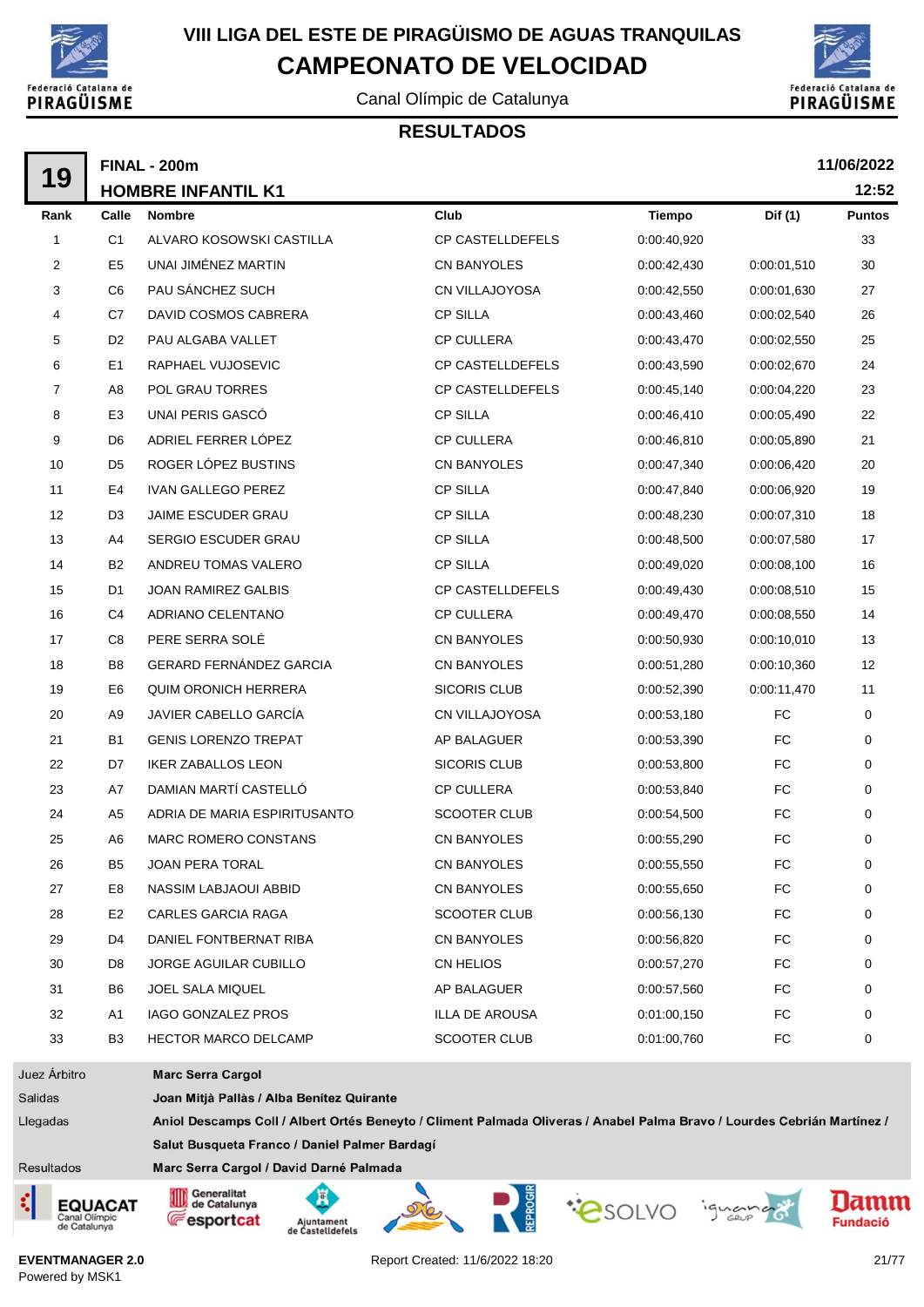

Canal Olímpic de Catalunya



### **RESULTADOS**

|      |                | <b>FINAL - 200m</b>        |                         |             |         | 11/06/2022    |  |  |
|------|----------------|----------------------------|-------------------------|-------------|---------|---------------|--|--|
| 19   |                | <b>HOMBRE INFANTIL K1</b>  |                         | 12:52       |         |               |  |  |
| Rank | Calle          | <b>Nombre</b>              | Club                    | Tiempo      | Dif (1) | <b>Puntos</b> |  |  |
| 34   | C <sub>2</sub> | DANIEL MASOT CAMPO         | SICORIS CLUB            | 0:01:02,380 | FC      | $\mathbf 0$   |  |  |
| 35   | A2             | IVAN ARANDA GONZALO        | CN HELIOS               | 0:01:02,930 | FC.     | $\mathbf 0$   |  |  |
| 36   | A3             | MARKEL COTERA MARTÍNEZ     | <b>MONKAYAK HIBERUS</b> | 0:01:03.650 | FC.     | $\mathbf 0$   |  |  |
| 37   | C <sub>5</sub> | ANDRES ARIZA BERGANZO      | CN HELIOS               | 0:01:03.820 | FC      | 0             |  |  |
|      | <b>B4</b>      | <b>PAU TORRES ESCRIVA</b>  | <b>CP CULLERA</b>       | <b>DNF</b>  |         | 0             |  |  |
|      | <b>B7</b>      | ALEJANDRO CRUZ MEJIA       | <b>MONKAYAK HIBERUS</b> | <b>DNS</b>  |         | $-12$         |  |  |
|      | C <sub>3</sub> | UNAI ESCARTIN COMIN        | <b>CP EBROKAYAK</b>     | <b>DNS</b>  |         | $-12$         |  |  |
|      | E7             | SANTIAGO LASHERAS MARTINEZ | <b>CP EBROKAYAK</b>     | <b>DNS</b>  |         | $-12$         |  |  |
|      |                |                            |                         |             |         |               |  |  |

| Juez Árbitro                                                                                                                        | <b>Marc Serra Cargol</b>                         |                                           |  |  |  |         |                         |
|-------------------------------------------------------------------------------------------------------------------------------------|--------------------------------------------------|-------------------------------------------|--|--|--|---------|-------------------------|
| <b>Salidas</b>                                                                                                                      |                                                  | Joan Mitjà Pallàs / Alba Benítez Quirante |  |  |  |         |                         |
| Llegadas<br>Aniol Descamps Coll / Albert Ortés Beneyto / Climent Palmada Oliveras / Anabel Palma Bravo / Lourdes Cebrián Martínez / |                                                  |                                           |  |  |  |         |                         |
|                                                                                                                                     | Salut Busqueta Franco / Daniel Palmer Bardagí    |                                           |  |  |  |         |                         |
| <b>Resultados</b>                                                                                                                   | Marc Serra Cargol / David Darné Palmada          |                                           |  |  |  |         |                         |
| ¢<br><b>EQUACAT</b><br>Canal Olimpic<br>de Catalunya                                                                                | Generalitat<br>de Catalunya<br><b>Fesportcat</b> | Ajuntament<br>de Castelldefels            |  |  |  | ignance | lamm<br><b>Fundació</b> |

**EVENTMANAGER 2.0** Powered by MSK1

Report Created: 11/6/2022 18:20 22/77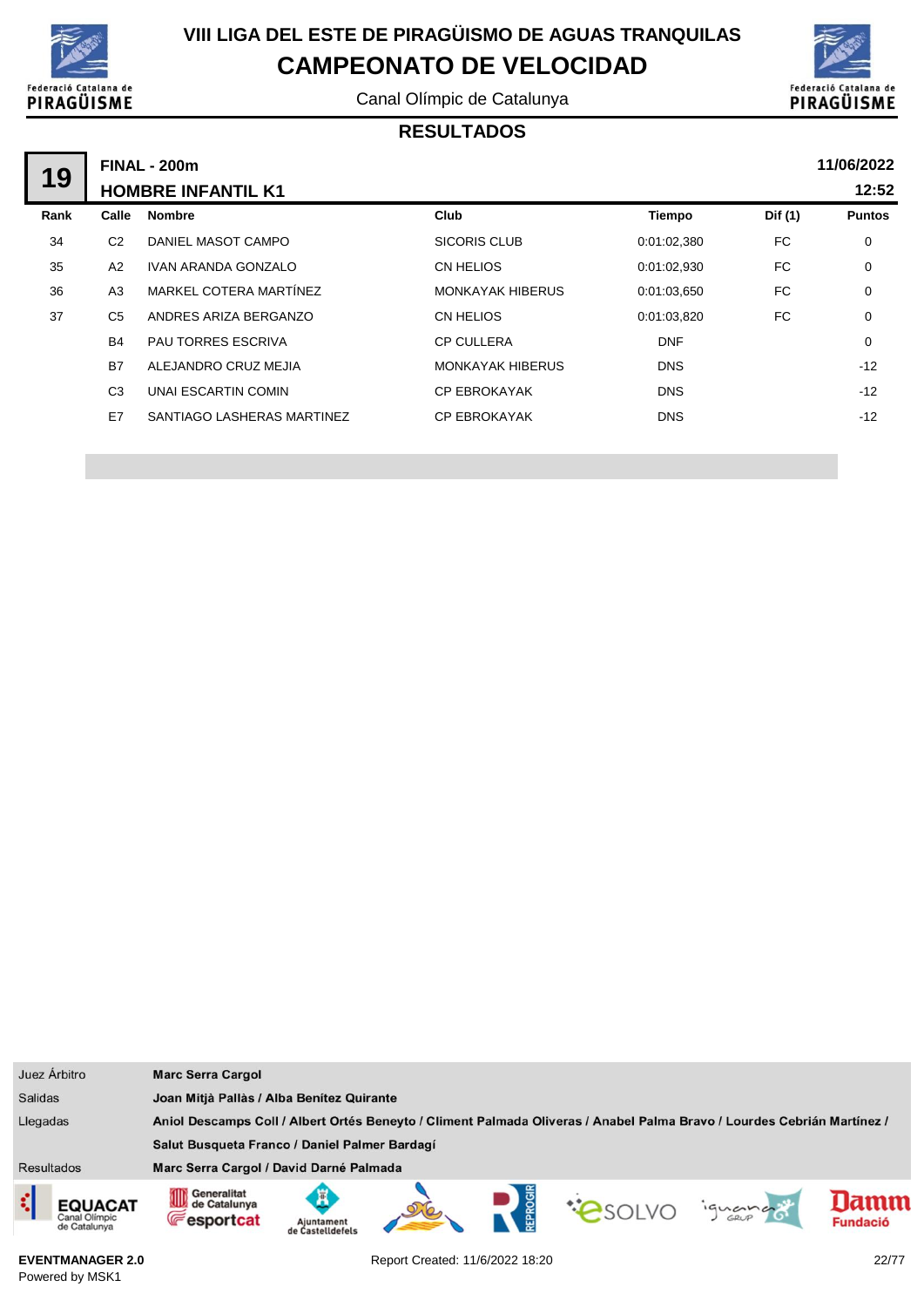

Canal Olímpic de Catalunya

### **RESULTADOS**



**13:22**

|                |                              |                                                 |               |             | 11/06/2022    |
|----------------|------------------------------|-------------------------------------------------|---------------|-------------|---------------|
|                |                              |                                                 |               |             | 13:22         |
| Calle          | <b>Nombre</b>                | Club                                            | <b>Tiempo</b> | Dif (1)     | <b>Puntos</b> |
| A8             | AINÉ SANMARTÍN RUIZ          | <b>CP PAMPLONA</b>                              | 0:00:46,980   |             | 33            |
| A7             | PALOMA LOPEZ CARRASCO        | <b>SCOOTER CLUB</b>                             | 0:00:48,350   | 0:00:01,370 | 30            |
| B <sub>3</sub> | ANNA MAYOR SANCHEZ           | CN VILLAJOYOSA                                  | 0:00:53,670   | 0:00:06.690 | 27            |
| A6             | <b>CAROLINA FURSENKA</b>     | <b>CP CULLERA</b>                               | 0:00:54,200   | 0:00:07,220 | 26            |
| B <sub>5</sub> | <b>CLAUDIA SEVA REOS</b>     | <b>CN VILLAJOYOSA</b>                           | 0:00:55,560   | 0:00:08,580 | 25            |
| B <sub>6</sub> | ANDREA JIMENEZ COLMARD       | <b>CN VILLAJOYOSA</b>                           | 0:00:56,700   | 0:00:09,720 | 24            |
| A <sub>5</sub> | ARIADNA GRÀCIA GARCIA        | <b>CN BANYOLES</b>                              | 0:00:57,120   | 0:00:10,140 | 23            |
| B <sub>8</sub> | JUDIT VILÀ FERNANDEZ         | <b>CN BANYOLES</b>                              | 0:00:57,170   | 0:00:10.190 | 22            |
| B <sub>2</sub> | <b>JORDINA COLL ESCODA</b>   | <b>CN BANYOLES</b>                              | 0:00:58,880   | 0:00:11,900 | 21            |
| A1             | <b>MENCIA MARTIN BORLAN</b>  | <b>CN HELIOS</b>                                | 0:01:01.540   | FC          | 0             |
| <b>B7</b>      | <b>MARA LOUREIRO ARAUJO</b>  | <b>CP OURENSE</b>                               | 0:01:01.750   | FC.         | 0             |
| A <sub>2</sub> | <b>CLARA CRAVIOTTO NOGUE</b> | <b>SICORIS CLUB</b>                             | 0:01:02,790   | FC.         | 0             |
| A4             | NEREA MARTINEZ SANCHEZ       | <b>CP EBROKAYAK</b>                             | 0:01:03,290   | FC.         | $\Omega$      |
| <b>B4</b>      | SANDRA LOPEZ IRIARTE         | <b>CP EBROKAYAK</b>                             | 0:01:10,300   | <b>FC</b>   | 0             |
| A <sub>3</sub> | <b>ONA COROMINAS MANTE</b>   | <b>CN BANYOLES</b>                              | 0:01:12,120   | FC.         | 0             |
| <b>B1</b>      | <b>BERTA MARTINEZ ROURA</b>  | <b>CN BANYOLES</b>                              | 0:01:15,070   | <b>FC</b>   | 0             |
|                |                              | <b>FINAL - 200m</b><br><b>MUJER INFANTIL K1</b> |               |             |               |

| Juez Árbitro                                         | <b>Marc Serra Cargol</b>                                                                                                       |  |  |  |  |
|------------------------------------------------------|--------------------------------------------------------------------------------------------------------------------------------|--|--|--|--|
| <b>Salidas</b>                                       | Joan Mitjà Pallàs / Alba Benítez Quirante                                                                                      |  |  |  |  |
| Llegadas                                             | Aniol Descamps Coll / Albert Ortés Beneyto / Climent Palmada Oliveras / Anabel Palma Bravo / Lourdes Cebrián Martínez /        |  |  |  |  |
|                                                      | Salut Busqueta Franco / Daniel Palmer Bardagí                                                                                  |  |  |  |  |
| <b>Resultados</b>                                    | Marc Serra Cargol / David Darné Palmada                                                                                        |  |  |  |  |
| ¢<br><b>EQUACAT</b><br>Canal Olimpic<br>de Catalunya | Generalitat<br>OD<br>lamn<br>de Catalunya<br>iguando<br><b>Fesportcat</b><br><b>Fundació</b><br>Aiuntament<br>de Castelldefels |  |  |  |  |

**EVENTMANAGER 2.0** Powered by MSK1

Report Created: 11/6/2022 18:20 23/77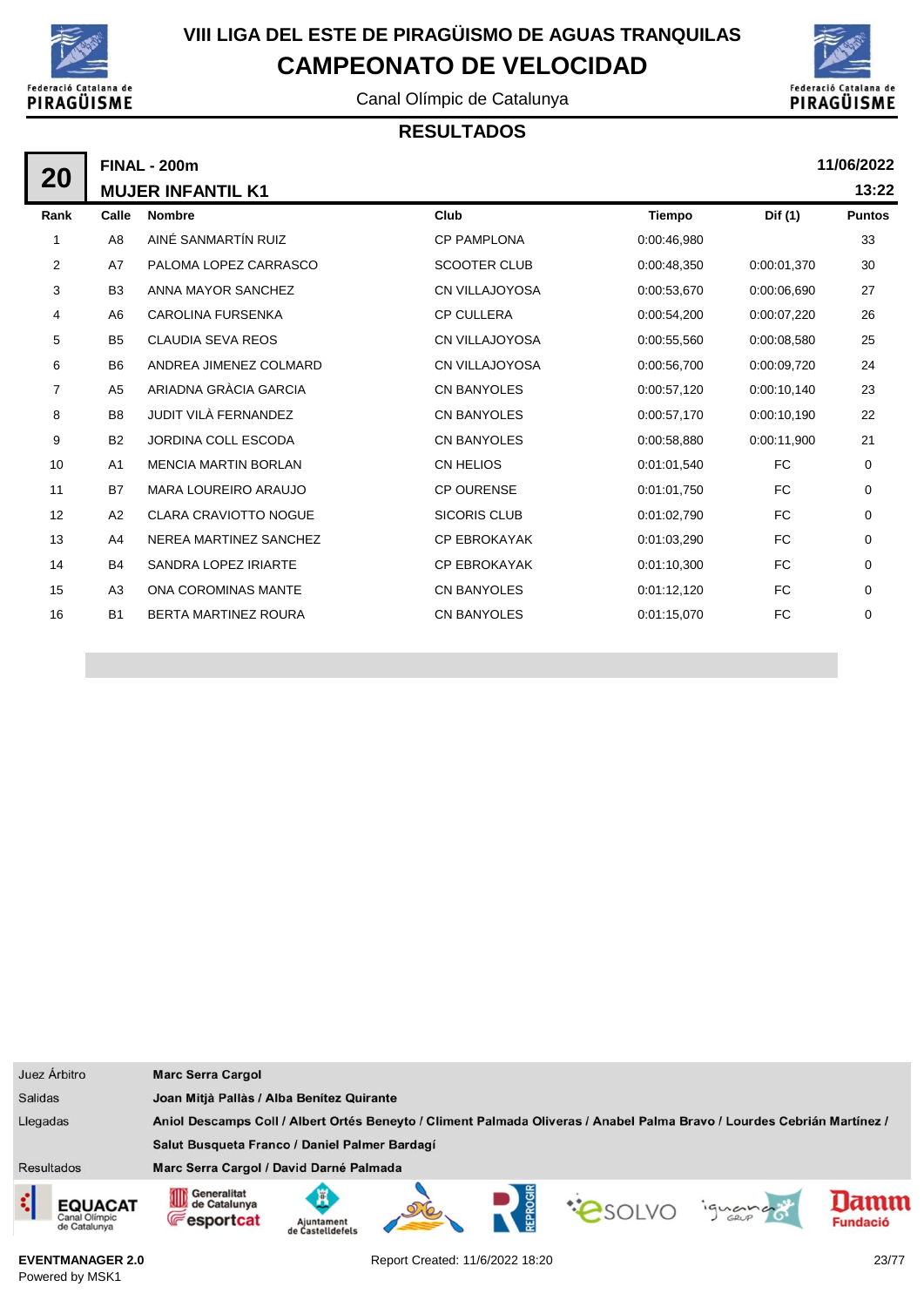

Canal Olímpic de Catalunya



#### **RESULTADOS**

|                | 11/06/2022<br>1a SEMIFINAL - 200m |                                                         |                         |             |             |               |  |  |  |
|----------------|-----------------------------------|---------------------------------------------------------|-------------------------|-------------|-------------|---------------|--|--|--|
| 21             |                                   | <b>HOMBRE CADETE K2</b>                                 |                         |             |             | 13:31         |  |  |  |
| Rank           | Calle                             | <b>Nombre</b>                                           | Club                    | Tiempo      | Dif (1)     | <b>Puntos</b> |  |  |  |
| 1              | 5                                 | <b>JAUME MARTINEZ GARCIA</b><br>SERGIO DOMINGUEZ CATALA | <b>CP SILLA</b>         | 0:00:37,060 |             | Q             |  |  |  |
| $\overline{2}$ | 3                                 | ARNAU PLANELLES GRAU<br><b>GERARD OLONA RIERA</b>       | <b>CP CASTELLDEFELS</b> | 0:00:39,690 | 0:00:02,630 | Q             |  |  |  |
| 3              | 2                                 | POL MARTIN JARRUY<br>TIAGO FABIAN BENITEZ HERMOSA       | <b>CP CASTELLDEFELS</b> | 0:00:42,120 | 0:00:05.060 | Q             |  |  |  |
| 4              | 8                                 | ARTURO TORRES ROYO<br><b>LEO BERTOMEU CEBRIAN</b>       | CN HELIOS               | 0:00:42,610 | 0:00:05,550 | Q             |  |  |  |
| 5              | 6                                 | <b>HÉCTOR ARJOL CIRERA</b><br>SERGIO SÁNCHEZ LARMA      | <b>MONKAYAK HIBERUS</b> | 0:00:43,220 | 0:00:06,160 | q             |  |  |  |
| 6              | 4                                 | ANAS DAHMAN LAMBRINI<br>YOUSSEF DAHMAN LAMBRINI         | <b>CN BANYOLES</b>      | 0:00:44,870 | 0:00:07,810 |               |  |  |  |
| 7              | 7                                 | ALEJANDRO JUAREZ BLASCO<br>ACHER ALEJANDRO COLOMA       | <b>CN HELIOS</b>        | 0:00:51,050 | FC          | 0             |  |  |  |
|                |                                   |                                                         |                         |             |             |               |  |  |  |

Sistema de Progresión: 1 - 4 + 5 BT a FINAL

| Juez Árbitro                                    | <b>Marc Serra Cargol</b>                                                                                                |                                           |  |        |  |         |                 |
|-------------------------------------------------|-------------------------------------------------------------------------------------------------------------------------|-------------------------------------------|--|--------|--|---------|-----------------|
| <b>Salidas</b>                                  |                                                                                                                         | Joan Mitjà Pallàs / Alba Benitez Quirante |  |        |  |         |                 |
| Llegadas                                        | Aniol Descamps Coll / Albert Ortés Beneyto / Climent Palmada Oliveras / Anabel Palma Bravo / Lourdes Cebrián Martínez / |                                           |  |        |  |         |                 |
|                                                 | Salut Busqueta Franco / Daniel Palmer Bardagí                                                                           |                                           |  |        |  |         |                 |
| <b>Resultados</b>                               | Marc Serra Cargol / David Darné Palmada                                                                                 |                                           |  |        |  |         |                 |
| <b>EQUACAT</b><br>Canal Olimpic<br>de Catalunya | Generalitat<br>∭<br>de Catalunya<br><b>Fesportcat</b>                                                                   | Aiuntament<br>de Castelldefels            |  | EPROGI |  | iquando | <b>Fundació</b> |

**EVENTMANAGER 2.0** Powered by MSK1

Report Created: 11/6/2022 18:20 24/77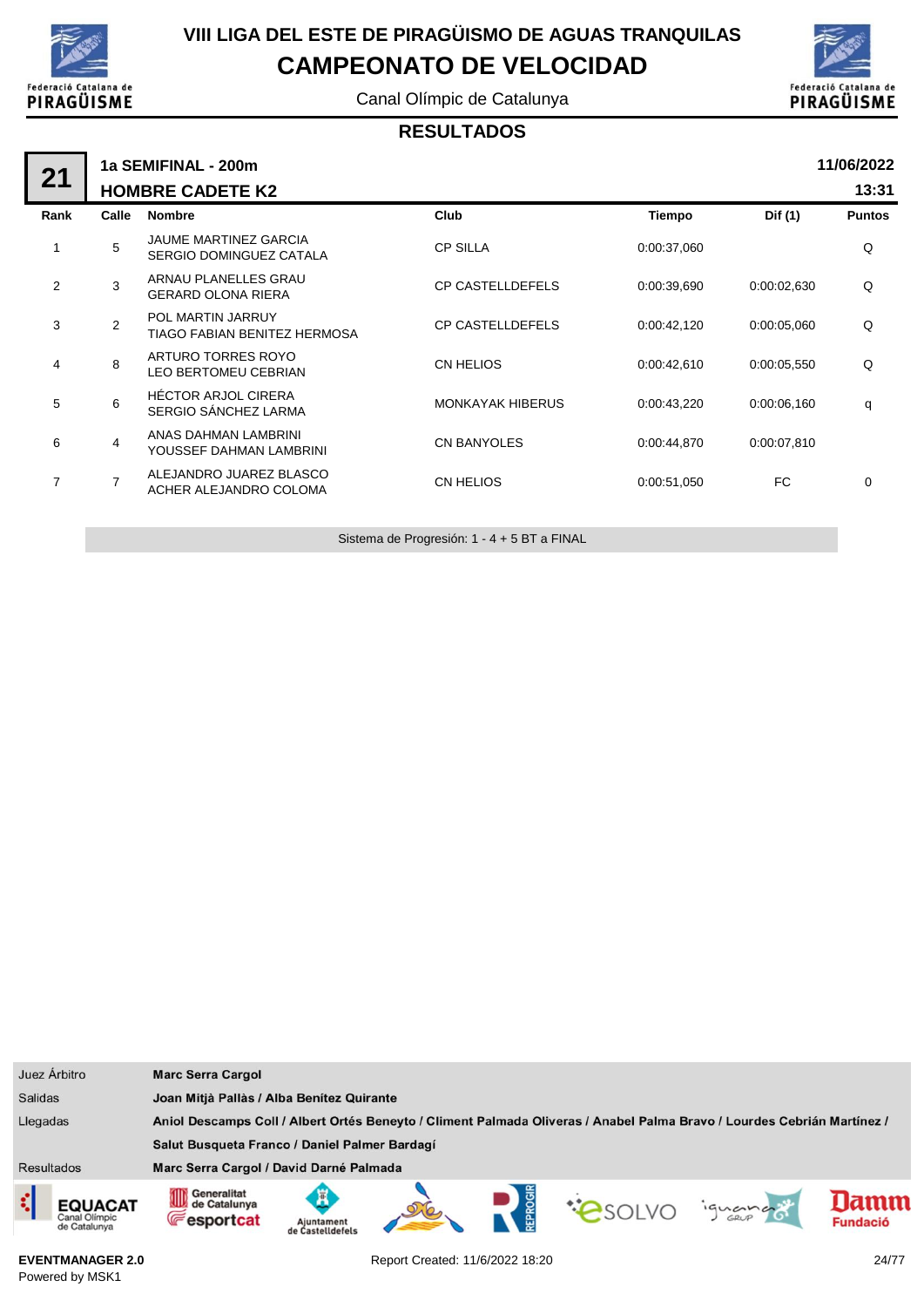

Canal Olímpic de Catalunya



#### **RESULTADOS**

| 22   |                | 2a SEMIFINAL - 200m                                            |                         |             |             | 11/06/2022    |
|------|----------------|----------------------------------------------------------------|-------------------------|-------------|-------------|---------------|
|      |                | <b>HOMBRE CADETE K2</b>                                        |                         |             |             | 13:35         |
| Rank | Calle          | <b>Nombre</b>                                                  | Club                    | Tiempo      | Dif (1)     | <b>Puntos</b> |
| 1    | 2              | <b>BLAI BOFILL BUTINYÀ</b><br><b>GRAU SERRAMITJANA ESPUNYA</b> | <b>CN BANYOLES</b>      | 0:00:36,340 |             | Q             |
| 2    | 5              | <b>BRYAN LIUOLIA BOLUFER</b><br>ROBERTO KYMANTAS               | <b>CP CULLERA</b>       | 0:00:39,930 | 0:00:03.590 | Q             |
| 3    | 6              | <b>MARC GENSANA BENABARRE</b><br><b>MARC MARCELINO RIALP</b>   | AP BALAGUER             | 0:00:42,620 | 0:00:06,280 | Q             |
| 4    | 3              | MIQUEL MONTERO GALACHE<br>DANIEL OTIN GUAREÑO                  | AP BALAGUER             | 0:00:47,510 | 0:00:11,170 | Q             |
| 5    | 4              | JOSÉ GRACIA SALINAS<br><b>JUST PAU SARALEGUI MARTINS</b>       | <b>MONKAYAK HIBERUS</b> | 0:00:50.960 | FC.         | $\mathbf 0$   |
| 6    | $\overline{7}$ | <b>PABLO PLANELLS SOLER</b><br>PAU PÉREZ AGULLO                | <b>CN VILLAJOYOSA</b>   | 0:00:54,030 | FC.         | 0             |
|      |                |                                                                |                         |             |             |               |

Sistema de Progresión: 1 - 4 + 5 BT a FINAL

| Juez Árbitro                             | <b>Marc Serra Cargol</b>                                                                                                |                                           |  |  |               |         |                         |
|------------------------------------------|-------------------------------------------------------------------------------------------------------------------------|-------------------------------------------|--|--|---------------|---------|-------------------------|
| <b>Salidas</b>                           |                                                                                                                         | Joan Mitjà Pallàs / Alba Benítez Quirante |  |  |               |         |                         |
| Llegadas                                 | Aniol Descamps Coll / Albert Ortés Beneyto / Climent Palmada Oliveras / Anabel Palma Bravo / Lourdes Cebrián Martínez / |                                           |  |  |               |         |                         |
|                                          | Salut Busqueta Franco / Daniel Palmer Bardagí                                                                           |                                           |  |  |               |         |                         |
| <b>Resultados</b>                        | Marc Serra Cargol / David Darné Palmada                                                                                 |                                           |  |  |               |         |                         |
| EQUACAT<br>Canal Olimpic<br>de Catalunya | Generalitat<br>OID<br>de Catalunya<br><b>Fesportcat</b>                                                                 | Ajuntament<br>de Castelldefels            |  |  | <b>PSOLVO</b> | iguando | lamm<br><b>Fundació</b> |

**EVENTMANAGER 2.0** Powered by MSK1

Report Created: 11/6/2022 18:20 25/77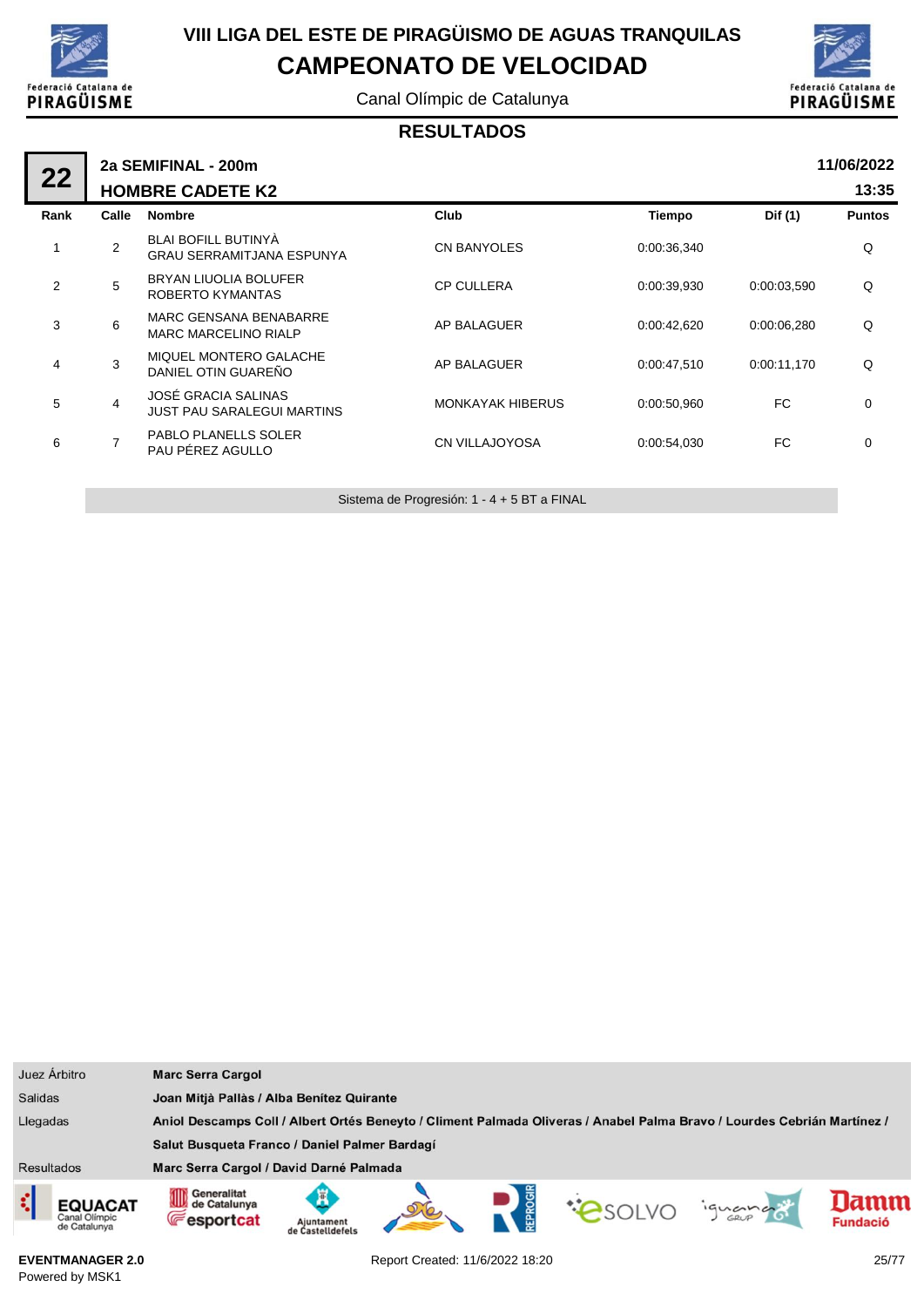

Canal Olímpic de Catalunya





|                | 11/06/2022<br><b>CONTRARRELOJ - 200m</b> |                                                                                                                         |                         |               |             |               |  |  |
|----------------|------------------------------------------|-------------------------------------------------------------------------------------------------------------------------|-------------------------|---------------|-------------|---------------|--|--|
| 23             |                                          | <b>HOMBRE SENIOR K1</b>                                                                                                 |                         |               |             | 13:39         |  |  |
| Rank           | Calle                                    | <b>Nombre</b>                                                                                                           | Club                    | <b>Tiempo</b> | Dif (1)     | <b>Puntos</b> |  |  |
| 1              | D6                                       | MARC ANDRADE TARRADAS                                                                                                   | <b>CN BANYOLES</b>      | 0:00:36,440   |             | q             |  |  |
| 2              | C <sub>8</sub>                           | POL BUSQUETS PUJOLAR                                                                                                    | CN BANYOLES             | 0:00:36,630   | 0:00:00,190 | q             |  |  |
| 3              | A2                                       | PAOLO URDIROZ AGATI                                                                                                     | <b>CN PAMPLONA</b>      | 0:00:36,660   | 0:00:00,220 | q             |  |  |
| 4              | D3                                       | MIGUEL ANGEL ALEJO VALDIVIA                                                                                             | FLUVIAL DE LUGO         | 0:00:36,680   | 0:00:00,240 | q             |  |  |
| 5              | D8                                       | JAVIER OLIVERT BELTRÁN                                                                                                  | <b>CP CULLERA</b>       | 0:00:36,740   | 0:00:00,300 | q             |  |  |
| 6              | D <sub>2</sub>                           | IGNACIO VICTORIA SANTACOLOMA                                                                                            | CP CASTELLDEFELS        | 0:00:36,850   | 0:00:00,410 | q             |  |  |
| 7              | B6                                       | ALBERT LIBERAL MARTÍNEZ                                                                                                 | <b>RIA DE BETANZOS</b>  | 0:00:37,500   | 0:00:01,060 | q             |  |  |
| 8              | C4                                       | AITOR DAVID RAMOS                                                                                                       | <b>SPC ZAMORA</b>       | 0:00:37,630   | 0:00:01,190 | q             |  |  |
| 9              | D9                                       | LUIS RODRIGUEZ GUISADO                                                                                                  | <b>CP SILLA</b>         | 0:00:37,630   | 0:00:01,190 | q             |  |  |
| 10             | A5                                       | EUDALD VILA BARTI                                                                                                       | CN BANYOLES             | 0:00:37,810   | 0:00:01,370 |               |  |  |
| 11             | D1                                       | <b>XOEL DOCAL FERNANDEZ</b>                                                                                             | RIA DE BETANZOS         | 0:00:38,130   | 0:00:01,690 |               |  |  |
| 12             | B8                                       | DAVID CHACÓN PIRIS                                                                                                      | <b>CP CULLERA</b>       | 0:00:38,150   | 0:00:01,710 |               |  |  |
| 13             | D4                                       | XAVIER ALEJO VALDIVIA                                                                                                   | FLUVIAL DE LUGO         | 0:00:38,580   | 0:00:02,140 |               |  |  |
| 14             | B3                                       | CARLOS MORENO BAIXAULI                                                                                                  | <b>SCOOTER CLUB</b>     | 0:00:38,640   | 0:00:02,200 |               |  |  |
| 15             | D5                                       | ANGEL JORDE SOSA                                                                                                        | <b>CP SILLA</b>         | 0:00:39,010   | 0:00:02,570 |               |  |  |
| 16             | B9                                       | VICTOR CHAMBO DOMINGO                                                                                                   | <b>SCOOTER CLUB</b>     | 0:00:39,110   | 0:00:02,670 |               |  |  |
| 17             | C <sub>5</sub>                           | FRANCESC ROSSELL CODINA                                                                                                 | AP BALAGUER             | 0:00:39,330   | 0:00:02,890 |               |  |  |
| 18             | C1                                       | <b>XAVI MIRALLES PRATS</b>                                                                                              | <b>SICORIS CLUB</b>     | 0:00:39,670   | 0:00:03,230 |               |  |  |
| 19             | B2                                       | <b>ERIC GILART ROSET</b>                                                                                                | <b>SICORIS CLUB</b>     | 0:00:39,690   | 0:00:03,250 |               |  |  |
| 20             | A6                                       | DAVID LEON ALONSO                                                                                                       | <b>SCOOTER CLUB</b>     | 0:00:39,740   | 0:00:03,300 |               |  |  |
| 21             | C <sub>9</sub>                           | <b>JOSEP PERIS PERIS</b>                                                                                                | <b>CP SILLA</b>         | 0:00:40,020   | 0:00:03,580 |               |  |  |
| 22             | B5                                       | MARC ESCUBEDO BENITEZ                                                                                                   | <b>CP CASTELLDEFELS</b> | 0:00:40,100   | 0:00:03,660 |               |  |  |
| 23             | A1                                       | ADRIÀ FARRÉ TARIBÓ                                                                                                      | AP BALAGUER             | 0:00:40,470   | 0:00:04,030 |               |  |  |
| 24             | B7                                       | LUIS MARTINEZ CORTES                                                                                                    | CN HELIOS               | 0:00:40,630   | 0:00:04,190 |               |  |  |
| 25             | Α7                                       | <b>JOAN MIRMI MONERRIS</b>                                                                                              | <b>SICORIS CLUB</b>     | 0:00:41,080   | 0:00:04,640 |               |  |  |
| 26             | C <sub>2</sub>                           | <b>OUSMANE MBAYE</b>                                                                                                    | <b>KAYAK MITJANA</b>    | 0:00:41,170   | 0:00:04,730 |               |  |  |
| 27             | A9                                       | JAVIER SÁNCHEZ LARMA                                                                                                    | MONKAYAK HIBERUS        | 0:00:44,150   | 0:00:07,710 |               |  |  |
| 28             | A <sub>3</sub>                           | DANIIL VASILEUSKI                                                                                                       | <b>CP CULLERA</b>       | 0:00:44,440   | 0:00:08,000 |               |  |  |
| 29             | C <sub>3</sub>                           | LLUIS NAVARRO GIMENEZ                                                                                                   | PENYA P ANTELLA         | 0:00:44,890   | 0:00:08,450 |               |  |  |
| 30             | A8                                       | <b>HECTOR MARTIN LOPEZ</b>                                                                                              | CP EBROKAYAK            | 0:00:45,240   | 0:00:08,800 |               |  |  |
| 31             | C6                                       | ALBERT CARVAJAL FIGUEROL                                                                                                | CN HELIOS               | 0:00:45,470   | 0:00:09.030 |               |  |  |
| 32             | B4                                       | DAVID OBESO VICENTE                                                                                                     | MONKAYAK HIBERUS        | 0:00:50,760   | FC          | 0             |  |  |
| 33             | C7                                       | RUBÉN MEJÍAS GONZALEZ                                                                                                   | <b>CN LLEIDA</b>        | 0:00:51,050   | FC          | 0             |  |  |
| Juez Árbitro   |                                          | <b>Marc Serra Cargol</b>                                                                                                |                         |               |             |               |  |  |
| Salidas        |                                          | Joan Mitjà Pallàs / Alba Benítez Quirante                                                                               |                         |               |             |               |  |  |
| <b>Legadas</b> |                                          | Aniol Descamps Coll / Albert Ortés Beneyto / Climent Palmada Oliveras / Anabel Palma Bravo / Lourdes Cebrián Martínez / |                         |               |             |               |  |  |
|                |                                          | Salut Busqueta Franco / Daniel Palmer Bardagí                                                                           |                         |               |             |               |  |  |

- Resultados
- ¢ **EQUACAT** Canal Olimpic<br>de Catalunya



Ā











**EVENTMANAGER 2.0** Powered by MSK1

Report Created: 11/6/2022 18:20 26/77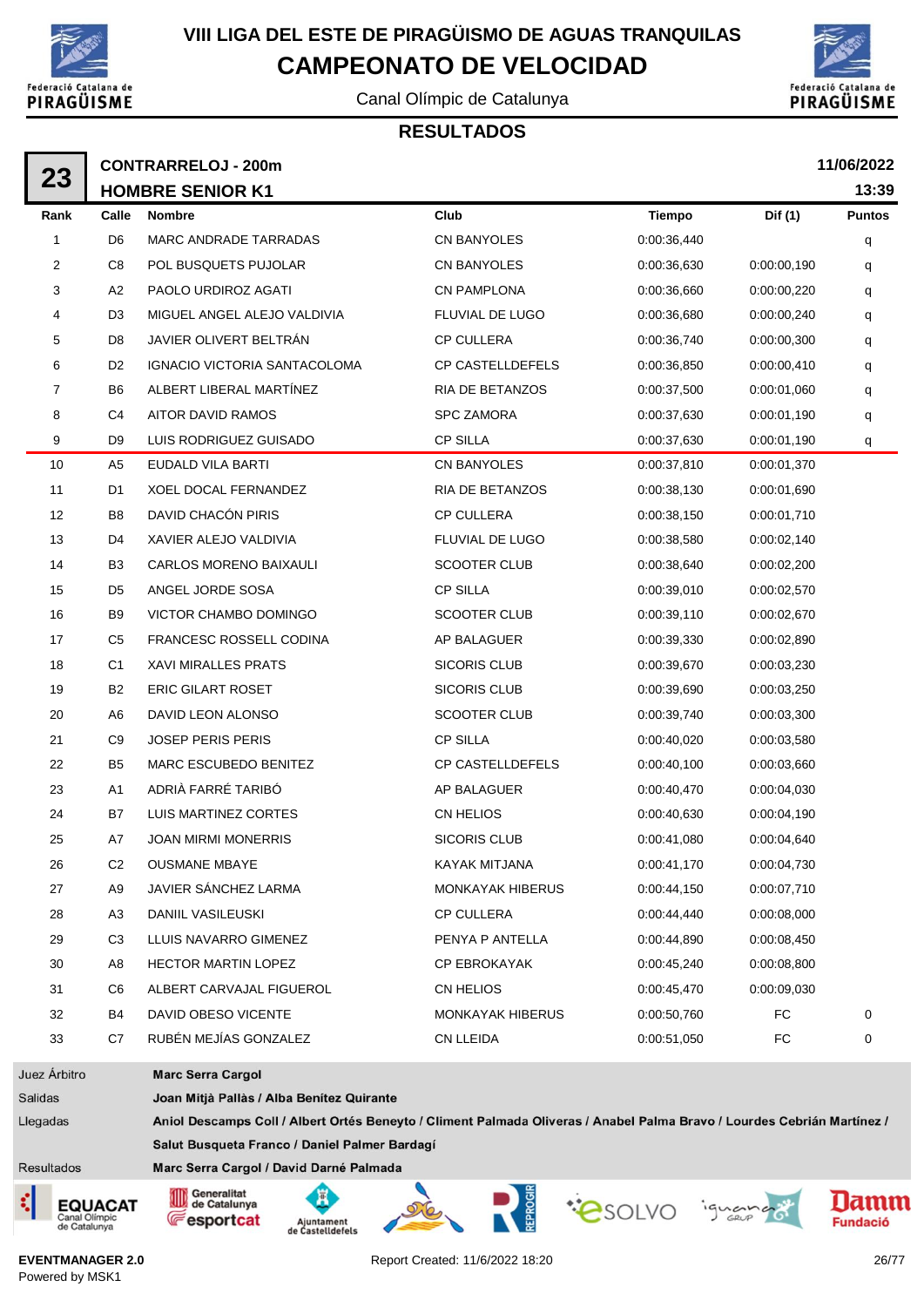

Canal Olímpic de Catalunya



#### **RESULTADOS**

| 23   | 11/06/2022<br><b>CONTRARRELOJ - 200m</b><br><b>HOMBRE SENIOR K1</b> |                          |                         |             |         |               |  |  |
|------|---------------------------------------------------------------------|--------------------------|-------------------------|-------------|---------|---------------|--|--|
| Rank | Calle                                                               | <b>Nombre</b>            | Club                    | Tiempo      | Dif (1) | <b>Puntos</b> |  |  |
| 34   | <b>B1</b>                                                           | FERNANDO TABERNERO PEÑA  | <b>CP CASTELLDEFELS</b> | 0:00:55.080 | FC      | 0             |  |  |
| 35   | D <sub>7</sub>                                                      | XALO RODRÍGUEZ GÓMEZ     | <b>MONKAYAK HIBERUS</b> | 0:00:57.950 | FC      | 0             |  |  |
|      | A4                                                                  | SEBASTIAN LOPEZ MUGUERZA | <b>MURCIA REMO</b>      | <b>DNS</b>  |         | $-12$         |  |  |
|      |                                                                     |                          |                         |             |         |               |  |  |

Sistema de Progresión: 1 - 9 (A-D) a FINAL

| Juez Árbitro                                                                                                                        | <b>Marc Serra Cargol</b>                                                                                                                 |  |  |  |  |  |
|-------------------------------------------------------------------------------------------------------------------------------------|------------------------------------------------------------------------------------------------------------------------------------------|--|--|--|--|--|
| <b>Salidas</b>                                                                                                                      | Joan Mitjà Pallàs / Alba Benítez Quirante                                                                                                |  |  |  |  |  |
| Llegadas<br>Aniol Descamps Coll / Albert Ortés Beneyto / Climent Palmada Oliveras / Anabel Palma Bravo / Lourdes Cebrián Martínez / |                                                                                                                                          |  |  |  |  |  |
|                                                                                                                                     | Salut Busqueta Franco / Daniel Palmer Bardagí                                                                                            |  |  |  |  |  |
| <b>Resultados</b>                                                                                                                   | Marc Serra Cargol / David Darné Palmada                                                                                                  |  |  |  |  |  |
| ¢<br><b>EQUACAT</b><br>Canal Olimpic<br>de Catalunya                                                                                | Generalitat<br>Generalitat<br>Le Catalunya<br>lamn<br>iguando<br><b>E</b> esportcat<br><b>Fundació</b><br>Aiuntament<br>de Castelldefels |  |  |  |  |  |

**EVENTMANAGER 2.0** Powered by MSK1

Report Created: 11/6/2022 18:20 27/77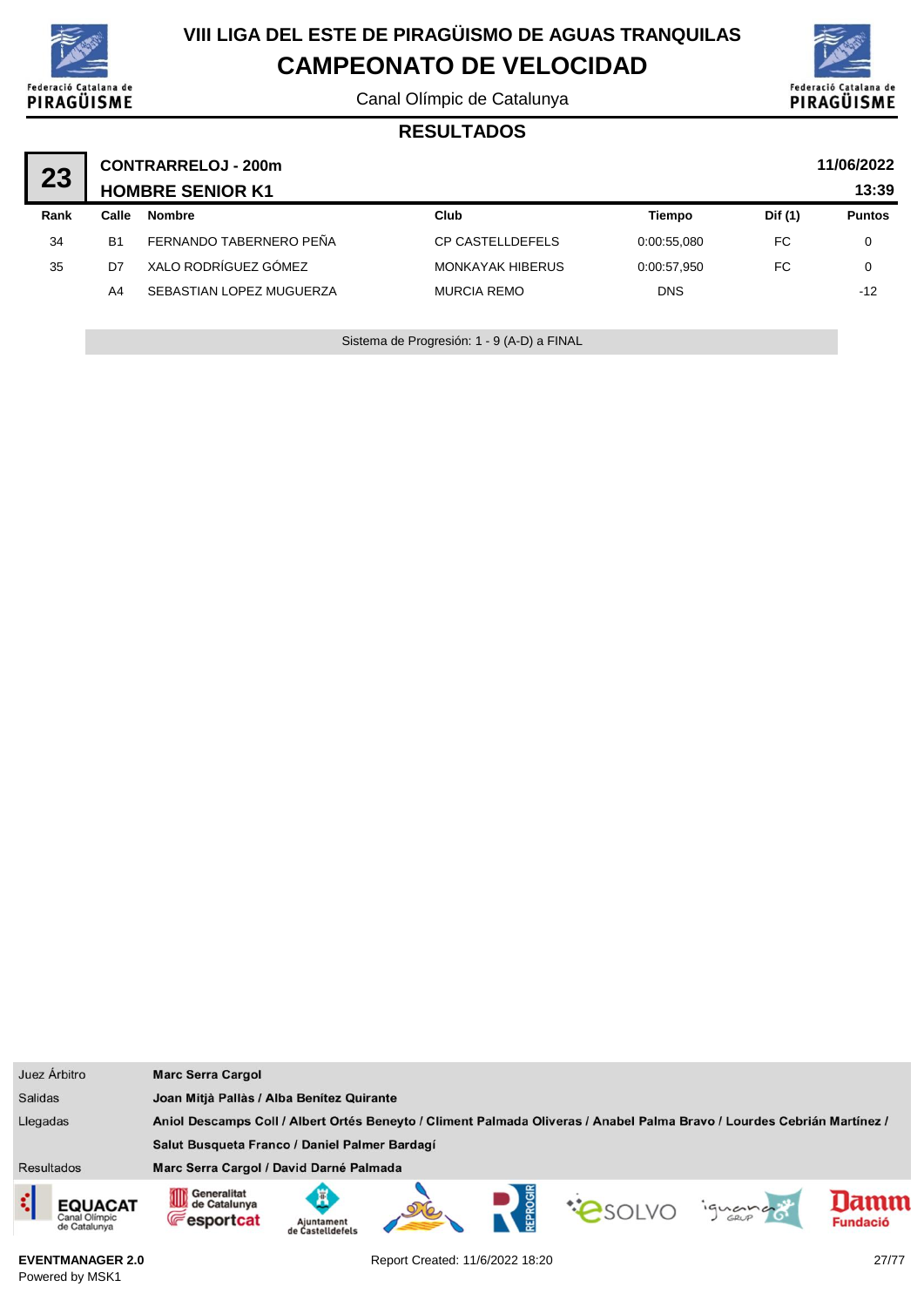

Canal Olímpic de Catalunya



#### **RESULTADOS**

|                |       | 11/06/2022<br>1a SEMIFINAL - 200m |                         |             |             |               |  |  |  |  |
|----------------|-------|-----------------------------------|-------------------------|-------------|-------------|---------------|--|--|--|--|
| 24             |       | <b>MUJER SENIOR K1</b>            |                         |             |             | 13:55         |  |  |  |  |
| Rank           | Calle | <b>Nombre</b>                     | Club                    | Tiempo      | Dif (1)     | <b>Puntos</b> |  |  |  |  |
| 1              | 7     | ALBA MONTLLOR RUEDA               | <b>MONKAYAK HIBERUS</b> | 0:00:45,510 |             | Q             |  |  |  |  |
| 2              | 2     | <b>MARTINA LARROZA CRUZ</b>       | FLUVIAL DE LUGO         | 0:00:47,420 | 0:00:01.910 | Q             |  |  |  |  |
| 3              | 4     | ADRIANA CERRADA LIZARRAGA         | <b>CN PAMPLONA</b>      | 0:00:47,920 | 0:00:02,410 | Q             |  |  |  |  |
| 4              | 3     | CARMEN MARTÍNEZ VALERO            | <b>CP SILLA</b>         | 0:00:48.300 | 0:00:02.790 | Q             |  |  |  |  |
| 5              | 8     | PAULA LIS MUÑOZ                   | <b>CP CASTELLDEFELS</b> | 0.00:48,690 | 0:00:03,180 |               |  |  |  |  |
| 6              | 9     | ANDREA AGÜERA CRUZ                | <b>SICORIS CLUB</b>     | 0:00:49,450 | 0:00:03,940 |               |  |  |  |  |
| $\overline{7}$ | 6     | NATALIA BOU TCHAPTAROVA           | <b>CP CULLERA</b>       | 0:00:53,540 | 0:00:08.030 |               |  |  |  |  |
| 8              | 5     | LIDIA CARRILERO CEBRIAN           | CN HELIOS               | 0:00:57,530 | FC          | 0             |  |  |  |  |
| 9              |       | MARTA GONZALEZ GALLEGO            | <b>CN LLEIDA</b>        | 0:01:03.010 | FC.         | 0             |  |  |  |  |
|                |       |                                   |                         |             |             |               |  |  |  |  |

Sistema de Progresión: 1 - 4 + 5 BT a FINAL

| Juez Árbitro                                         | <b>Marc Serra Cargol</b>                                                                                                |                                     |  |  |                |         |                        |
|------------------------------------------------------|-------------------------------------------------------------------------------------------------------------------------|-------------------------------------|--|--|----------------|---------|------------------------|
| <b>Salidas</b>                                       | Joan Mitjà Pallàs / Alba Benítez Quirante                                                                               |                                     |  |  |                |         |                        |
| Llegadas                                             | Aniol Descamps Coll / Albert Ortés Beneyto / Climent Palmada Oliveras / Anabel Palma Bravo / Lourdes Cebrián Martínez / |                                     |  |  |                |         |                        |
|                                                      | Salut Busqueta Franco / Daniel Palmer Bardagí                                                                           |                                     |  |  |                |         |                        |
| <b>Resultados</b>                                    | Marc Serra Cargol / David Darné Palmada                                                                                 |                                     |  |  |                |         |                        |
| ¢<br><b>EQUACAT</b><br>Canal Olimpic<br>de Catalunya | Generalitat<br>∭<br>de Catalunya<br><b>Fesportcat</b>                                                                   | Ã<br>Aiuntament<br>de Castelldefels |  |  | <b>COSOLVO</b> | iguando | amn<br><b>Fundació</b> |

**EVENTMANAGER 2.0** Powered by MSK1

Report Created: 11/6/2022 18:20 28/77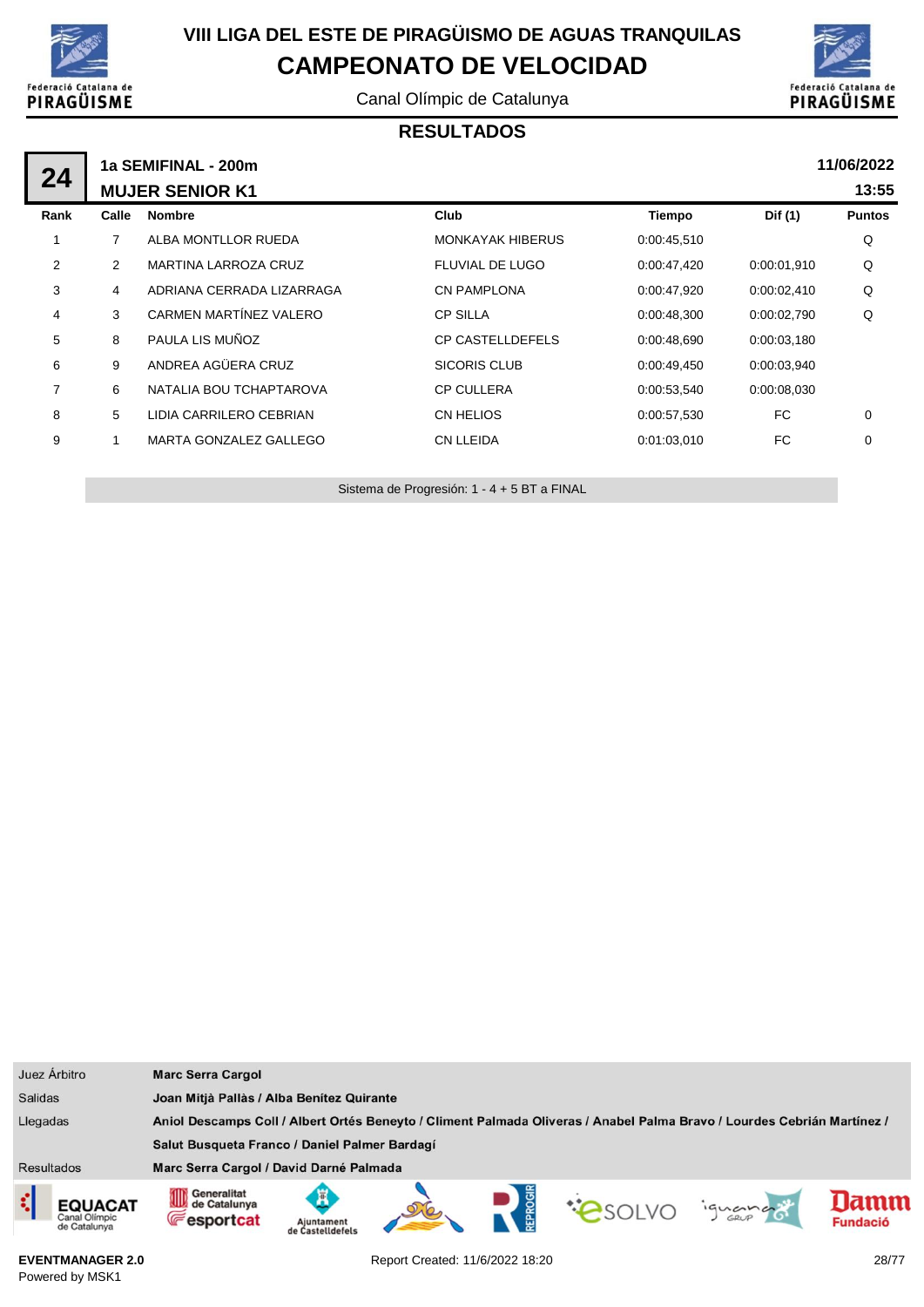

Canal Olímpic de Catalunya



#### **RESULTADOS**

| 25             |       | 2a SEMIFINAL - 200m            |                         |             |             | 11/06/2022    |
|----------------|-------|--------------------------------|-------------------------|-------------|-------------|---------------|
|                |       | <b>MUJER SENIOR K1</b>         |                         |             |             | 13:59         |
| Rank           | Calle | <b>Nombre</b>                  | Club                    | Tiempo      | Dif (1)     | <b>Puntos</b> |
|                | 5     | <b>IONA VICENS PEIX</b>        | <b>CN BANYOLES</b>      | 0:00:43,110 |             | Q             |
| $\overline{2}$ |       | MARIAN HERNÁNDEZ VELLISCA      | <b>CN VILLAJOYOSA</b>   | 0.00:44,780 | 0:00:01.670 | Q             |
| 3              | 9     | IRMA JULIÀ NOGUER              | <b>CN BANYOLES</b>      | 0:00:45,340 | 0:00:02,230 | Q             |
| 4              | 2     | <b>ESTHER CAMPANALES FUSTE</b> | <b>CP CASTELLDEFELS</b> | 0:00:46,320 | 0:00:03,210 | Q             |
| 5              | 7     | ANDREA SÁNCHEZ ALBEROLA        | <b>CP SILLA</b>         | 0.00:47,810 | 0:00:04,700 | q             |
| 6              | 8     | <b>MARTA RUBIO OYAGA</b>       | <b>MONKAYAK HIBERUS</b> | 0.00:48,360 | 0:00:05,250 |               |
| $\overline{7}$ | 3     | SARA MENGUAL FRANCISCO         | <b>CP SILLA</b>         | 0.00:49,330 | 0:00:06,220 |               |
| 8              | 6     | CRISTINA ULLDEMOLINS DE OLIVES | CM MAHÓN                | 0:00:52,550 | 0:00:09,440 |               |
| 9              | 4     | <b>IRENE SANCHEZ REMON</b>     | CN HELIOS               | 0:00:56,690 | FC          | 0             |
|                |       |                                |                         |             |             |               |

Sistema de Progresión: 1 - 4 + 5 BT a FINAL

| Juez Árbitro                                         | <b>Marc Serra Cargol</b>                                                                                                |                                           |  |  |                |         |                         |
|------------------------------------------------------|-------------------------------------------------------------------------------------------------------------------------|-------------------------------------------|--|--|----------------|---------|-------------------------|
| <b>Salidas</b>                                       |                                                                                                                         | Joan Mitjà Pallàs / Alba Benítez Quirante |  |  |                |         |                         |
| Llegadas                                             | Aniol Descamps Coll / Albert Ortés Beneyto / Climent Palmada Oliveras / Anabel Palma Bravo / Lourdes Cebrián Martínez / |                                           |  |  |                |         |                         |
|                                                      | Salut Busqueta Franco / Daniel Palmer Bardagí                                                                           |                                           |  |  |                |         |                         |
| <b>Resultados</b>                                    | Marc Serra Cargol / David Darné Palmada                                                                                 |                                           |  |  |                |         |                         |
| ¢<br><b>EQUACAT</b><br>Canal Olimpic<br>de Catalunya | Generalitat<br>⅏<br>de Catalunya<br><b>Fesportcat</b>                                                                   | Aiuntament<br>de Castelldefels            |  |  | <b>COSOLVO</b> | iquando | lamm<br><b>Fundació</b> |

**EVENTMANAGER 2.0** Powered by MSK1

Report Created: 11/6/2022 18:20 29/77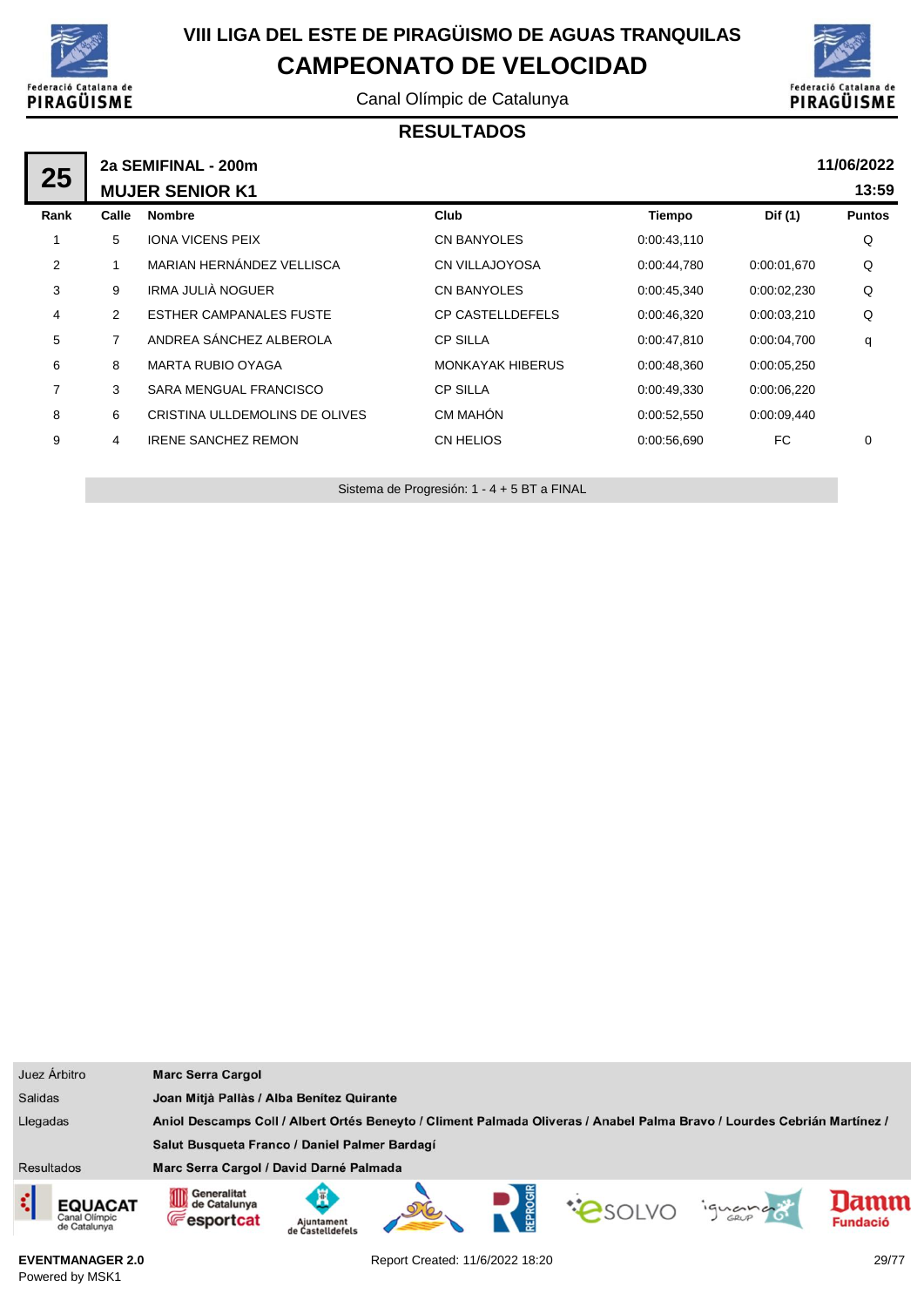

Canal Olímpic de Catalunya



#### **RESULTADOS**

| 26             | 1a SEMIFINAL - 200m |                                                           |                         |             |             |               |  |  |  |
|----------------|---------------------|-----------------------------------------------------------|-------------------------|-------------|-------------|---------------|--|--|--|
|                |                     | <b>HOMBRE VETERANO B K2</b>                               |                         |             |             | 14:03         |  |  |  |
| Rank           | Calle               | <b>Nombre</b>                                             | Club                    | Tiempo      | Dif (1)     | <b>Puntos</b> |  |  |  |
| 1              | 6                   | ÍÑIGO ECHÁNIZ SERRANO<br><b>MANUEL PALACIN ARTIGOSA</b>   | <b>MONKAYAK HIBERUS</b> | 0:00:37,330 |             | Q             |  |  |  |
| $\overline{2}$ | $\overline{2}$      | SERGIO LUZ LOPEZ<br><b>JOSE VICENTE MAS MULET</b>         | <b>CP SILLA</b>         | 0:00:37,730 | 0:00:00,400 | Q             |  |  |  |
| 3              | 5                   | MANUEL CRAVIOTTO BLANCO<br>VICTOR CRAVIOTTO BLANCO        | SICORIS CLUB            | 0:00:38,590 | 0:00:01.260 | Q             |  |  |  |
| 4              | $\overline{7}$      | <b>JOAQUIN MORER ROYO</b><br><b>FRANCISCO ROCHE EMBID</b> | <b>CN HELIOS</b>        | 0:00:45,380 | 0:00:08.050 | Q             |  |  |  |
| 5              | 3                   | <b>JOAN HUGUET SOLA</b><br><b>ANTONIO TEIXIDO BERNET</b>  | <b>SICORIS CLUB</b>     | 0:00:47,270 | 0:00:09,940 | q             |  |  |  |
| 6              | $\overline{4}$      | ANGEL GOMEZ ABAS<br><b>JOSE VICENTE GINER MAS</b>         | PENYA P ANTELLA         | 0:00:58,720 | FC.         | 0             |  |  |  |
|                |                     |                                                           |                         |             |             |               |  |  |  |

Sistema de Progresión: 1 - 4 + 5 BT a FINAL

|                                                                                                                                     | Juez Árbitro                                    | <b>Marc Serra Cargol</b>                         |                                |  |  |                |         |                         |
|-------------------------------------------------------------------------------------------------------------------------------------|-------------------------------------------------|--------------------------------------------------|--------------------------------|--|--|----------------|---------|-------------------------|
| <b>Salidas</b>                                                                                                                      |                                                 | Joan Mitjà Pallàs / Alba Benítez Quirante        |                                |  |  |                |         |                         |
| Llegadas<br>Aniol Descamps Coll / Albert Ortés Beneyto / Climent Palmada Oliveras / Anabel Palma Bravo / Lourdes Cebrián Martínez / |                                                 |                                                  |                                |  |  |                |         |                         |
|                                                                                                                                     |                                                 | Salut Busqueta Franco / Daniel Palmer Bardagí    |                                |  |  |                |         |                         |
| Resultados                                                                                                                          |                                                 | Marc Serra Cargol / David Darné Palmada          |                                |  |  |                |         |                         |
| ़                                                                                                                                   | <b>EQUACAT</b><br>Canal Olimpic<br>de Catalunya | Generalitat<br>de Catalunya<br><b>Fesportcat</b> | Aiuntament<br>de Castelldefels |  |  | <b>COSOLVO</b> | iguando | lamm<br><b>Fundació</b> |

**EVENTMANAGER 2.0** Powered by MSK1

Report Created: 11/6/2022 18:20 30/77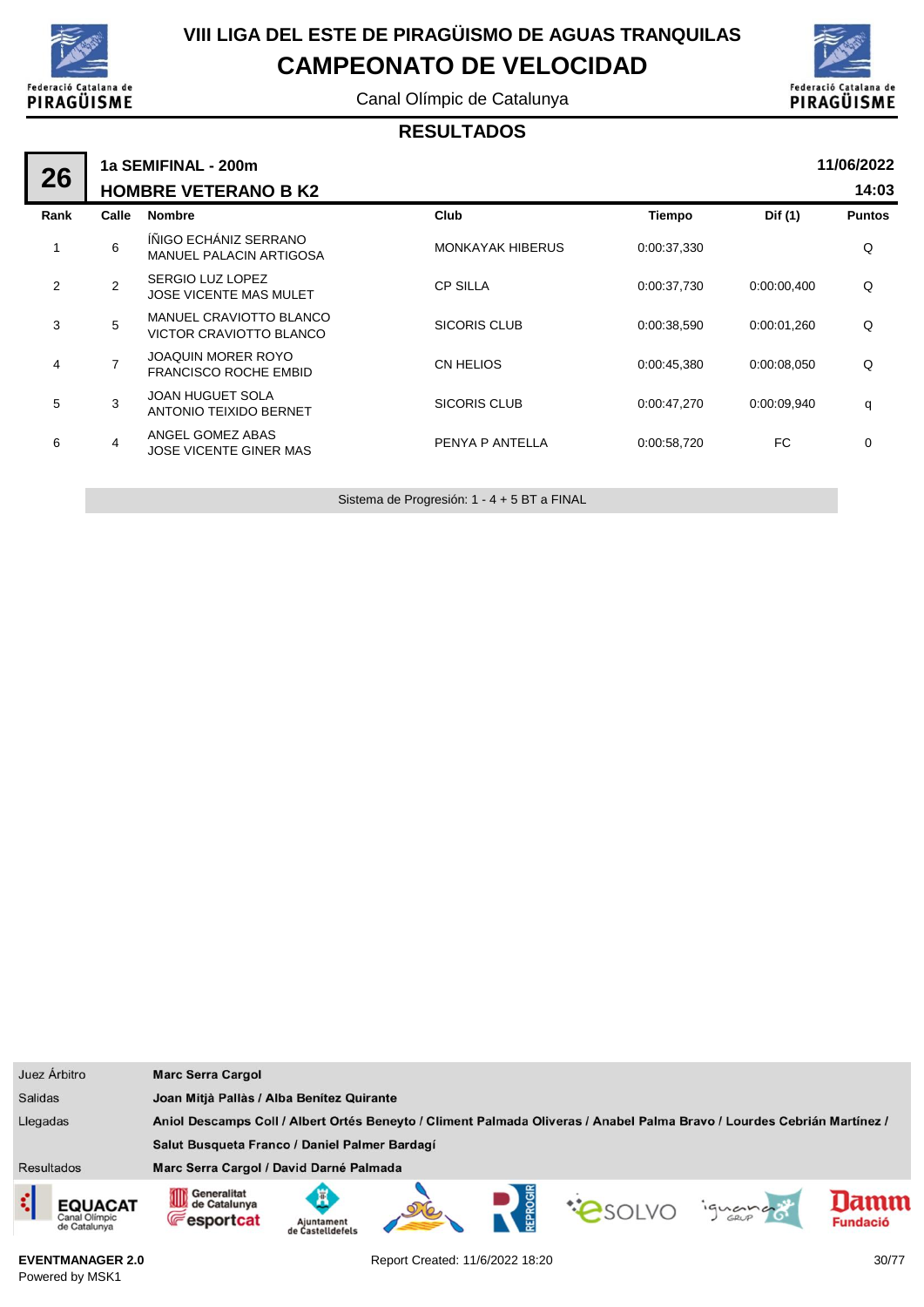

Canal Olímpic de Catalunya



#### **RESULTADOS**

| 27   | 2a SEMIFINAL - 200m |                                                                 |                      |               |             |               |  |  |  |
|------|---------------------|-----------------------------------------------------------------|----------------------|---------------|-------------|---------------|--|--|--|
|      |                     | <b>HOMBRE VETERANO B K2</b>                                     |                      |               |             | 14:07         |  |  |  |
| Rank | Calle               | <b>Nombre</b>                                                   | Club                 | <b>Tiempo</b> | Dif (1)     | <b>Puntos</b> |  |  |  |
|      | 5                   | RAFAEL HERRERA DORADO<br>LLUIS CHACON RAMIREZ                   | SICORIS CLUB         | 0:00:40,790   |             | Q             |  |  |  |
| 2    | $\overline{2}$      | LUIS SALVADOR CUÑAT PONS<br><b>JUAN CARLOS PERIS SAN JULIAN</b> | <b>CP SILLA</b>      | 0:00:42,450   | 0:00:01,660 | Q             |  |  |  |
| 3    | $\overline{4}$      | LUIS ALBERTO PAYALEF<br>JAVIER SAIZ IPIÑA                       | CANTABRIA MULTISPORT | 0:00:43,350   | 0:00:02,560 | Q             |  |  |  |
| 4    | 6                   | <b>JOSEP MIRALLES CAMPENY</b><br>JOSE MANUEL URREA PEREZ        | SICORIS CLUB         | 0:00:47,530   | 0.00.06,740 | Q             |  |  |  |
| 5    | 3                   | JOSÉ ANTONIO MEJÍAS PEREZ<br><b>FAUSTINO GONZALEZ ESTEVEZ</b>   | <b>CN LLEIDA</b>     | 0:00:58,890   | FC.         | $\mathbf 0$   |  |  |  |
| 6    | $\overline{7}$      | FRANCISCO JAVIER RUIZ ROMEO<br><b>JUAN CARLOS CASTRO SANZ</b>   | CN HELIOS            | 0:01:08,820   | FC.         | 0             |  |  |  |
|      |                     |                                                                 |                      |               |             |               |  |  |  |

Sistema de Progresión: 1 - 4 + 5 BT a FINAL

| Juez Árbitro                             | <b>Marc Serra Cargol</b>                                                                                                |                                |  |  |               |         |                         |
|------------------------------------------|-------------------------------------------------------------------------------------------------------------------------|--------------------------------|--|--|---------------|---------|-------------------------|
| <b>Salidas</b>                           | Joan Mitjà Pallàs / Alba Benítez Quirante                                                                               |                                |  |  |               |         |                         |
| Llegadas                                 | Aniol Descamps Coll / Albert Ortés Beneyto / Climent Palmada Oliveras / Anabel Palma Bravo / Lourdes Cebrián Martínez / |                                |  |  |               |         |                         |
|                                          | Salut Busqueta Franco / Daniel Palmer Bardagí                                                                           |                                |  |  |               |         |                         |
| <b>Resultados</b>                        | Marc Serra Cargol / David Darné Palmada                                                                                 |                                |  |  |               |         |                         |
| EQUACAT<br>Canal Olimpic<br>de Catalunya | Generalitat<br>0D<br>de Catalunya<br><b>Fesportcat</b>                                                                  | Aiuntament<br>de Castelldefels |  |  | <b>PSOLVO</b> | iguando | lamm<br><b>Fundació</b> |

**EVENTMANAGER 2.0** Powered by MSK1

Report Created: 11/6/2022 18:20 31/77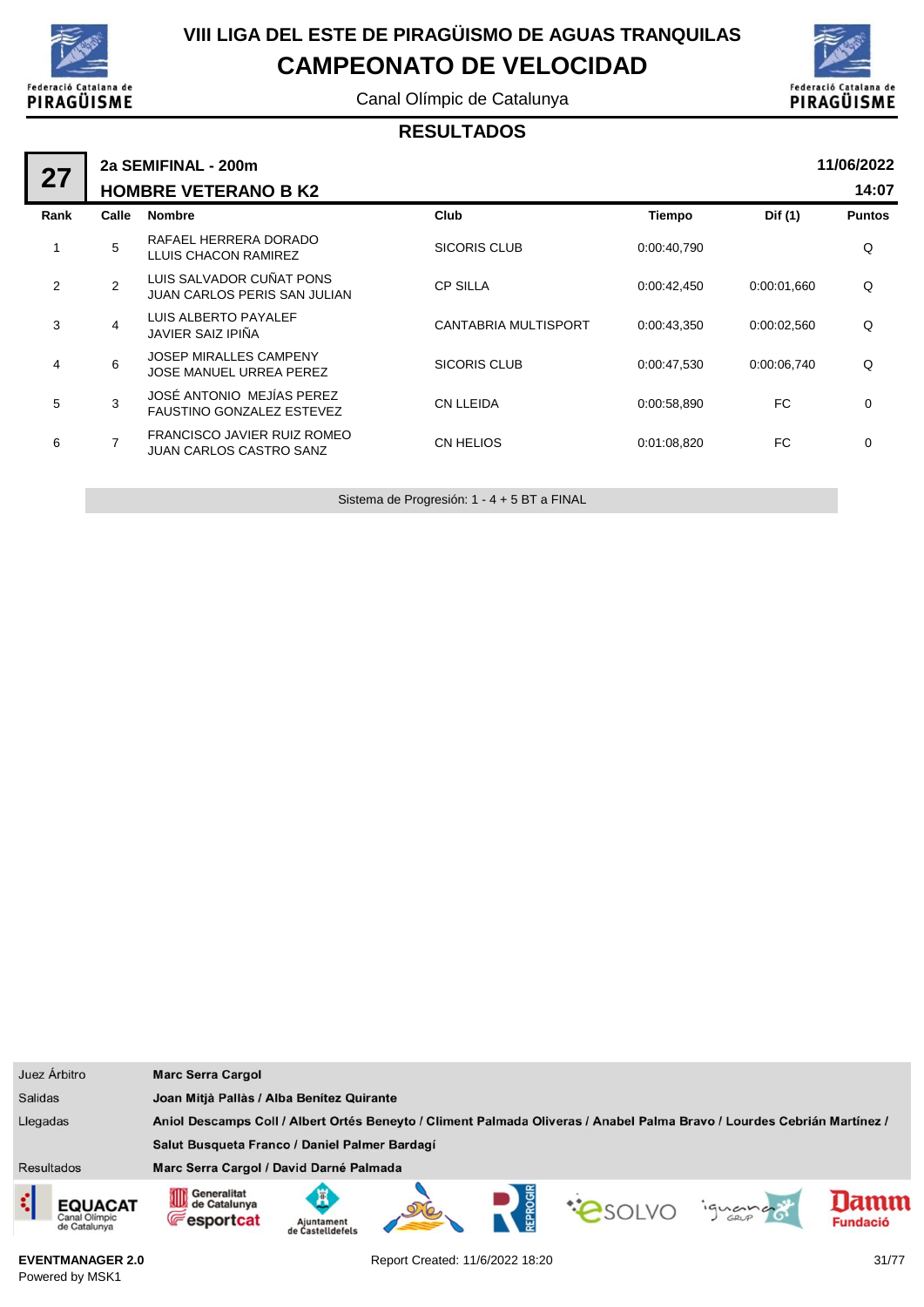

Canal Olímpic de Catalunya



### **RESULTADOS**

| 28             |                | <b>FINAL - 200m</b>            |                         |             |             |               |  |  |  |  |
|----------------|----------------|--------------------------------|-------------------------|-------------|-------------|---------------|--|--|--|--|
|                |                | <b>ABSOLUTO PARACANOE K1</b>   |                         |             |             | 14:12         |  |  |  |  |
| Rank           | Calle          | <b>Nombre</b>                  | Club                    | Tiempo      | Dif (1)     | <b>Puntos</b> |  |  |  |  |
|                | $\Omega$       | FERNANDO CARRASCO GARCIA       | CN ZARAGOZA             | 0:00:50,660 |             | 33            |  |  |  |  |
| 2              | 5              | <b>MARIO TORNAY VALLEJO</b>    | <b>CP SILLA</b>         | 0:00:54,750 | 0:00:04.090 | 30            |  |  |  |  |
| 3              | 3              | JOSE FRANCISCO PERIS DEL CAMPO | <b>CP SILLA</b>         | 0:00:57,740 | 0:00:07.080 | 27            |  |  |  |  |
| 4              | 1              | JESÚS MENDEZ CARRILLO          | <b>MONKAYAK HIBERUS</b> | 0:00:58,200 | 0:00:07,540 | 26            |  |  |  |  |
| 5              | 10             | XABIER CALDITO GONZALEZ        | <b>CP CASTELLDEFELS</b> | 0:01:01.440 | 0:00:10,780 | 25            |  |  |  |  |
| 6              | 6              | ASIER BULMAN LOUREIRO          | <b>MONKAYAK HIBERUS</b> | 0:01:10,090 | 0:00:19,430 | 24            |  |  |  |  |
| $\overline{7}$ | $\overline{7}$ | MONTSE ALCOBA MEMBRILLA        | <b>CP CASTELLDEFELS</b> | 0:01:12,970 | 0:00:22,310 | 23            |  |  |  |  |
| 8              | 4              | ÁLVARO HERMOSA HERRANZ         | <b>MONKAYAK HIBERUS</b> | 0:01:19,510 | 0:00:28,850 | 22            |  |  |  |  |
| 9              | 8              | BEATRÍZ MANSILLA SANCHEZ       | <b>MONKAYAK HIBERUS</b> | 0:02:25,638 | 0:01:34,978 | 21            |  |  |  |  |
|                | 2              | PABLO GASTÓN MONTORIO          | <b>MONKAYAK HIBERUS</b> | <b>CAN</b>  |             | 0             |  |  |  |  |
|                | 9              | <b>SERGIO FLETA MARIN</b>      | <b>MONKAYAK HIBERUS</b> | <b>CAN</b>  |             | 0             |  |  |  |  |
|                |                |                                |                         |             |             |               |  |  |  |  |

|                   | Juez Árbitro                                    | <b>Marc Serra Cargol</b>                                                                                                |                                |  |  |               |         |                         |
|-------------------|-------------------------------------------------|-------------------------------------------------------------------------------------------------------------------------|--------------------------------|--|--|---------------|---------|-------------------------|
| <b>Salidas</b>    |                                                 | Joan Mitjà Pallàs / Alba Benítez Quirante                                                                               |                                |  |  |               |         |                         |
| Llegadas          |                                                 | Aniol Descamps Coll / Albert Ortés Beneyto / Climent Palmada Oliveras / Anabel Palma Bravo / Lourdes Cebrián Martínez / |                                |  |  |               |         |                         |
|                   |                                                 | Salut Busqueta Franco / Daniel Palmer Bardagí                                                                           |                                |  |  |               |         |                         |
| <b>Resultados</b> |                                                 | Marc Serra Cargol / David Darné Palmada                                                                                 |                                |  |  |               |         |                         |
| ¢                 | <b>EQUACAT</b><br>Canal Olimpic<br>de Catalunya | Generalitat<br>OID<br>de Catalunya<br><b>Fesportcat</b>                                                                 | Aiuntament<br>de Castelldefels |  |  | <b>PSOLVO</b> | iguando | lamm<br><b>Fundació</b> |

**EVENTMANAGER 2.0** Powered by MSK1

Report Created: 11/6/2022 18:20 32/77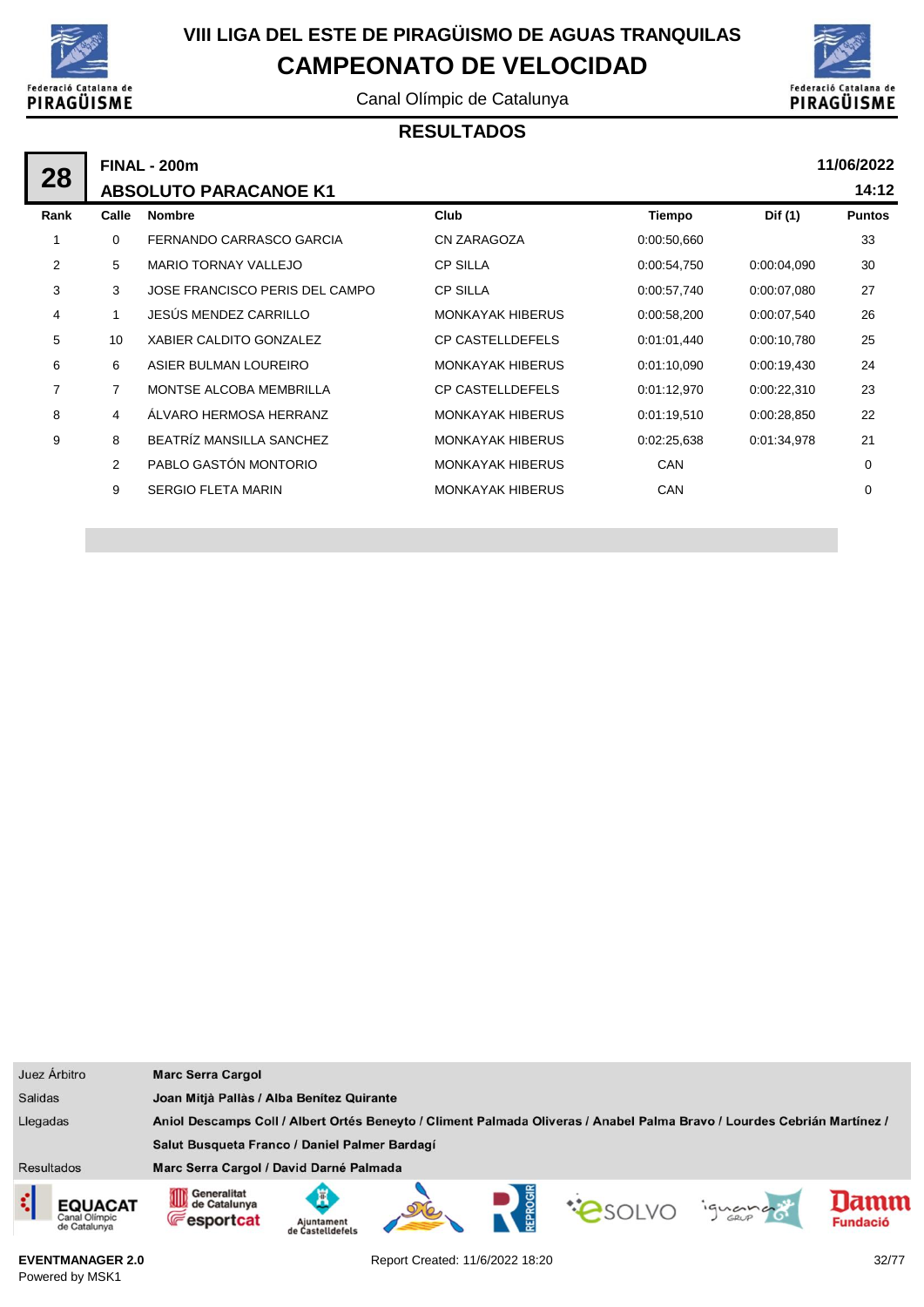

Canal Olímpic de Catalunya



#### **RESULTADOS**

|                | <b>FINAL - 200m</b> |                                                             |                         |             |             |               |
|----------------|---------------------|-------------------------------------------------------------|-------------------------|-------------|-------------|---------------|
| 29             |                     | <b>ABSOLUTO BENJAMÍN/ALEVÍN K2</b>                          |                         |             |             | 14:17         |
| Rank           | Calle               | <b>Nombre</b>                                               | Club                    | Tiempo      | Dif (1)     | <b>Puntos</b> |
| 1              | B <sub>6</sub>      | <b>GUZMAN ALEGRE FUENTE</b><br><b>MATIAS CANO PEREZ</b>     | CN HELIOS               | 0:00:55,770 |             | 33            |
| $\overline{2}$ | C <sub>4</sub>      | <b>ANDREY BONTEA</b><br>OSCAR DOMÍNGUEZ CATALÁ              | <b>CP CULLERA</b>       | 0:00:55,770 | 0:00:00,000 | 30            |
| 3              | D <sub>3</sub>      | <b>BLAI VILLAS GASULLA</b><br><b>MAR BUSQUETA PALMER</b>    | <b>SICORIS CLUB</b>     | 0:00:55,860 | 0:00:00,090 | 27            |
| 4              | D7                  | ÁNGEL NADAL SORIANO<br>RAÚL MAGRANER CLOS                   | <b>CP CULLERA</b>       | 0:00:56,780 | 0:00:01,010 | 26            |
| 5              | A7                  | <b>JULIA LOPEZ FERRANDO</b><br>ADRIAN FONDON PEREZ          | CN HELIOS               | 0:00:57,910 | 0:00:02,140 | 25            |
| 6              | B <sub>3</sub>      | ADRIA DEL PINO PUCHADES<br>MARC CUCARELLA FELIPE            | <b>SCOOTER CLUB</b>     | 0:00:57,970 | 0:00:02,200 | 24            |
| $\overline{7}$ | C <sub>5</sub>      | SAMUEL GRACIA RILLO<br>JAVIER MARTINEZ REMACHA              | <b>COMBINADO</b>        | 0:01:01,450 | 0:00:05,680 | 23            |
| 8              | C7                  | ALVARO CAMARASA CORRECHER<br>ALEJANDRO GÓMEZ VALLBONA       | <b>CP CULLERA</b>       | 0:01:02,060 | 0:00:06,290 | 22            |
| 9              | B7                  | ANNA CASELLAS SERBIÀ<br>ORIOL GINÉS MAS                     | CN BANYOLES             | 0:01:03,070 | 0:00:07,300 | 21            |
| 10             | A <sub>3</sub>      | <b>VICTOR ALSINA ROSET</b><br><b>JAUME GRAU TORRES</b>      | <b>CP CASTELLDEFELS</b> | 0:01:03,360 | 0:00:07,590 | 20            |
| 11             | C <sub>3</sub>      | ANGELO CELENTANO<br>PABLO GÓMEZ VALLBONA                    | <b>CP CULLERA</b>       | 0:01:04,030 | 0:00:08,260 | 19            |
| 12             | D <sub>6</sub>      | FABIOLA CASTILLO RUIZ<br><b>GERARD MARTIN MUÑOZ</b>         | <b>CP CASTELLDEFELS</b> | 0:01:06,310 | 0:00:10,540 | 18            |
| 13             | <b>B4</b>           | MIKEL COTERA MARTÍNEZ<br>MARIO CASAJÚS MONTORI              | <b>MONKAYAK HIBERUS</b> | 0:01:07,250 | 0:00:11,480 | 17            |
| 14             | D <sub>2</sub>      | <b>JORGE ORIGÜEN GARCÍA</b><br>ADRIÁN ORIGÜEN GARCÍA        | <b>MONKAYAK HIBERUS</b> | 0:01:07,800 | 0:00:12,030 | 16            |
| 15             | B <sub>2</sub>      | <b>NURIA GARCIA RAGA</b><br>SANTIAGO FERNANDEZ ROIG         | <b>SCOOTER CLUB</b>     | 0:01:09,210 | 0:00:13,440 | 15            |
| 16             | D <sub>5</sub>      | LLUC VILARNAU BRUNET<br>SERGI ROMERO CONSTANS               | <b>CN BANYOLES</b>      | 0:01:09,470 | 0:00:13,700 | 14            |
| 17             | D <sub>4</sub>      | IAN BERNADO MONTAÑOLA<br>DYLAN CRAVIOTTO ESPINOZA           | <b>SICORIS CLUB</b>     | 0:01:11,180 | 0:00:15,410 | 13            |
| 18             | A8                  | <b>MACARENA CUSTODIO IMBERTI</b><br>MARC GUTIERREZ GONZALEZ | CP CASTELLDEFELS        | 0:01:12,570 | 0:00:16,800 | 12            |
| 19             | D <sub>8</sub>      | <b>IKER GINER ROS</b><br>MELCHOR GOMEZ IRANZO               | <b>CP SILLA</b>         | 0:01:13,240 | 0:00:17,470 | 11            |
| 20             | C8                  | MARTA BELENES MUÑOZ<br>INÉS NÚÑEZ GÓMEZ                     | <b>CP SILLA</b>         | 0:01:18,330 | 0:00:22,560 | 10            |
| 21             | C <sub>2</sub>      | ROSOR REIXACH LLACH<br>MARTI OLIVA PALOMERAS                | CN BANYOLES             | 0:01:23,880 | 0:00:28,110 | 9             |
| Juez Árbitro   |                     | <b>Marc Serra Cargol</b>                                    |                         |             |             |               |
| achile?        |                     | Joan Mitià Pallàs / Alba Benítez Quirante                   |                         |             |             |               |

Llegadas Aniol Descamps Coll / Albert Ortés Beneyto / Climent Palmada Oliveras / Anabel Palma Bravo / Lourdes Cebrián Martínez / Salut Busqueta Franco / Daniel Palmer Bardagí Marc Serra Cargol / David Darné Palmada Resultados

**EQUACAT** Canal Olímpio<br>de Catalunya













**EVENTMANAGER 2.0** Powered by MSK1

Report Created: 11/6/2022 18:20 33/77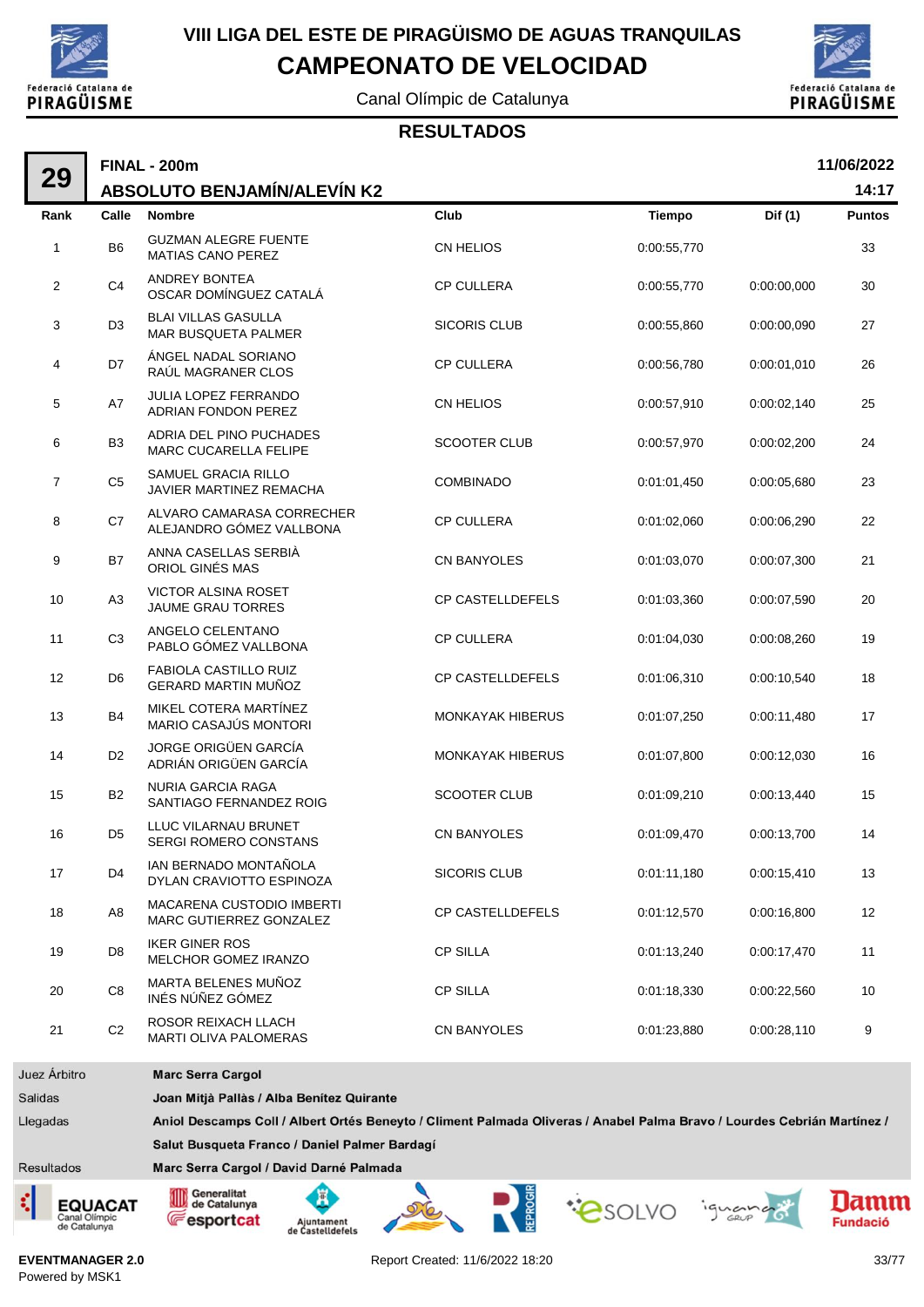

Canal Olímpic de Catalunya



#### **RESULTADOS**

| 29   | <b>FINAL - 200m</b>                |                                                            |                     |               |             |               |
|------|------------------------------------|------------------------------------------------------------|---------------------|---------------|-------------|---------------|
|      | <b>ABSOLUTO BENJAMÍN/ALEVÍN K2</b> |                                                            |                     |               |             |               |
| Rank | Calle                              | <b>Nombre</b>                                              | Club                | <b>Tiempo</b> | Dif (1)     | <b>Puntos</b> |
| 22   | A <sub>5</sub>                     | CARLES BLASCO JIMENEZ<br>YERAY GALLEGO PÉREZ               | <b>CP SILLA</b>     | 0:01:45,330   | 0.00.49,560 | 8             |
|      | A4                                 | ANIOL BATCHELLI SANTIAGO<br><b>CARLA FRANCH ESTABANELL</b> | <b>CN BANYOLES</b>  | <b>DNF</b>    |             | $\mathbf 0$   |
|      | A <sub>6</sub>                     | XÈNIA RIERA PEREZ<br><b>CLARA COMAPOSADA GICZI</b>         | <b>CN BANYOLES</b>  | <b>DNF</b>    |             | $\mathbf 0$   |
|      | <b>B5</b>                          | CORA MUÑOZ LÓPEZ<br>ARITZ GIMÉNEZ MARTIN                   | <b>CN BANYOLES</b>  | <b>DNF</b>    |             | $\mathbf 0$   |
|      | A2                                 | JAVIER MARTINEZ REMACHA<br>ARKAITZ ARNEDO JIMENEZ          | <b>CP EBROKAYAK</b> | <b>DNS</b>    |             | $-12$         |
|      | C <sub>6</sub>                     | TONI MACH BAUS<br>BENJAMIN CÓRDOVA POBLETE                 | <b>CN BANYOLES</b>  | <b>DNS</b>    |             | $-12$         |
|      | B <sub>8</sub>                     | <b>RODRIGO MORER GIL</b><br>FELIX BAZTAN SALAMANCA         | <b>CN HELIOS</b>    | <b>DSQ</b>    |             | $\mathbf 0$   |
|      |                                    |                                                            |                     |               |             |               |

| Juez Árbitro                                  | <b>Marc Serra Cargol</b>                                                                                                        |  |  |  |  |  |
|-----------------------------------------------|---------------------------------------------------------------------------------------------------------------------------------|--|--|--|--|--|
| <b>Salidas</b>                                | Joan Mitjà Pallàs / Alba Benítez Quirante                                                                                       |  |  |  |  |  |
| Llegadas                                      | Aniol Descamps Coll / Albert Ortés Beneyto / Climent Palmada Oliveras / Anabel Palma Bravo / Lourdes Cebrián Martínez /         |  |  |  |  |  |
|                                               | Salut Busqueta Franco / Daniel Palmer Bardagí                                                                                   |  |  |  |  |  |
| <b>Resultados</b>                             | Marc Serra Cargol / David Darné Palmada                                                                                         |  |  |  |  |  |
| ¢<br>EQUACAT<br>Canal Olimpic<br>de Catalunya | Generalitat<br>0D<br>de Catalunya<br>PSOLVO<br>iguana<br><b>Fesportcat</b><br><b>Fundació</b><br>Ajuntament<br>de Castelldefels |  |  |  |  |  |

**EVENTMANAGER 2.0** Powered by MSK1

Report Created: 11/6/2022 18:20 34/77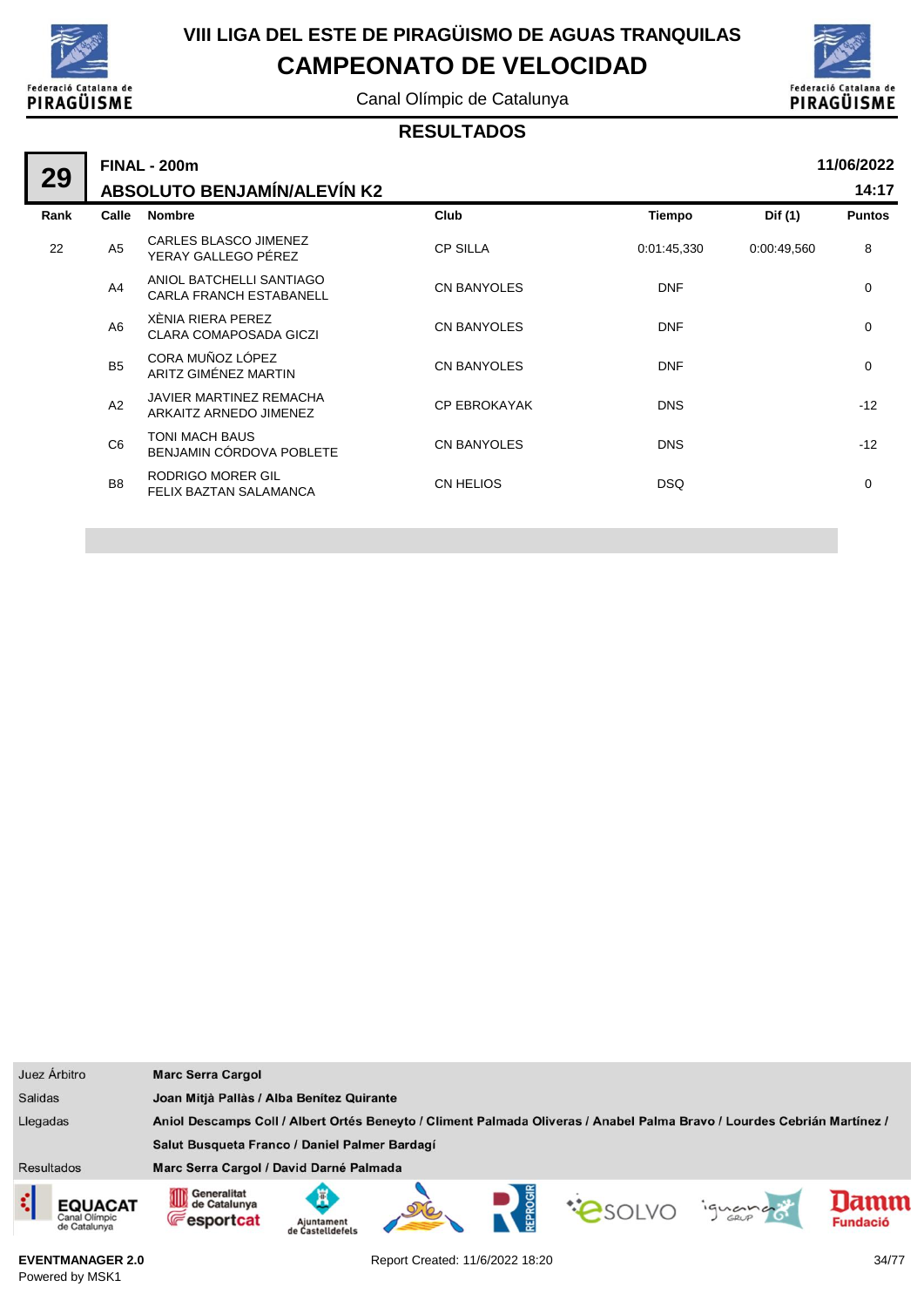

# **VIII LIGA DEL ESTE DE PIRAGÜISMO DE AGUAS TRANQUILAS**

**CAMPEONATO DE VELOCIDAD**

Canal Olímpic de Catalunya



#### **RESULTADOS**

| 30             | 11/06/2022<br><b>FINAL - 200m</b>                                                                                |                                                                                                                   |                         |             |             |               |  |
|----------------|------------------------------------------------------------------------------------------------------------------|-------------------------------------------------------------------------------------------------------------------|-------------------------|-------------|-------------|---------------|--|
|                | 14:27<br><b>ABSOLUTO INFANTIL K4</b>                                                                             |                                                                                                                   |                         |             |             |               |  |
| Rank           | Calle                                                                                                            | <b>Nombre</b>                                                                                                     | Club                    | Tiempo      | Dif (1)     | <b>Puntos</b> |  |
| 1              | ALVARO KOSOWSKI CASTILLA<br>POL GRAU TORRES<br>B <sub>3</sub><br><b>JOAN RAMIREZ GALBIS</b><br>RAPHAEL VUJOSEVIC |                                                                                                                   | <b>CP CASTELLDEFELS</b> | 0:00:39,020 |             | 33            |  |
| $\overline{2}$ | A7                                                                                                               | DAVID COSMOS CABRERA<br>JAIME ESCUDER GRAU<br>UNAI PERIS GASCÓ<br>ANDREU TOMAS VALERO                             | <b>CP SILLA</b>         | 0:00:39,710 | 0:00:00,690 | 30            |  |
| 3              | B <sub>6</sub>                                                                                                   | PAU SÁNCHEZ SUCH<br>JAVIER CABELLO GARCÍA<br>ADRIEL FERRER LÓPEZ<br>PAU ALGABA VALLET                             | <b>COMBINADO</b>        | 0:00:40,220 | 0:00:01,200 | 27            |  |
| 4              | A <sub>5</sub>                                                                                                   | ROGER LÓPEZ BUSTINS<br>UNAI JIMÉNEZ MARTIN<br>PERE SERRA SOLÉ<br>JORDINA COLL ESCODA                              | <b>CN BANYOLES</b>      | 0:00:41,320 | 0:00:02,300 | 26            |  |
| 5              | <b>B7</b>                                                                                                        | ANDREA JIMENEZ COLMARD<br>AITANA JUAREZ IVORRA<br><b>CLAUDIA SEVA REOS</b><br>ANNA MAYOR SANCHEZ                  | <b>CN VILLAJOYOSA</b>   | 0:00:45,610 | 0:00:06.590 | 25            |  |
| 6              | A2                                                                                                               | <b>CARLES GARCIA RAGA</b><br>ADRIA DE MARIA ESPIRITUSANTO<br><b>HECTOR MARCO DELCAMP</b><br>PALOMA LOPEZ CARRASCO | <b>SCOOTER CLUB</b>     | 0:00:46,720 | 0:00:07,700 | 24            |  |
| $\overline{7}$ | B <sub>2</sub>                                                                                                   | <b>JOAN PERA TORAL</b><br><b>MARC ROMERO CONSTANS</b><br>DANIEL FONTBERNAT RIBA<br><b>GERARD FERNÁNDEZ GARCIA</b> | CN BANYOLES             | 0:00:48,050 | 0:00:09,030 | 23            |  |
| 8              | A3                                                                                                               | <b>JORGE AGUILAR CUBILLO</b><br>IVAN ARANDA GONZALO<br>ANDRES ARIZA BERGANZO<br><b>MENCIA MARTIN BORLAN</b>       | <b>CN HELIOS</b>        | 0:00:50,970 | 0:00:11,950 | 22            |  |
| 9              | <b>B4</b>                                                                                                        | DANIEL MASOT CAMPO<br><b>IKER ZABALLOS LEON</b><br>QUIM ORONICH HERRERA<br>CLARA CRAVIOTTO NOGUE                  | <b>SICORIS CLUB</b>     | 0:00:51,460 | <b>FC</b>   | 0             |  |
| 10             | A <sub>6</sub>                                                                                                   | NASSIM LABJAOUI ABBID<br>MARCEL AMETLLER GÜELL<br>AXEL SIERRA JORDA<br><b>BRUNA AGUILAR BOSCH</b>                 | CN BANYOLES             | 0:00:52,880 | <b>FC</b>   | $\mathbf 0$   |  |
| 11             | A4                                                                                                               | MARTÍN GARCÍA MOLINÉ<br>MARKEL COTERA MARTÍNEZ<br>ALEJANDRO CRUZ MEJIA<br>ASIER BULMAN LOUREIRO                   | <b>MONKAYAK HIBERUS</b> | 0:01:01,500 | FC          | 0             |  |



**EVENTMANAGER 2.0** Powered by MSK1

Report Created: 11/6/2022 18:20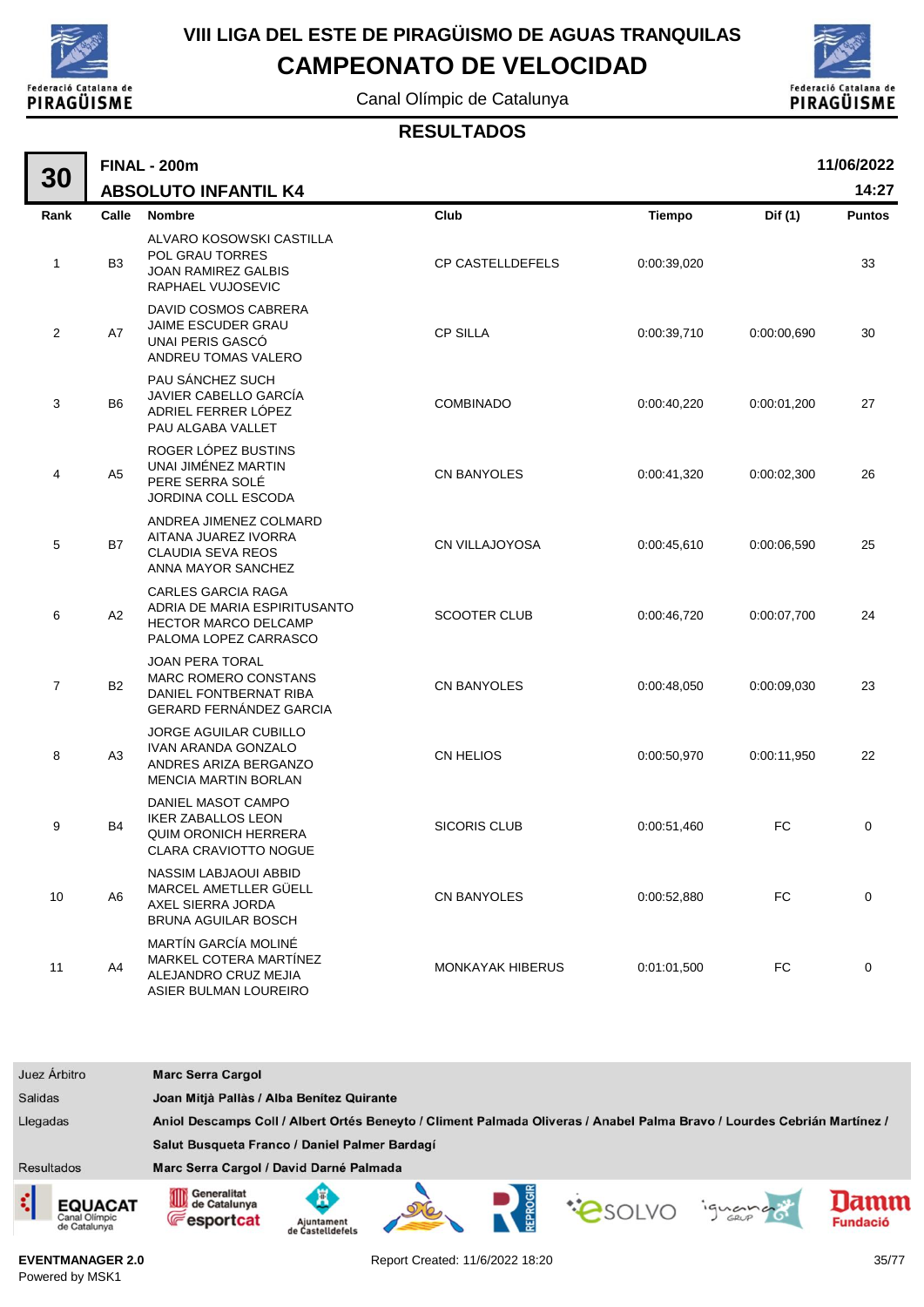

# **VIII LIGA DEL ESTE DE PIRAGÜISMO DE AGUAS TRANQUILAS**

## **CAMPEONATO DE VELOCIDAD**

Canal Olímpic de Catalunya



#### **RESULTADOS**

| 30   | <b>FINAL - 200m</b><br><b>ABSOLUTO INFANTIL K4</b> |                                                                                              |                   |               |         | 11/06/2022<br>14:27 |
|------|----------------------------------------------------|----------------------------------------------------------------------------------------------|-------------------|---------------|---------|---------------------|
| Rank | Calle                                              | Nombre                                                                                       | Club              | <b>Tiempo</b> | Dif (1) | <b>Puntos</b>       |
|      | B <sub>5</sub>                                     | DAMIAN MARTÍ CASTELLÓ<br>ADRIANO CELENTANO<br><b>PAU TORRES ESCRIVA</b><br>CAROLINA FURSENKA | <b>CP CULLERA</b> | <b>DNF</b>    |         |                     |

| Juez Árbitro                             | <b>Marc Serra Cargol</b>                                                                                                |                                           |  |  |  |         |                         |
|------------------------------------------|-------------------------------------------------------------------------------------------------------------------------|-------------------------------------------|--|--|--|---------|-------------------------|
| <b>Salidas</b>                           |                                                                                                                         | Joan Mitjà Pallàs / Alba Benítez Quirante |  |  |  |         |                         |
| Llegadas                                 | Aniol Descamps Coll / Albert Ortés Beneyto / Climent Palmada Oliveras / Anabel Palma Bravo / Lourdes Cebrián Martínez / |                                           |  |  |  |         |                         |
|                                          | Salut Busqueta Franco / Daniel Palmer Bardagí                                                                           |                                           |  |  |  |         |                         |
| <b>Resultados</b>                        | Marc Serra Cargol / David Darné Palmada                                                                                 |                                           |  |  |  |         |                         |
| EQUACAT<br>Canal Olímpic<br>de Catalunya | Generalitat<br>0D<br>de Catalunya<br><b>Fesportcat</b>                                                                  | Ajuntament<br>de Castelldefels            |  |  |  | ignance | lamm<br><b>Fundació</b> |

**EVENTMANAGER 2.0** Powered by MSK1

Report Created: 11/6/2022 18:20 36/77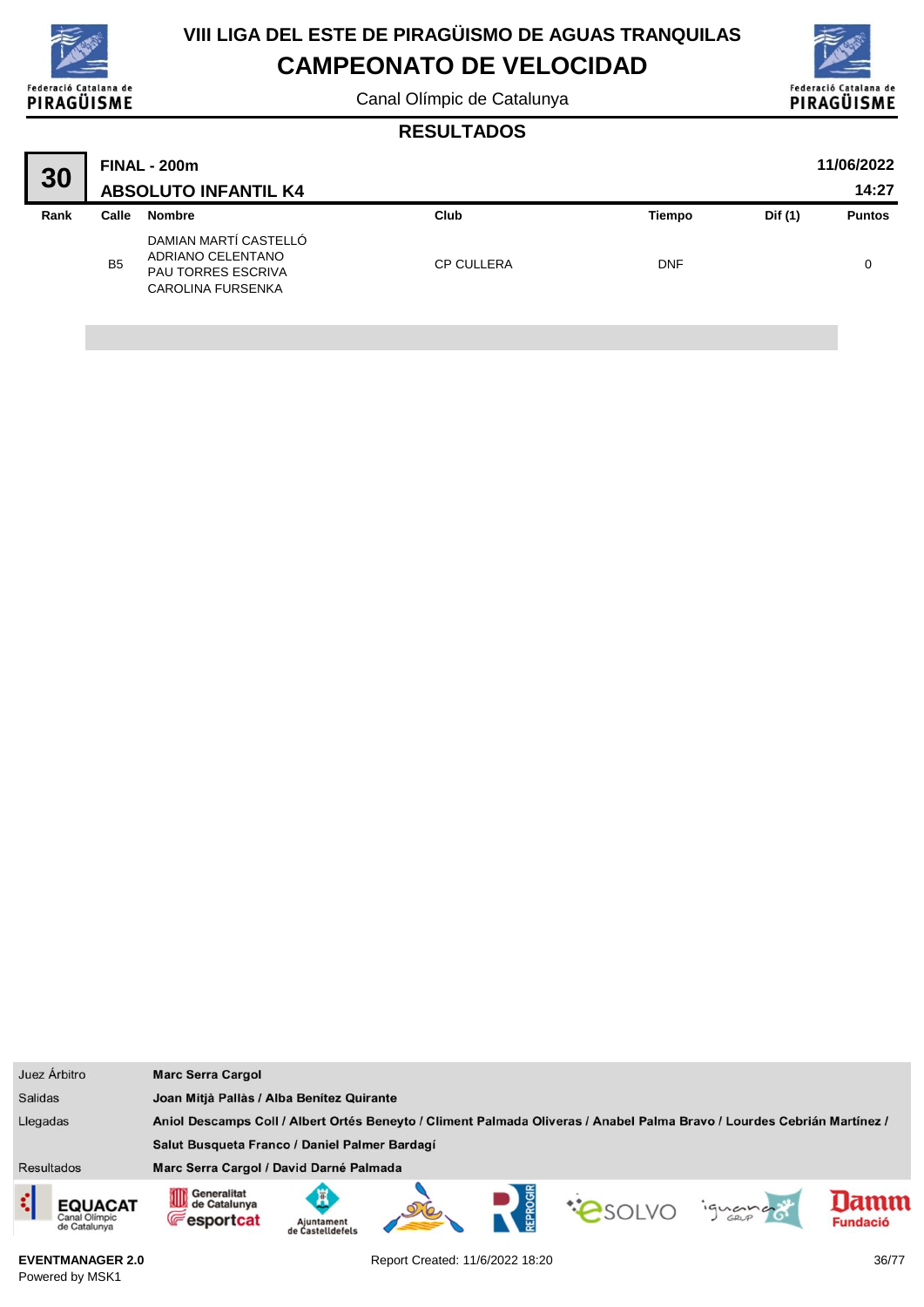

Canal Olímpic de Catalunya



#### **RESULTADOS**

|                |       | 1a SEMIFINAL - 200m            |                         |             |             | 11/06/2022    |
|----------------|-------|--------------------------------|-------------------------|-------------|-------------|---------------|
| 31             |       | <b>HOMBRE JUVENIL K1</b>       |                         |             |             | 14:31         |
| Rank           | Calle | <b>Nombre</b>                  | <b>Club</b>             | Tiempo      | Dif (1)     | <b>Puntos</b> |
|                | 3     | ÀLEX ORTEGA TREJO              | <b>CN BANYOLES</b>      | 0:00:38,170 |             | Q             |
| 2              | 4     | <b>ISAAC LOPEZ CRAVIOTTO</b>   | <b>SICORIS CLUB</b>     | 0:00:38,750 | 0:00:00,580 | Q             |
| 3              | 2     | ENRIQUE ORIA ALBELDA           | <b>SCOOTER CLUB</b>     | 0:00:39,530 | 0:00:01,360 | Q             |
| 4              | 6     | ALEX SALVAT BARBERAN           | <b>CP CASTELLDEFELS</b> | 0:00:40,040 | 0:00:01.870 |               |
| 5              | 8     | QUIM GARCIA DIAZ               | <b>CP CASTELLDEFELS</b> | 0:00:40,690 | 0:00:02,520 |               |
| 6              |       | <b>VICENTE ESTEVE MARTINEZ</b> | PENYA P ANTELLA         | 0:00:41,520 | 0:00:03.350 |               |
| $\overline{7}$ | 7     | <b>ISMAEL VALDES CALATAYUD</b> | <b>CP SILLA</b>         | 0:00:44,350 | 0:00:06,180 |               |
| 8              | 5     | RAFAEL ANDRÉS COSTA            | <b>CP CULLERA</b>       | 0:00:46,440 | 0:00:08,270 |               |
|                |       |                                |                         |             |             |               |

Sistema de Progresión: 1 - 3 a FINAL

| Juez Árbitro                                                                                                                        | <b>Marc Serra Cargol</b>                                                                                                      |  |  |  |  |  |
|-------------------------------------------------------------------------------------------------------------------------------------|-------------------------------------------------------------------------------------------------------------------------------|--|--|--|--|--|
| <b>Salidas</b>                                                                                                                      | Joan Mitjà Pallàs / Alba Benítez Quirante                                                                                     |  |  |  |  |  |
| Llegadas<br>Aniol Descamps Coll / Albert Ortés Beneyto / Climent Palmada Oliveras / Anabel Palma Bravo / Lourdes Cebrián Martínez / |                                                                                                                               |  |  |  |  |  |
|                                                                                                                                     | Salut Busqueta Franco / Daniel Palmer Bardagí                                                                                 |  |  |  |  |  |
| <b>Resultados</b>                                                                                                                   | Marc Serra Cargol / David Darné Palmada                                                                                       |  |  |  |  |  |
| EQUACAT<br>Canal Olimpic<br>de Catalunya                                                                                            | Generalitat<br>₩<br>lamm<br>de Catalunya<br>iguando<br><b>Fesportcat</b><br><b>Fundació</b><br>Aiuntament<br>de Castelldefels |  |  |  |  |  |

**EVENTMANAGER 2.0** Powered by MSK1

Report Created: 11/6/2022 18:20 37/77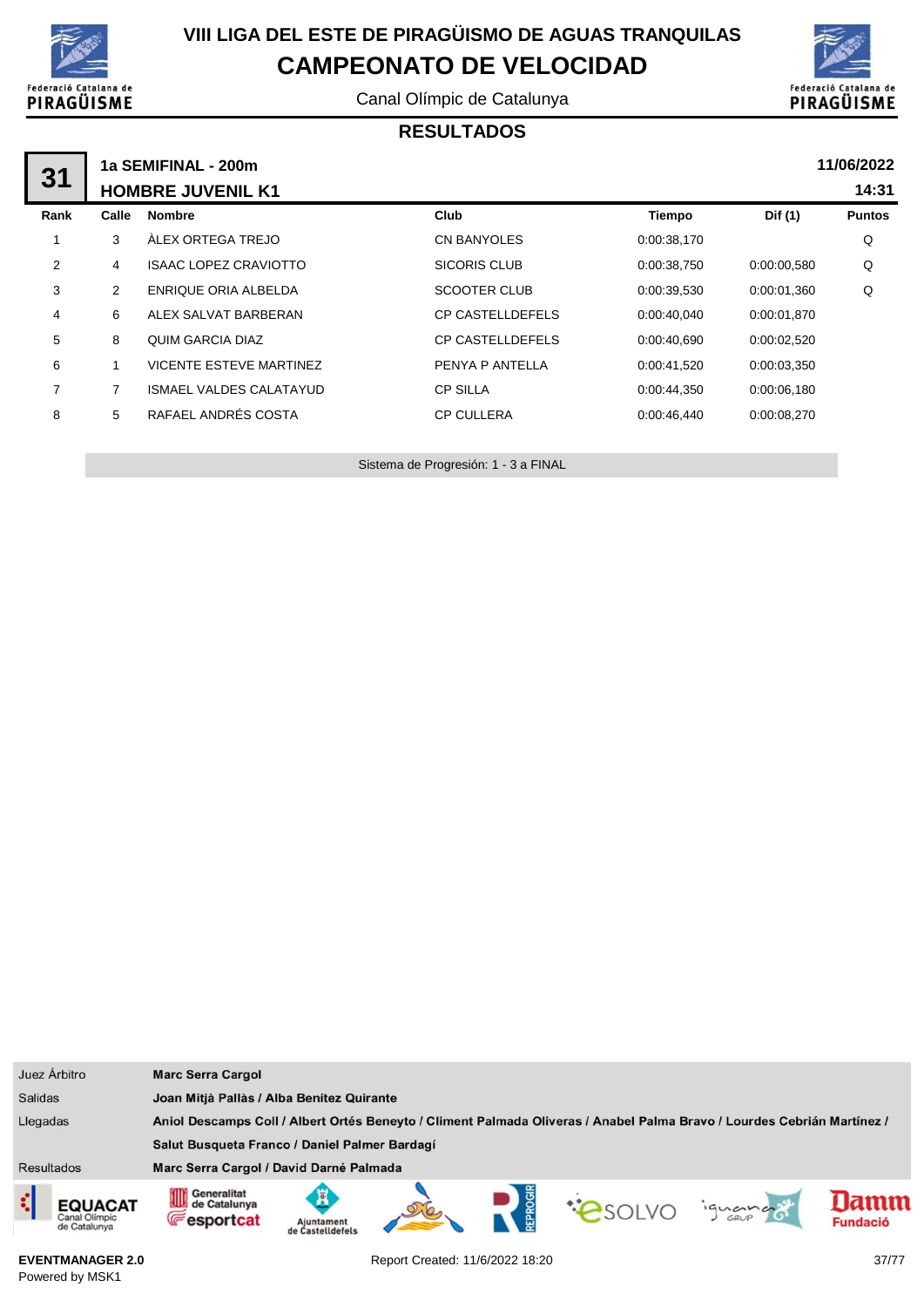

Canal Olímpic de Catalunya



#### **RESULTADOS**

| 32             | 2a SEMIFINAL - 200m |                            |                        |             |             |               |
|----------------|---------------------|----------------------------|------------------------|-------------|-------------|---------------|
|                |                     | <b>HOMBRE JUVENIL K1</b>   |                        |             |             | 14:35         |
| Rank           | Calle               | <b>Nombre</b>              | Club                   | Tiempo      | Dif (1)     | <b>Puntos</b> |
|                | $\overline{2}$      | <b>MARIANO ZARCOS CRUZ</b> | <b>FLUVIAL DE LUGO</b> | 0:00:38,650 |             | Q             |
| $\overline{2}$ | 5                   | CHADI DAHMAN LAMBRINI      | <b>CN BANYOLES</b>     | 0:00:38.980 | 0:00:00.330 | Q             |
| 3              | 4                   | DIEGO SORIANO DOLADER      | CN HELIOS              | 0:00:40,160 | 0:00:01.510 | Q             |
| 4              | 8                   | MIGUEL CATIVIELA CAMACHO   | CN HELIOS              | 0:00:40,860 | 0:00:02.210 |               |
| 5              |                     | PAU OCON MIRALLES          | <b>SICORIS CLUB</b>    | 0:00:42.090 | 0:00:03,440 |               |
| 6              | 6                   | ANGEL GINES GIMENEZ COSTA  | <b>CP SILLA</b>        | 0:00:49.810 | 0:00:11.160 |               |
| 7              | 3                   | MANUEL SANTIAGO CHAMIZO    | <b>CN LLEIDA</b>       | 0:00:53,690 | FC          | $\mathbf 0$   |
|                |                     |                            |                        |             |             |               |

Sistema de Progresión: 1 - 3 a FINAL

| Juez Árbitro                                                                                                                        | <b>Marc Serra Cargol</b>                                                                                                                         |  |  |  |  |  |
|-------------------------------------------------------------------------------------------------------------------------------------|--------------------------------------------------------------------------------------------------------------------------------------------------|--|--|--|--|--|
| <b>Salidas</b>                                                                                                                      | Joan Mitjà Pallàs / Alba Benítez Quirante                                                                                                        |  |  |  |  |  |
| Llegadas<br>Aniol Descamps Coll / Albert Ortés Beneyto / Climent Palmada Oliveras / Anabel Palma Bravo / Lourdes Cebrián Martínez / |                                                                                                                                                  |  |  |  |  |  |
|                                                                                                                                     | Salut Busqueta Franco / Daniel Palmer Bardagí                                                                                                    |  |  |  |  |  |
| <b>Resultados</b>                                                                                                                   | Marc Serra Cargol / David Darné Palmada                                                                                                          |  |  |  |  |  |
| ¢<br><b>EQUACAT</b><br>Canal Olimpic<br>de Catalunya                                                                                | Generalitat<br>OID<br>lamm<br>de Catalunya<br><b>PSOLVO</b><br>iguando<br><b>Fesportcat</b><br><b>Fundació</b><br>Ajuntament<br>de Castelldefels |  |  |  |  |  |

**EVENTMANAGER 2.0** Powered by MSK1

Report Created: 11/6/2022 18:20 38/77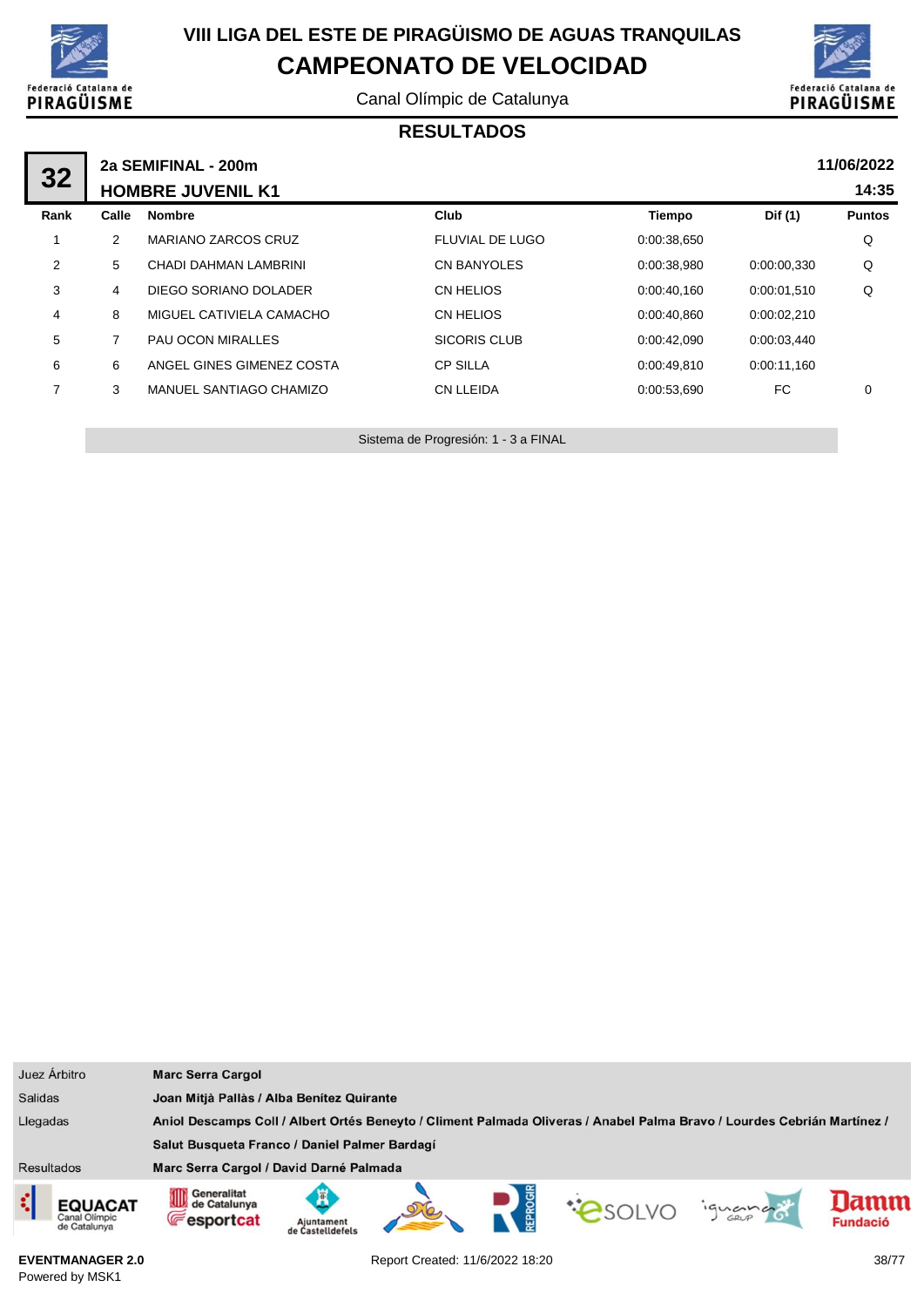

Canal Olímpic de Catalunya



#### **RESULTADOS**

| 33             | 3a SEMIFINAL - 200m |                             | 11/06/2022              |             |             |               |
|----------------|---------------------|-----------------------------|-------------------------|-------------|-------------|---------------|
|                |                     | <b>HOMBRE JUVENIL K1</b>    |                         |             |             | 14:39         |
| Rank           | Calle               | <b>Nombre</b>               | Club                    | Tiempo      | Dif (1)     | <b>Puntos</b> |
|                |                     | PAU PIJUAN PUJOL            | <b>SICORIS CLUB</b>     | 0:00:37,560 |             | Q             |
| $\overline{2}$ | 5                   | ARNAU GRÀCIA GARCIA         | <b>CN BANYOLES</b>      | 0:00:37.990 | 0:00:00,430 | Q             |
| 3              | 3                   | MARCOS CATIVIELA CAMACHO    | <b>CN HELIOS</b>        | 0:00:39,980 | 0:00:02,420 | Q             |
| 4              | 4                   | AXEL BONASTRE DASILVA SOUSA | <b>CP CASTELLDEFELS</b> | 0:00:40.520 | 0:00:02.960 |               |
| 5              | 8                   | RODRIGO JOSÉ VAZ DA CUNHA   | <b>CP SILLA</b>         | 0:00:41.190 | 0:00:03,630 |               |
|                | 2                   | JESÚS CASTILLO GUSTRÁN      | <b>MONKAYAK HIBERUS</b> | <b>DNS</b>  |             | $-12$         |
|                | 6                   | JOSÉ MARTÍNEZ AGUIRRE       | <b>MURCIA REMO</b>      | <b>DNS</b>  |             | $-12$         |
|                |                     |                             |                         |             |             |               |

Sistema de Progresión: 1 - 3 a FINAL

| Juez Árbitro                                         | <b>Marc Serra Cargol</b>                                                                                                                          |  |  |  |  |  |
|------------------------------------------------------|---------------------------------------------------------------------------------------------------------------------------------------------------|--|--|--|--|--|
| <b>Salidas</b>                                       | Joan Mitjà Pallàs / Alba Benítez Quirante                                                                                                         |  |  |  |  |  |
| Llegadas                                             | Aniol Descamps Coll / Albert Ortés Beneyto / Climent Palmada Oliveras / Anabel Palma Bravo / Lourdes Cebrián Martínez /                           |  |  |  |  |  |
|                                                      | Salut Busqueta Franco / Daniel Palmer Bardagí                                                                                                     |  |  |  |  |  |
| <b>Resultados</b>                                    | Marc Serra Cargol / David Darné Palmada                                                                                                           |  |  |  |  |  |
| ¢<br><b>EQUACAT</b><br>Canal Olimpic<br>de Catalunya | Generalitat<br>OID<br>lamm<br>de Catalunya<br><b>COSOLVO</b><br>iguando<br><b>Fesportcat</b><br><b>Fundació</b><br>Ajuntament<br>de Castelldefels |  |  |  |  |  |

**EVENTMANAGER 2.0** Powered by MSK1

Report Created: 11/6/2022 18:20 39/77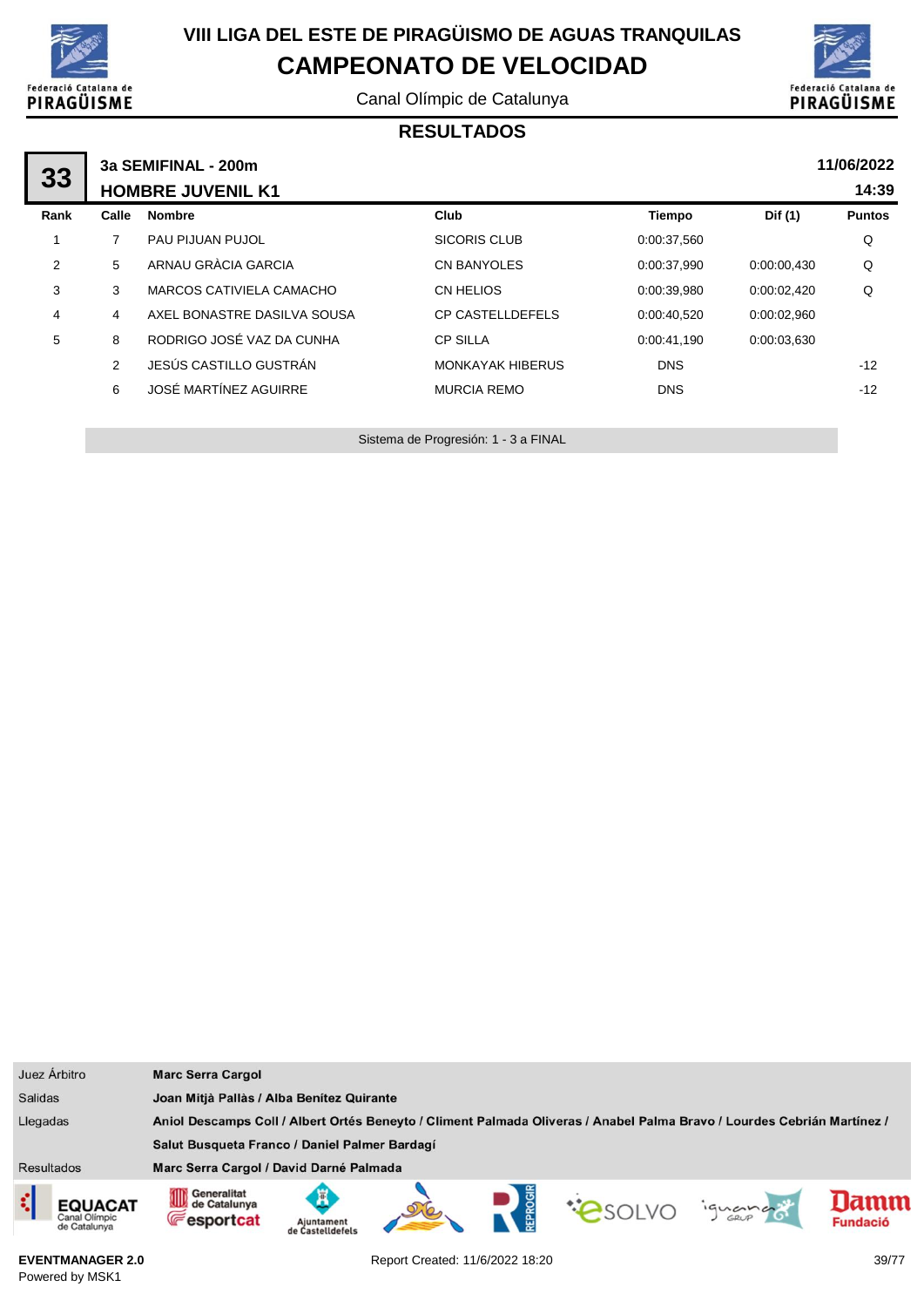

Canal Olímpic de Catalunya



#### **RESULTADOS**

| 34   |                | 1a SEMIFINAL - 200m<br><b>MUJER JUVENIL K1</b> |                         |               |             | 11/06/2022<br>14:43 |
|------|----------------|------------------------------------------------|-------------------------|---------------|-------------|---------------------|
| Rank | Calle          | <b>Nombre</b>                                  | Club                    | <b>Tiempo</b> | Dif (1)     | <b>Puntos</b>       |
| 1    | 5              | PAULA CULLELL ZAMUDIO                          | <b>CN BANYOLES</b>      | 0:00:45,590   |             | Q                   |
| 2    | 4              | PAULA SENDRA MIÑANA                            | <b>CP SILLA</b>         | 0:00:49,910   | 0:00:04,320 | Q                   |
| 3    | 6              | CARLA LIS MUÑOZ                                | <b>CP CASTELLDEFELS</b> | 0:00:50.430   | 0:00:04.840 | Q                   |
| 4    | $\overline{ }$ | <b>JULIA MARTINEZ CORTES</b>                   | CN HELIOS               | 0:00:50.980   | 0:00:05.390 | Q                   |
| 5    | 2              | ZILIA PITARCH HERAS                            | CN HELIOS               | 0:00:51.460   | 0:00:05.870 | q                   |
| 6    | 3              | <b>BLANCA GONZALEZ PROS</b>                    | <b>ILLA DE AROUSA</b>   | 0:00:58.410   | FC.         | 0                   |
|      |                |                                                |                         |               |             |                     |

Sistema de Progresión: 1 - 4 + 5 BT a FINAL

| Juez Árbitro                                                                                                                        | <b>Marc Serra Cargol</b>                                                                                                                            |  |  |  |  |  |
|-------------------------------------------------------------------------------------------------------------------------------------|-----------------------------------------------------------------------------------------------------------------------------------------------------|--|--|--|--|--|
| <b>Salidas</b>                                                                                                                      | Joan Mitjà Pallàs / Alba Benítez Quirante                                                                                                           |  |  |  |  |  |
| Llegadas<br>Aniol Descamps Coll / Albert Ortés Beneyto / Climent Palmada Oliveras / Anabel Palma Bravo / Lourdes Cebrián Martínez / |                                                                                                                                                     |  |  |  |  |  |
|                                                                                                                                     | Salut Busqueta Franco / Daniel Palmer Bardagí                                                                                                       |  |  |  |  |  |
| <b>Resultados</b>                                                                                                                   | Marc Serra Cargol / David Darné Palmada                                                                                                             |  |  |  |  |  |
| ¢<br><b>EQUACAT</b><br>Canal Olimpic<br>de Catalunya                                                                                | Generalitat<br>∭<br>ж<br>amn<br>de Catalunya<br><b>COSOLVO</b><br>iquance<br><b>Fesportcat</b><br><b>Fundació</b><br>Aiuntament<br>de Castelldefels |  |  |  |  |  |

**EVENTMANAGER 2.0** Powered by MSK1

Report Created: 11/6/2022 18:20 40/77

ı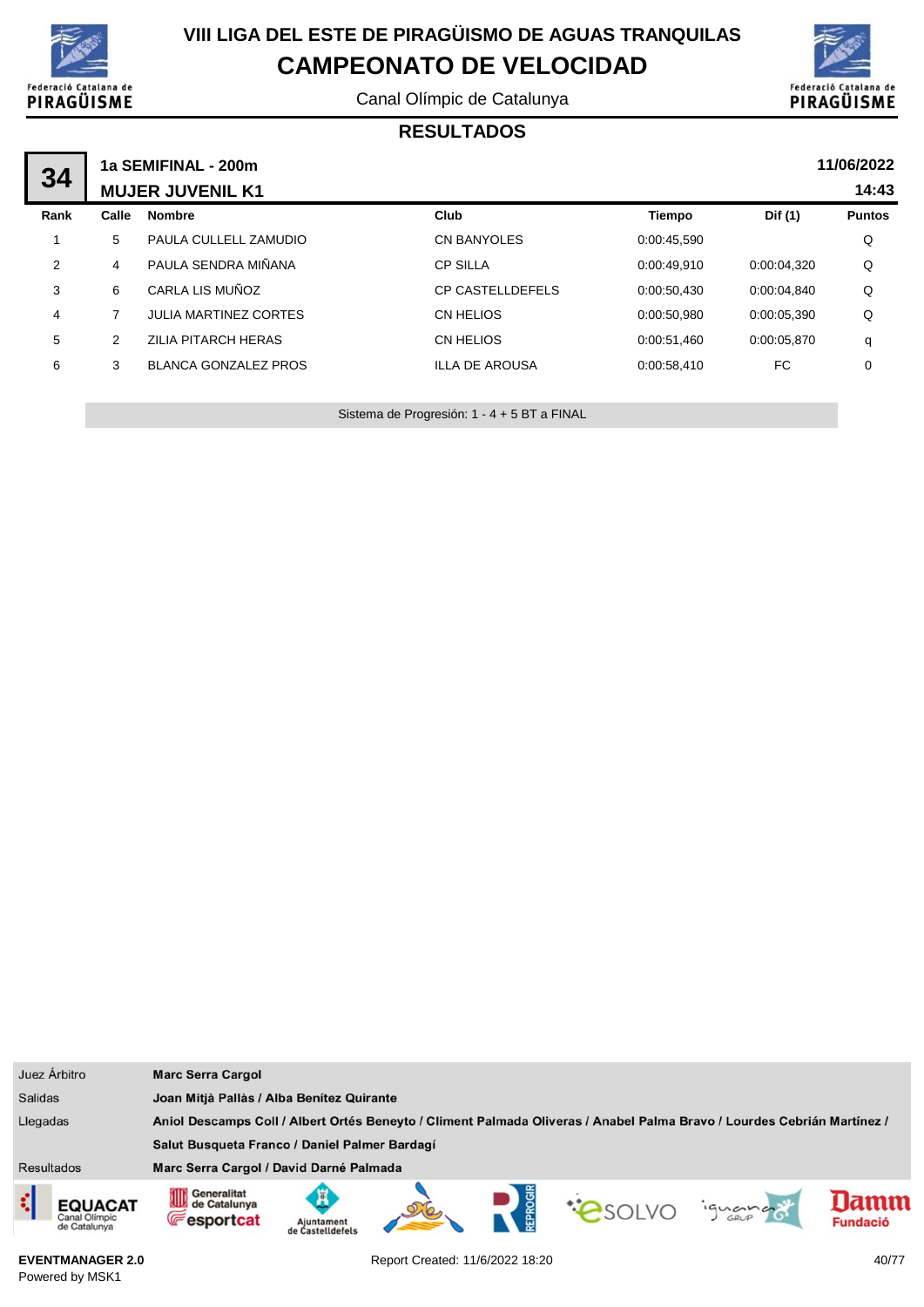

Canal Olímpic de Catalunya



#### **RESULTADOS**

|      | 2a SEMIFINAL - 200m     |                                   |                      |             |             |               |  |
|------|-------------------------|-----------------------------------|----------------------|-------------|-------------|---------------|--|
| 35   | <b>MUJER JUVENIL K1</b> |                                   | 14:47                |             |             |               |  |
| Rank | Calle                   | <b>Nombre</b>                     | Club                 | Tiempo      | Dif (1)     | <b>Puntos</b> |  |
|      | 3                       | LIDIA ZORNOZA PADILLA             | SCOOTER CLUB         | 0:00:44.470 |             | Q             |  |
| 2    |                         | <b>QUERALT RODRIGUEZ MASANEDA</b> | <b>CN BANYOLES</b>   | 0:00:47.390 | 0:00:02.920 | Q             |  |
| 3    | 5                       | PAULA COLL RISCO                  | <b>CN BANYOLES</b>   | 0.00.48.480 | 0.00.04.010 | Q             |  |
| 4    | 6                       | INES ROCHE SERRANO                | PIRAGÜISMO AS PONTES | 0:00:50,700 | 0:00:06.230 | Q             |  |
| 5    | 4                       | DESSIRE PRATS CASTRO              | SICORIS CLUB         | 0:01:12.200 | FC          | 0             |  |
|      |                         |                                   |                      |             |             |               |  |

Sistema de Progresión: 1 - 4 + 5 BT a FINAL

| Juez Árbitro                                                                                                                        | <b>Marc Serra Cargol</b>                                                                                                                       |  |  |  |  |  |
|-------------------------------------------------------------------------------------------------------------------------------------|------------------------------------------------------------------------------------------------------------------------------------------------|--|--|--|--|--|
| <b>Salidas</b>                                                                                                                      | Joan Mitjà Pallàs / Alba Benítez Quirante                                                                                                      |  |  |  |  |  |
| Llegadas<br>Aniol Descamps Coll / Albert Ortés Beneyto / Climent Palmada Oliveras / Anabel Palma Bravo / Lourdes Cebrián Martínez / |                                                                                                                                                |  |  |  |  |  |
|                                                                                                                                     | Salut Busqueta Franco / Daniel Palmer Bardagí                                                                                                  |  |  |  |  |  |
| <b>Resultados</b>                                                                                                                   | Marc Serra Cargol / David Darné Palmada                                                                                                        |  |  |  |  |  |
| <b>EQUACAT</b><br>Canal Olimpic<br>de Catalunya                                                                                     | Generalitat<br>Ã<br>lamn<br>de Catalunya<br><b>CONDO</b><br>ignance<br><b>E</b> esportcat<br><b>Fundació</b><br>Aiuntament<br>de Castelldefels |  |  |  |  |  |

**EVENTMANAGER 2.0** Powered by MSK1

Report Created: 11/6/2022 18:20 41/77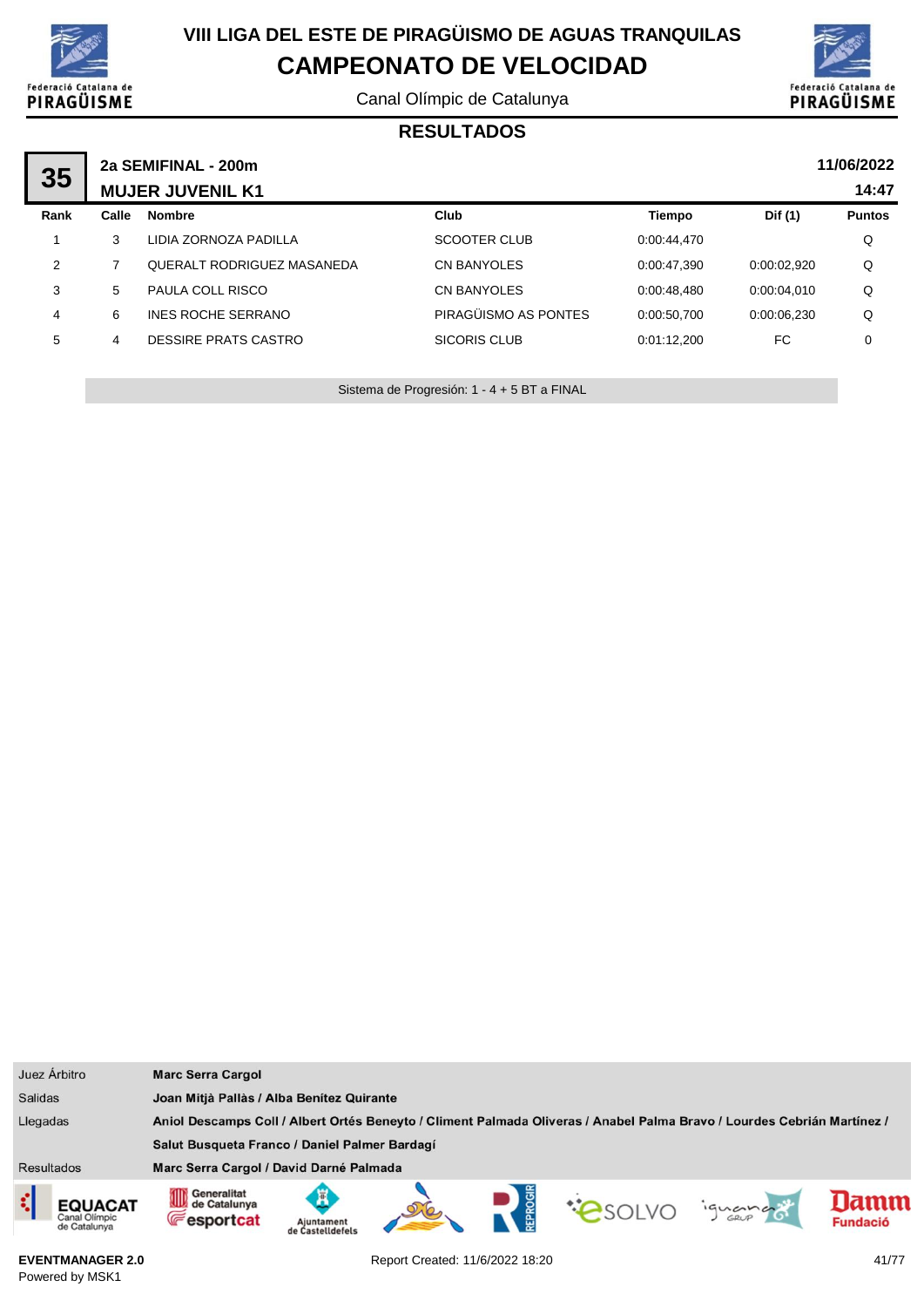

Canal Olímpic de Catalunya



#### **RESULTADOS**

| 36   |       | <b>FINAL - 200m</b>         |                         |             |             | 11/06/2022    |
|------|-------|-----------------------------|-------------------------|-------------|-------------|---------------|
|      |       | <b>ABSOLUTO INFANTIL C1</b> |                         |             |             | 15:07         |
| Rank | Calle | <b>Nombre</b>               | Club                    | Tiempo      | Dif (1)     | <b>Puntos</b> |
|      | 5.    | MARTÍN GARCÍA MOLINÉ        | <b>MONKAYAK HIBERUS</b> | 0:01:09.290 |             | 33            |
| 2    | 4     | DANIEL NUÑEZ GOMEZ          | <b>CP SILLA</b>         | 0:01:13.800 | 0:00:04.510 | 30            |
|      | 6     | SOFÍA MENDEZ DE RIVAS       | <b>MONKAYAK HIBERUS</b> | <b>DNF</b>  |             | 0             |

| Juez Árbitro                                                                                                                        | <b>Marc Serra Cargol</b>                               |                                |  |  |                |         |                         |
|-------------------------------------------------------------------------------------------------------------------------------------|--------------------------------------------------------|--------------------------------|--|--|----------------|---------|-------------------------|
| <b>Salidas</b>                                                                                                                      | Joan Mitjà Pallàs / Alba Benítez Quirante              |                                |  |  |                |         |                         |
| Llegadas<br>Aniol Descamps Coll / Albert Ortés Beneyto / Climent Palmada Oliveras / Anabel Palma Bravo / Lourdes Cebrián Martínez / |                                                        |                                |  |  |                |         |                         |
|                                                                                                                                     | Salut Busqueta Franco / Daniel Palmer Bardagí          |                                |  |  |                |         |                         |
| <b>Resultados</b>                                                                                                                   | Marc Serra Cargol / David Darné Palmada                |                                |  |  |                |         |                         |
| ़<br>EQUACAT<br>Canal Olimpic<br>de Catalunya                                                                                       | Generalitat<br>OD<br>de Catalunya<br><b>Fesportcat</b> | Ajuntament<br>de Castelldefels |  |  | <b>COSOLVO</b> | ignance | lamm<br><b>Fundació</b> |

**EVENTMANAGER 2.0** Powered by MSK1

Report Created: 11/6/2022 18:20 42/77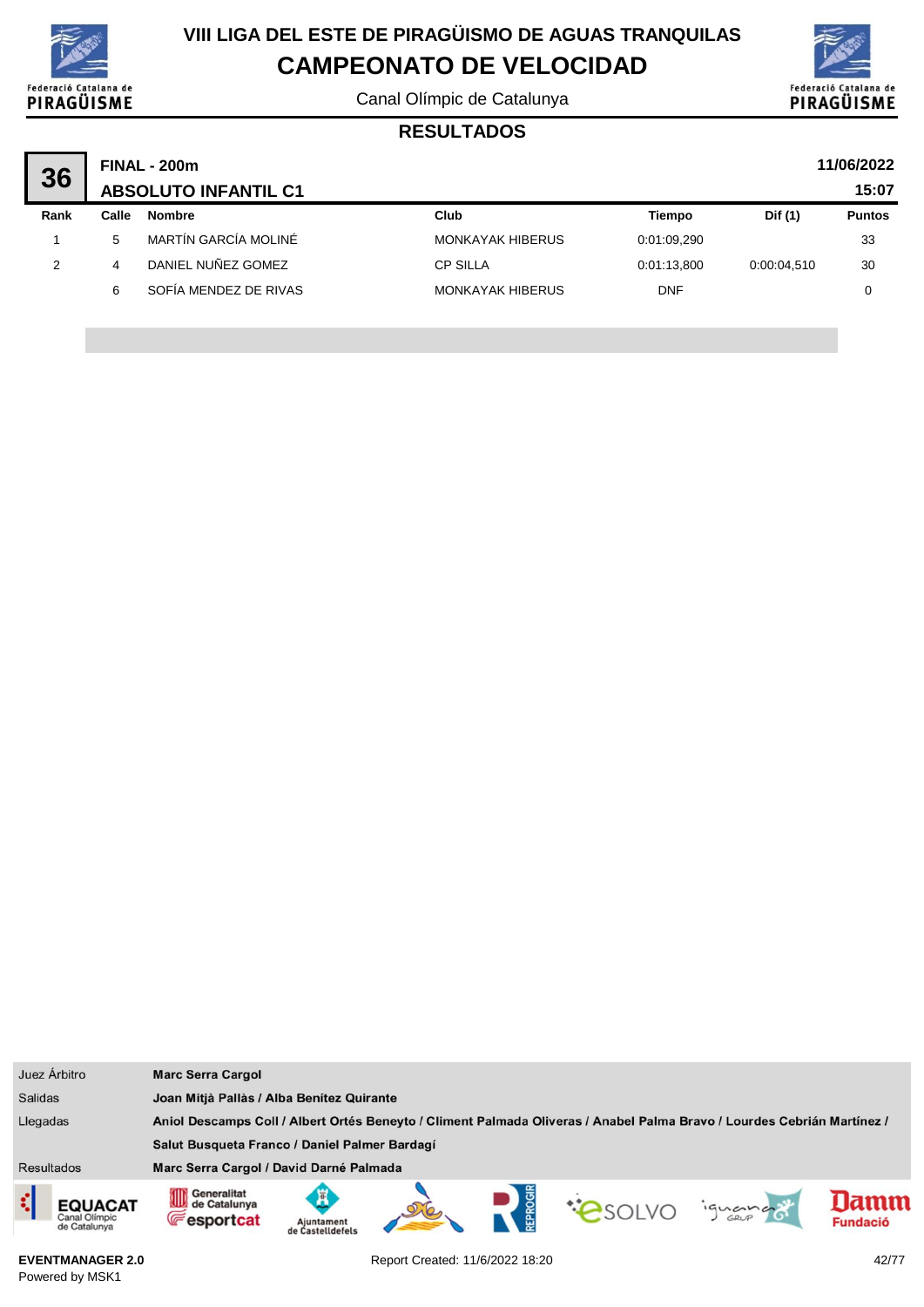

Canal Olímpic de Catalunya



#### **RESULTADOS**

| 37             | 1a SEMIFINAL - 200m |                                                         |                         |               |             |               |  |  |  |
|----------------|---------------------|---------------------------------------------------------|-------------------------|---------------|-------------|---------------|--|--|--|
|                |                     | <b>HOMBRE SENIOR K2</b>                                 |                         |               |             | 15:12         |  |  |  |
| Rank           | Calle               | <b>Nombre</b>                                           | Club                    | <b>Tiempo</b> | Dif (1)     | <b>Puntos</b> |  |  |  |
| 1              | 8                   | IGNACIO VICTORIA SANTACOLOMA<br>FERNANDO TABERNERO PEÑA | <b>CP CASTELLDEFELS</b> | 0:00:35,540   |             | Q             |  |  |  |
| $\overline{2}$ | 4                   | CARLOS MORENO BAIXAULI<br><b>MARIO MASIA TRISTANTE</b>  | <b>SCOOTER CLUB</b>     | 0:00:36,990   | 0:00:01,450 | Q             |  |  |  |
| 3              | 3                   | <b>MARCOS CLIMENT QUEREMON</b><br>ANGEL JORDE SOSA      | <b>CP SILLA</b>         | 0:00:37,350   | 0:00:01,810 | Q             |  |  |  |
| 4              | 5                   | PAU GAZQUEZ RIVERO<br>DAVID MARTINEZ GIL                | <b>CP CASTELLDEFELS</b> | 0:00:38,230   | 0:00:02,690 |               |  |  |  |
| 5              | $\overline{7}$      | ALBERT CARVAJAL FIGUEROL<br><b>JORGE TEJEDOR SANZ</b>   | CN HELIOS               | 0:00:44,670   | 0:00:09,130 |               |  |  |  |
| 6              | 6                   | RUBÉN MEJÍAS GONZALEZ<br>MANUEL SANTIAGO CHAMIZO        | <b>CN LLEIDA</b>        | 0:00:47,540   | 0:00:12,000 |               |  |  |  |
| $\overline{7}$ | $\overline{2}$      | DAVID OBESO VICENTE<br>XALO RODRÍGUEZ GÓMEZ             | <b>MONKAYAK HIBERUS</b> | 0:00:59,280   | FC.         | 0             |  |  |  |
|                |                     |                                                         |                         |               |             |               |  |  |  |

Sistema de Progresión: 1 - 3 a FINAL

| Juez Árbitro      |                                                 | <b>Marc Serra Cargol</b>                                        |                                                                                                                         |  |  |  |         |                 |  |
|-------------------|-------------------------------------------------|-----------------------------------------------------------------|-------------------------------------------------------------------------------------------------------------------------|--|--|--|---------|-----------------|--|
| <b>Salidas</b>    |                                                 |                                                                 | Joan Mitjà Pallàs / Alba Benítez Quirante                                                                               |  |  |  |         |                 |  |
| Llegadas          |                                                 |                                                                 | Aniol Descamps Coll / Albert Ortés Beneyto / Climent Palmada Oliveras / Anabel Palma Bravo / Lourdes Cebrián Martínez / |  |  |  |         |                 |  |
|                   |                                                 | Salut Busqueta Franco / Daniel Palmer Bardagí                   |                                                                                                                         |  |  |  |         |                 |  |
| <b>Resultados</b> |                                                 | Marc Serra Cargol / David Darné Palmada                         |                                                                                                                         |  |  |  |         |                 |  |
| ξ                 | <b>EQUACAT</b><br>Canal Olimpic<br>de Catalunya | Generalitat<br>de Cataluny<br>de Catalunya<br><b>Fesportcat</b> | Aiuntament<br>de Castelldefel:                                                                                          |  |  |  | iguando | <b>Fundació</b> |  |

**EVENTMANAGER 2.0** Powered by MSK1

Report Created: 11/6/2022 18:20 43/77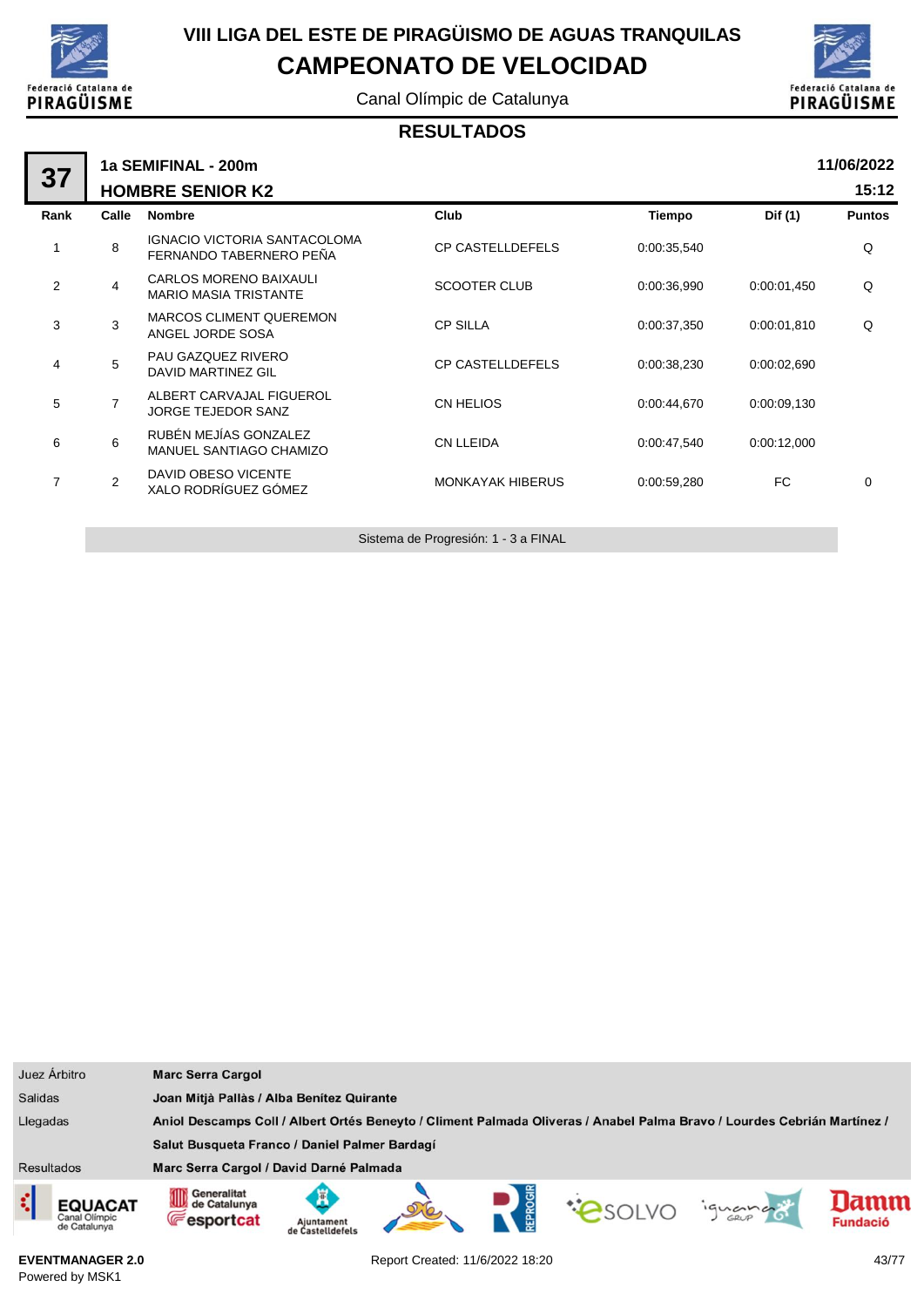

Canal Olímpic de Catalunya



#### **RESULTADOS**

|                | 2a SEMIFINAL - 200m |                                                          |                         |               |             |               |  |  |  |
|----------------|---------------------|----------------------------------------------------------|-------------------------|---------------|-------------|---------------|--|--|--|
| 38             |                     | <b>HOMBRE SENIOR K2</b>                                  |                         |               | 15:16       |               |  |  |  |
| Rank           | Calle               | <b>Nombre</b>                                            | Club                    | <b>Tiempo</b> | Dif (1)     | <b>Puntos</b> |  |  |  |
| 1              | 5                   | ALBERT LIBERAL MARTÍNEZ<br><b>XOEL DOCAL FERNANDEZ</b>   | <b>RIA DE BETANZOS</b>  | 0:00:34,370   |             | Q             |  |  |  |
| 2              | 4                   | POL BUSQUETS PUJOLAR<br>EUDALD VILA BARTI                | <b>CN BANYOLES</b>      | 0:00:34,730   | 0:00:00,360 | Q             |  |  |  |
| 3              | 8                   | <b>JORDI PERIS ANTEQUERA</b><br><b>JOSEP PERIS PERIS</b> | <b>CP SILLA</b>         | 0:00:35,180   | 0:00:00.810 | Q             |  |  |  |
| 4              | 2                   | <b>XAVI MIRALLES PRATS</b><br><b>JOAN MIRMI MONERRIS</b> | <b>SICORIS CLUB</b>     | 0:00:36,890   | 0:00:02,520 |               |  |  |  |
| 5              | 3                   | <b>FRANCESC ROSSELL CODINA</b><br>ADRIÀ FARRÉ TARIBÓ     | AP BALAGUER             | 0:00:37,800   | 0:00:03,430 |               |  |  |  |
| 6              | $\overline{7}$      | VICTOR CHAMBO DOMINGO<br>DAVID LEON ALONSO               | <b>SCOOTER CLUB</b>     | 0:00:38,010   | 0:00:03,640 |               |  |  |  |
| $\overline{7}$ | 6                   | JAVIER SÁNCHEZ LARMA<br><b>DANIEL BA VICENTE</b>         | <b>MONKAYAK HIBERUS</b> | 0:00:43.750   | 0:00:09.380 |               |  |  |  |
|                |                     |                                                          |                         |               |             |               |  |  |  |

Sistema de Progresión: 1 - 3 a FINAL

| Juez Árbitro                                    | <b>Marc Serra Cargol</b>                              |                                                                                                                         |  |  |  |         |                 |  |
|-------------------------------------------------|-------------------------------------------------------|-------------------------------------------------------------------------------------------------------------------------|--|--|--|---------|-----------------|--|
| <b>Salidas</b>                                  |                                                       | Joan Mitjà Pallàs / Alba Benitez Quirante                                                                               |  |  |  |         |                 |  |
| Llegadas                                        |                                                       | Aniol Descamps Coll / Albert Ortés Beneyto / Climent Palmada Oliveras / Anabel Palma Bravo / Lourdes Cebrián Martínez / |  |  |  |         |                 |  |
|                                                 | Salut Busqueta Franco / Daniel Palmer Bardagí         |                                                                                                                         |  |  |  |         |                 |  |
| <b>Resultados</b>                               | Marc Serra Cargol / David Darné Palmada               |                                                                                                                         |  |  |  |         |                 |  |
| <b>EQUACAT</b><br>Canal Olimpic<br>de Catalunya | Generalitat<br>∭<br>de Catalunya<br><b>Fesportcat</b> | Aiuntament<br>astelldefels                                                                                              |  |  |  | ignance | <b>Fundació</b> |  |

**EVENTMANAGER 2.0** Powered by MSK1

Report Created: 11/6/2022 18:20 44/77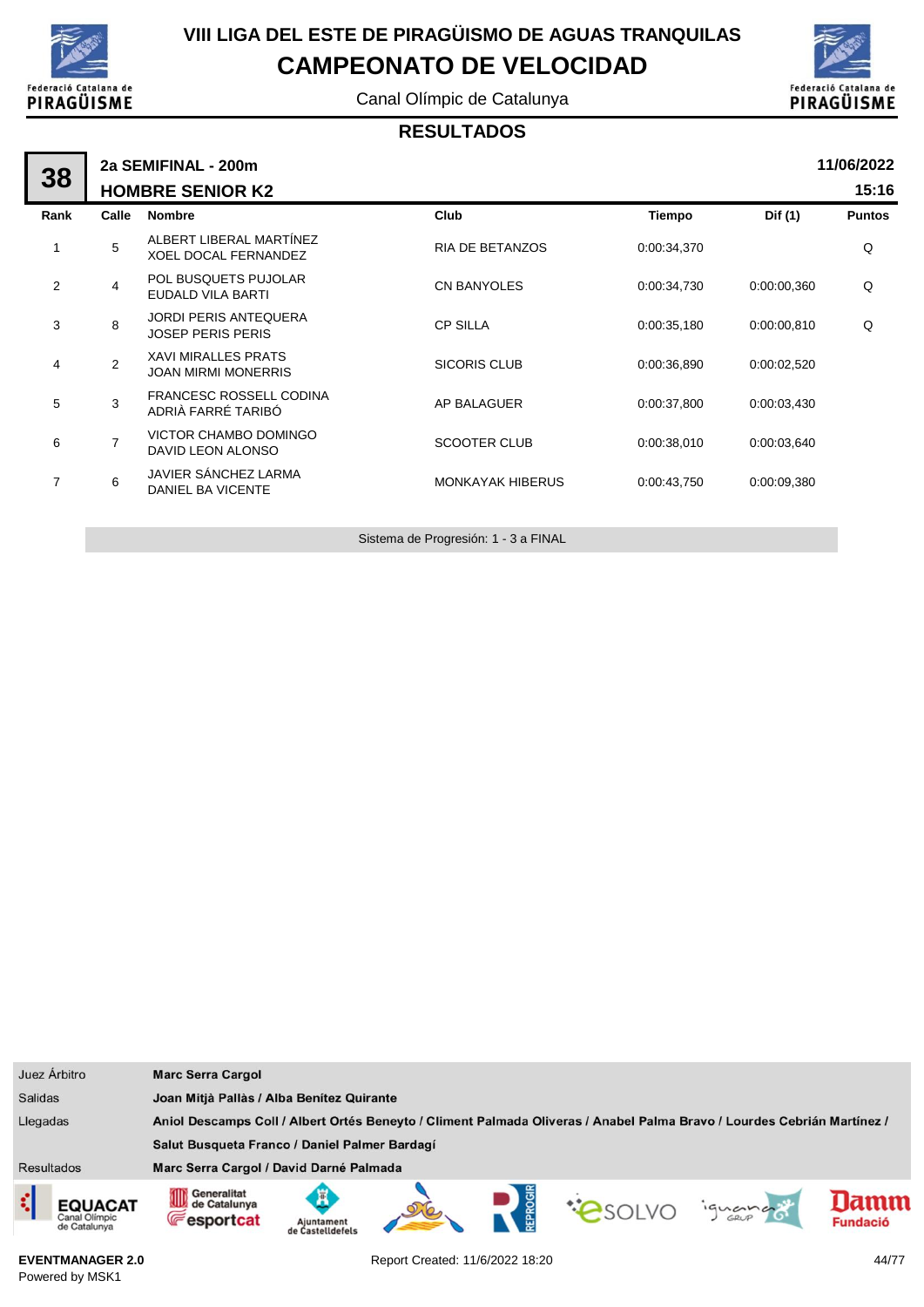

Canal Olímpic de Catalunya



#### **RESULTADOS**

| 39             | 3a SEMIFINAL - 200m |                                                       |                         |             |             |               |  |  |  |  |
|----------------|---------------------|-------------------------------------------------------|-------------------------|-------------|-------------|---------------|--|--|--|--|
|                |                     | <b>HOMBRE SENIOR K2</b>                               |                         |             |             | 15:20         |  |  |  |  |
| Rank           | Calle               | <b>Nombre</b>                                         | Club                    | Tiempo      | Dif (1)     | <b>Puntos</b> |  |  |  |  |
| 1              | 3                   | OFIR CHINCHILLA HERNANDEZ<br>MARC ANDRADE TARRADAS    | <b>CN BANYOLES</b>      | 0:00:34,340 |             | Q             |  |  |  |  |
| $\overline{2}$ | 5                   | JAVIER OLIVERT BELTRÁN<br>DAVID CHACÓN PIRIS          | <b>CP CULLERA</b>       | 0:00:34.710 | 0:00:00.370 | Q             |  |  |  |  |
| 3              | $\overline{2}$      | MIGUEL ANGEL ALEJO VALDIVIA<br>XAVIER ALEJO VALDIVIA  | <b>FLUVIAL DE LUGO</b>  | 0:00:35,430 | 0:00:01.090 | Q             |  |  |  |  |
| 4              | $\overline{4}$      | JONATHAN CANTARERO CASANY<br>LUIS RODRIGUEZ GUISADO   | <b>CP SILLA</b>         | 0:00:35,710 | 0:00:01,370 |               |  |  |  |  |
| 5              | $\overline{7}$      | <b>GERARD PLANELLES GRAU</b><br>MARC ESCUBEDO BENITEZ | <b>CP CASTELLDEFELS</b> | 0:00:36.240 | 0:00:01,900 |               |  |  |  |  |
|                | 6                   | <b>JORGE LABORDA IGUAZ</b><br>MARCOS SERRANO FERNANDO | <b>CN HELIOS</b>        | <b>DNS</b>  |             | $-12$         |  |  |  |  |
|                |                     |                                                       |                         |             |             |               |  |  |  |  |

Sistema de Progresión: 1 - 3 a FINAL

| Juez Árbitro                                  | <b>Marc Serra Cargol</b>                               |                                                                                                                         |  |  |                |         |                         |  |  |
|-----------------------------------------------|--------------------------------------------------------|-------------------------------------------------------------------------------------------------------------------------|--|--|----------------|---------|-------------------------|--|--|
| <b>Salidas</b>                                |                                                        | Joan Mitjà Pallàs / Alba Benítez Quirante                                                                               |  |  |                |         |                         |  |  |
| Llegadas                                      |                                                        | Aniol Descamps Coll / Albert Ortés Beneyto / Climent Palmada Oliveras / Anabel Palma Bravo / Lourdes Cebrián Martínez / |  |  |                |         |                         |  |  |
|                                               | Salut Busqueta Franco / Daniel Palmer Bardagí          |                                                                                                                         |  |  |                |         |                         |  |  |
| <b>Resultados</b>                             | Marc Serra Cargol / David Darné Palmada                |                                                                                                                         |  |  |                |         |                         |  |  |
| ़<br>EQUACAT<br>Canal Olimpic<br>de Catalunya | Generalitat<br>OD<br>de Catalunya<br><b>Fesportcat</b> | Ajuntament<br>de Castelldefels                                                                                          |  |  | <b>COSOLVO</b> | iguando | lamm<br><b>Fundació</b> |  |  |

**EVENTMANAGER 2.0** Powered by MSK1

Report Created: 11/6/2022 18:20 45/77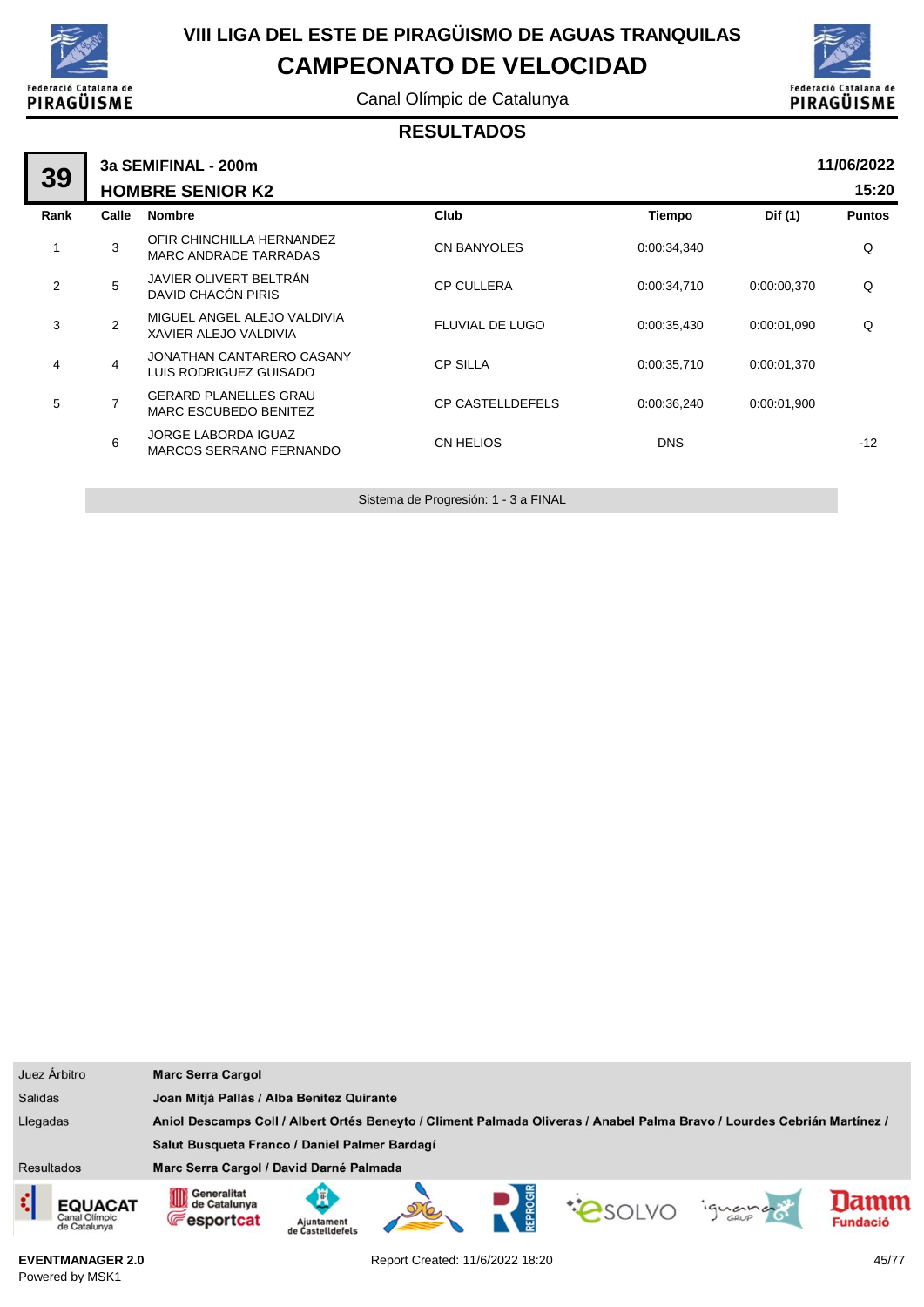

Canal Olímpic de Catalunya



#### **RESULTADOS**

|      | 11/06/2022<br><b>FINAL - 200m</b> |                                |                         |             |             |               |  |  |  |
|------|-----------------------------------|--------------------------------|-------------------------|-------------|-------------|---------------|--|--|--|
| 40   | <b>HOMBRE CADETE K1</b>           |                                |                         |             |             |               |  |  |  |
| Rank | Calle                             | <b>Nombre</b>                  | <b>Club</b>             | Tiempo      | Dif (1)     | <b>Puntos</b> |  |  |  |
|      | 5                                 | GRAU SERRAMITJANA ESPUNYA      | <b>CN BANYOLES</b>      | 0:00:36,920 |             | 33            |  |  |  |
| 2    | 3                                 | <b>JAUME MARTINEZ GARCIA</b>   | <b>CP SILLA</b>         | 0:00:38,820 | 0:00:01.900 | 30            |  |  |  |
| 3    | 4                                 | ARNAU PLANELLES GRAU           | <b>CP CASTELLDEFELS</b> | 0:00:39,150 | 0.00:02,230 | 27            |  |  |  |
| 4    | 7                                 | SERGIO DOMINGUEZ CATALA        | <b>CP SILLA</b>         | 0:00:39,350 | 0:00:02,430 | 26            |  |  |  |
| 5    | 8                                 | <b>GERARD OLONA RIERA</b>      | <b>CP CASTELLDEFELS</b> | 0:00:40,840 | 0:00:03.920 | 25            |  |  |  |
| 6    |                                   | BLAI BOFILL BUTINYA            | <b>CN BANYOLES</b>      | 0:00:41,070 | 0.00:04,150 | 24            |  |  |  |
| 7    | 9                                 | <b>FRANCISCO MARTINEZ ROIG</b> | <b>SCOOTER CLUB</b>     | 0:00:42,640 | 0:00:05,720 | 23            |  |  |  |
| 8    | 6                                 | <b>JAIRO PIDAL TOMUT</b>       | <b>CP CULLERA</b>       | 0:00:43,090 | 0.00.06,170 | 22            |  |  |  |
| 9    | $\overline{2}$                    | BRYAN LIUOLIA BOLUFER          | <b>CP CULLERA</b>       | 0:00:43,650 | 0:00:06,730 | 21            |  |  |  |
|      |                                   |                                |                         |             |             |               |  |  |  |

|                   | Juez Árbitro                                    | <b>Marc Serra Cargol</b>                               |                                                                                                                         |  |  |  |         |                         |  |
|-------------------|-------------------------------------------------|--------------------------------------------------------|-------------------------------------------------------------------------------------------------------------------------|--|--|--|---------|-------------------------|--|
| <b>Salidas</b>    |                                                 |                                                        | Joan Mitjà Pallàs / Alba Benítez Quirante                                                                               |  |  |  |         |                         |  |
| Llegadas          |                                                 |                                                        | Aniol Descamps Coll / Albert Ortés Beneyto / Climent Palmada Oliveras / Anabel Palma Bravo / Lourdes Cebrián Martínez / |  |  |  |         |                         |  |
|                   |                                                 | Salut Busqueta Franco / Daniel Palmer Bardagí          |                                                                                                                         |  |  |  |         |                         |  |
| <b>Resultados</b> |                                                 | Marc Serra Cargol / David Darné Palmada                |                                                                                                                         |  |  |  |         |                         |  |
| ़                 | <b>EQUACAT</b><br>Canal Olimpic<br>de Catalunya | Generalitat<br>OD<br>de Catalunya<br><b>Fesportcat</b> | Ajuntament<br>de Castelldefels                                                                                          |  |  |  | ignance | lamm<br><b>Fundació</b> |  |

**EVENTMANAGER 2.0** Powered by MSK1

Report Created: 11/6/2022 18:20 46/77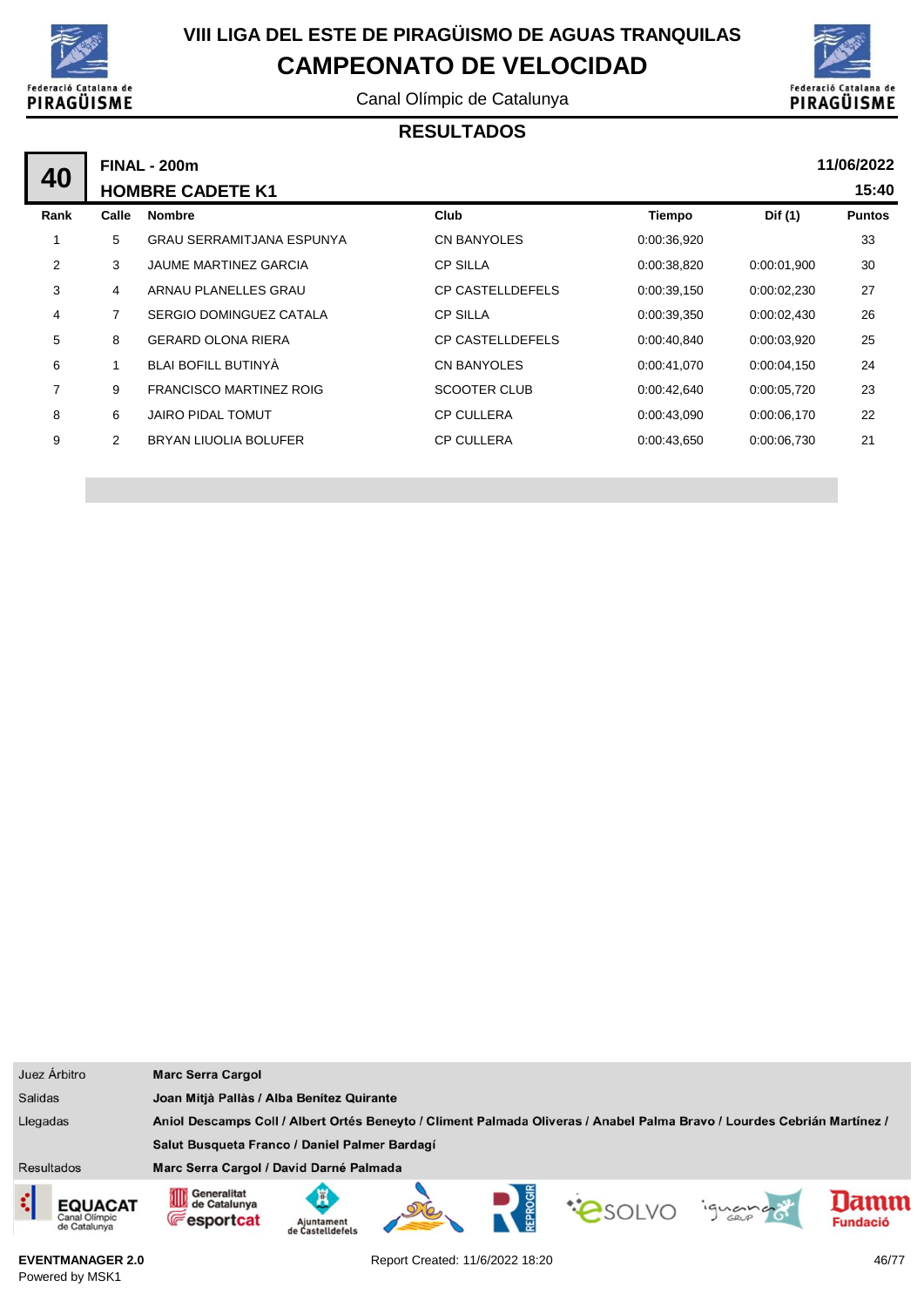

Canal Olímpic de Catalunya



### **RESULTADOS**

|      | 11/06/2022<br><b>FINAL - 200m</b> |                              |                         |               |             |               |  |  |  |
|------|-----------------------------------|------------------------------|-------------------------|---------------|-------------|---------------|--|--|--|
| 41   | <b>MUJER CADETE K1</b>            |                              |                         |               |             |               |  |  |  |
| Rank | Calle                             | <b>Nombre</b>                | Club                    | <b>Tiempo</b> | Dif (1)     | <b>Puntos</b> |  |  |  |
|      | 6                                 | MARIA MARTINEZ KOSHYTSKA     | SCOOTER CLUB            | 0:00:43,080   |             | 33            |  |  |  |
| 2    | 5                                 | EVA MASANA MUÑOZ             | <b>CP CASTELLDEFELS</b> | 0:00:44,260   | 0.00:01,180 | 30            |  |  |  |
| 3    | 4                                 | DÁNAE SANMARTÍN RUIZ         | <b>CP PAMPLONA</b>      | 0:00:44,700   | 0:00:01.620 | 27            |  |  |  |
| 4    | 7                                 | ARIADNA TEJERO MARTIN        | <b>CP CASTELLDEFELS</b> | 0:00:47,120   | 0:00:04,040 | 26            |  |  |  |
| 5    | $\overline{2}$                    | <b>CLARA ESTEVE MARTINEZ</b> | PENYA P ANTELLA         | 0:00:49,100   | 0:00:06.020 | 25            |  |  |  |
| 6    |                                   | LLUNA BUSQUETA PALMER        | SICORIS CLUB            | 0:00:49,530   | 0.00.06,450 | 24            |  |  |  |
| 7    | 8                                 | DUNA GONZÁLEZ CARDÚS         | <b>CN BANYOLES</b>      | 0:00:49,970   | 0:00:06.890 | 23            |  |  |  |
| 8    | 9                                 | <b>JULIA PADILLA MORENO</b>  | SICORIS CLUB            | 0:00:50,400   | 0:00:07,320 | 22            |  |  |  |
| 9    | 3                                 | TIARA SMET GUERRA            | <b>CP CASTELLDEFELS</b> | 0:00:51,840   | 0:00:08,760 | 21            |  |  |  |
|      |                                   |                              |                         |               |             |               |  |  |  |

|                   | Juez Árbitro                                    | <b>Marc Serra Cargol</b>                                           |                                                                                                                         |  |  |               |        |                         |  |  |
|-------------------|-------------------------------------------------|--------------------------------------------------------------------|-------------------------------------------------------------------------------------------------------------------------|--|--|---------------|--------|-------------------------|--|--|
| <b>Salidas</b>    |                                                 |                                                                    | Joan Mitjà Pallàs / Alba Benítez Quirante                                                                               |  |  |               |        |                         |  |  |
| Llegadas          |                                                 |                                                                    | Aniol Descamps Coll / Albert Ortés Beneyto / Climent Palmada Oliveras / Anabel Palma Bravo / Lourdes Cebrián Martínez / |  |  |               |        |                         |  |  |
|                   |                                                 | Salut Busqueta Franco / Daniel Palmer Bardagí                      |                                                                                                                         |  |  |               |        |                         |  |  |
| <b>Resultados</b> |                                                 | Marc Serra Cargol / David Darné Palmada                            |                                                                                                                         |  |  |               |        |                         |  |  |
| ़ै                | EQUACAT<br><b>Canal Olimpic</b><br>de Catalunya | Generalitat<br>Generalitat<br>Ul de Catalunya<br><b>Fesportcat</b> | Aiuntament<br>de Castelldefels                                                                                          |  |  | <b>PSOLVO</b> | iguana | lamm<br><b>Fundació</b> |  |  |

**EVENTMANAGER 2.0** Powered by MSK1

Report Created: 11/6/2022 18:20 47/77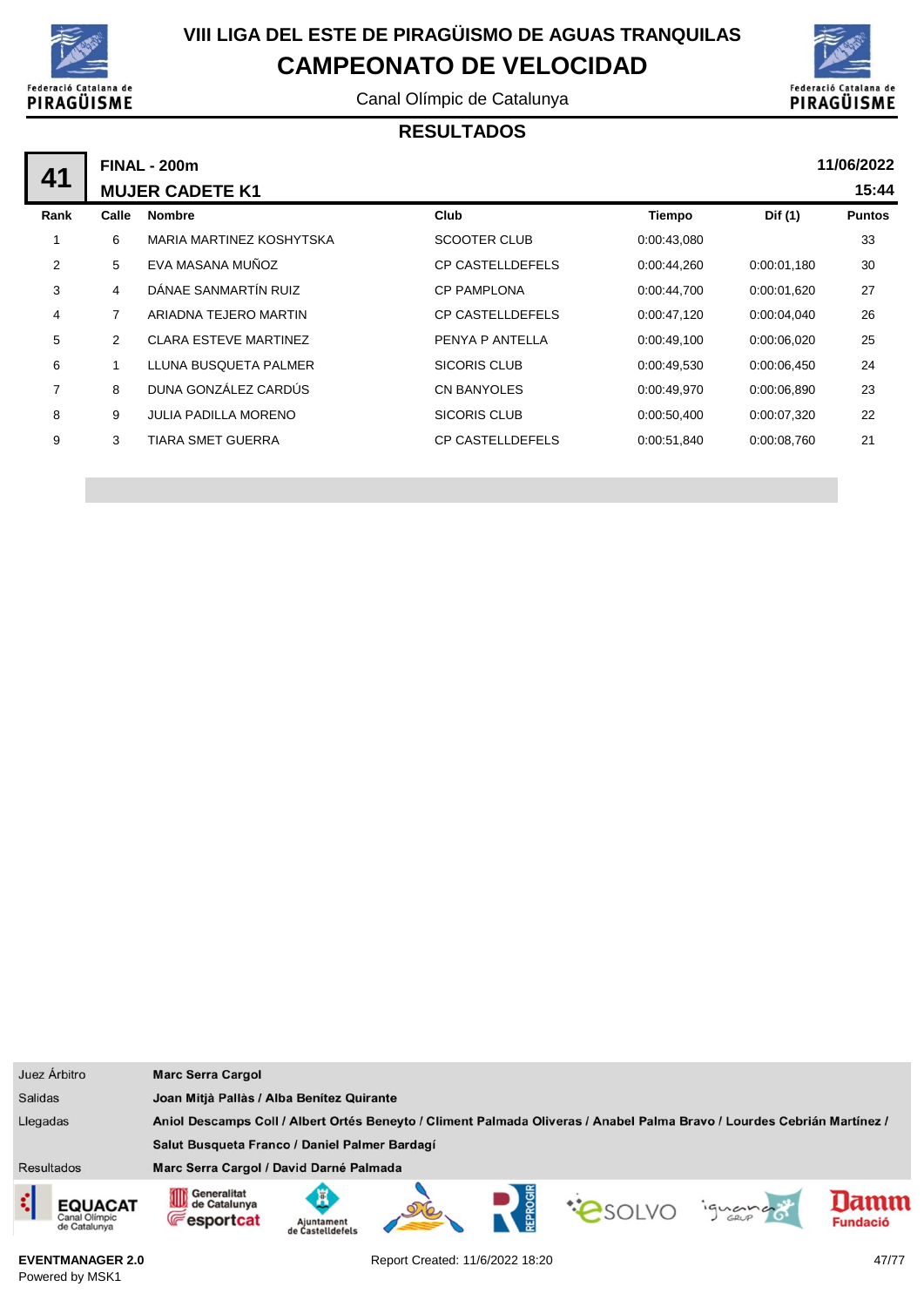

Canal Olímpic de Catalunya



#### **RESULTADOS**

| 42             |                | <b>FINAL - 200m</b><br><b>HOMBRE JUVENIL K2</b>             |                         |               |             | 11/06/2022<br>15:48 |
|----------------|----------------|-------------------------------------------------------------|-------------------------|---------------|-------------|---------------------|
| Rank           | Calle          | <b>Nombre</b>                                               | Club                    | <b>Tiempo</b> | Dif (1)     | <b>Puntos</b>       |
| 1              | 4              | CHADI DAHMAN LAMBRINI<br>ARNAU GRÀCIA GARCIA                | <b>CN BANYOLES</b>      | 0:00:34.370   |             | 33                  |
| $\overline{2}$ | 3              | <b>ALEX ORTEGA TREJO</b><br>MARCEL-LÍ COROMINAS PRATS       | <b>CN BANYOLES</b>      | 0:00:35,080   | 0:00:00,710 | 30                  |
| 3              | 5              | <b>ISAAC LOPEZ CRAVIOTTO</b><br>PAU PIJUAN PUJOL            | <b>SICORIS CLUB</b>     | 0:00:35,810   | 0:00:01,440 | 27                  |
| 4              | $\overline{7}$ | AXEL BONASTRE DASILVA SOUSA<br><b>ERIC GARCIA PASCUAL</b>   | <b>CP CASTELLDEFELS</b> | 0:00:36.860   | 0:00:02,490 | 26                  |
| 5              | 6              | QUIM GARCIA DIAZ<br>ALEX SALVAT BARBERAN                    | <b>CP CASTELLDEFELS</b> | 0:00:37,150   | 0:00:02.780 | 25                  |
| 6              | 8              | <b>MARC GARCIA SARAROLS</b><br><b>SERGI FARRÉS TEIXIDOR</b> | <b>CN BANYOLES</b>      | 0:00:38.300   | 0:00:03.930 | 24                  |
| $\overline{7}$ | 9              | <b>IKER DIAZ MAYORAL</b><br><b>PAU OCON MIRALLES</b>        | <b>SICORIS CLUB</b>     | 0:00:39.680   | 0:00:05.310 | 23                  |
| 8              | $\overline{2}$ | MARCOS CATIVIELA CAMACHO<br>MIGUEL CATIVIELA CAMACHO        | <b>CN HELIOS</b>        | 0:00:40,360   | 0:00:05.990 | 22                  |
| 9              |                | <b>ISMAEL VALDES CALATAYUD</b><br>ANGEL GINES GIMENEZ COSTA | <b>CP SILLA</b>         | 0:00:46,830   | FC          | 0                   |
|                |                |                                                             |                         |               |             |                     |

| Juez Árbitro                       |                | <b>Marc Serra Cargol</b>                                      |                                                                                                                         |  |  |                |         |                        |  |
|------------------------------------|----------------|---------------------------------------------------------------|-------------------------------------------------------------------------------------------------------------------------|--|--|----------------|---------|------------------------|--|
| <b>Salidas</b>                     |                |                                                               | Joan Mitjà Pallàs / Alba Benítez Quirante                                                                               |  |  |                |         |                        |  |
| Llegadas                           |                |                                                               | Aniol Descamps Coll / Albert Ortés Beneyto / Climent Palmada Oliveras / Anabel Palma Bravo / Lourdes Cebrián Martínez / |  |  |                |         |                        |  |
|                                    |                | Salut Busqueta Franco / Daniel Palmer Bardagí                 |                                                                                                                         |  |  |                |         |                        |  |
| <b>Resultados</b>                  |                | Marc Serra Cargol / David Darné Palmada                       |                                                                                                                         |  |  |                |         |                        |  |
| ¢<br>Canal Olimpic<br>de Catalunya | <b>EQUACAT</b> | Generalitat<br>ИD<br>de Catalunya<br>UIU<br><b>Fesportcat</b> | ж<br>Ajuntament<br>de Castelldefels                                                                                     |  |  | <b>COSOLVO</b> | iguando | amn<br><b>Fundació</b> |  |

**EVENTMANAGER 2.0** Powered by MSK1

Report Created: 11/6/2022 18:20 48/77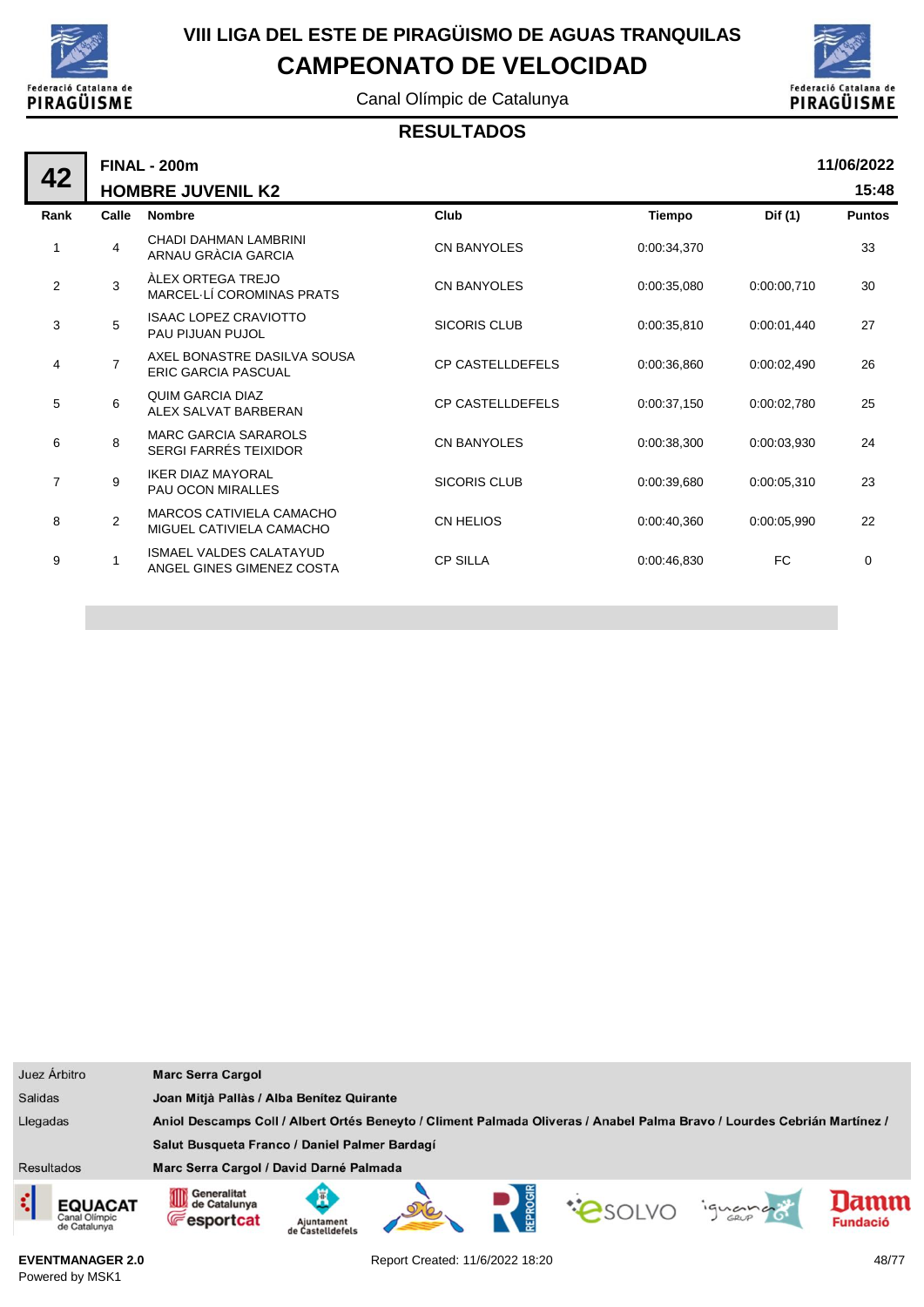

Canal Olímpic de Catalunya



### **RESULTADOS**

| 43   |       | <b>FINAL - 200m</b><br><b>MUJER JUVENIL K2</b>      |                    |               |             | 11/06/2022<br>15:52 |
|------|-------|-----------------------------------------------------|--------------------|---------------|-------------|---------------------|
| Rank | Calle | <b>Nombre</b>                                       | Club               | <b>Tiempo</b> | Dif (1)     | <b>Puntos</b>       |
| 1    | 3     | PAULA CULLELL ZAMUDIO<br>JOANA VERGÉS COSTA         | <b>CN BANYOLES</b> | 0:00:43.790   |             | 33                  |
| 2    | 5     | ZILIA PITARCH HERAS<br><b>JULIA MARTINEZ CORTES</b> | CN HELIOS          | 0:00:46.780   | 0:00:02.990 | 30                  |
| 3    | 6     | CARLA LIS MUÑOZ<br><b>BLANCA GONZALEZ PROS</b>      | <b>COMBINADO</b>   | 0:00:49.950   | 0:00:06.160 | 27                  |
| 4    | 4     | <b>DESSIRE PRATS CASTRO</b><br>LILA PIJUAN PUJOL    | SICORIS CLUB       | 0:01:04,140   | FC          | 0                   |

|                | Juez Árbitro                                    | <b>Marc Serra Cargol</b>                                                                                                |                                           |  |  |  |         |                        |
|----------------|-------------------------------------------------|-------------------------------------------------------------------------------------------------------------------------|-------------------------------------------|--|--|--|---------|------------------------|
| <b>Salidas</b> |                                                 |                                                                                                                         | Joan Mitjà Pallàs / Alba Benítez Quirante |  |  |  |         |                        |
| Llegadas       |                                                 | Aniol Descamps Coll / Albert Ortés Beneyto / Climent Palmada Oliveras / Anabel Palma Bravo / Lourdes Cebrián Martínez / |                                           |  |  |  |         |                        |
|                |                                                 | Salut Busqueta Franco / Daniel Palmer Bardagí                                                                           |                                           |  |  |  |         |                        |
| Resultados     |                                                 | Marc Serra Cargol / David Darné Palmada                                                                                 |                                           |  |  |  |         |                        |
| ¢              | <b>EQUACAT</b><br>Canal Olimpic<br>de Catalunya | <b>111</b> Generalitat<br>de Catalunya<br><b>Fesportcat</b>                                                             | Aiuntament<br>de Castelldefels            |  |  |  | iguando | amm<br><b>Fundació</b> |

**EVENTMANAGER 2.0** Powered by MSK1

Report Created: 11/6/2022 18:20 49/77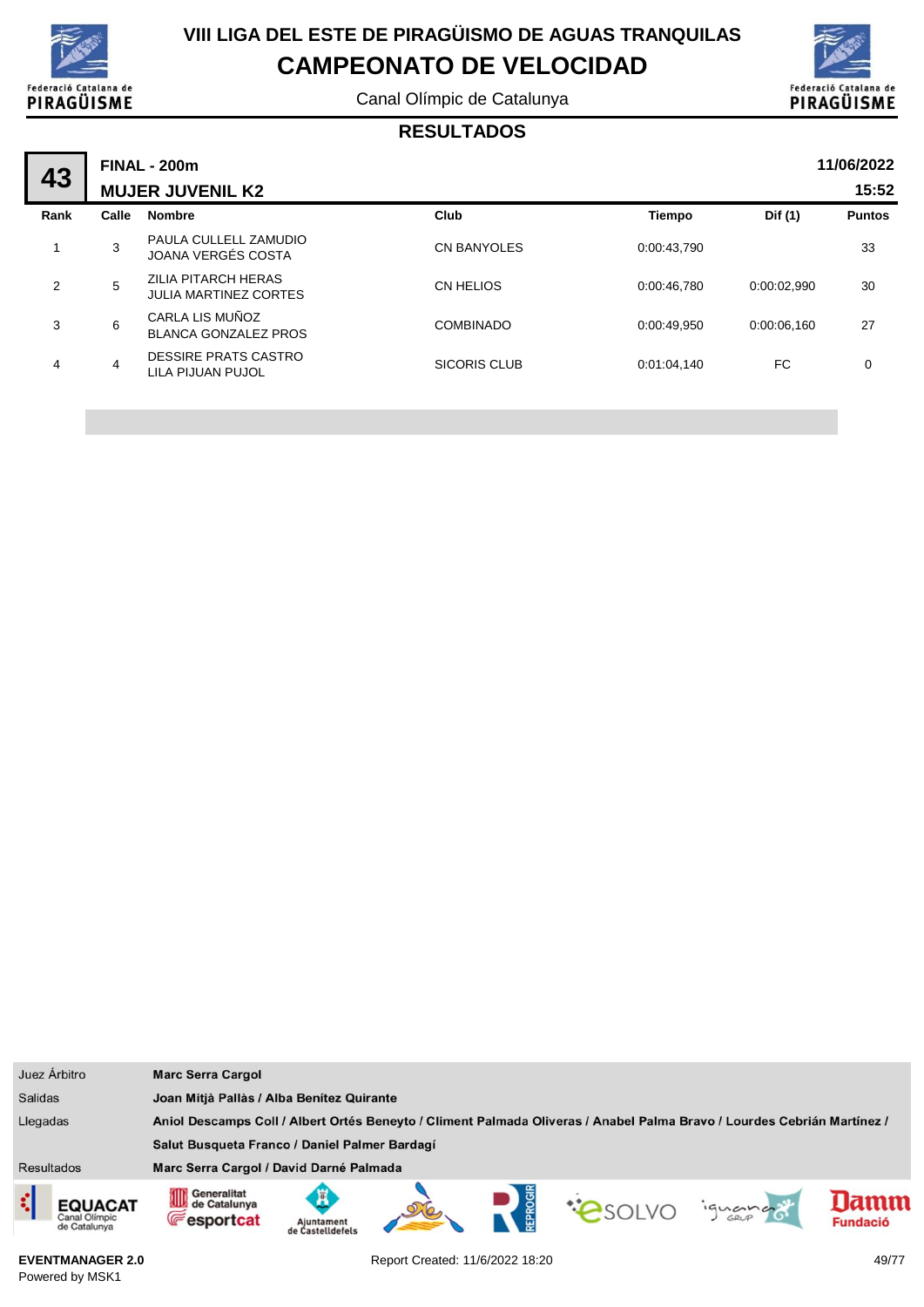

Canal Olímpic de Catalunya



#### **RESULTADOS**

|      |                | <b>FINAL - 200m</b>                                 |                     |               |             | 11/06/2022    |
|------|----------------|-----------------------------------------------------|---------------------|---------------|-------------|---------------|
| 44   |                | <b>MIXTO JUVENIL K2</b>                             |                     |               |             | 15:56         |
| Rank | Calle          | <b>Nombre</b>                                       | Club                | <b>Tiempo</b> | Dif (1)     | <b>Puntos</b> |
| 1    | 5              | <b>MYKHAYLO PRUDKYI</b><br><b>PAULA COLL RISCO</b>  | <b>CN BANYOLES</b>  | 0:00:39,720   |             | 33            |
| 2    | 3              | ENRIQUE ORIA ALBELDA<br>LIDIA ZORNOZA PADILLA       | <b>SCOOTER CLUB</b> | 0:00:40,430   | 0:00:00,710 | 30            |
| 3    | 6              | SERGI FARRÉS TEIXIDOR<br>QUERALT RODRIGUEZ MASANEDA | <b>CN BANYOLES</b>  | 0:00:40,900   | 0:00:01,180 | 27            |
| 4    | $\overline{2}$ | DIEGO SORIANO DOLADER<br>INES ROCHE SERRANO         | <b>COMBINADO</b>    | 0:00:41.570   | 0:00:01.850 | 26            |
| 5    |                | RODRIGO JOSÉ VAZ DA CUNHA<br>PAULA SENDRA MIÑANA    | <b>CP SILLA</b>     | 0:00:42,430   | 0:00:02,710 | 25            |
| 6    | $\overline{4}$ | MIGUEL LOPEZ SANZ<br>ANGELA CORDERO GARCIA          | <b>CN HELIOS</b>    | 0:00:58,370   | FC          | $\mathbf 0$   |
|      |                |                                                     |                     |               |             |               |

|                   | Juez Árbitro                                    | <b>Marc Serra Cargol</b>                                                                                                |                                           |  |  |                       |         |                        |
|-------------------|-------------------------------------------------|-------------------------------------------------------------------------------------------------------------------------|-------------------------------------------|--|--|-----------------------|---------|------------------------|
| <b>Salidas</b>    |                                                 |                                                                                                                         | Joan Mitjà Pallàs / Alba Benítez Quirante |  |  |                       |         |                        |
| Llegadas          |                                                 | Aniol Descamps Coll / Albert Ortés Beneyto / Climent Palmada Oliveras / Anabel Palma Bravo / Lourdes Cebrián Martínez / |                                           |  |  |                       |         |                        |
|                   |                                                 | Salut Busqueta Franco / Daniel Palmer Bardagí                                                                           |                                           |  |  |                       |         |                        |
| <b>Resultados</b> |                                                 | Marc Serra Cargol / David Darné Palmada                                                                                 |                                           |  |  |                       |         |                        |
| र                 | <b>EQUACAT</b><br>Canal Olimpic<br>de Catalunya | Generalitat<br>OID<br>de Catalunya<br><b>Fesportcat</b>                                                                 | Aiuntament<br>de Castelldefels            |  |  | <b><i>CASOLVO</i></b> | ignance | ımn<br><b>Fundació</b> |

**EVENTMANAGER 2.0** Powered by MSK1

Report Created: 11/6/2022 18:20 50/77

ı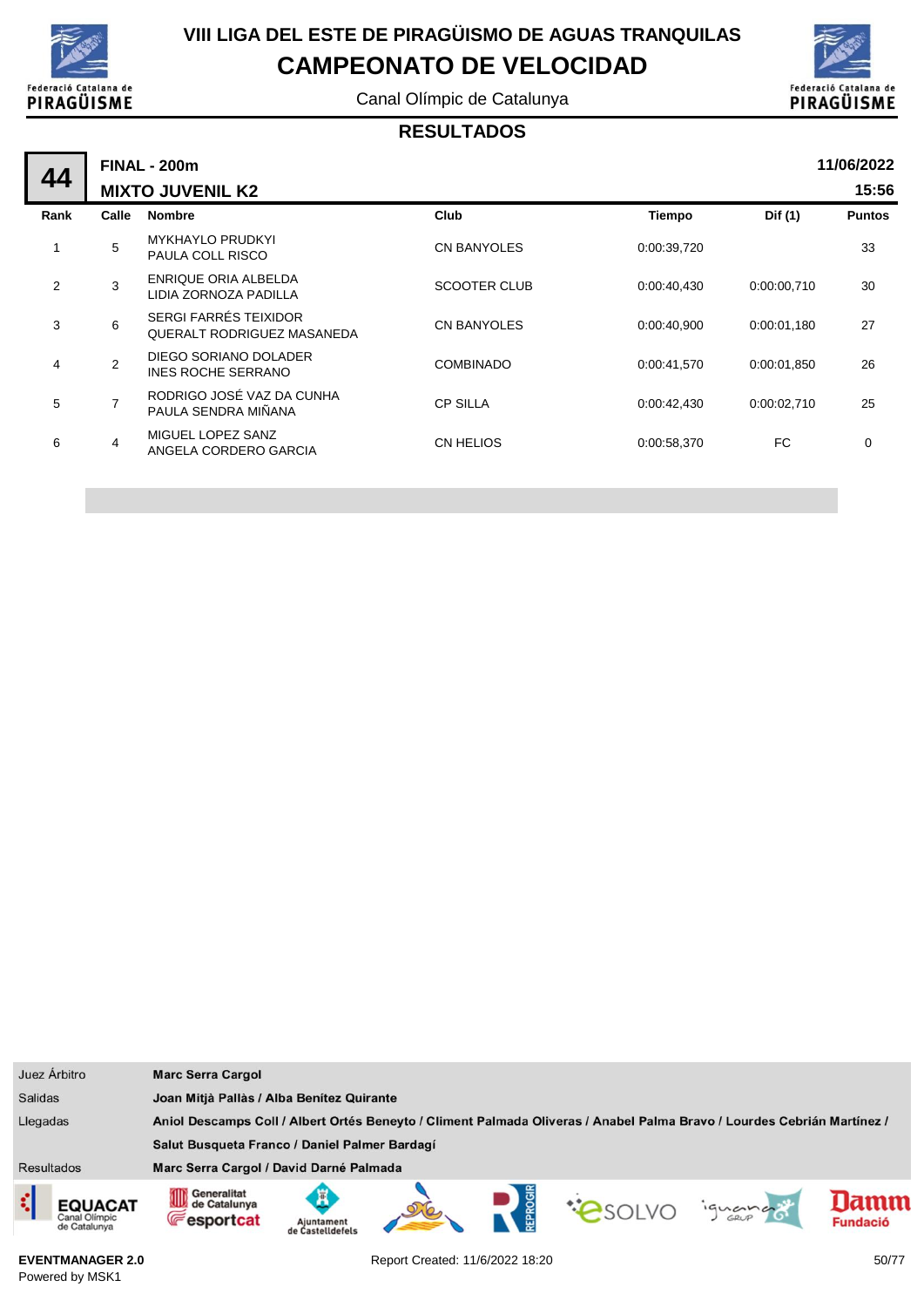

Canal Olímpic de Catalunya



#### **RESULTADOS**

|                | 11/06/2022<br><b>FINAL - 200m</b> |                                                                                                                       |                         |             |             |               |  |  |  |
|----------------|-----------------------------------|-----------------------------------------------------------------------------------------------------------------------|-------------------------|-------------|-------------|---------------|--|--|--|
| 45             |                                   | <b>HOMBRE SENIOR K4</b>                                                                                               |                         |             |             | 16:00         |  |  |  |
| Rank           | Calle                             | <b>Nombre</b>                                                                                                         | Club                    | Tiempo      | Dif (1)     | <b>Puntos</b> |  |  |  |
| 1              | 5                                 | POL BUSQUETS PUJOLAR<br>OFIR CHINCHILLA HERNANDEZ<br><b>MARC ANDRADE TARRADAS</b><br><b>EUDALD VILA BARTI</b>         | <b>CN BANYOLES</b>      | 0:00:31,040 |             | 33            |  |  |  |
| $\overline{c}$ | 3                                 | <b>IGNACIO VICTORIA SANTACOLOMA</b><br>FERNANDO TABERNERO PEÑA<br>MARC ESCUBEDO BENITEZ<br><b>ERIC VICENTE BELLOC</b> | <b>CP CASTELLDEFELS</b> | 0:00:31,690 | 0:00:00,650 | 30            |  |  |  |
| 3              | $\overline{7}$                    | JONATHAN CANTARERO CASANY<br>LUIS RODRIGUEZ GUISADO<br><b>JORDI PERIS ANTEQUERA</b><br>ANGEL JORDE SOSA               | <b>CP SILLA</b>         | 0:00:31,930 | 0:00:00,890 | 27            |  |  |  |
| 4              | 8                                 | <b>CARLOS MORENO BAIXAULI</b><br>VICTOR CHAMBO DOMINGO<br>DAVID LEON ALONSO<br><b>MARIO MASIA TRISTANTE</b>           | <b>SCOOTER CLUB</b>     | 0:00:33,140 | 0:00:02.100 | 26            |  |  |  |
| 5              | 4                                 | <b>XAVI MIRALLES PRATS</b><br><b>JOAN MIRMI MONERRIS</b><br><b>ERIC GILART ROSET</b><br><b>ALAN PADILLA MORENO</b>    | <b>SICORIS CLUB</b>     | 0:00:34,240 | 0:00:03,200 | 25            |  |  |  |
| 6              | 6                                 | <b>GERARD PLANELLES GRAU</b><br><b>DAVID MARTINEZ GIL</b><br>PAU GAZQUEZ RIVERO<br><b>IAN PEREZ MEDINA</b>            | <b>CP CASTELLDEFELS</b> | 0:00:34,590 | 0:00:03,550 | 24            |  |  |  |
|                | $\overline{2}$                    | ALBERT CARVAJAL FIGUEROL<br><b>MARCOS SERRANO FERNANDO</b><br><b>JORGE LABORDA IGUAZ</b><br><b>JORGE TEJEDOR SANZ</b> | CN HELIOS               |             |             |               |  |  |  |

| Juez Árbitro                                         | <b>Marc Serra Cargol</b>                                                                                                                                     |  |  |  |  |
|------------------------------------------------------|--------------------------------------------------------------------------------------------------------------------------------------------------------------|--|--|--|--|
| <b>Salidas</b>                                       | Joan Mitjà Pallàs / Alba Benítez Quirante                                                                                                                    |  |  |  |  |
| Llegadas                                             | Aniol Descamps Coll / Albert Ortés Beneyto / Climent Palmada Oliveras / Anabel Palma Bravo / Lourdes Cebrián Martínez /                                      |  |  |  |  |
|                                                      | Salut Busqueta Franco / Daniel Palmer Bardagí                                                                                                                |  |  |  |  |
| <b>Resultados</b>                                    | Marc Serra Cargol / David Darné Palmada                                                                                                                      |  |  |  |  |
| ζ<br><b>EQUACAT</b><br>Canal Olimpic<br>de Catalunya | Generalitat<br>EPROGI<br>⊪<br>Ã<br>mm<br><b>COSOLVO</b><br>de Catalunya<br>ignance<br><b>Fesportcat</b><br><b>Fundació</b><br>Ajuntament<br>de Castelldefels |  |  |  |  |

**EVENTMANAGER 2.0** Powered by MSK1

Report Created: 11/6/2022 18:20 51/77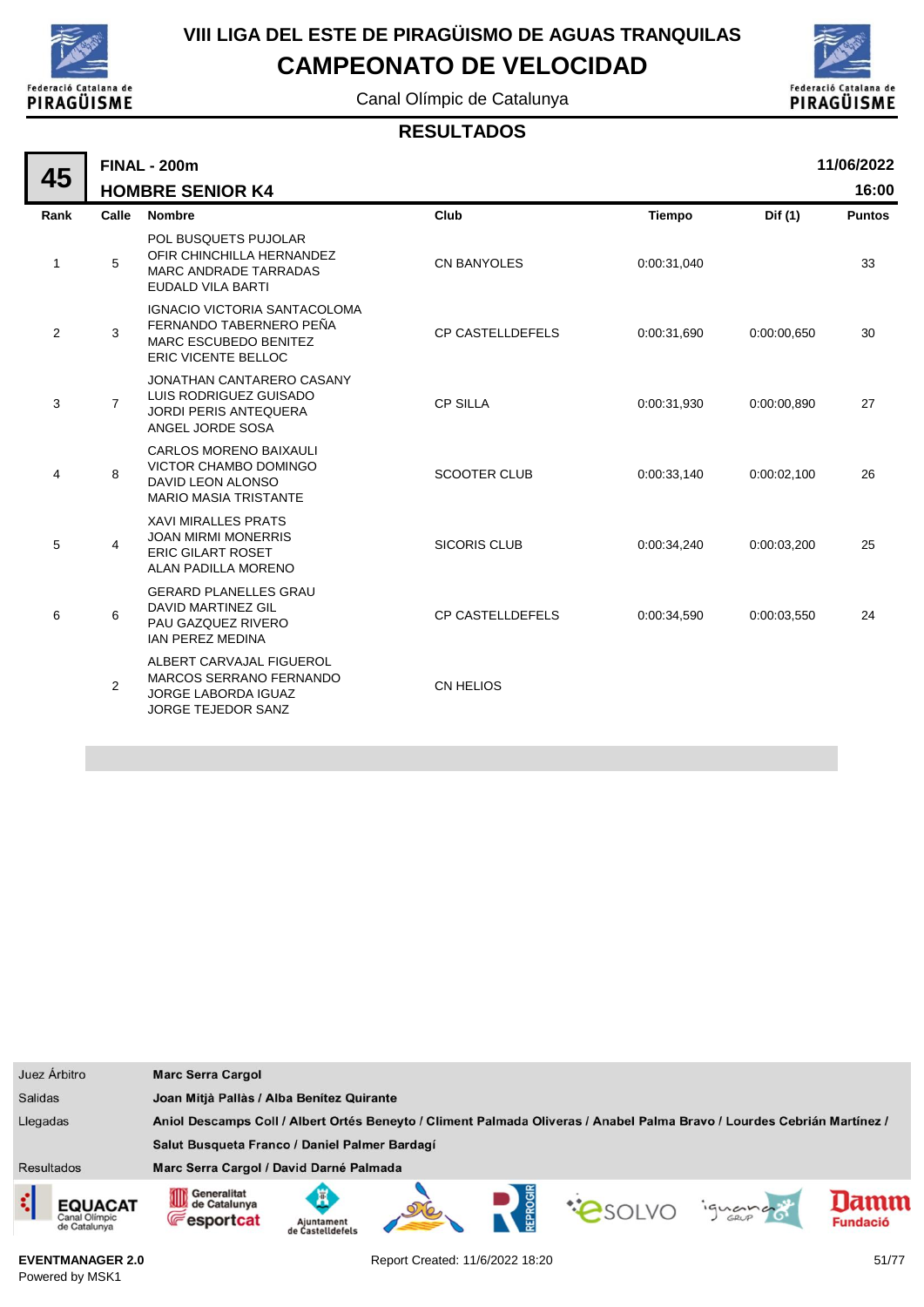

Canal Olímpic de Catalunya



#### **RESULTADOS**

|      | <b>FINAL - 200m</b> |                            |                         |               |             |               |  |  |
|------|---------------------|----------------------------|-------------------------|---------------|-------------|---------------|--|--|
| 46   |                     | <b>HOMBRE ABSOLUTO C1</b>  |                         |               |             | 16:04         |  |  |
| Rank | Calle               | <b>Nombre</b>              | Club                    | <b>Tiempo</b> | Dif (1)     | <b>Puntos</b> |  |  |
|      | 7                   | LLUC SERRAMITJANA ESPUNYA  | CN BANYOLES             | 0:00:41,240   |             | 33            |  |  |
| 2    | 8                   | <b>IKER JIMENEZ LARIOS</b> | SICORIS CLUB            | 0.00:42,010   | 0.00.00,770 | 30            |  |  |
| 3    | 3                   | <b>CARLOS SUERO GARCIA</b> | <b>CN BANYOLES</b>      | 0:00:42,760   | 0:00:01,520 | 27            |  |  |
| 4    | 4                   | ENRIQUE SENDRA MIÑANA      | <b>CP SILLA</b>         | 0:00:44,560   | 0:00:03,320 | 26            |  |  |
| 5    |                     | PATLLARI CAMPS BRUGADA     | CN BANYOLES             | 0:00:45,230   | 0:00:03,990 | 25            |  |  |
| 6    | 6                   | SANTIAGO MARTINEZ SEVILLA  | <b>CP SILLA</b>         | 0:00:48,240   | 0:00:07,000 | 24            |  |  |
| 7    | $\overline{2}$      | ALAN PADILLA MORENO        | SICORIS CLUB            | 0:00:50,350   | 0:00:09,110 | 23            |  |  |
| 8    | 5                   | JORGE CORRECHER GONZÁLEZ   | <b>CP SILLA</b>         | 0.00.52,460   | 0:00:11,220 | 22            |  |  |
| 9    | 9                   | EDUARDO VAL RUBIO          | <b>MONKAYAK HIBERUS</b> | 0:00:57,550   | FC          | 0             |  |  |
|      |                     |                            |                         |               |             |               |  |  |

| Juez Árbitro                                          | <b>Marc Serra Cargol</b>                                                                                                |                                           |  |  |  |         |                        |
|-------------------------------------------------------|-------------------------------------------------------------------------------------------------------------------------|-------------------------------------------|--|--|--|---------|------------------------|
| <b>Salidas</b>                                        |                                                                                                                         | Joan Mitjà Pallàs / Alba Benítez Quirante |  |  |  |         |                        |
| Llegadas                                              | Aniol Descamps Coll / Albert Ortés Beneyto / Climent Palmada Oliveras / Anabel Palma Bravo / Lourdes Cebrián Martínez / |                                           |  |  |  |         |                        |
|                                                       | Salut Busqueta Franco / Daniel Palmer Bardagí                                                                           |                                           |  |  |  |         |                        |
| <b>Resultados</b>                                     | Marc Serra Cargol / David Darné Palmada                                                                                 |                                           |  |  |  |         |                        |
| ₫,<br><b>EQUACAT</b><br>Canal Olimpic<br>de Catalunya | Generalitat<br>OID<br>de Catalunya<br><b>Fesportcat</b>                                                                 | Ajuntament<br>de Castelldefels            |  |  |  | iguando | amn<br><b>Fundació</b> |

**EVENTMANAGER 2.0** Powered by MSK1

Report Created: 11/6/2022 18:20 52/77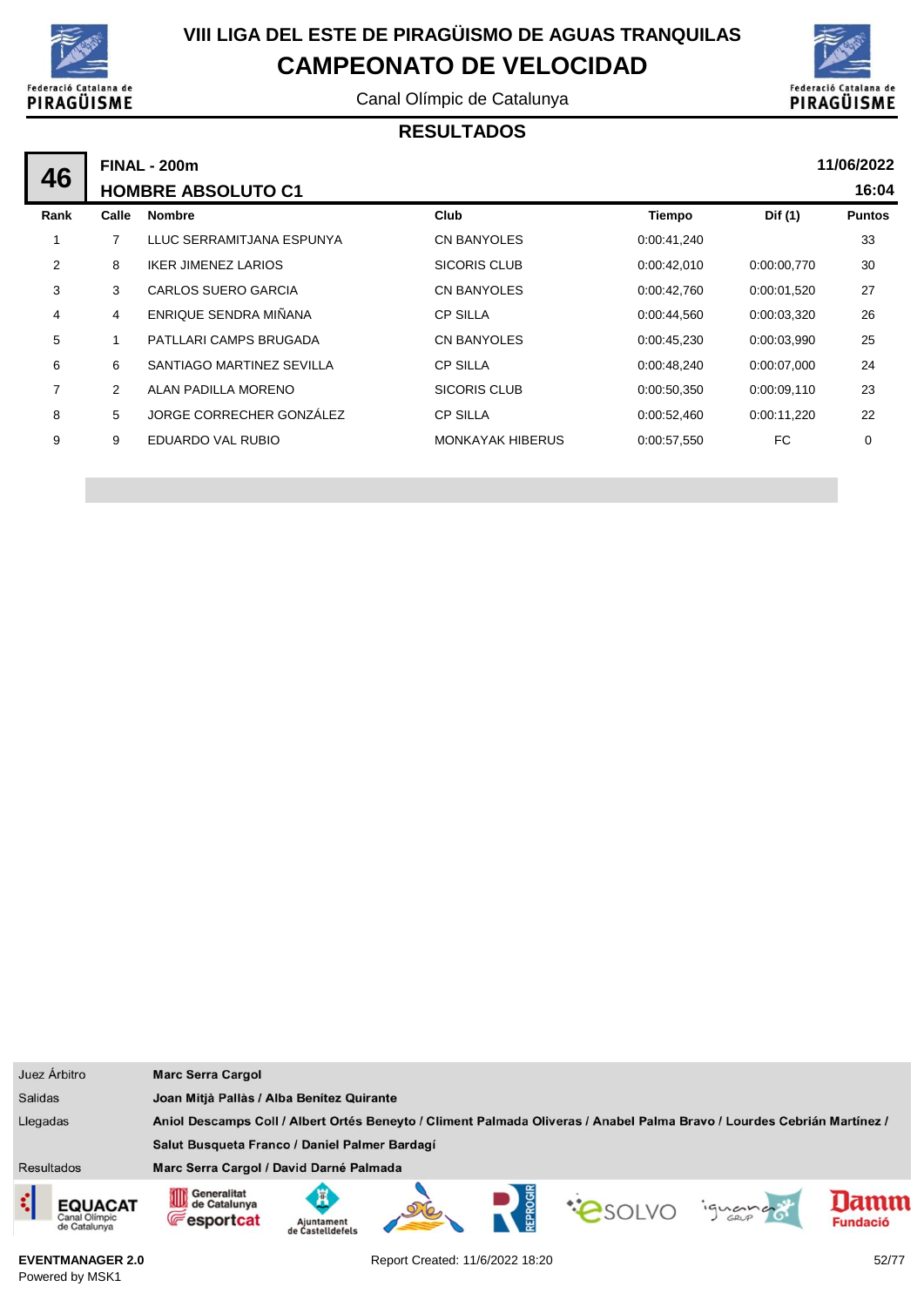

**FINAL - 200m**

## **VIII LIGA DEL ESTE DE PIRAGÜISMO DE AGUAS TRANQUILAS CAMPEONATO DE VELOCIDAD**

Canal Olímpic de Catalunya



#### **RESULTADOS**

|             | 11/06/2022<br><b>FINAL - 200m</b> |                                                           |                         |               |             |               |  |  |  |
|-------------|-----------------------------------|-----------------------------------------------------------|-------------------------|---------------|-------------|---------------|--|--|--|
| 47          |                                   | <b>HOMBRE INFANTIL K2</b>                                 |                         |               |             | 16:08         |  |  |  |
| Rank        | Calle                             | <b>Nombre</b>                                             | Club                    | <b>Tiempo</b> | Dif (1)     | <b>Puntos</b> |  |  |  |
| $\mathbf 1$ | C <sub>2</sub>                    | POL GRAU TORRES<br>ALVARO KOSOWSKI CASTILLA               | CP CASTELLDEFELS        | 0:00:39,630   |             | 33            |  |  |  |
| 2           | A <sub>8</sub>                    | PAU ALGABA VALLET<br>ADRIEL FERRER LÓPEZ                  | <b>CP CULLERA</b>       | 0:00:41,370   | 0:00:01,740 | 30            |  |  |  |
| 3           | C <sub>5</sub>                    | ROGER LOPEZ BUSTINS<br>UNAI JIMÉNEZ MARTIN                | <b>CN BANYOLES</b>      | 0:00:43,260   | 0:00:03,630 | 27            |  |  |  |
| 4           | A7                                | <b>JAIME ESCUDER GRAU</b><br>UNAI PERIS GASCÓ             | <b>CP SILLA</b>         | 0:00:44,440   | 0:00:04,810 | 26            |  |  |  |
| 5           | A5                                | DAVID COSMOS CABRERA<br>ANDREU TOMAS VALERO               | <b>CP SILLA</b>         | 0:00:46.090   | 0:00:06,460 | 25            |  |  |  |
| 6           | C7                                | PAU SÁNCHEZ SUCH<br>JAVIER CABELLO GARCÍA                 | CN VILLAJOYOSA          | 0:00:46,450   | 0:00:06,820 | 24            |  |  |  |
| 7           | C <sub>3</sub>                    | SERGIO ESCUDER GRAU<br><b>IVAN GALLEGO PEREZ</b>          | <b>CP SILLA</b>         | 0:00:46,930   | 0:00:07,300 | 23            |  |  |  |
| 8           | <b>B2</b>                         | DAMIAN MARTÍ CASTELLÓ<br><b>ADRIANO CELENTANO</b>         | <b>CP CULLERA</b>       | 0:00:48,050   | 0:00:08,420 | 22            |  |  |  |
| 9           | A <sub>2</sub>                    | <b>JOEL SALA MIQUEL</b><br><b>GENIS LORENZO TREPAT</b>    | AP BALAGUER             | 0:00:51,920   | <b>FC</b>   | 0             |  |  |  |
| 10          | C <sub>4</sub>                    | <b>JOAN PERA TORAL</b><br><b>MARC ROMERO CONSTANS</b>     | <b>CN BANYOLES</b>      | 0:00:52,600   | <b>FC</b>   | $\mathbf 0$   |  |  |  |
| 11          | B <sub>6</sub>                    | DANIEL FONTBERNAT RIBA<br><b>GERARD FERNÁNDEZ GARCIA</b>  | <b>CN BANYOLES</b>      | 0:00:53,580   | FC          | 0             |  |  |  |
| 12          | A6                                | <b>IKER ZABALLOS LEON</b><br><b>QUIM ORONICH HERRERA</b>  | <b>SICORIS CLUB</b>     | 0:00:53,910   | <b>FC</b>   | 0             |  |  |  |
| 13          | C <sub>6</sub>                    | <b>CARLES GARCIA RAGA</b><br>ADRIA DE MARIA ESPIRITUSANTO | <b>SCOOTER CLUB</b>     | 0:00:56,150   | <b>FC</b>   | 0             |  |  |  |
| 14          | B <sub>3</sub>                    | XABIER CALDITO GONZALEZ<br><b>IAGO GONZALEZ PROS</b>      | <b>COMBINADO</b>        | 0:00:56,540   | <b>FC</b>   | $\mathbf 0$   |  |  |  |
| 15          | A <sub>3</sub>                    | ALEJANDRO CRUZ MEJIA<br>MARKEL COTERA MARTINEZ            | <b>MONKAYAK HIBERUS</b> | 0:00:56,810   | <b>FC</b>   | 0             |  |  |  |
| 16          | A4                                | <b>JORGE AGUILAR CUBILLO</b><br>ANDRES ARIZA BERGANZO     | <b>CN HELIOS</b>        | 0:01:01,860   | <b>FC</b>   | $\mathbf 0$   |  |  |  |
| 17          | B <sub>5</sub>                    | MARCEL AMETLLER GÜELL<br>AXEL SIERRA JORDA                | <b>CN BANYOLES</b>      | 0:01:08,020   | FC          | 0             |  |  |  |
|             | <b>B4</b>                         | JOAN RAMIREZ GALBIS<br>RAPHAEL VUJOSEVIC                  | <b>CP CASTELLDEFELS</b> | <b>DNF</b>    |             | 0             |  |  |  |
|             | <b>B7</b>                         | SANTIAGO LASHERAS MARTINEZ<br>UNAI ESCARTIN COMIN         | <b>CP EBROKAYAK</b>     | <b>DNS</b>    |             | $-12$         |  |  |  |

| Juez Árbitro                                         | <b>Marc Serra Cargol</b>                                                                                                |                                           |  |  |        |         |                         |
|------------------------------------------------------|-------------------------------------------------------------------------------------------------------------------------|-------------------------------------------|--|--|--------|---------|-------------------------|
| <b>Salidas</b>                                       |                                                                                                                         | Joan Mitjà Pallàs / Alba Benítez Quirante |  |  |        |         |                         |
| Llegadas                                             | Aniol Descamps Coll / Albert Ortés Beneyto / Climent Palmada Oliveras / Anabel Palma Bravo / Lourdes Cebrián Martínez / |                                           |  |  |        |         |                         |
|                                                      | Salut Busqueta Franco / Daniel Palmer Bardagí                                                                           |                                           |  |  |        |         |                         |
| <b>Resultados</b>                                    | Marc Serra Cargol / David Darné Palmada                                                                                 |                                           |  |  |        |         |                         |
| ¢<br><b>EQUACAT</b><br>Canal Olimpic<br>de Catalunya | <b>11 Generalitat</b><br>de Catalunya<br><b>Fesportcat</b>                                                              | Ajuntament<br>de Castelldefels            |  |  | PSOLVO | iguando | lamm<br><b>Fundació</b> |

**EVENTMANAGER 2.0** Powered by MSK1

Report Created: 11/6/2022 18:20 53/77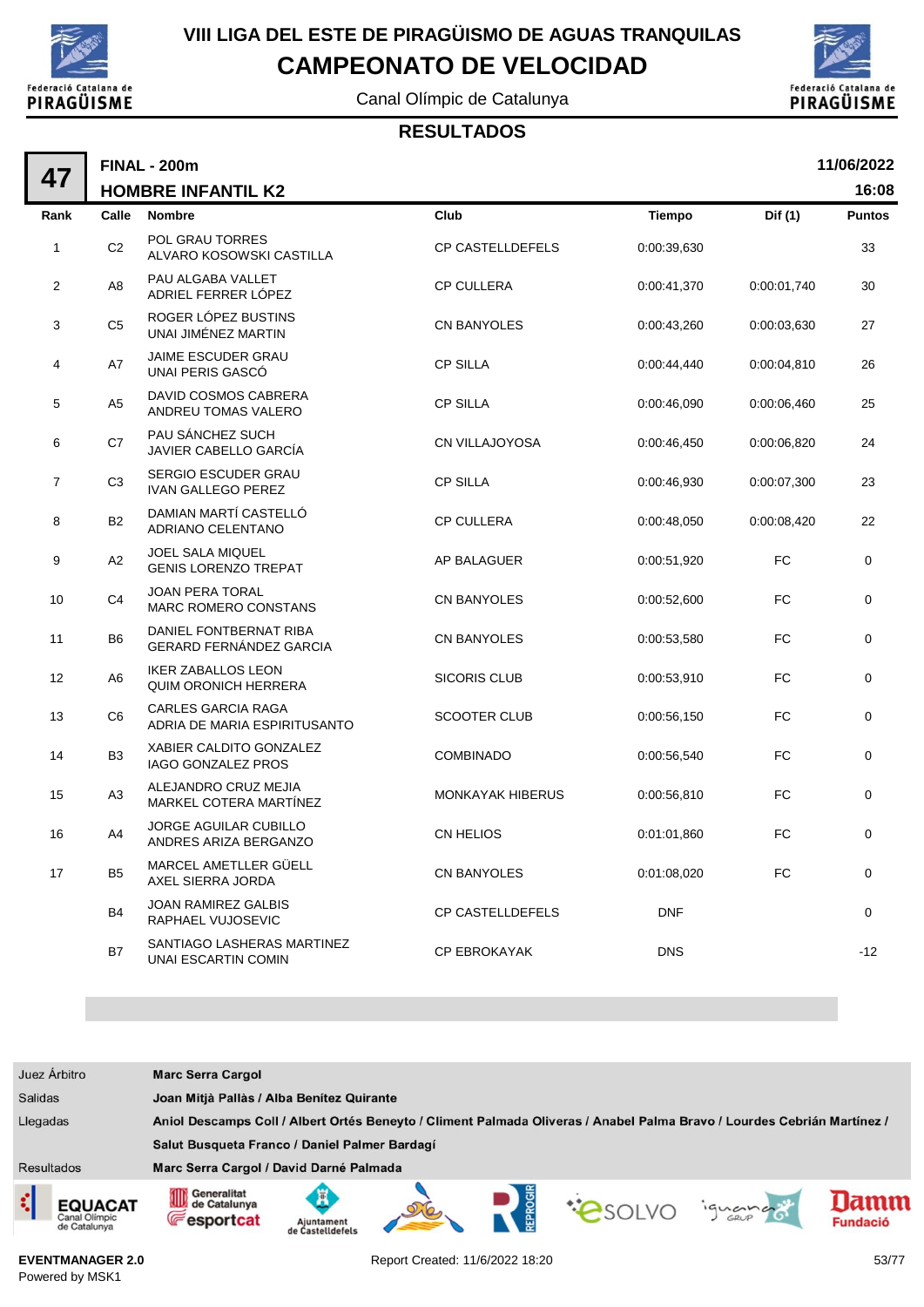

Canal Olímpic de Catalunya



### **RESULTADOS**

|      | <b>FINAL - 200m</b> |                                 |                         |             |             |               |  |  |
|------|---------------------|---------------------------------|-------------------------|-------------|-------------|---------------|--|--|
| 48   |                     | <b>HOMBRE VETERANO A K1</b>     |                         |             |             | 16:22         |  |  |
| Rank | Calle               | <b>Nombre</b>                   | Club                    | Tiempo      | Dif (1)     | <b>Puntos</b> |  |  |
| 1    | 4                   | CARLOS GRAU CASTROVERDE         | <b>CP CASTELLDEFELS</b> | 0:00:39,340 |             | 33            |  |  |
| 2    | 3                   | <b>TOMMASO FERROGLIO</b>        | CN HELIOS               | 0:00:40,510 | 0.00.01,170 | 30            |  |  |
| 3    | 5                   | <b>GERMAN JIMENEZ PRATS</b>     | SICORIS CLUB            | 0:00:41,670 | 0:00:02,330 | 27            |  |  |
| 4    | $\overline{7}$      | CARLOS ORIGÜEN PIQUERAS         | <b>MONKAYAK HIBERUS</b> | 0:00:42,160 | 0:00:02,820 | 26            |  |  |
| 5    | 6                   | XAVIER BETRIU GUERRERO          | SICORIS CLUB            | 0:00:42,610 | 0.00.03,270 | 25            |  |  |
| 6    | 2                   | <b>FRANCISCO JOSE GINER ROS</b> | <b>CP SILLA</b>         | 0:00:43,320 | 0:00:03.980 | 24            |  |  |
| 7    | 8                   | <b>JORDI GIMENEZ FERRER</b>     | PENYA P ANTELLA         | 0:00:43,820 | 0.00.04,480 | 23            |  |  |
| 8    | 9                   | <b>IVAN ARIAS NIETO</b>         | <b>SICORIS CLUB</b>     | 0:00:44,230 | 0.00.04,890 | 22            |  |  |
| 9    | 1                   | HÉCTOR HOSTALET VALERO          | <b>CP SILLA</b>         | 0:00:48,510 | 0:00:09,170 | 21            |  |  |
|      |                     |                                 |                         |             |             |               |  |  |

| Juez Árbitro                                         | <b>Marc Serra Cargol</b>                                                                                                |                                           |  |  |  |        |                         |
|------------------------------------------------------|-------------------------------------------------------------------------------------------------------------------------|-------------------------------------------|--|--|--|--------|-------------------------|
| <b>Salidas</b>                                       |                                                                                                                         | Joan Mitjà Pallàs / Alba Benitez Quirante |  |  |  |        |                         |
| Llegadas                                             | Aniol Descamps Coll / Albert Ortés Beneyto / Climent Palmada Oliveras / Anabel Palma Bravo / Lourdes Cebrián Martínez / |                                           |  |  |  |        |                         |
|                                                      | Salut Busqueta Franco / Daniel Palmer Bardagí                                                                           |                                           |  |  |  |        |                         |
| <b>Resultados</b>                                    | Marc Serra Cargol / David Darné Palmada                                                                                 |                                           |  |  |  |        |                         |
| ़<br><b>EQUACAT</b><br>Canal Olimpic<br>de Catalunya | Generalitat<br>OID<br>de Catalunya<br><b>Fesportcat</b>                                                                 | Ajuntament<br>de Castelldefels            |  |  |  | iguana | lamm<br><b>Fundació</b> |

**EVENTMANAGER 2.0** Powered by MSK1

Report Created: 11/6/2022 18:20 54/77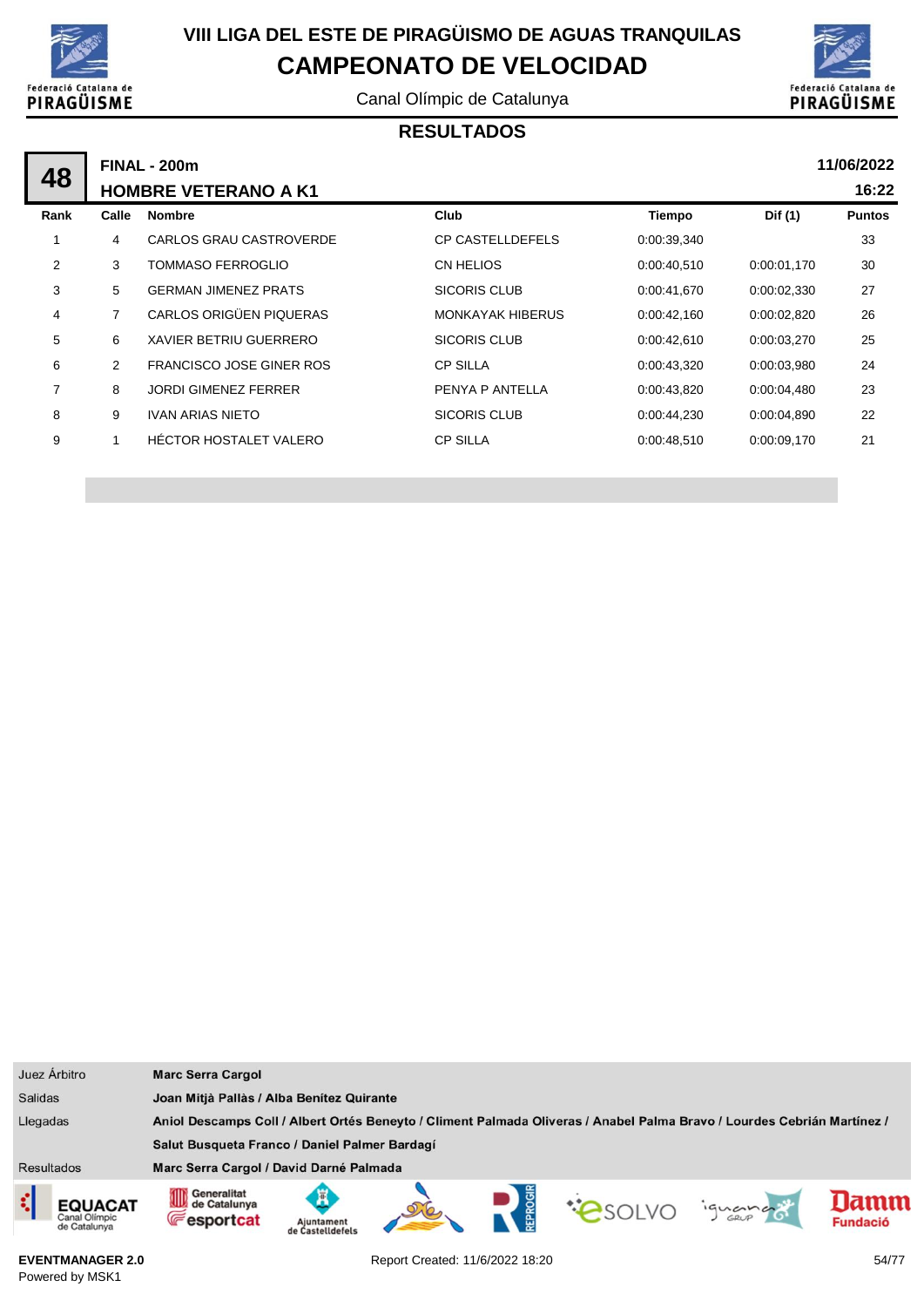

Canal Olímpic de Catalunya



#### **RESULTADOS**

|                |       | <b>FINAL - 200m</b>           |                         |             |             | 11/06/2022    |
|----------------|-------|-------------------------------|-------------------------|-------------|-------------|---------------|
| 49             |       | <b>HOMBRE VETERANO B K1</b>   |                         |             |             | 16:26         |
| Rank           | Calle | <b>Nombre</b>                 | Club                    | Tiempo      | Dif (1)     | <b>Puntos</b> |
|                | 6     | SERGIO LUZ LOPEZ              | <b>CP SILLA</b>         | 0:00:38,290 |             | 33            |
| 2              | 5     | <b>JOSE VICENTE MAS MULET</b> | <b>CP SILLA</b>         | 0:00:38,730 | 0:00:00,440 | 30            |
| 3              | 4     | JOSE DAVID LOPEZ SAMPEDRO     | <b>CP SILLA</b>         | 0:00:39,830 | 0:00:01,540 | 27            |
| 4              | 8     | ÍÑIGO ECHÁNIZ SERRANO         | <b>MONKAYAK HIBERUS</b> | 0:00:40,310 | 0:00:02,020 | 26            |
| 5              | 3     | MANUEL CRAVIOTTO BLANCO       | SICORIS CLUB            | 0:00:41,010 | 0.00:02,720 | 25            |
| 6              | 7     | MANUEL PALACIN ARTIGOSA       | <b>MONKAYAK HIBERUS</b> | 0:00:41,570 | 0.00.03,280 | 24            |
| $\overline{7}$ |       | LLUIS CHACON RAMIREZ          | <b>SICORIS CLUB</b>     | 0:00:42,530 | 0.00:04,240 | 23            |
| 8              | 2     | <b>MANOLO ROVIRA VIVES</b>    | <b>CP CASTELLDEFELS</b> | 0:00:46,950 | 0.00.08,660 | 22            |
| 9              | 9     | <b>JAVIER SAIZ IPIÑA</b>      | CANTABRIA MULTISPORT    | 0:00:47,560 | 0.00:09.270 | 21            |
|                |       |                               |                         |             |             |               |

| Juez Árbitro                                                                                                                        | <b>Marc Serra Cargol</b>                                                                                              |                        |  |  |  |
|-------------------------------------------------------------------------------------------------------------------------------------|-----------------------------------------------------------------------------------------------------------------------|------------------------|--|--|--|
| <b>Salidas</b>                                                                                                                      | Joan Mitjà Pallàs / Alba Benítez Quirante                                                                             |                        |  |  |  |
| Llegadas<br>Aniol Descamps Coll / Albert Ortés Beneyto / Climent Palmada Oliveras / Anabel Palma Bravo / Lourdes Cebrián Martínez / |                                                                                                                       |                        |  |  |  |
|                                                                                                                                     | Salut Busqueta Franco / Daniel Palmer Bardagí                                                                         |                        |  |  |  |
| <b>Resultados</b>                                                                                                                   | Marc Serra Cargol / David Darné Palmada                                                                               |                        |  |  |  |
| ¢<br>EQUACAT<br>Canal Olimpic<br>de Catalunya                                                                                       | Generalitat<br>OD<br>de Catalunya<br><b>COSOLVO</b><br>iguando<br><b>Fesportcat</b><br>Ajuntament<br>de Castelldefels | amn<br><b>Fundació</b> |  |  |  |

**EVENTMANAGER 2.0** Powered by MSK1

Report Created: 11/6/2022 18:20 55/77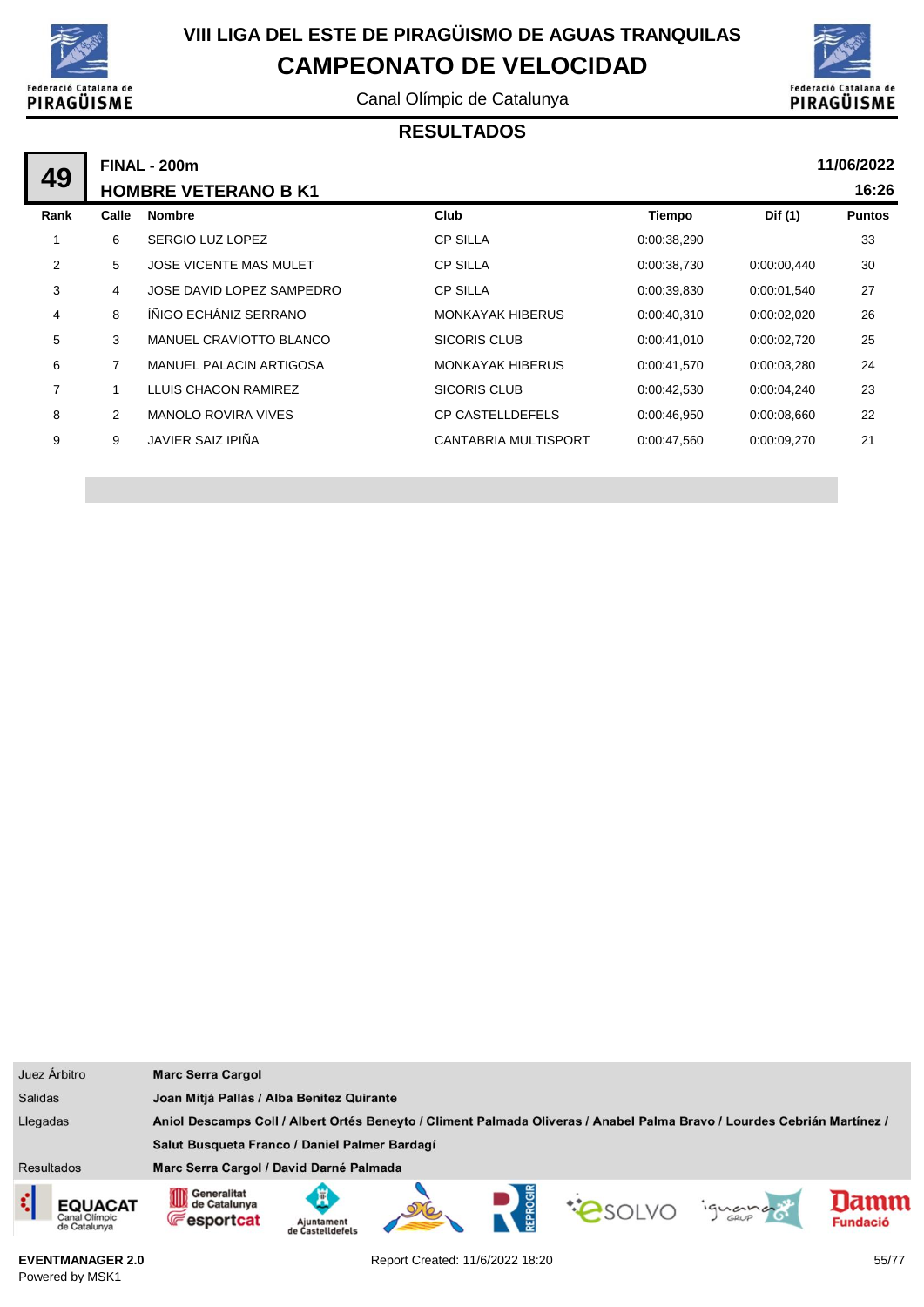

# **VIII LIGA DEL ESTE DE PIRAGÜISMO DE AGUAS TRANQUILAS**

**CAMPEONATO DE VELOCIDAD**

Canal Olímpic de Catalunya



#### **RESULTADOS**

|                | 11/06/2022<br><b>FINAL - 200m</b> |                                                                                                                    |                         |               |             |               |  |
|----------------|-----------------------------------|--------------------------------------------------------------------------------------------------------------------|-------------------------|---------------|-------------|---------------|--|
| 50             |                                   | <b>MUJER ABSOLUTA K4</b>                                                                                           |                         |               |             | 16:30         |  |
| Rank           | Calle                             | <b>Nombre</b>                                                                                                      | Club                    | <b>Tiempo</b> | Dif (1)     | <b>Puntos</b> |  |
| $\mathbf{1}$   | 2                                 | <b>QUERALT RODRIGUEZ MASANEDA</b><br><b>IONA VICENS PEIX</b><br>PAULA CULLELL ZAMUDIO<br>PAULA COLL RISCO          | <b>CN BANYOLES</b>      | 0:00:39,180   |             | 33            |  |
| 2              | 8                                 | CARLA LIS MUÑOZ<br>ANNA CAMPANALES FUSTE<br>PAULA LIS MUÑOZ<br><b>ESTHER CAMPANALES FUSTE</b>                      | <b>CP CASTELLDEFELS</b> | 0:00:41,450   | 0:00:02,270 | 30            |  |
| 3              | 5                                 | <b>INES ROCHE SERRANO</b><br>ANDREA VAL ARJONES<br>LAURA NUÑO PARACUELLOS<br>DANAE SANMARTIN RUIZ                  | <b>COMBINADO</b>        | 0:00:41,810   | 0:00:02,630 | 27            |  |
| 4              | $\overline{4}$                    | EMMA JORDÀ CAMÓ<br>DUNA GONZÁLEZ CARDÚS<br><b>JOANA VERGÉS COSTA</b><br>IRMA JULIÀ NOGUER                          | <b>CN BANYOLES</b>      | 0:00:42,890   | 0:00:03,710 | 26            |  |
| 5              | 6                                 | ARIADNA TEJERO MARTIN<br><b>TIARA SMET GUERRA</b><br>ARIADNA MARTIN MUÑOZ<br><b>BLANCA ALCUBIERRE</b>              | <b>CP CASTELLDEFELS</b> | 0:00:45.290   | 0:00:06,110 | 25            |  |
| 6              | $\overline{7}$                    | ANDREA AGÜERA CRUZ<br><b>LAURA MIRALLES PRATS</b><br>ALBA ORONICH MORANCHO<br>ARES IZARD FORRELLAD                 | <b>SICORIS CLUB</b>     | 0:00:47,130   | 0:00:07,950 | 24            |  |
| $\overline{7}$ | 1                                 | NAIARA ARIZA BERGANZO<br>SIRA GALVEZ ORRIOS<br>CRISTINA GRANERO CARDO<br>VIOLETA CASTRO CALAVIA                    | <b>CN HELIOS</b>        | 0:00:53,160   | <b>FC</b>   | $\mathbf 0$   |  |
| 8              | 3                                 | <b>REGINA ESCARIO LATAS</b><br><b>IRENE SANZ CANALES</b><br><b>VALERIA CORDERO GARCIA</b><br>ANGELA CORDERO GARCIA | <b>CN HELIOS</b>        | 0:00:56,450   | <b>FC</b>   | $\mathbf 0$   |  |



**EVENTMANAGER 2.0** Powered by MSK1

Report Created: 11/6/2022 18:20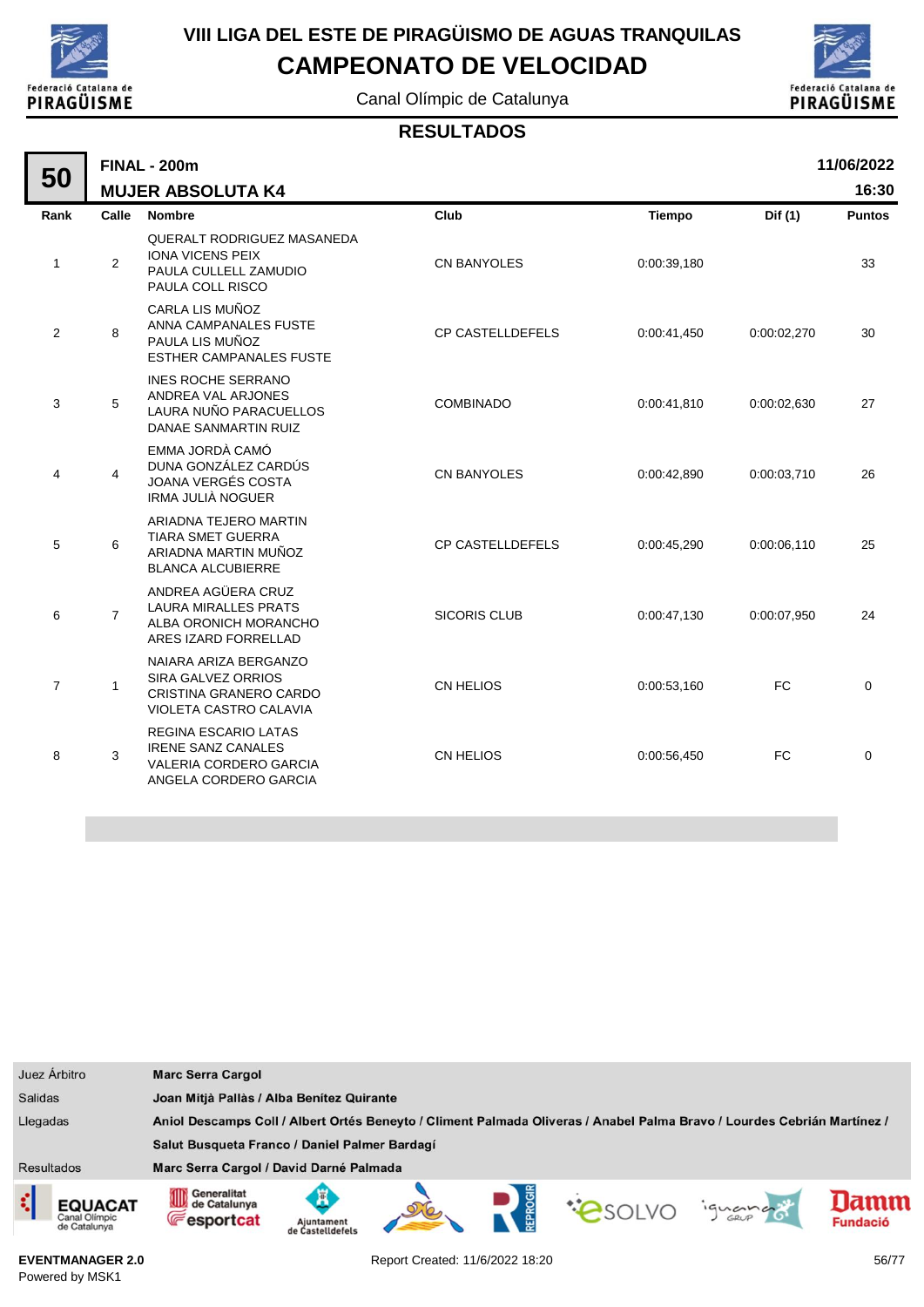

Canal Olímpic de Catalunya



### **RESULTADOS**

|       |                                   |                                                    |             |             | 11/06/2022    |
|-------|-----------------------------------|----------------------------------------------------|-------------|-------------|---------------|
|       |                                   |                                                    |             |             | 16:34         |
| Calle | <b>Nombre</b>                     | Club                                               | Tiempo      | Dif (1)     | <b>Puntos</b> |
| 5     | <b>JULIO CORDERO LABRADOR</b>     | <b>CP CASTELLDEFELS</b>                            | 0.00.48,950 |             | 33            |
| 3     | <b>JOSEP MIRALLES CAMPENY</b>     | SICORIS CLUB                                       | 0.00:49,880 | 0:00:00.930 | 30            |
| 2     | ANGEL GOMEZ ABAS                  | PENYA P ANTELLA                                    | 0:00:55,860 | 0:00:06.910 | 27            |
| 6     | FRANCISCO MARTINEZ JACOBE         | <b>CP CASTELLDEFELS</b>                            | 0:00:56,720 | 0:00:07.770 | 26            |
| 8     | <b>FRANCESC ORONICH CASANOVAS</b> | SICORIS CLUB                                       | 0:00:58,890 | 0:00:09.940 | 25            |
| 4     | <b>JOSE MANUEL URREA PEREZ</b>    | <b>SICORIS CLUB</b>                                | 0:00:59,330 | 0:00:10.380 | 24            |
|       | <b>FAUSTINO GONZALEZ ESTEVEZ</b>  | CN LLEIDA                                          | 0.01.06.840 | FC          |               |
| 7     | ALEX SANMARTIN MAULL              | <b>CP EBROKAYAK</b>                                | <b>DSQ</b>  |             | $\mathbf 0$   |
|       |                                   | <b>FINAL - 200m</b><br><b>HOMBRE VETERANO C K1</b> |             |             |               |

| Juez Árbitro                                                                                                                        | <b>Marc Serra Cargol</b>                         |                                           |  |  |  |         |                 |
|-------------------------------------------------------------------------------------------------------------------------------------|--------------------------------------------------|-------------------------------------------|--|--|--|---------|-----------------|
| <b>Salidas</b>                                                                                                                      |                                                  | Joan Mitjà Pallàs / Alba Benítez Quirante |  |  |  |         |                 |
| Llegadas<br>Aniol Descamps Coll / Albert Ortés Beneyto / Climent Palmada Oliveras / Anabel Palma Bravo / Lourdes Cebrián Martínez / |                                                  |                                           |  |  |  |         |                 |
|                                                                                                                                     | Salut Busqueta Franco / Daniel Palmer Bardagí    |                                           |  |  |  |         |                 |
| Resultados                                                                                                                          | Marc Serra Cargol / David Darné Palmada          |                                           |  |  |  |         |                 |
| ¢<br><b>EQUACAT</b><br>Canal Olímpic<br>de Catalunya                                                                                | Generalitat<br>de Catalunya<br><b>Fesportcat</b> | Ajuntament<br>de Castelldefels            |  |  |  | iguando | amm<br>Fundació |

**EVENTMANAGER 2.0** Powered by MSK1

Report Created: 11/6/2022 18:20 57/77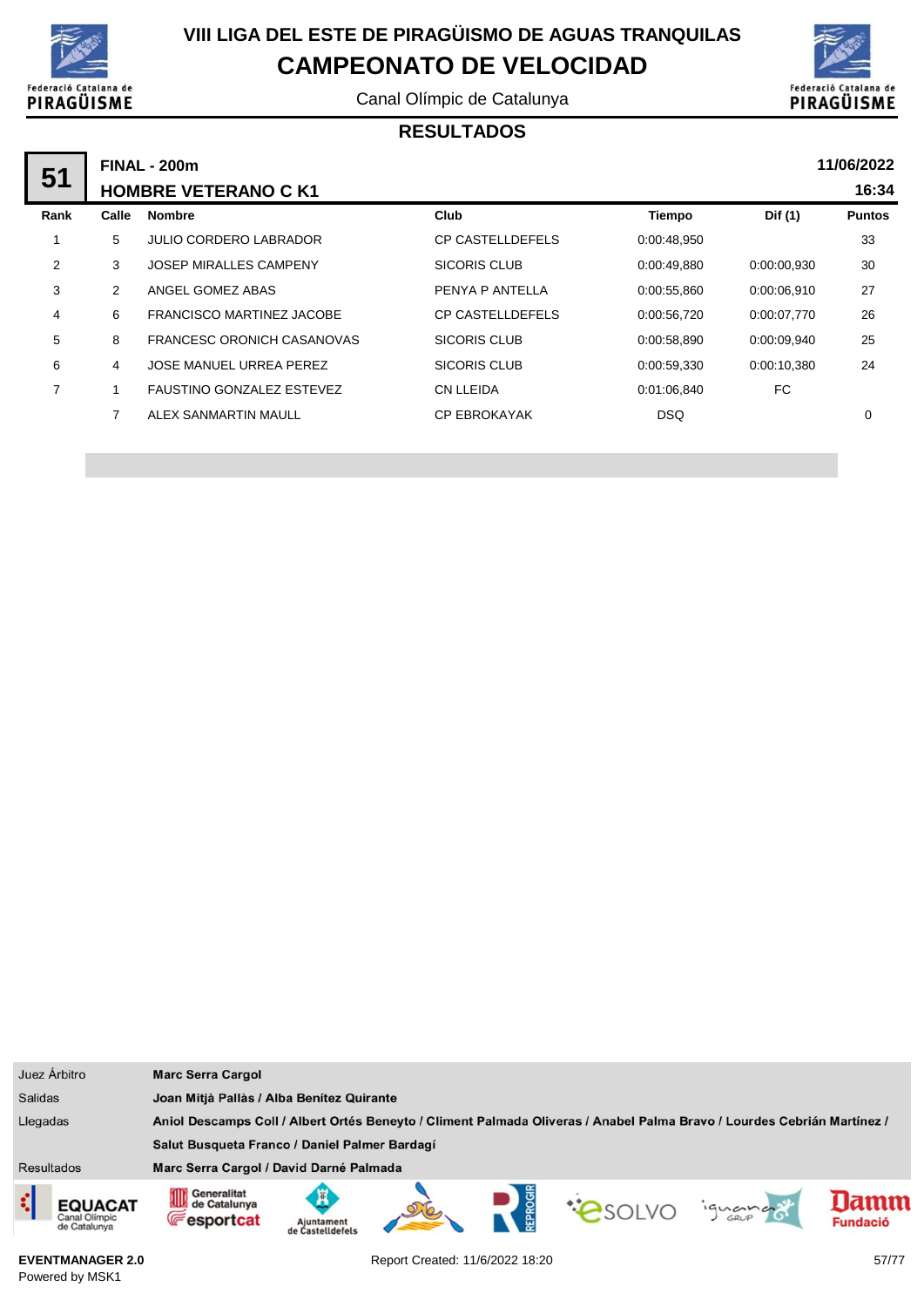

Canal Olímpic de Catalunya



#### **RESULTADOS**

| 52   |       | <b>FINAL - 200m</b>         | 11/06/2022      |               |             |               |
|------|-------|-----------------------------|-----------------|---------------|-------------|---------------|
|      |       | <b>HOMBRE VETERANO D K1</b> |                 |               |             | 16:38         |
| Rank | Calle | <b>Nombre</b>               | Club            | <b>Tiempo</b> | Dif (1)     | <b>Puntos</b> |
|      | 4     | ROSENDO MESALLES MASCARILLA | CN LLEIDA       | 0:01:04,820   |             | 33            |
| 2    | 3     | JOAN RIBES MEDERO           | CN LLEIDA       | 0.01.05.040   | 0:00:00.220 | 30            |
| 3    | 5     | JOSE VICENTE GINER MAS      | PENYA P ANTELLA | 0:01:08.350   | 0:00:03.530 | 27            |
| 4    | 6     | JOSÉ PINTADO GONZALEZ       | CN LLEIDA       | 0.01.08.920   | 0:00:04.100 | 26            |
|      |       |                             |                 |               |             |               |

|                   | Juez Árbitro                                                                                                                        | <b>Marc Serra Cargol</b>                                |                                |  |  |  |         |                        |
|-------------------|-------------------------------------------------------------------------------------------------------------------------------------|---------------------------------------------------------|--------------------------------|--|--|--|---------|------------------------|
| <b>Salidas</b>    |                                                                                                                                     | Joan Mitjà Pallàs / Alba Benitez Quirante               |                                |  |  |  |         |                        |
|                   | Llegadas<br>Aniol Descamps Coll / Albert Ortés Beneyto / Climent Palmada Oliveras / Anabel Palma Bravo / Lourdes Cebrián Martínez / |                                                         |                                |  |  |  |         |                        |
|                   |                                                                                                                                     | Salut Busqueta Franco / Daniel Palmer Bardagí           |                                |  |  |  |         |                        |
| <b>Resultados</b> |                                                                                                                                     | Marc Serra Cargol / David Darné Palmada                 |                                |  |  |  |         |                        |
|                   | <b>EQUACAT</b><br>Canal Olimpic<br>de Catalunya                                                                                     | Generalitat<br>0D<br>de Catalunya<br><b>E</b> esportcat | Aiuntament<br>de Castelldefel: |  |  |  | ignance | amm<br><b>Fundació</b> |

**EVENTMANAGER 2.0** Powered by MSK1

Report Created: 11/6/2022 18:20 58/77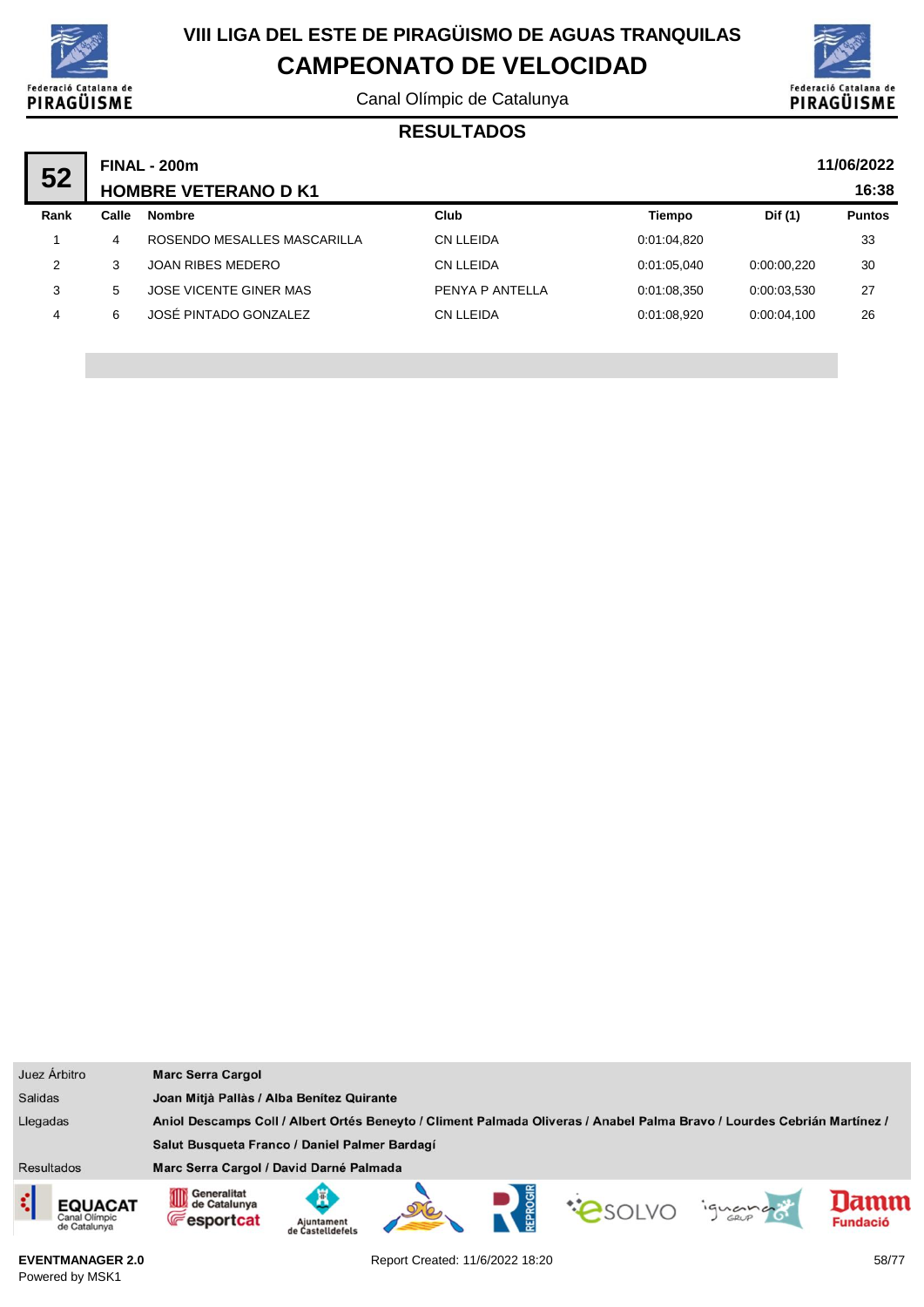

Canal Olímpic de Catalunya



#### **RESULTADOS**

|      |       | <b>FINAL - 200m</b>                 |                         |             |         | 11/06/2022    |
|------|-------|-------------------------------------|-------------------------|-------------|---------|---------------|
| 53   |       | <b>MUJER VETERANA K1</b>            |                         |             |         | 16:42         |
| Rank | Calle | <b>Nombre</b>                       | Club                    | Tiempo      | Dif (1) | <b>Puntos</b> |
|      | 5     | <b>BELEN SANCHEZ JIMENEZ</b>        | <b>CP EBROKAYAK</b>     | 0:00:44,360 |         | 33            |
| 2    | 2     | <b>MARTA COLL SALES</b>             | <b>CP CASTELLDEFELS</b> | 0:01:04,190 | FC.     | 0             |
| 3    | 9     | MARIA ANGELES PEREZ MATEU           | PENYA P ANTELLA         | 0:01:05.530 | FC.     | 0             |
| 4    | 4     | REGINA ESCARIO LATAS                | CN HELIOS               | 0:01:05,820 | FC.     | $\mathbf 0$   |
| 5    | 8     | PILAR CALLEJAS MANJON               | <b>CP CASTELLDEFELS</b> | 0:01:09,900 | FC.     | $\mathbf 0$   |
| 6    |       | NATHALI ESPINOZA SOLIS              | SICORIS CLUB            | 0:01:11,360 | FC.     | $\mathbf 0$   |
| 7    | 6     | <b>MARISOL AIROS FARRAN</b>         | SICORIS CLUB            | 0:01:16,120 | FC.     | $\mathbf 0$   |
| 8    | 3     | DANI ELIZABETH CASTILLO BETANCOURTH | PENYA P ANTELLA         | 0:01:17.070 | FC.     | $\mathbf 0$   |
|      | 7     | <b>ILUMINADA ARIAS RODRIGUEZ</b>    | <b>SICORIS CLUB</b>     | <b>CAN</b>  |         | 0             |
|      |       |                                     |                         |             |         |               |

|                   | Juez Árbitro                                                                                                                        | <b>Marc Serra Cargol</b>                                           |                                |  |  |              |        |                        |
|-------------------|-------------------------------------------------------------------------------------------------------------------------------------|--------------------------------------------------------------------|--------------------------------|--|--|--------------|--------|------------------------|
| <b>Salidas</b>    |                                                                                                                                     | Joan Mitjà Pallàs / Alba Benítez Quirante                          |                                |  |  |              |        |                        |
|                   | Aniol Descamps Coll / Albert Ortés Beneyto / Climent Palmada Oliveras / Anabel Palma Bravo / Lourdes Cebrián Martínez /<br>Llegadas |                                                                    |                                |  |  |              |        |                        |
|                   |                                                                                                                                     | Salut Busqueta Franco / Daniel Palmer Bardagí                      |                                |  |  |              |        |                        |
| <b>Resultados</b> |                                                                                                                                     | Marc Serra Cargol / David Darné Palmada                            |                                |  |  |              |        |                        |
|                   | <b>EQUACAT</b><br>Canal Olimpic<br>de Catalunya                                                                                     | Generalitat<br>Generalitat<br>Ul de Catalunya<br><b>Fesportcat</b> | Aiuntament<br>de Castelldefels |  |  | <b>CONDO</b> | iguana | amn<br><b>Fundació</b> |

**EVENTMANAGER 2.0** Powered by MSK1

Report Created: 11/6/2022 18:20 59/77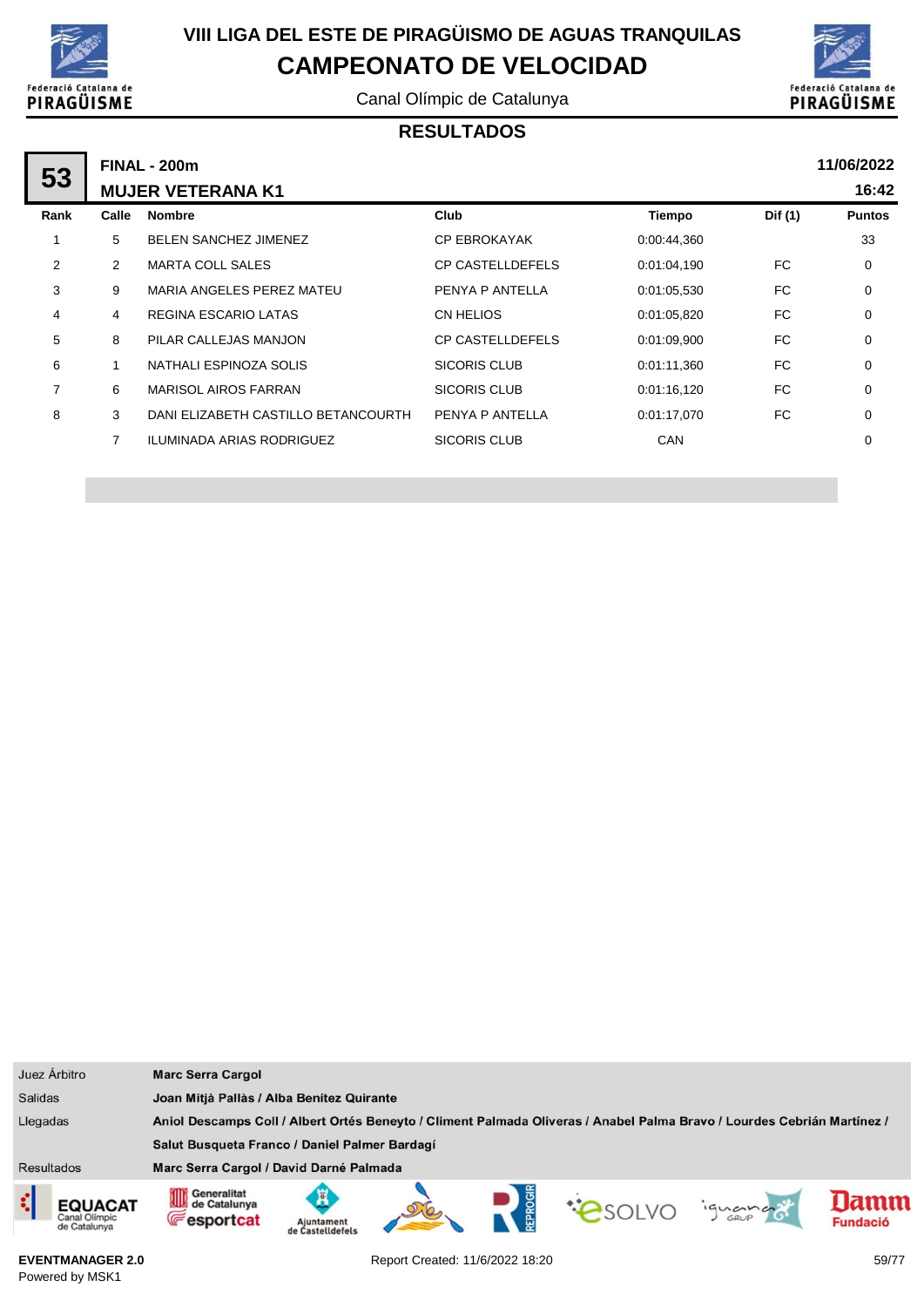

Canal Olímpic de Catalunya



#### **RESULTADOS**

| 54   |                          | <b>FINAL - 200m</b>          |                         |             |             | 11/06/2022    |
|------|--------------------------|------------------------------|-------------------------|-------------|-------------|---------------|
|      | <b>MUJER ABSOLUTA C1</b> |                              |                         | 16:46       |             |               |
| Rank | Calle                    | <b>Nombre</b>                | Club                    | Tiempo      | Dif (1)     | <b>Puntos</b> |
|      | 3                        | SOFIA ALVAREZ LIMA           | <b>CP SILLA</b>         | 0:00:56,720 |             | 33            |
| 2    | 2                        | <b>IRENE NAVARRO LAVEAGA</b> | <b>MONKAYAK HIBERUS</b> | 0:00:57.140 | 0:00:00.420 | 30            |
| 3    | 6                        | VIOLETA CASTRO CALAVIA       | CN HELIOS               | 0:01:02.030 | 0:00:05.310 | 27            |
| 4    |                          | LUCÍA LÓPEZ CABEZA           | <b>MONKAYAK HIBERUS</b> | 0:01:04.510 | 0:00:07.790 | 26            |
| 5    | 5                        | LILA PIJUAN PUJOL            | <b>SICORIS CLUB</b>     | 0:01:05.280 | 0:00:08.560 | 25            |
| 6    | 4                        | ANA ASENSIO BOJ              | <b>MONKAYAK HIBERUS</b> | 0:01:06.930 | 0:00:10.210 | 24            |

| Juez Árbitro                                         | <b>Marc Serra Cargol</b>                                                                                                |                                           |  |  |  |        |                        |
|------------------------------------------------------|-------------------------------------------------------------------------------------------------------------------------|-------------------------------------------|--|--|--|--------|------------------------|
| <b>Salidas</b>                                       |                                                                                                                         | Joan Mitjà Pallàs / Alba Benítez Quirante |  |  |  |        |                        |
| Llegadas                                             | Aniol Descamps Coll / Albert Ortés Beneyto / Climent Palmada Oliveras / Anabel Palma Bravo / Lourdes Cebrián Martínez / |                                           |  |  |  |        |                        |
|                                                      | Salut Busqueta Franco / Daniel Palmer Bardagí                                                                           |                                           |  |  |  |        |                        |
| <b>Resultados</b>                                    | Marc Serra Cargol / David Darné Palmada                                                                                 |                                           |  |  |  |        |                        |
| ¢<br><b>EQUACAT</b><br>Canal Olimpic<br>de Catalunya | Generalitat<br>de Catalunya<br><b>Fesportcat</b>                                                                        | Aiuntament<br>de Castelldefel:            |  |  |  | iguana | amm<br><b>Fundació</b> |

**EVENTMANAGER 2.0** Powered by MSK1

Report Created: 11/6/2022 18:20 60/77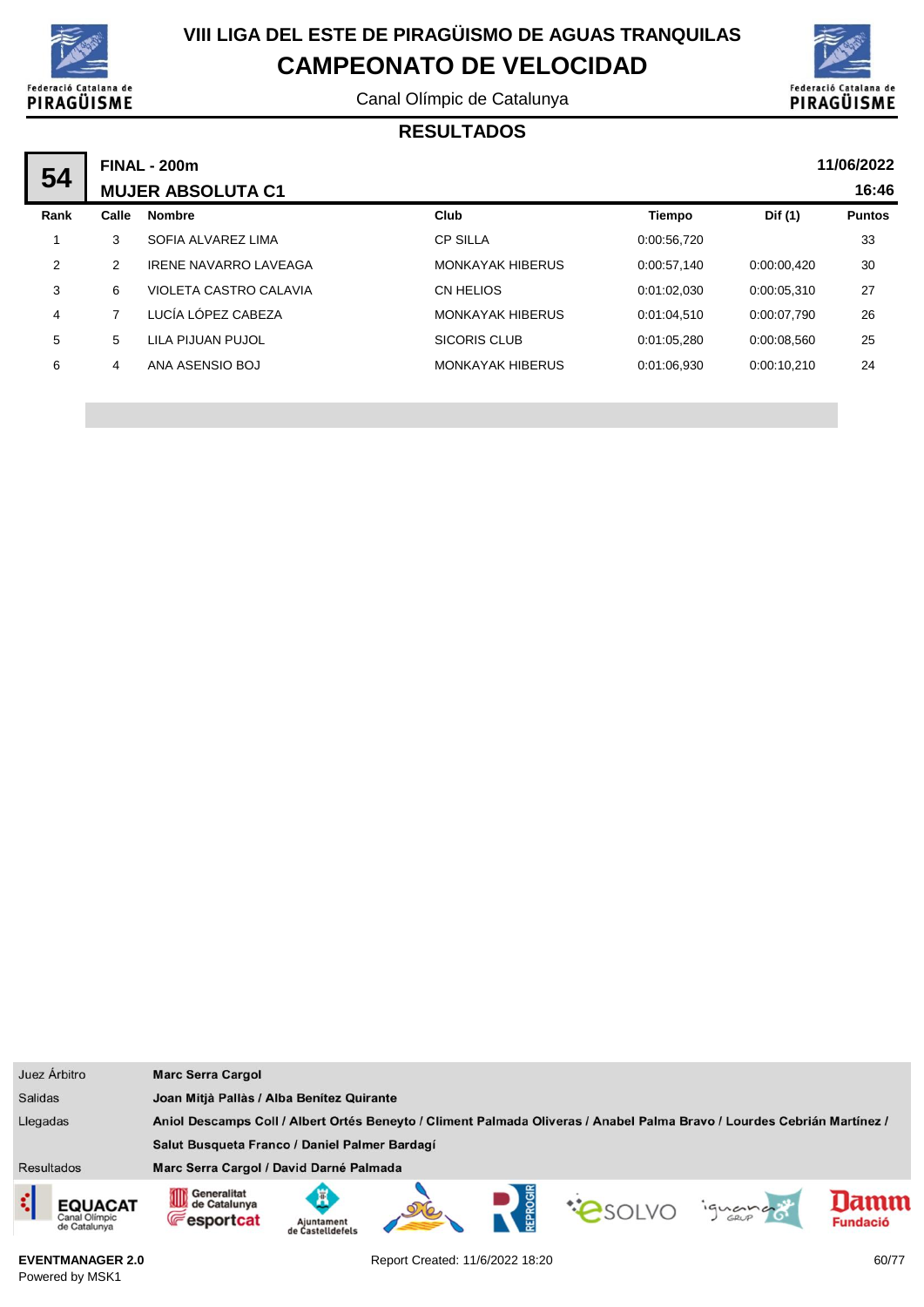

Canal Olímpic de Catalunya



#### **RESULTADOS**

| 55             |                | <b>FINAL - 200m</b>                                            |                         |             |             | 11/06/2022    |
|----------------|----------------|----------------------------------------------------------------|-------------------------|-------------|-------------|---------------|
|                |                | <b>HOMBRE CADETE K2</b>                                        |                         |             |             | 16:50         |
| Rank           | Calle          | <b>Nombre</b>                                                  | Club                    | Tiempo      | Dif (1)     | <b>Puntos</b> |
| 1              | $\overline{4}$ | <b>BLAI BOFILL BUTINYÀ</b><br><b>GRAU SERRAMITJANA ESPUNYA</b> | <b>CN BANYOLES</b>      | 0:00:35,480 |             | 33            |
| $\overline{2}$ | 5              | JAUME MARTINEZ GARCIA<br>SERGIO DOMINGUEZ CATALA               | <b>CP SILLA</b>         | 0:00:35,900 | 0:00:00.420 | 30            |
| 3              | 6              | ARNAU PLANELLES GRAU<br><b>GERARD OLONA RIERA</b>              | <b>CP CASTELLDEFELS</b> | 0:00:37,490 | 0:00:02,010 | 27            |
| 4              | 3              | <b>BRYAN LIUOLIA BOLUFER</b><br>ROBERTO KYMANTAS               | <b>CP CULLERA</b>       | 0:00:40,360 | 0:00:04,880 | 26            |
| 5              | 8              | ARTURO TORRES ROYO<br><b>LEO BERTOMEU CEBRIAN</b>              | <b>CN HELIOS</b>        | 0:00:42.740 | 0:00:07.260 | 25            |
| 6              | 9              | <b>HÉCTOR ARJOL CIRERA</b><br>SERGIO SÁNCHEZ LARMA             | <b>MONKAYAK HIBERUS</b> | 0:00:43,130 | 0:00:07.650 | 24            |
| $\overline{7}$ | $\overline{7}$ | POL MARTIN JARRUY<br>TIAGO FABIAN BENITEZ HERMOSA              | <b>CP CASTELLDEFELS</b> | 0:00:43.950 | 0:00:08,470 | 23            |
| 8              | $\overline{2}$ | <b>MARC GENSANA BENABARRE</b><br><b>MARC MARCELINO RIALP</b>   | <b>AP BALAGUER</b>      | 0:00:44.230 | 0:00:08,750 | 22            |
| 9              |                | MIQUEL MONTERO GALACHE<br>DANIEL OTIN GUAREÑO                  | AP BALAGUER             | 0:00:50.540 | <b>FC</b>   | 0             |

| Juez Árbitro                                    | <b>Marc Serra Cargol</b>                         |                                     |  |                                                                                                                         |         |                         |
|-------------------------------------------------|--------------------------------------------------|-------------------------------------|--|-------------------------------------------------------------------------------------------------------------------------|---------|-------------------------|
| <b>Salidas</b>                                  | Joan Mitjà Pallàs / Alba Benítez Quirante        |                                     |  |                                                                                                                         |         |                         |
| Llegadas                                        |                                                  |                                     |  | Aniol Descamps Coll / Albert Ortés Beneyto / Climent Palmada Oliveras / Anabel Palma Bravo / Lourdes Cebrián Martínez / |         |                         |
|                                                 | Salut Busqueta Franco / Daniel Palmer Bardagí    |                                     |  |                                                                                                                         |         |                         |
| <b>Resultados</b>                               | Marc Serra Cargol / David Darné Palmada          |                                     |  |                                                                                                                         |         |                         |
| <b>EQUACAT</b><br>Canal Olimpic<br>de Catalunya | Generalitat<br>de Catalunya<br><b>Fesportcat</b> | Ã<br>Ajuntament<br>de Castelldefels |  | <b>CONDO</b>                                                                                                            | iguando | Jamn<br><b>Fundació</b> |

**EVENTMANAGER 2.0** Powered by MSK1

Report Created: 11/6/2022 18:20 61/77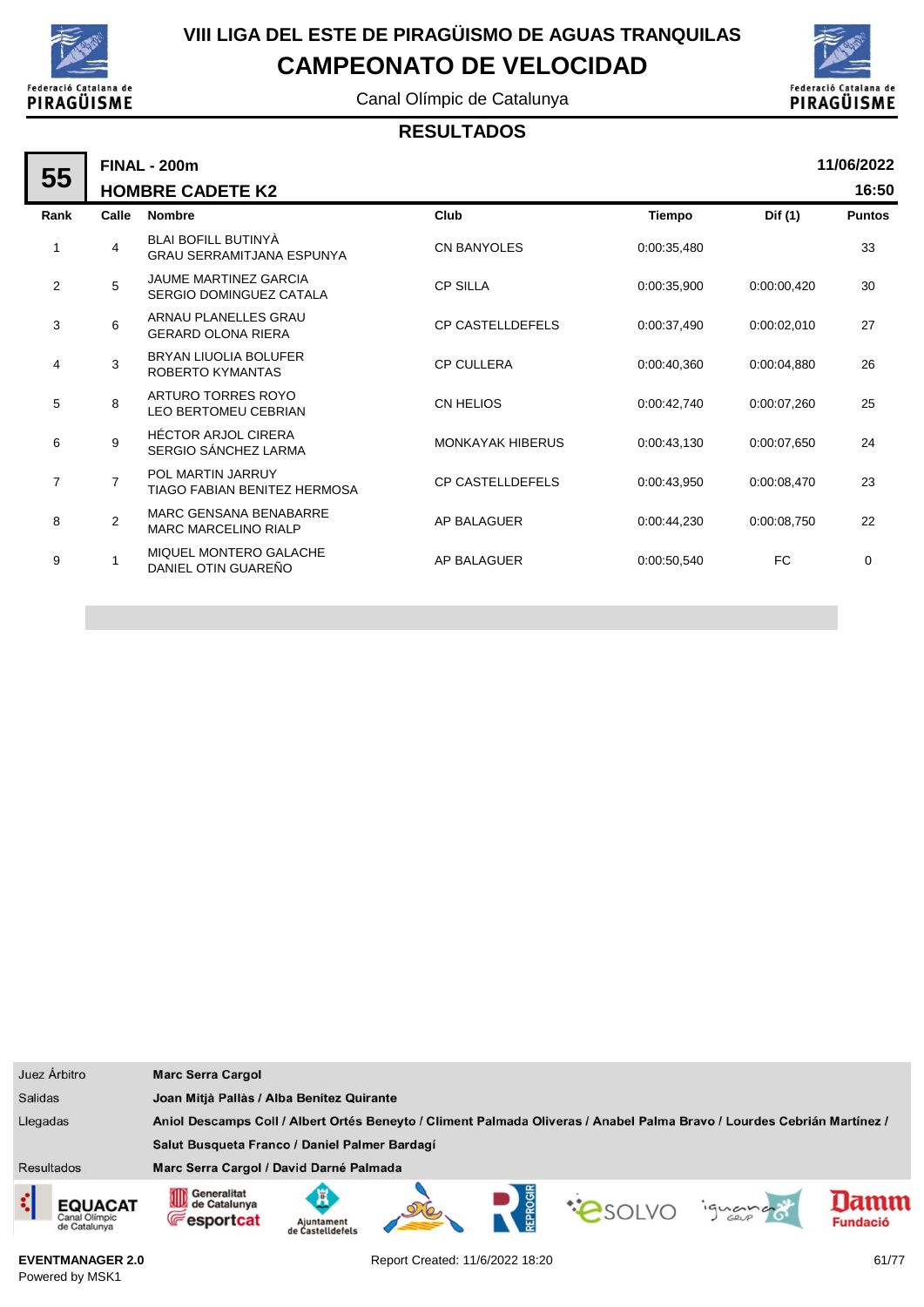

Canal Olímpic de Catalunya



#### **RESULTADOS**

|      | <b>FINAL - 200m</b> |                                                        |                         |               |             |               |  |  |  |
|------|---------------------|--------------------------------------------------------|-------------------------|---------------|-------------|---------------|--|--|--|
| 56   |                     | <b>MUJER CADETE K2</b>                                 |                         |               |             | 16:54         |  |  |  |
| Rank | Calle               | <b>Nombre</b>                                          | Club                    | <b>Tiempo</b> | Dif (1)     | <b>Puntos</b> |  |  |  |
| 1    | 4                   | <b>TIARA SMET GUERRA</b><br>EVA MASANA MUÑOZ           | <b>CP CASTELLDEFELS</b> | 0:00:45,070   |             | 33            |  |  |  |
| 2    | 6                   | DUNA GONZÁLEZ CARDÚS<br>EMMA JORDÀ CAMÓ                | <b>CN BANYOLES</b>      | 0:00:48,260   | 0:00:03,190 | 30            |  |  |  |
| 3    | 3                   | LLUNA BUSQUETA PALMER<br><b>ERIN SANZ MASSOT</b>       | <b>SICORIS CLUB</b>     | 0:00:52,640   | 0:00:07,570 | 27            |  |  |  |
| 4    | $\overline{7}$      | SIRA GALVEZ ORRIOS<br>CRISTINA GRANERO CARDO           | CN HELIOS               | 0:00:57,390   | FC          | 0             |  |  |  |
|      | 5                   | LOREA OLIDEN GONZÁLEZ<br><b>JARA UNSAIN CARRERE</b>    | <b>MONKAYAK HIBERUS</b> | <b>CAN</b>    |             | $\mathbf 0$   |  |  |  |
|      | 8                   | NAIARA ARIZA BERGANZO<br><b>VALERIA CORDERO GARCIA</b> | CN HELIOS               | <b>DNS</b>    |             | $-12$         |  |  |  |
|      | $\overline{2}$      | ANDREA VAL ARJONES<br>LAURA NUÑO PARACUELLOS           | CN HELIOS               | <b>DSQ</b>    |             | $\mathbf 0$   |  |  |  |
|      |                     |                                                        |                         |               |             |               |  |  |  |

| Juez Árbitro                                         | <b>Marc Serra Cargol</b>                                    |                                                                                                                         |  |  |               |         |                         |  |
|------------------------------------------------------|-------------------------------------------------------------|-------------------------------------------------------------------------------------------------------------------------|--|--|---------------|---------|-------------------------|--|
| <b>Salidas</b>                                       |                                                             | Joan Mitjà Pallàs / Alba Benítez Quirante                                                                               |  |  |               |         |                         |  |
| Llegadas                                             |                                                             | Aniol Descamps Coll / Albert Ortés Beneyto / Climent Palmada Oliveras / Anabel Palma Bravo / Lourdes Cebrián Martínez / |  |  |               |         |                         |  |
|                                                      | Salut Busqueta Franco / Daniel Palmer Bardagí               |                                                                                                                         |  |  |               |         |                         |  |
| Resultados                                           | Marc Serra Cargol / David Darné Palmada                     |                                                                                                                         |  |  |               |         |                         |  |
| ₫<br><b>EQUACAT</b><br>Canal Olímpic<br>de Catalunya | <b>111</b> Generalitat<br>de Catalunya<br><b>Fesportcat</b> | Ajuntament<br>de Castelldefels                                                                                          |  |  | <b>PSOLVO</b> | iguando | lamm<br><b>Fundació</b> |  |

Report Created: 11/6/2022 18:20 62/77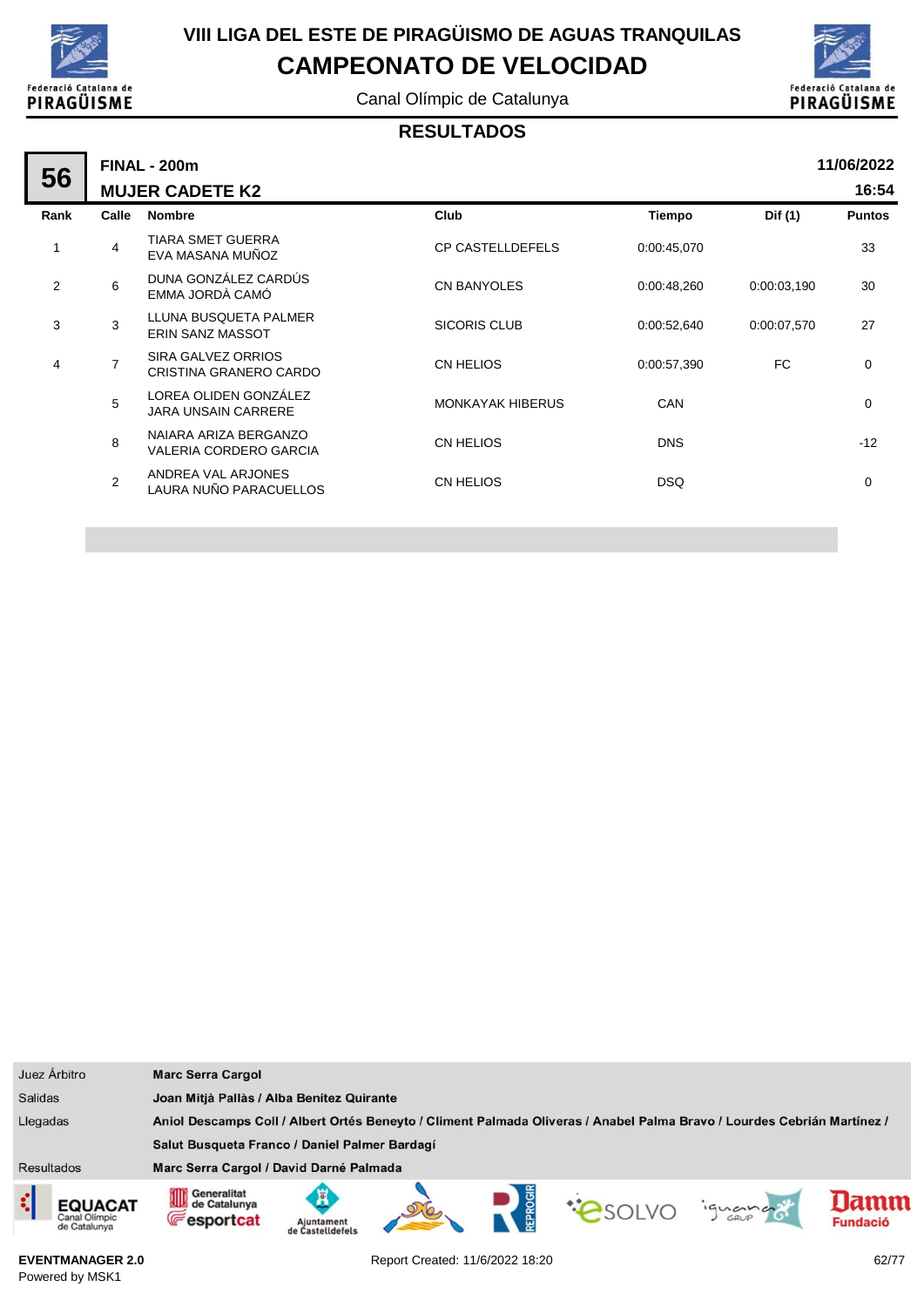

Canal Olímpic de Catalunya



#### **RESULTADOS**

| 57             |                | <b>FINAL - 200m</b>                                        |                         |               |             | 11/06/2022    |
|----------------|----------------|------------------------------------------------------------|-------------------------|---------------|-------------|---------------|
|                |                | <b>MIXTO CADETE K2</b>                                     |                         |               |             | 16:58         |
| Rank           | Calle          | <b>Nombre</b>                                              | Club                    | <b>Tiempo</b> | Dif (1)     | <b>Puntos</b> |
| 1              | $\overline{2}$ | <b>FRANCISCO MARTINEZ ROIG</b><br>MARIA MARTINEZ KOSHYTSKA | <b>SCOOTER CLUB</b>     | 0:00:41,250   |             | 33            |
| 2              | $\overline{7}$ | ALEX ALSINA ROSET<br>ARIADNA TEJERO MARTIN                 | <b>CP CASTELLDEFELS</b> | 0:00:42.860   | 0:00:01.610 | 30            |
| 3              | 8              | <b>SERGI VILLAS GASULLA</b><br><b>JULIA PADILLA MORENO</b> | <b>SICORIS CLUB</b>     | 0:00:44.620   | 0:00:03,370 | 27            |
| 4              | 9              | PAU PERA TORAL<br>XÈNIA DOÑATE RUBIO                       | <b>CN BANYOLES</b>      | 0:00:46.920   | 0:00:05.670 | 26            |
| 5              | 5              | <b>HUGO VAZQUEZ PUERTA</b><br><b>MAR SANZ PIRIS</b>        | <b>CP CULLERA</b>       | 0:00:50,680   | 0:00:09,430 | 25            |
| 6              | 6              | ARNAU GOMEZ MIRET<br>ARIADNA MARTIN MUÑOZ                  | <b>CP CASTELLDEFELS</b> | 0:00:50,920   | 0:00:09.670 | 24            |
| $\overline{7}$ | 1              | <b>MARTIJN BOOS HUIJINK</b><br>DUNIA VICENS PEIX           | CN BANYOLES             | 0:00:51,560   | 0:00:10.310 | 23            |
| 8              | 4              | EDUARDO VAL RUBIO<br><b>CRISTINA OBESO VICENTE</b>         | <b>MONKAYAK HIBERUS</b> | 0:00:55,270   | FC          | $\mathbf 0$   |
|                | 3              | ALBERTO PEREZ GARCIA<br>ANDREA IVANOVA IVANOVA             | <b>CP EBROKAYAK</b>     | <b>DNF</b>    |             | $\mathbf 0$   |

|                   | Juez Árbitro                                    | <b>Marc Serra Cargol</b>                                |                                                                                                                         |  |  |               |        |                         |  |
|-------------------|-------------------------------------------------|---------------------------------------------------------|-------------------------------------------------------------------------------------------------------------------------|--|--|---------------|--------|-------------------------|--|
| <b>Salidas</b>    |                                                 |                                                         | Joan Mitjà Pallàs / Alba Benítez Quirante                                                                               |  |  |               |        |                         |  |
| Llegadas          |                                                 |                                                         | Aniol Descamps Coll / Albert Ortés Beneyto / Climent Palmada Oliveras / Anabel Palma Bravo / Lourdes Cebrián Martínez / |  |  |               |        |                         |  |
|                   |                                                 | Salut Busqueta Franco / Daniel Palmer Bardagí           |                                                                                                                         |  |  |               |        |                         |  |
| <b>Resultados</b> |                                                 | Marc Serra Cargol / David Darné Palmada                 |                                                                                                                         |  |  |               |        |                         |  |
| ्                 | <b>EQUACAT</b><br>Canal Olimpic<br>de Catalunya | Generalitat<br>OD<br>de Catalunya<br><b>E</b> esportcat | Aiuntament<br>Castelldefel                                                                                              |  |  | <b>PSOLVO</b> | iguana | lamm<br><b>Fundació</b> |  |

**EVENTMANAGER 2.0** Powered by MSK1

Report Created: 11/6/2022 18:20 63/77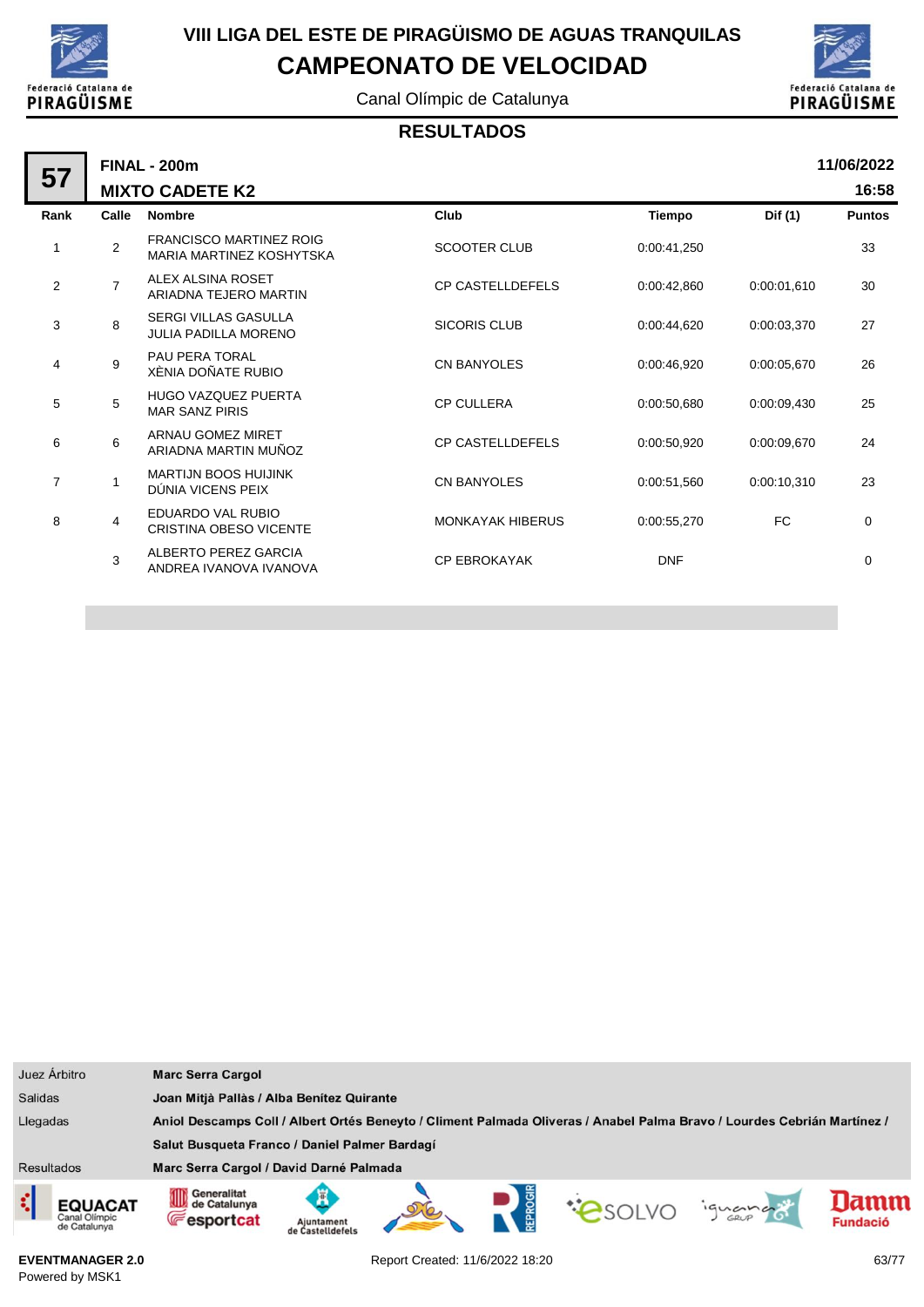

ä,

# **VIII LIGA DEL ESTE DE PIRAGÜISMO DE AGUAS TRANQUILAS**

**CAMPEONATO DE VELOCIDAD**

Canal Olímpic de Catalunya



#### **RESULTADOS**

|      |                | <b>FINAL - 200m</b>                                                                                            |                         |             |             | 11/06/2022    |
|------|----------------|----------------------------------------------------------------------------------------------------------------|-------------------------|-------------|-------------|---------------|
| 58   |                | <b>HOMBRE JUVENIL K4</b>                                                                                       |                         |             |             | 17:02         |
| Rank | Calle          | <b>Nombre</b>                                                                                                  | Club                    | Tiempo      | Dif (1)     | <b>Puntos</b> |
| 1    | 3              | ÀLEX ORTEGA TREJO<br>ARNAU GRÀCIA GARCIA<br>MARCEL LÍ COROMINAS PRATS<br>CHADI DAHMAN LAMBRINI                 | <b>CN BANYOLES</b>      | 0:00:32,890 |             | 33            |
| 2    | 5              | AXEL BONASTRE DASILVA SOUSA<br><b>ERIC GARCIA PASCUAL</b><br><b>QUIM GARCIA DIAZ</b><br>ALEX SALVAT BARBERAN   | <b>CP CASTELLDEFELS</b> | 0:00:34,130 | 0:00:01,240 | 30            |
| 3    | 6              | <b>ISAAC LOPEZ CRAVIOTTO</b><br><b>PAU OCON MIRALLES</b><br>PAU PIJUAN PUJOL<br><b>IKER DIAZ MAYORAL</b>       | <b>SICORIS CLUB</b>     | 0:00:34,210 | 0:00:01,320 | 27            |
| 4    | $\overline{7}$ | <b>MARC GARCIA SARAROLS</b><br><b>SERGI FARRÉS TEIXIDOR</b><br><b>MYKHAYLO PRUDKYI</b><br>YUSUFU CEESAY CEESAY | <b>CN BANYOLES</b>      | 0:00:37,070 | 0:00:04,180 | 26            |
| 5    | 4              | DIEGO SORIANO DOLADER<br>MIGUEL LOPEZ SANZ<br>MARCOS CATIVIELA CAMACHO<br>MIGUEL CATIVIELA CAMACHO             | <b>CN HELIOS</b>        | 0:00:40,670 | 0:00:07,780 | 25            |
|      |                |                                                                                                                |                         |             |             |               |

| Juez Árbitro      |                                                 | <b>Marc Serra Cargol</b>                                                                                                |                                           |  |  |              |         |                         |
|-------------------|-------------------------------------------------|-------------------------------------------------------------------------------------------------------------------------|-------------------------------------------|--|--|--------------|---------|-------------------------|
| <b>Salidas</b>    |                                                 |                                                                                                                         | Joan Mitjà Pallàs / Alba Benítez Quirante |  |  |              |         |                         |
| Llegadas          |                                                 | Aniol Descamps Coll / Albert Ortés Beneyto / Climent Palmada Oliveras / Anabel Palma Bravo / Lourdes Cebrián Martínez / |                                           |  |  |              |         |                         |
|                   |                                                 | Salut Busqueta Franco / Daniel Palmer Bardagí                                                                           |                                           |  |  |              |         |                         |
| <b>Resultados</b> |                                                 | Marc Serra Cargol / David Darné Palmada                                                                                 |                                           |  |  |              |         |                         |
| ¢                 | <b>EQUACAT</b><br>Canal Olimpic<br>de Catalunya | Generalitat<br>Allii<br>de Catalunya<br>UШ<br><b>Fesportcat</b>                                                         | Ajuntament<br>de Castelldefels            |  |  | <b>CONDO</b> | iguando | lamn<br><b>Fundació</b> |

**EVENTMANAGER 2.0** Powered by MSK1

Report Created: 11/6/2022 18:20 64/77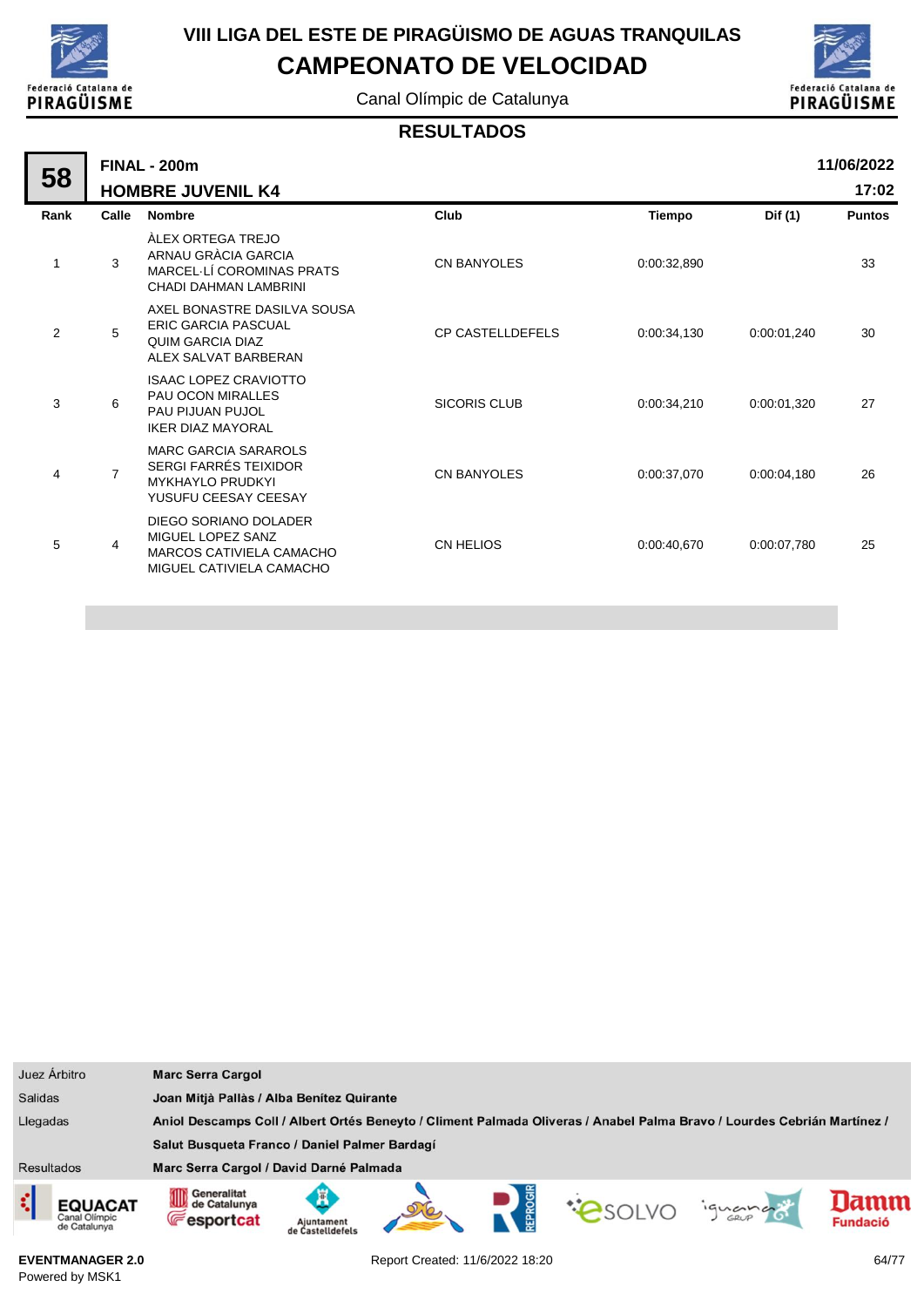

Canal Olímpic de Catalunya



#### **RESULTADOS**

|                |                | <b>FINAL - 200m</b>                 |                         |             |             | 11/06/2022    |
|----------------|----------------|-------------------------------------|-------------------------|-------------|-------------|---------------|
| 59             |                | <b>HOMBRE SENIOR K1</b>             |                         |             |             | 17:06         |
| Rank           | Calle          | <b>Nombre</b>                       | Club                    | Tiempo      | Dif (1)     | <b>Puntos</b> |
|                | 6              | PAOLO URDIROZ AGATI                 | <b>CN PAMPLONA</b>      | 0:00:35,860 |             | 33            |
| $\overline{2}$ | 4              | <b>POL BUSQUETS PUJOLAR</b>         | CN BANYOLES             | 0:00:36,000 | 0:00:00,140 | 30            |
| 3              | 7              | JAVIER OLIVERT BELTRÁN              | <b>CP CULLERA</b>       | 0:00:36,040 | 0:00:00,180 | 27            |
| 4              | 5              | MARC ANDRADE TARRADAS               | CN BANYOLES             | 0:00:36,330 | 0:00:00,470 | 26            |
| 5              | 3              | MIGUEL ANGEL ALEJO VALDIVIA         | FLUVIAL DE LUGO         | 0:00:36,590 | 0:00:00,730 | 25            |
| 6              | 8              | ALBERT LIBERAL MARTÍNEZ             | <b>RIA DE BETANZOS</b>  | 0:00:36,920 | 0:00:01.060 | 24            |
| $\overline{7}$ | 9              | LUIS RODRIGUEZ GUISADO              | <b>CP SILLA</b>         | 0:00:37,850 | 0:00:01.990 | 23            |
| 8              |                | AITOR DAVID RAMOS                   | <b>SPC ZAMORA</b>       | 0:00:38,460 | 0.00:02,600 | 22            |
| 9              | $\overline{2}$ | <b>IGNACIO VICTORIA SANTACOLOMA</b> | <b>CP CASTELLDEFELS</b> | 0:00:38,650 | 0:00:02,790 | 21            |
|                |                |                                     |                         |             |             |               |

| Juez Árbitro                                         | <b>Marc Serra Cargol</b>                                                                                                |                                           |  |  |  |         |                         |  |
|------------------------------------------------------|-------------------------------------------------------------------------------------------------------------------------|-------------------------------------------|--|--|--|---------|-------------------------|--|
| <b>Salidas</b>                                       |                                                                                                                         | Joan Mitjà Pallàs / Alba Benítez Quirante |  |  |  |         |                         |  |
| Llegadas                                             | Aniol Descamps Coll / Albert Ortés Beneyto / Climent Palmada Oliveras / Anabel Palma Bravo / Lourdes Cebrián Martínez / |                                           |  |  |  |         |                         |  |
|                                                      | Salut Busqueta Franco / Daniel Palmer Bardagí                                                                           |                                           |  |  |  |         |                         |  |
| Resultados                                           | Marc Serra Cargol / David Darné Palmada                                                                                 |                                           |  |  |  |         |                         |  |
| ़<br><b>EQUACAT</b><br>Canal Olimpic<br>de Catalunya | Generalitat<br>de Catalunya<br><b>Fesportcat</b>                                                                        | Ajuntament<br>de Castelldefels            |  |  |  | iguando | lamm<br><b>Fundació</b> |  |

**EVENTMANAGER 2.0** Powered by MSK1

Report Created: 11/6/2022 18:20 65/77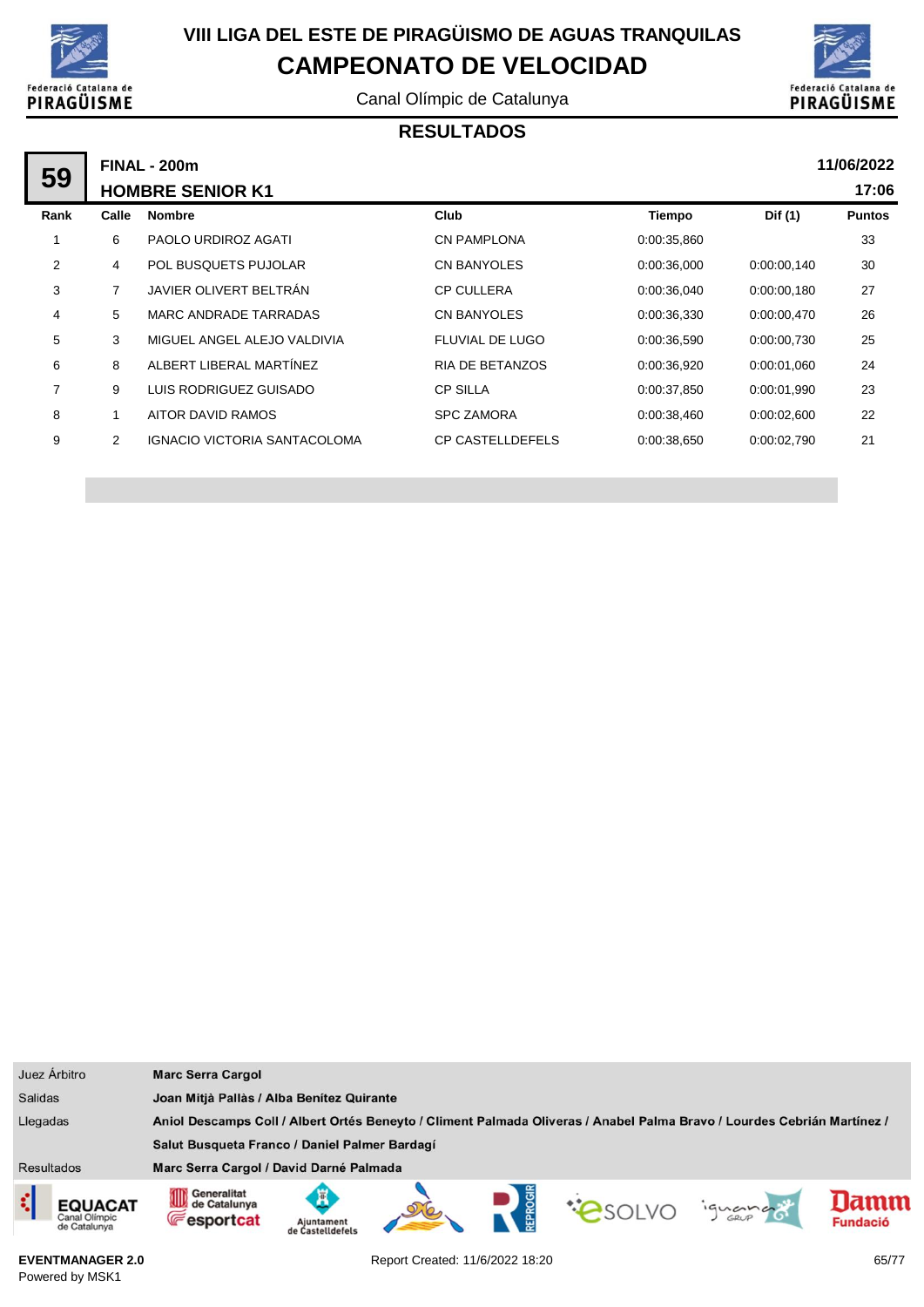

Canal Olímpic de Catalunya



#### **RESULTADOS**

|                |       | <b>FINAL - 200m</b>            |                         |             |             | 11/06/2022    |
|----------------|-------|--------------------------------|-------------------------|-------------|-------------|---------------|
| 60             |       | <b>MUJER SENIOR K1</b>         |                         |             |             | 17:10         |
| Rank           | Calle | <b>Nombre</b>                  | Club                    | Tiempo      | Dif (1)     | <b>Puntos</b> |
|                | 4     | <b>IONA VICENS PEIX</b>        | CN BANYOLES             | 0:00:42,530 |             | 33            |
| $\overline{2}$ | 3     | MARIAN HERNÁNDEZ VELLISCA      | <b>CN VILLAJOYOSA</b>   | 0:00:43,410 | 0:00:00,880 | 30            |
| 3              | 2     | IRMA JULIÀ NOGUER              | CN BANYOLES             | 0.00:44.010 | 0:00:01,480 | 27            |
| 4              | 5     | ALBA MONTLLOR RUEDA            | <b>MONKAYAK HIBERUS</b> | 0:00:45,390 | 0:00:02,860 | 26            |
| 5              |       | <b>ESTHER CAMPANALES FUSTE</b> | <b>CP CASTELLDEFELS</b> | 0:00:46,550 | 0:00:04,020 | 25            |
| 6              | 6     | MARTINA LARROZA CRUZ           | FLUVIAL DE LUGO         | 0:00:47,000 | 0:00:04,470 | 24            |
| 7              | 8     | CARMEN MARTÍNEZ VALERO         | <b>CP SILLA</b>         | 0:00:47,550 | 0:00:05,020 | 23            |
| 8              | 7     | ADRIANA CERRADA LIZARRAGA      | <b>CN PAMPLONA</b>      | 0:00:47,940 | 0:00:05,410 | 22            |
| 9              | 9     | ANDREA SÁNCHEZ ALBEROLA        | <b>CP SILLA</b>         | 0:00:48,700 | 0:00:06,170 | 21            |
|                |       |                                |                         |             |             |               |

| Juez Árbitro                                         | <b>Marc Serra Cargol</b>                                |                                                                                                                         |  |  |                 |         |                        |  |
|------------------------------------------------------|---------------------------------------------------------|-------------------------------------------------------------------------------------------------------------------------|--|--|-----------------|---------|------------------------|--|
| <b>Salidas</b>                                       |                                                         | Joan Mitjà Pallàs / Alba Benitez Quirante                                                                               |  |  |                 |         |                        |  |
| Llegadas                                             |                                                         | Aniol Descamps Coll / Albert Ortés Beneyto / Climent Palmada Oliveras / Anabel Palma Bravo / Lourdes Cebrián Martínez / |  |  |                 |         |                        |  |
|                                                      | Salut Busqueta Franco / Daniel Palmer Bardagí           |                                                                                                                         |  |  |                 |         |                        |  |
| Resultados                                           | Marc Serra Cargol / David Darné Palmada                 |                                                                                                                         |  |  |                 |         |                        |  |
| ़<br><b>EQUACAT</b><br>Canal Olímpic<br>de Catalunya | Generalitat<br>OID<br>de Catalunya<br><b>Fesportcat</b> | Ajuntament<br>de Castelldefels                                                                                          |  |  | <b>CONSOLVE</b> | iguando | amn<br><b>Fundació</b> |  |

**EVENTMANAGER 2.0** Powered by MSK1

Report Created: 11/6/2022 18:20 66/77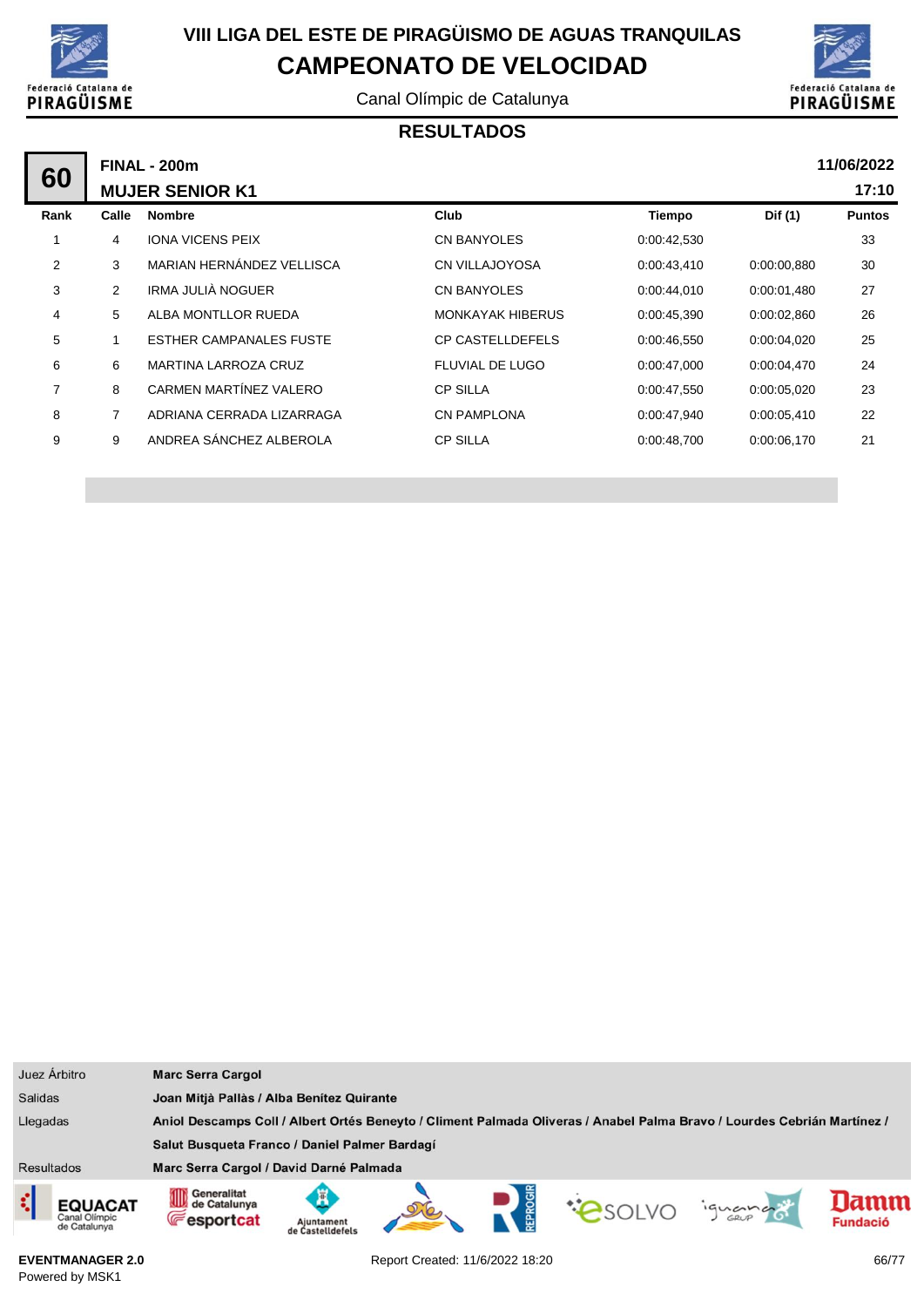

Canal Olímpic de Catalunya



#### **RESULTADOS**

| 61   |       | <b>FINAL - 200m</b>                                   |                         |             |             |               |  |  |  |  |  |
|------|-------|-------------------------------------------------------|-------------------------|-------------|-------------|---------------|--|--|--|--|--|
|      |       | <b>ABSOLUTO CANOA C2</b>                              |                         |             |             | 17:14         |  |  |  |  |  |
| Rank | Calle | <b>Nombre</b>                                         | Club                    | Tiempo      | Dif (1)     | <b>Puntos</b> |  |  |  |  |  |
|      | 7     | PATLLARI CAMPS BRUGADA<br><b>CARLOS SUERO GARCIA</b>  | <b>CN BANYOLES</b>      | 0:00:40.880 |             | 33            |  |  |  |  |  |
| 2    | 6     | ALAN PADILLA MORENO<br><b>IKER JIMENEZ LARIOS</b>     | <b>SICORIS CLUB</b>     | 0:00:41.240 | 0.00.00.360 | 30            |  |  |  |  |  |
| 3    | 5     | SANTIAGO MARTINEZ SEVILLA<br>JORGE CORRECHER GONZÁLEZ | <b>CP SILLA</b>         | 0:00:44.160 | 0:00:03,280 | 27            |  |  |  |  |  |
| 4    | 4     | LLUC SERRAMITJANA ESPUNYA<br>MARIO LAZARO CEVAN       | <b>CN BANYOLES</b>      | 0:00:45.160 | 0:00:04.280 | 26            |  |  |  |  |  |
|      | 3     | <b>IRENE NAVARRO LAVEAGA</b><br>ANA ASENSIO BOJ       | <b>MONKAYAK HIBERUS</b> | <b>DNS</b>  |             | $-12$         |  |  |  |  |  |
|      |       |                                                       |                         |             |             |               |  |  |  |  |  |

| Juez Árbitro      |                                          | <b>Marc Serra Cargol</b>                                                                                                |                                |  |  |  |         |                        |  |
|-------------------|------------------------------------------|-------------------------------------------------------------------------------------------------------------------------|--------------------------------|--|--|--|---------|------------------------|--|
| <b>Salidas</b>    |                                          | Joan Mitjà Pallàs / Alba Benítez Quirante                                                                               |                                |  |  |  |         |                        |  |
| Llegadas          |                                          | Aniol Descamps Coll / Albert Ortés Beneyto / Climent Palmada Oliveras / Anabel Palma Bravo / Lourdes Cebrián Martínez / |                                |  |  |  |         |                        |  |
|                   |                                          | Salut Busqueta Franco / Daniel Palmer Bardagí                                                                           |                                |  |  |  |         |                        |  |
| <b>Resultados</b> |                                          | Marc Serra Cargol / David Darné Palmada                                                                                 |                                |  |  |  |         |                        |  |
| ¢                 | EQUACAT<br>Canal Olimpic<br>de Catalunya | Generalitat<br>OD<br>de Catalunya<br><b>E</b> esportcat                                                                 | Ajuntament<br>de Castelldefels |  |  |  | ignance | amn<br><b>Fundació</b> |  |

**EVENTMANAGER 2.0** Powered by MSK1

Report Created: 11/6/2022 18:20 67/77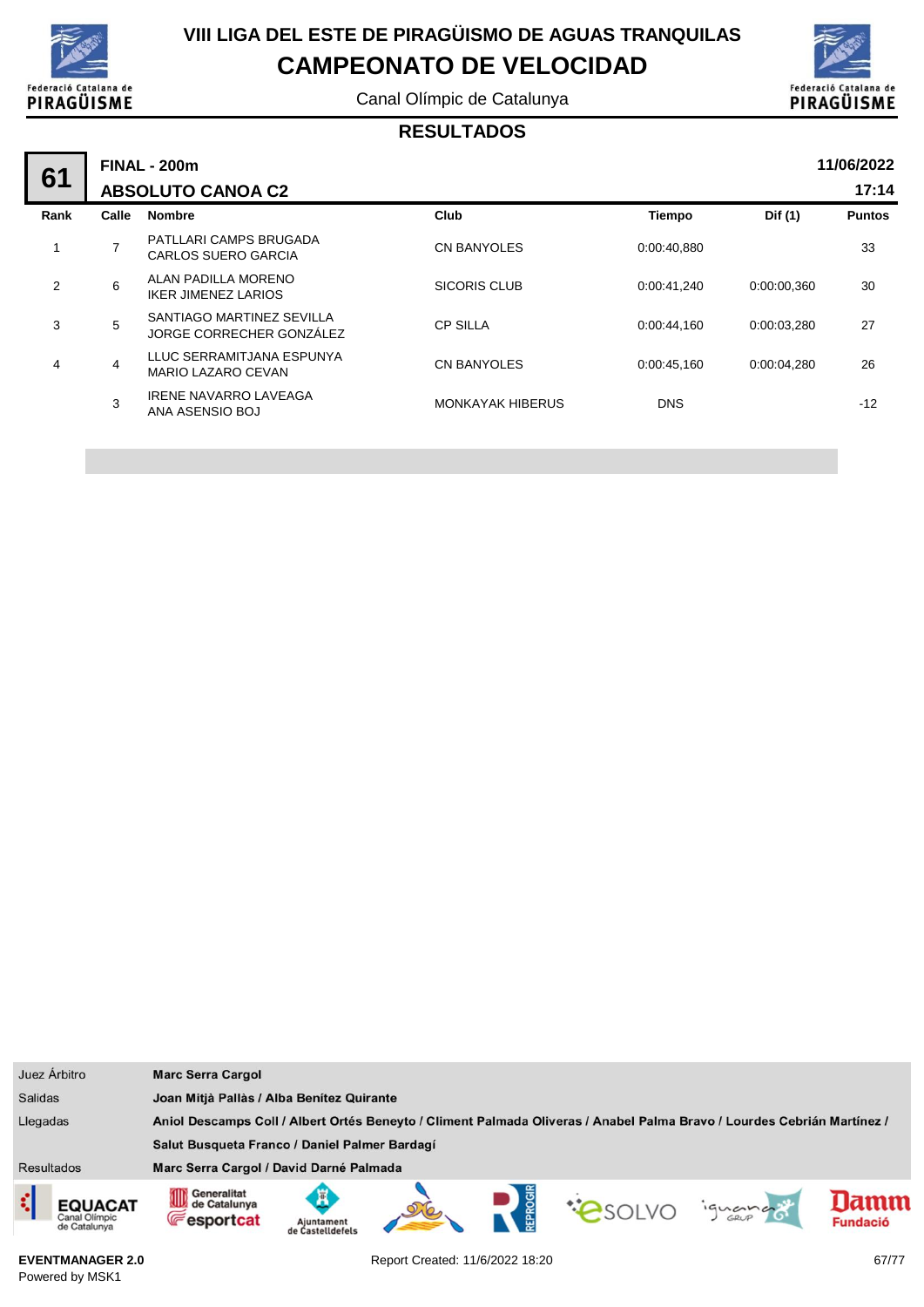

÷

## **VIII LIGA DEL ESTE DE PIRAGÜISMO DE AGUAS TRANQUILAS CAMPEONATO DE VELOCIDAD**

Canal Olímpic de Catalunya



#### **RESULTADOS**

|      | 11/06/2022<br><b>FINAL - 200m</b><br><b>HOMBRE VETERANO A K2</b> |                                                                 |                         |             |             |               |  |  |  |
|------|------------------------------------------------------------------|-----------------------------------------------------------------|-------------------------|-------------|-------------|---------------|--|--|--|
| 62   |                                                                  |                                                                 |                         |             |             |               |  |  |  |
| Rank | Calle                                                            | <b>Nombre</b>                                                   | Club                    | Tiempo      | Dif (1)     | <b>Puntos</b> |  |  |  |
| 1    | 2                                                                | <b>GERMAN JIMENEZ PRATS</b><br>ALEIX BOLLO SAVISENS             | <b>SICORIS CLUB</b>     | 0:00:40,120 |             | 33            |  |  |  |
| 2    | 8                                                                | CARLOS GRAU CASTROVERDE<br><b>BERTHOLD KINET</b>                | <b>CP CASTELLDEFELS</b> | 0:00:41,640 | 0:00:01.520 | 30            |  |  |  |
| 3    |                                                                  | <b>FRANCISCO JOSE GINER ROS</b><br>FRANCISCO JAVIER GIMENO PINA | <b>CP SILLA</b>         | 0:00:41,790 | 0:00:01.670 | 27            |  |  |  |
| 4    | $\overline{7}$                                                   | <b>IVAN ARIAS NIETO</b><br>XAVIER BETRIU GUERRERO               | SICORIS CLUB            | 0:00:42,420 | 0:00:02,300 | 26            |  |  |  |
| 5    | 3                                                                | <b>JOAQUÍN PASTOR BELMONTE</b><br>GIUSEPPE GIARRIZZO JIMENEZ    | <b>MONKAYAK HIBERUS</b> | 0:00:42,720 | 0:00:02,600 | 25            |  |  |  |
| 6    | 5                                                                | <b>HÉCTOR HOSTALET VALERO</b><br>JOSE VICENTE MICÓ GARCÍA       | <b>CP SILLA</b>         | 0:00:43,400 | 0:00:03,280 | 24            |  |  |  |
| 7    | $\overline{4}$                                                   | CARLOS ORIGÜEN PIQUERAS<br>JESÚS MENDEZ CARRILLO                | <b>MONKAYAK HIBERUS</b> | 0:00:45,490 | 0:00:05,370 | 23            |  |  |  |
| 8    | 6                                                                | <b>MARCOS PEREIRA SANTOS</b><br><b>MARIO TORNAY VALLEJO</b>     | <b>CP SILLA</b>         | 0:00:59,800 | FC.         | 0             |  |  |  |
|      |                                                                  |                                                                 |                         |             |             |               |  |  |  |

| Juez Árbitro                                         | <b>Marc Serra Cargol</b>                                                                                                |                                |  |  |  |        |                         |  |  |
|------------------------------------------------------|-------------------------------------------------------------------------------------------------------------------------|--------------------------------|--|--|--|--------|-------------------------|--|--|
| <b>Salidas</b>                                       | Joan Mitjà Pallàs / Alba Benítez Quirante                                                                               |                                |  |  |  |        |                         |  |  |
| Llegadas                                             | Aniol Descamps Coll / Albert Ortés Beneyto / Climent Palmada Oliveras / Anabel Palma Bravo / Lourdes Cebrián Martínez / |                                |  |  |  |        |                         |  |  |
|                                                      | Salut Busqueta Franco / Daniel Palmer Bardagí                                                                           |                                |  |  |  |        |                         |  |  |
| <b>Resultados</b>                                    | Marc Serra Cargol / David Darné Palmada                                                                                 |                                |  |  |  |        |                         |  |  |
| ¢<br><b>EQUACAT</b><br>Canal Olimpic<br>de Catalunya | Generalitat<br>OD<br>de Catalunya<br><b>Fesportcat</b>                                                                  | Ajuntament<br>de Castelldefels |  |  |  | iguana | lamm<br><b>Fundació</b> |  |  |

**EVENTMANAGER 2.0** Powered by MSK1

Report Created: 11/6/2022 18:20 68/77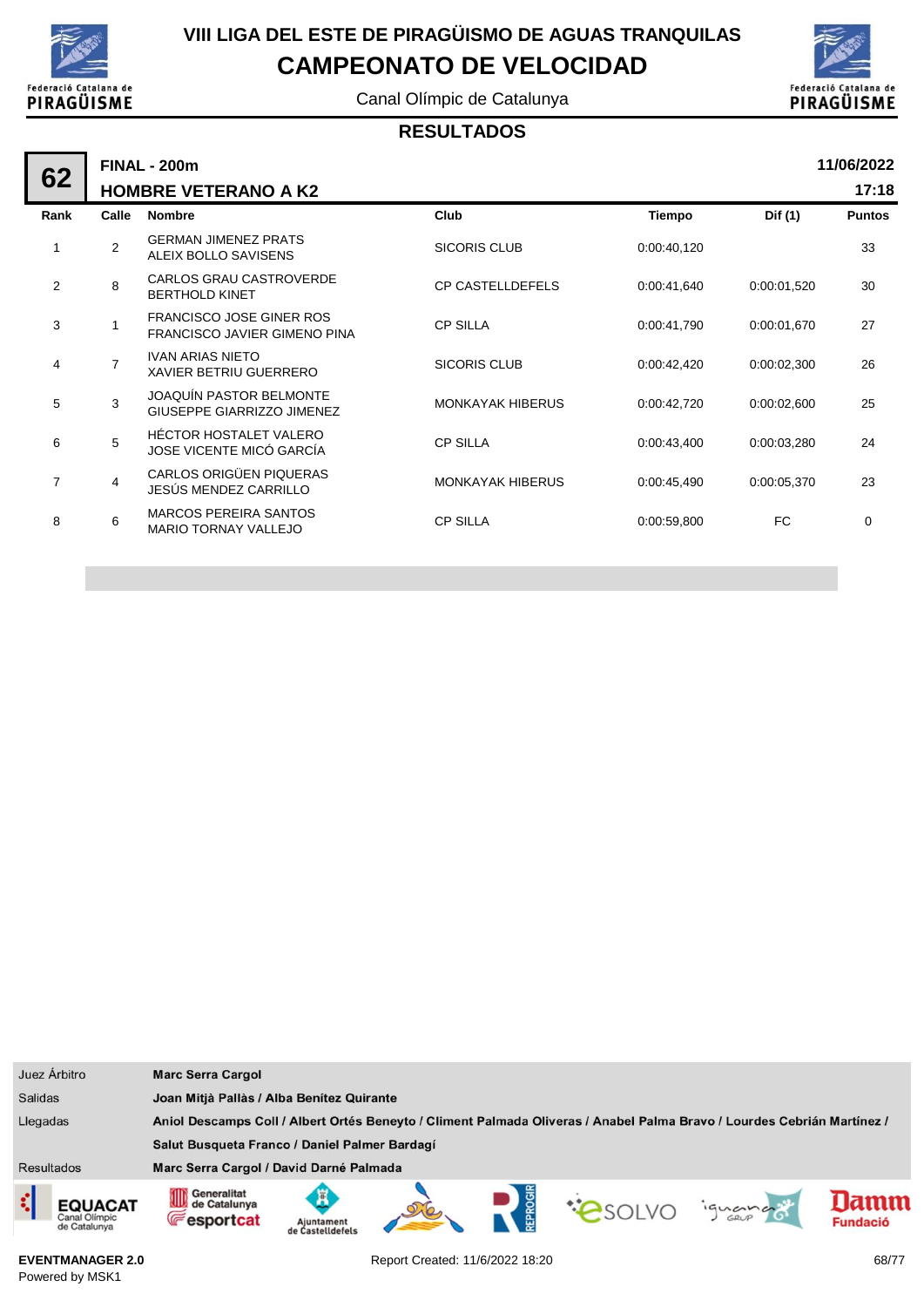

Canal Olímpic de Catalunya



#### **RESULTADOS**

|                |                                                                 |                                                    |             |             | 11/06/2022    |
|----------------|-----------------------------------------------------------------|----------------------------------------------------|-------------|-------------|---------------|
|                |                                                                 |                                                    |             |             | 17:22         |
| Calle          | <b>Nombre</b>                                                   | Club                                               | Tiempo      | Dif (1)     | <b>Puntos</b> |
| 6              | SERGIO LUZ LOPEZ<br><b>JOSE VICENTE MAS MULET</b>               | <b>CP SILLA</b>                                    | 0:00:36,480 |             | 33            |
| 5              | ÍÑIGO ECHÁNIZ SERRANO<br><b>MANUEL PALACIN ARTIGOSA</b>         | <b>MONKAYAK HIBERUS</b>                            | 0:00:37,360 | 0:00:00.880 | 30            |
| $\overline{7}$ | MANUEL CRAVIOTTO BLANCO<br>VICTOR CRAVIOTTO BLANCO              | <b>SICORIS CLUB</b>                                | 0:00:38,520 | 0:00:02.040 | 27            |
| 4              | RAFAEL HERRERA DORADO<br>LLUIS CHACON RAMIREZ                   | <b>SICORIS CLUB</b>                                | 0:00:40.620 | 0:00:04.140 | 26            |
| 3              | LUIS SALVADOR CUÑAT PONS<br><b>JUAN CARLOS PERIS SAN JULIAN</b> | <b>CP SILLA</b>                                    | 0:00:41,210 | 0:00:04.730 | 25            |
| $\overline{2}$ | LUIS ALBERTO PAYALEF<br>JAVIER SAIZ IPIÑA                       | CANTABRIA MULTISPORT                               | 0:00:42,780 | 0:00:06,300 | 24            |
| 8              | <b>JOAQUIN MORER ROYO</b><br><b>FRANCISCO ROCHE EMBID</b>       | <b>CN HELIOS</b>                                   | 0:00:44.760 | 0:00:08.280 | 23            |
| 9              | <b>JOAN HUGUET SOLA</b><br>ANTONIO TEIXIDO BERNET               | <b>SICORIS CLUB</b>                                | 0:00:46,790 | 0:00:10.310 | 22            |
| 1              | <b>JOSEP MIRALLES CAMPENY</b><br><b>JOSE MANUEL URREA PEREZ</b> | <b>SICORIS CLUB</b>                                | 0:00:48.450 | 0:00:11.970 | 21            |
|                |                                                                 | <b>FINAL - 200m</b><br><b>HOMBRE VETERANO B K2</b> |             |             |               |

| Juez Árbitro                                         | <b>Marc Serra Cargol</b>                                                                                                |                                               |  |  |  |         |                        |
|------------------------------------------------------|-------------------------------------------------------------------------------------------------------------------------|-----------------------------------------------|--|--|--|---------|------------------------|
| <b>Salidas</b>                                       | Joan Mitjà Pallàs / Alba Benítez Quirante                                                                               |                                               |  |  |  |         |                        |
| Llegadas                                             | Aniol Descamps Coll / Albert Ortés Beneyto / Climent Palmada Oliveras / Anabel Palma Bravo / Lourdes Cebrián Martínez / |                                               |  |  |  |         |                        |
|                                                      |                                                                                                                         | Salut Busqueta Franco / Daniel Palmer Bardagí |  |  |  |         |                        |
| <b>Resultados</b>                                    | Marc Serra Cargol / David Darné Palmada                                                                                 |                                               |  |  |  |         |                        |
| ¢<br><b>EQUACAT</b><br>Canal Olimpic<br>de Catalunya | Generalitat<br>OID<br>de Catalunya<br><b>Fesportcat</b>                                                                 | Aiuntament                                    |  |  |  | ignance | amm<br><b>Fundació</b> |

**EVENTMANAGER 2.0** Powered by MSK1

Report Created: 11/6/2022 18:20 69/77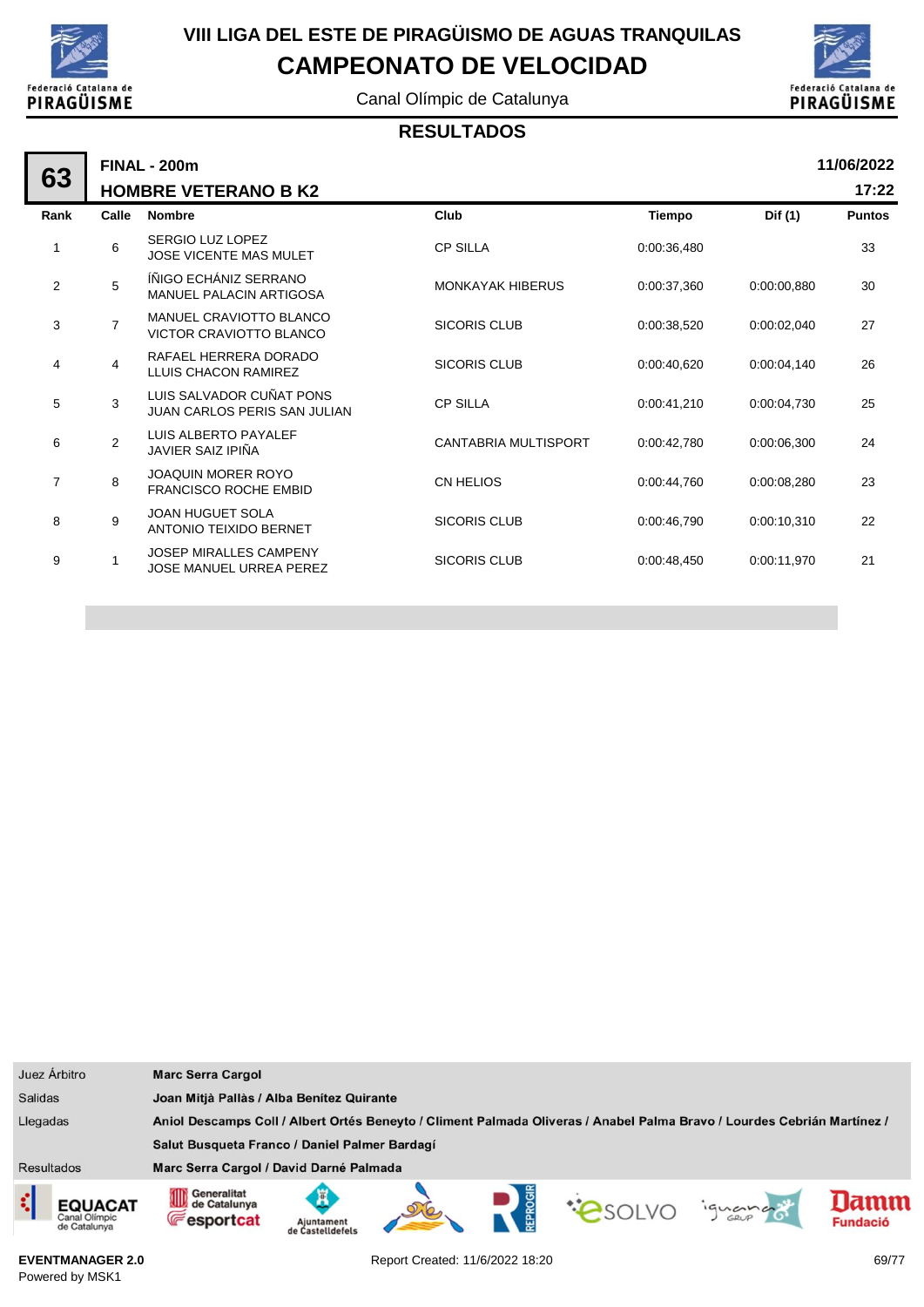

Canal Olímpic de Catalunya



#### **RESULTADOS**

| 64   |                          | <b>FINAL - 200m</b>                                         |                         |             |             | 11/06/2022    |  |  |
|------|--------------------------|-------------------------------------------------------------|-------------------------|-------------|-------------|---------------|--|--|
|      | <b>MIXTO VETERANO K2</b> |                                                             |                         |             |             |               |  |  |
| Rank | Calle                    | <b>Nombre</b>                                               | Club                    | Tiempo      | Dif (1)     | <b>Puntos</b> |  |  |
| 1    | 4                        | JUAN JOSE SANCHEZ SERRANO<br>MARIA CARMEN PELEGRIN RODRIGO  | CN HELIOS               | 0:00:43,590 |             | 33            |  |  |
| 2    | 5                        | <b>ALEX SANMARTIN MAULL</b><br><b>BELEN SANCHEZ JIMENEZ</b> | <b>CP EBROKAYAK</b>     | 0:00:43,930 | 0:00:00,340 | 30            |  |  |
| 3    | 1                        | <b>JORDI GIMENEZ FERRER</b><br>MARIA ANGELES PEREZ MATEU    | PENYA P ANTELLA         | 0:00:50,150 | 0:00:06.560 | 27            |  |  |
| 4    | 6                        | <b>JULIO CORDERO LABRADOR</b><br>MONTSE ALCOBA MEMBRILLA    | <b>CP CASTELLDEFELS</b> | 0:00:57,280 | FC          | 0             |  |  |
| 5    | 8                        | <b>VALERO OCON SANCHEZ</b><br><b>MARISOL AIROS FARRAN</b>   | <b>SICORIS CLUB</b>     | 0:00:58,150 | FC          | $\mathbf 0$   |  |  |
| 6    | $\overline{7}$           | OLIVER VILLAS GARRIDO<br>NATHALI ESPINOZA SOLIS             | <b>SICORIS CLUB</b>     | 0:00:58,980 | FC          | 0             |  |  |
| 7    | 3                        | <b>FRANCISCO MARTINEZ JACOBE</b><br>PILAR CALLEJAS MANJON   | <b>CP CASTELLDEFELS</b> | 0:01:02,020 | FC          | $\mathbf 0$   |  |  |
|      | $\overline{2}$           | LAUREA HUGUET CAUFAPE<br>ILUMINADA ARIAS RODRIGUEZ          | <b>SICORIS CLUB</b>     | <b>CAN</b>  |             | 0             |  |  |
|      |                          |                                                             |                         |             |             |               |  |  |

| Juez Árbitro                                         | <b>Marc Serra Cargol</b>                                                                                                |  |  |                |        |                 |
|------------------------------------------------------|-------------------------------------------------------------------------------------------------------------------------|--|--|----------------|--------|-----------------|
| <b>Salidas</b>                                       | Joan Mitjà Pallàs / Alba Benítez Quirante                                                                               |  |  |                |        |                 |
| Llegadas                                             | Aniol Descamps Coll / Albert Ortés Beneyto / Climent Palmada Oliveras / Anabel Palma Bravo / Lourdes Cebrián Martínez / |  |  |                |        |                 |
|                                                      | Salut Busqueta Franco / Daniel Palmer Bardagí                                                                           |  |  |                |        |                 |
| <b>Resultados</b>                                    | Marc Serra Cargol / David Darné Palmada                                                                                 |  |  |                |        |                 |
| ¢<br><b>EQUACAT</b><br>Canal Olimpic<br>de Catalunya | Generalitat<br>OD<br>de Catalunya<br><b>E</b> esportcat<br>Ajuntament<br>de Castelldefel:                               |  |  | <b>COSOLVO</b> | iguana | <b>Fundació</b> |

**EVENTMANAGER 2.0** Powered by MSK1

Report Created: 11/6/2022 18:20 70/77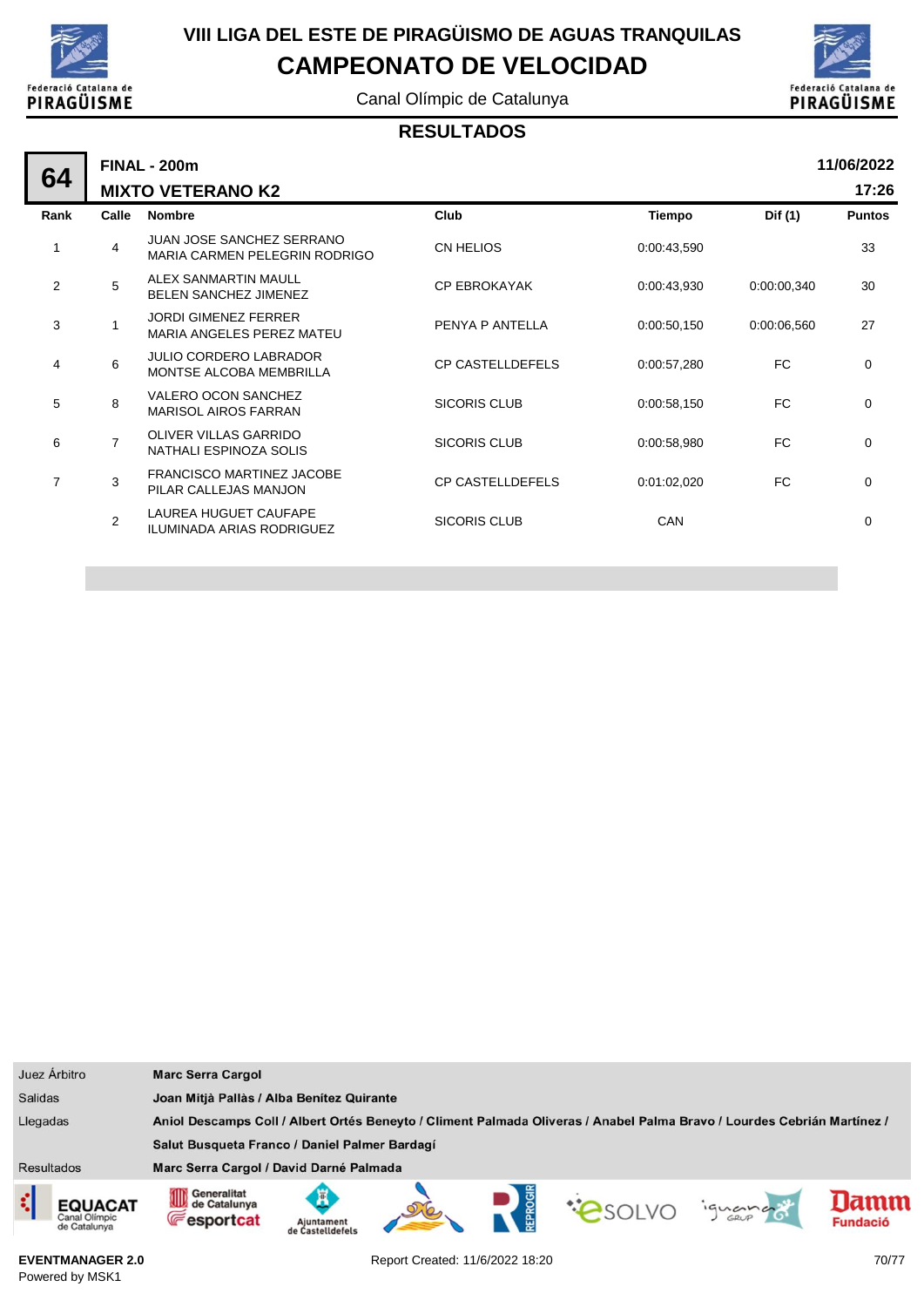

# **VIII LIGA DEL ESTE DE PIRAGÜISMO DE AGUAS TRANQUILAS**

**CAMPEONATO DE VELOCIDAD**

Canal Olímpic de Catalunya



**17:30**

#### **RESULTADOS**

|                |                                                                                                                    |                                                |             |             | 11/06/2022    |
|----------------|--------------------------------------------------------------------------------------------------------------------|------------------------------------------------|-------------|-------------|---------------|
|                |                                                                                                                    |                                                |             |             | 17:30         |
| Calle          | <b>Nombre</b>                                                                                                      | Club                                           | Tiempo      | Dif (1)     | <b>Puntos</b> |
| $\overline{4}$ | PAU PERA TORAL<br><b>GRAU SERRAMITJANA ESPUNYA</b><br>LLUC GONZÁLEZ CUERVA<br><b>BLAI BOFILL BUTINYA</b>           | CN BANYOLES                                    | 0:00:34,490 |             | 33            |
| 5              | <b>JAUME MARTINEZ GARCIA</b><br>SERGIO DOMINGUEZ CATALA<br><b>BRYAN LIUOLIA BOLUFER</b><br><b>ROBERTO KYMANTAS</b> | <b>COMBINADO</b>                               | 0:00:35,680 | 0:00:01,190 | 30            |
| 3              | ARNAU PLANELLES GRAU<br><b>GERARD OLONA RIERA</b><br>POL MARTIN JARRUY<br>TIAGO FABIAN BENITEZ HERMOSA             | <b>CP CASTELLDEFELS</b>                        | 0:00:36,120 | 0:00:01.630 | 27            |
| $\overline{7}$ | PAU PÉREZ AGULLO<br>PABLO PLANELLS SOLER<br>HUGO VÁZQUEZ PUERTA<br><b>JAIRO PIDAL TOMUT</b>                        | COMBINADO                                      | 0:00:40,170 | 0:00:05,680 | 26            |
| 8              | SERGIO SÁNCHEZ LARMA<br>JUST PAU SARALEGUI MARTINS<br><b>HÉCTOR ARJOL CIRERA</b><br>JOSÉ GRACIA SALINAS            | <b>MONKAYAK HIBERUS</b>                        | 0:00:42,890 | 0:00:08,400 | 25            |
| $\mathbf{1}$   | <b>MARC GENSANA BENABARRE</b><br><b>MARC MARCELINO RIALP</b><br>MIQUEL MONTERO GALACHE<br>DANIEL OTIN GUAREÑO      | AP BALAGUER                                    | 0:00:43,540 | 0:00:09.050 | 24            |
| 2              | ALEX ALSINA ROSET<br>ARNAU GOMEZ MIRET<br>ALEX JIMENEZ PEÑA<br>POL AMAT RODRIGUEZ                                  | <b>CP CASTELLDEFELS</b>                        | 0:00:46,120 | 0:00:11,630 | 23            |
| 6              | ACHER ALEJANDRO COLOMA<br>ARTURO TORRES ROYO<br>LEO BERTOMEU CEBRIAN<br>ALEJANDRO JUAREZ BLASCO                    | CN HELIOS                                      | 0:00:46,430 | 0:00:11,940 | 22            |
|                |                                                                                                                    | <b>FINAL - 200m</b><br><b>HOMBRE CADETE K4</b> |             |             |               |



Report Created: 11/6/2022 18:20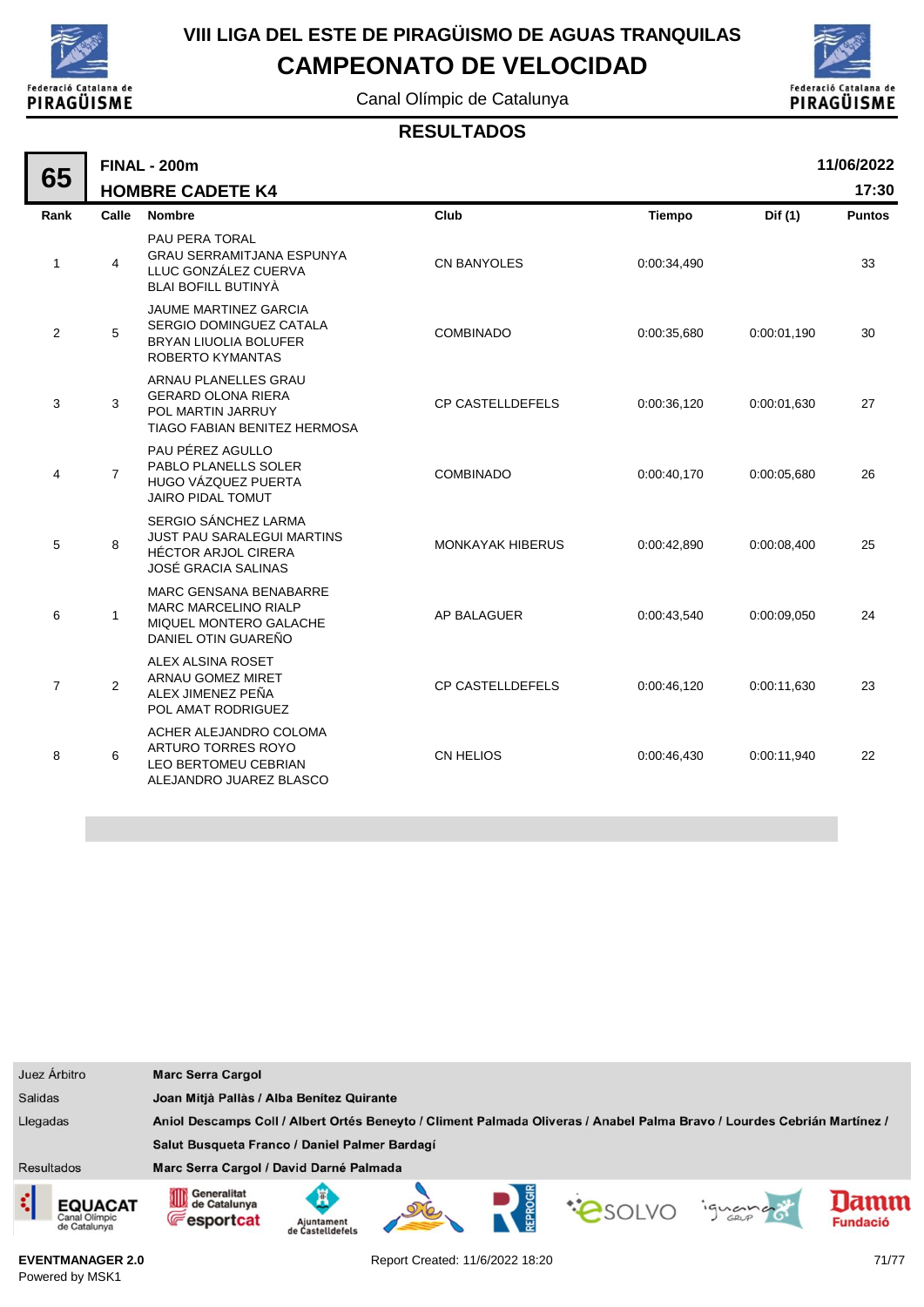

Canal Olímpic de Catalunya



#### **RESULTADOS**

|                | <b>FINAL - 200m</b>      |                              |                        |             |             |               |  |  |  |
|----------------|--------------------------|------------------------------|------------------------|-------------|-------------|---------------|--|--|--|
| 66             | <b>HOMBRE JUVENIL K1</b> |                              |                        |             |             |               |  |  |  |
| Rank           | Calle                    | <b>Nombre</b>                | Club                   | Tiempo      | Dif (1)     | <b>Puntos</b> |  |  |  |
|                | 6                        | PAU PIJUAN PUJOL             | SICORIS CLUB           | 0:00:37,330 |             | 33            |  |  |  |
| $\overline{2}$ | 2                        | ARNAU GRÀCIA GARCIA          | CN BANYOLES            | 0:00:38,000 | 0.00:00.670 | 30            |  |  |  |
| 3              | 4                        | <b>MARIANO ZARCOS CRUZ</b>   | <b>FLUVIAL DE LUGO</b> | 0:00:38,240 | 0:00:00.910 | 27            |  |  |  |
| 4              | 7                        | CHADI DAHMAN LAMBRINI        | <b>CN BANYOLES</b>     | 0:00:39,340 | 0.00:02,010 | 26            |  |  |  |
| 5              | 3                        | <b>ISAAC LOPEZ CRAVIOTTO</b> | SICORIS CLUB           | 0:00:39,950 | 0:00:02,620 | 25            |  |  |  |
| 6              | 9                        | MARCOS CATIVIELA CAMACHO     | CN HELIOS              | 0:00:39,990 | 0:00:02,660 | 24            |  |  |  |
| 7              | 5                        | ÀLEX ORTEGA TREJO            | CN BANYOLES            | 0:00:40,050 | 0:00:02,720 | 23            |  |  |  |
| 8              | 8                        | ENRIQUE ORIA ALBELDA         | SCOOTER CLUB           | 0:00:40,250 | 0:00:02,920 | 22            |  |  |  |
| 9              | 1                        | DIEGO SORIANO DOLADER        | CN HELIOS              | 0:00:41,660 | 0.00.04,330 | 21            |  |  |  |
|                |                          |                              |                        |             |             |               |  |  |  |

|                                                                                                                                     | Juez Árbitro                                    | <b>Marc Serra Cargol</b>                         |                                |  |  |  |         |                         |  |  |
|-------------------------------------------------------------------------------------------------------------------------------------|-------------------------------------------------|--------------------------------------------------|--------------------------------|--|--|--|---------|-------------------------|--|--|
| <b>Salidas</b>                                                                                                                      |                                                 | Joan Mitjà Pallàs / Alba Benítez Quirante        |                                |  |  |  |         |                         |  |  |
| Llegadas<br>Aniol Descamps Coll / Albert Ortés Beneyto / Climent Palmada Oliveras / Anabel Palma Bravo / Lourdes Cebrián Martínez / |                                                 |                                                  |                                |  |  |  |         |                         |  |  |
|                                                                                                                                     |                                                 | Salut Busqueta Franco / Daniel Palmer Bardagí    |                                |  |  |  |         |                         |  |  |
| <b>Resultados</b>                                                                                                                   |                                                 | Marc Serra Cargol / David Darné Palmada          |                                |  |  |  |         |                         |  |  |
| ¢                                                                                                                                   | <b>EQUACAT</b><br>Canal Olimpic<br>de Catalunya | Generalitat<br>de Catalunya<br><b>Fesportcat</b> | Ajuntament<br>de Castelldefels |  |  |  | ignance | lamm<br><b>Fundació</b> |  |  |

**EVENTMANAGER 2.0** Powered by MSK1

Report Created: 11/6/2022 18:20 72/77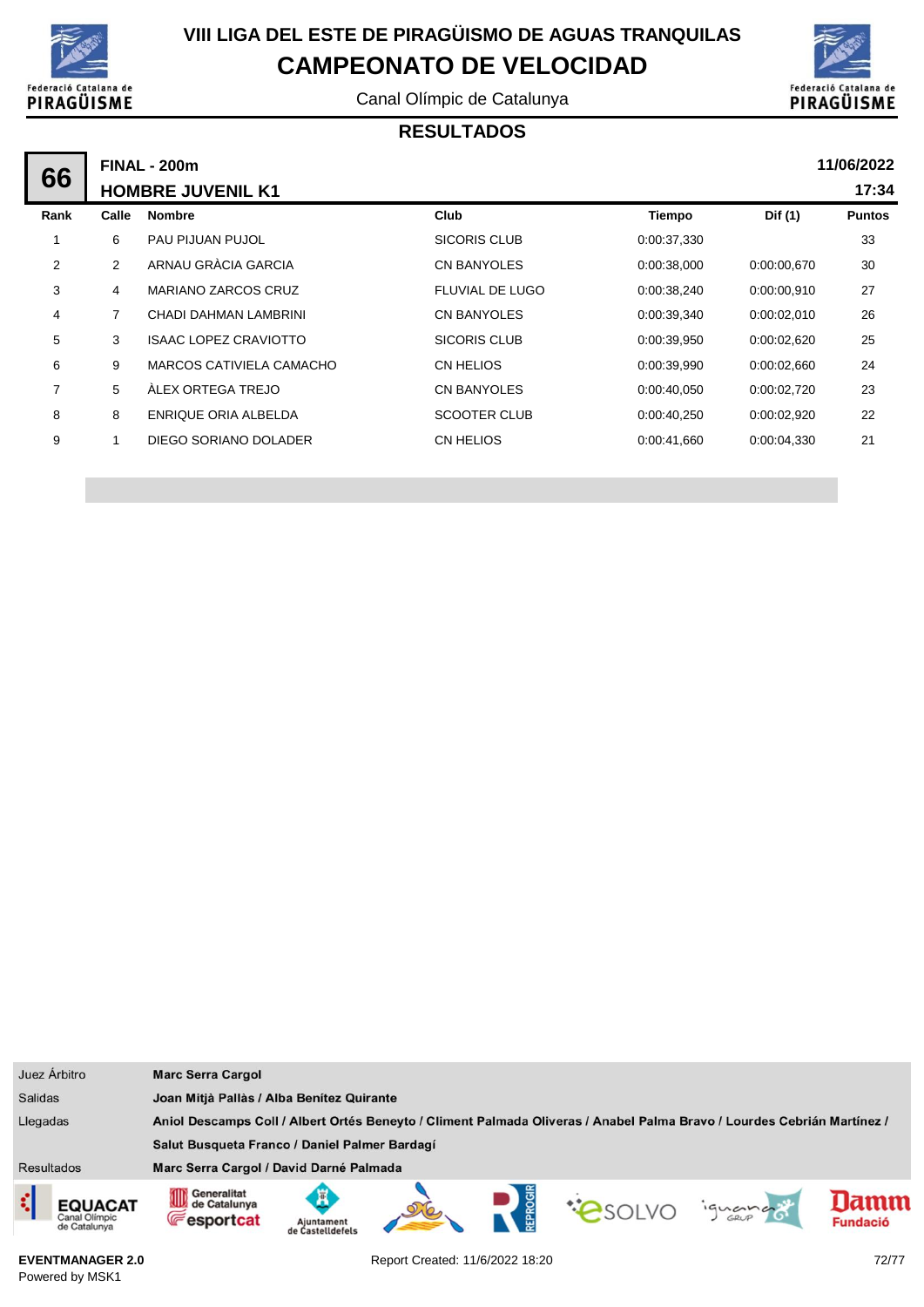

Canal Olímpic de Catalunya



## **RESULTADOS**

| 67             | <b>FINAL - 200m</b> |                                   |                         |             |             |               |  |  |
|----------------|---------------------|-----------------------------------|-------------------------|-------------|-------------|---------------|--|--|
|                |                     | <b>MUJER JUVENIL K1</b>           |                         |             |             | 17:38         |  |  |
| Rank           | Calle               | <b>Nombre</b>                     | Club                    | Tiempo      | Dif (1)     | <b>Puntos</b> |  |  |
| 1              | 5                   | PAULA CULLELL ZAMUDIO             | CN BANYOLES             | 0:00:43,530 |             | 33            |  |  |
| $\overline{2}$ | 4                   | LIDIA ZORNOZA PADILLA             | <b>SCOOTER CLUB</b>     | 0:00:43,820 | 0:00:00,290 | 30            |  |  |
| 3              | 2                   | <b>PAULA COLL RISCO</b>           | <b>CN BANYOLES</b>      | 0:00:46,900 | 0.00.03.370 | 27            |  |  |
| 4              | 3                   | <b>QUERALT RODRIGUEZ MASANEDA</b> | <b>CN BANYOLES</b>      | 0:00:49,480 | 0:00:05,950 | 26            |  |  |
| 5              |                     | <b>INES ROCHE SERRANO</b>         | PIRAGÜISMO AS PONTES    | 0:00:50,430 | 0:00:06.900 | 25            |  |  |
| 6              | 6                   | PAULA SENDRA MIÑANA               | <b>CP SILLA</b>         | 0:00:50,760 | 0:00:07,230 | 24            |  |  |
| $\overline{7}$ | 9                   | <b>ZILIA PITARCH HERAS</b>        | CN HELIOS               | 0:00:51,510 | 0:00:07.980 | 23            |  |  |
| 8              | 7                   | CARLA LIS MUÑOZ                   | <b>CP CASTELLDEFELS</b> | 0:00:51,800 | 0.00.08,270 | 22            |  |  |
| 9              | 8                   | <b>JULIA MARTINEZ CORTES</b>      | CN HELIOS               | 0:00:54,030 | 0:00:10.500 | 21            |  |  |
|                |                     |                                   |                         |             |             |               |  |  |

| Juez Árbitro                                                                                                                        | <b>Marc Serra Cargol</b>                               |                                           |  |  |  |         |                         |
|-------------------------------------------------------------------------------------------------------------------------------------|--------------------------------------------------------|-------------------------------------------|--|--|--|---------|-------------------------|
| <b>Salidas</b>                                                                                                                      |                                                        | Joan Mitjà Pallàs / Alba Benitez Quirante |  |  |  |         |                         |
| Llegadas<br>Aniol Descamps Coll / Albert Ortés Beneyto / Climent Palmada Oliveras / Anabel Palma Bravo / Lourdes Cebrián Martínez / |                                                        |                                           |  |  |  |         |                         |
|                                                                                                                                     | Salut Busqueta Franco / Daniel Palmer Bardagí          |                                           |  |  |  |         |                         |
| <b>Resultados</b>                                                                                                                   | Marc Serra Cargol / David Darné Palmada                |                                           |  |  |  |         |                         |
| ़<br><b>EQUACAT</b><br>Canal Olimpic<br>de Catalunya                                                                                | Generalitat<br>OD<br>de Catalunya<br><b>Fesportcat</b> | Ajuntament<br>de Castelldefels            |  |  |  | ignance | lamm<br><b>Fundació</b> |

**EVENTMANAGER 2.0** Powered by MSK1

Report Created: 11/6/2022 18:20 73/77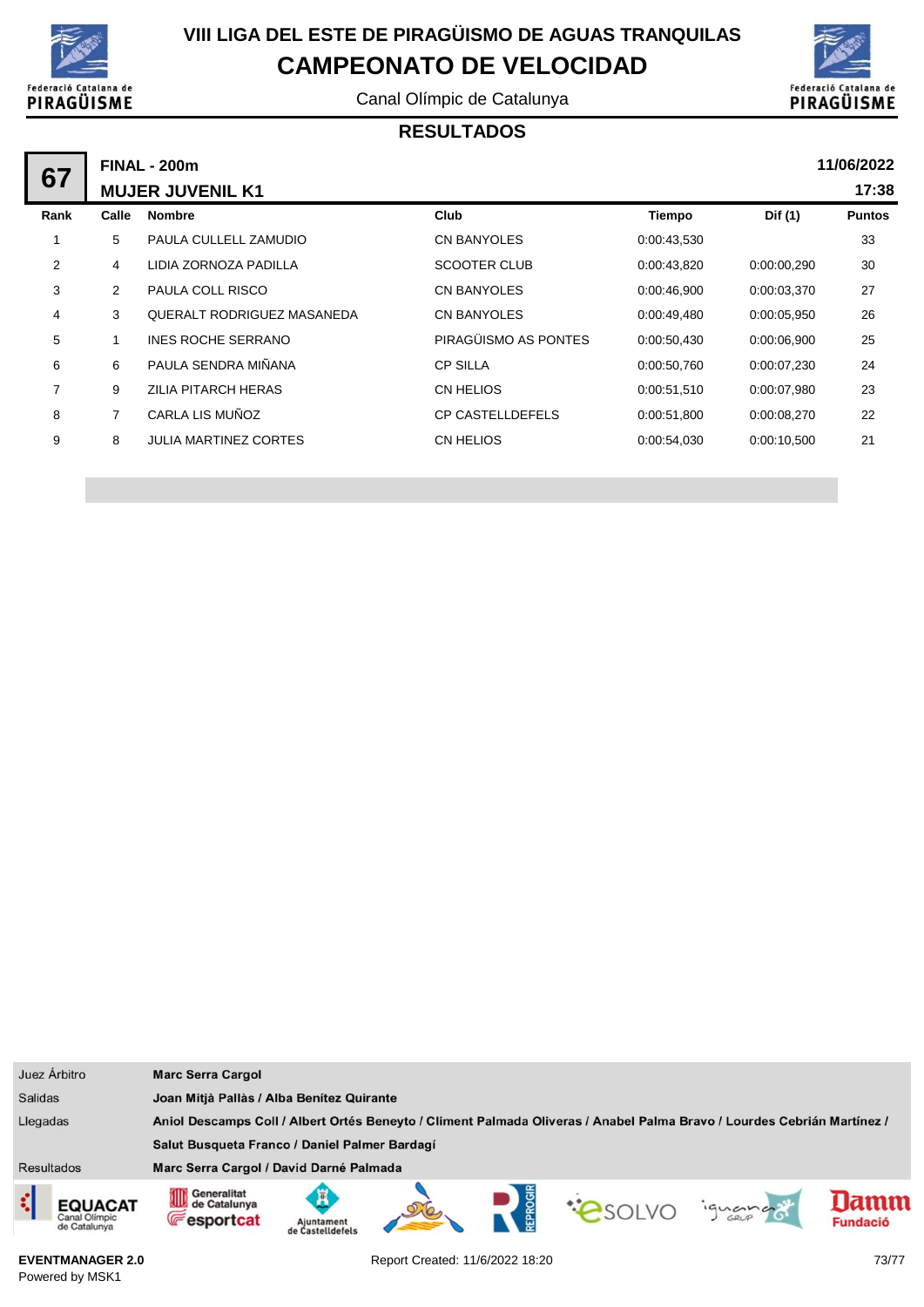

Canal Olímpic de Catalunya



### **RESULTADOS**

| 68             | 11/06/2022<br><b>FINAL - 200m</b> |                                                               |                         |               |             |               |  |  |  |
|----------------|-----------------------------------|---------------------------------------------------------------|-------------------------|---------------|-------------|---------------|--|--|--|
|                | <b>HOMBRE SENIOR K2</b>           |                                                               |                         |               |             |               |  |  |  |
| Rank           | Calle                             | <b>Nombre</b>                                                 | Club                    | <b>Tiempo</b> | Dif (1)     | <b>Puntos</b> |  |  |  |
| 1              | 6                                 | OFIR CHINCHILLA HERNANDEZ<br><b>MARC ANDRADE TARRADAS</b>     | <b>CN BANYOLES</b>      | 0:00:33,870   |             | 33            |  |  |  |
| $\overline{2}$ | $\overline{2}$                    | JAVIER OLIVERT BELTRÁN<br>DAVID CHACÓN PIRIS                  | <b>CP CULLERA</b>       | 0:00:33,990   | 0:00:00,120 | 30            |  |  |  |
| 3              | 5                                 | IGNACIO VICTORIA SANTACOLOMA<br>FERNANDO TABERNERO PEÑA       | <b>CP CASTELLDEFELS</b> | 0:00:34.020   | 0:00:00.150 | 27            |  |  |  |
| 4              | $\overline{4}$                    | ALBERT LIBERAL MARTÍNEZ<br><b>XOEL DOCAL FERNANDEZ</b>        | <b>RIA DE BETANZOS</b>  | 0:00:34.130   | 0:00:00.260 | 26            |  |  |  |
| 5              | 3                                 | <b>CARLOS MORENO BAIXAULI</b><br><b>MARIO MASIA TRISTANTE</b> | <b>SCOOTER CLUB</b>     | 0:00:34.800   | 0:00:00.930 | 25            |  |  |  |
| 6              | $\overline{7}$                    | POL BUSQUETS PUJOLAR<br>EUDALD VILA BARTI                     | <b>CN BANYOLES</b>      | 0:00:34.870   | 0:00:01.000 | 24            |  |  |  |
| $\overline{7}$ | 9                                 | MIGUEL ANGEL ALEJO VALDIVIA<br>XAVIER ALEJO VALDIVIA          | <b>FLUVIAL DE LUGO</b>  | 0:00:34.920   | 0:00:01.050 | 23            |  |  |  |
| 8              | $\mathbf{1}$                      | <b>JORDI PERIS ANTEQUERA</b><br><b>JOSEP PERIS PERIS</b>      | <b>CP SILLA</b>         | 0:00:35.240   | 0:00:01.370 | 22            |  |  |  |
| 9              | 8                                 | <b>MARCOS CLIMENT QUEREMON</b><br>ANGEL JORDE SOSA            | <b>CP SILLA</b>         | 0:00:37.920   | 0:00:04.050 | 21            |  |  |  |
|                |                                   |                                                               |                         |               |             |               |  |  |  |

| Juez Árbitro                                         | <b>Marc Serra Cargol</b>                                                                                                |                                           |  |  |  |         |                         |
|------------------------------------------------------|-------------------------------------------------------------------------------------------------------------------------|-------------------------------------------|--|--|--|---------|-------------------------|
| <b>Salidas</b>                                       |                                                                                                                         | Joan Mitjà Pallàs / Alba Benítez Quirante |  |  |  |         |                         |
| Llegadas                                             | Aniol Descamps Coll / Albert Ortés Beneyto / Climent Palmada Oliveras / Anabel Palma Bravo / Lourdes Cebrián Martínez / |                                           |  |  |  |         |                         |
|                                                      | Salut Busqueta Franco / Daniel Palmer Bardagí                                                                           |                                           |  |  |  |         |                         |
| <b>Resultados</b>                                    | Marc Serra Cargol / David Darné Palmada                                                                                 |                                           |  |  |  |         |                         |
| ¢<br><b>EQUACAT</b><br>Canal Olimpic<br>de Catalunya | Generalitat<br>ИШ<br>NШ<br>de Catalunya<br><b>Fesportcat</b>                                                            | Ajuntament<br>de Castelldefels            |  |  |  | iguando | lamn<br><b>Fundació</b> |

**EVENTMANAGER 2.0** Powered by MSK1

Report Created: 11/6/2022 18:20 74/77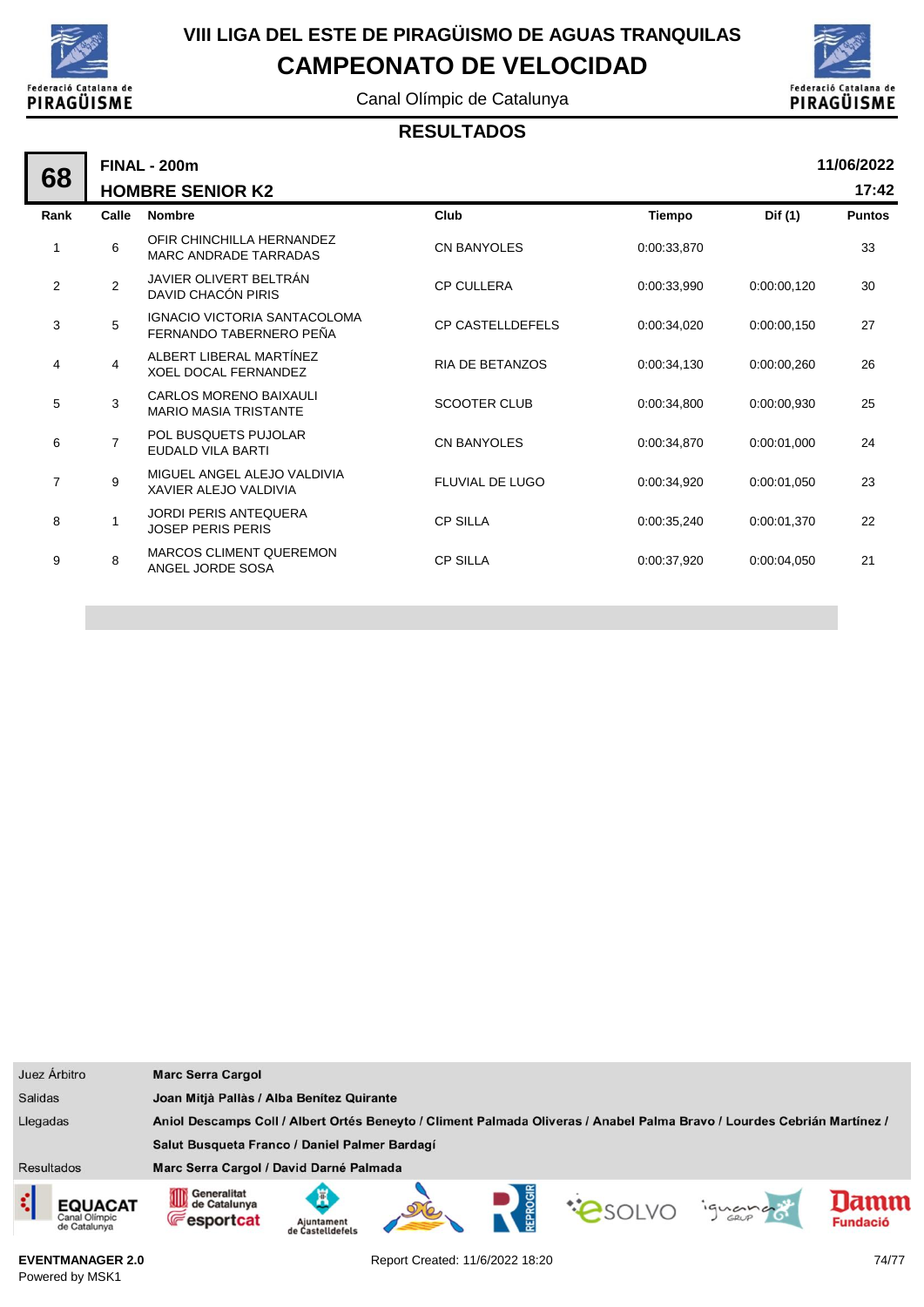

Canal Olímpic de Catalunya



### **RESULTADOS**

| 69   |       | <b>FINAL - 200m</b>                                   |                         |               |             | 11/06/2022    |
|------|-------|-------------------------------------------------------|-------------------------|---------------|-------------|---------------|
|      |       | <b>MUJER SENIOR K2</b>                                |                         |               |             | 17:46         |
| Rank | Calle | <b>Nombre</b>                                         | Club                    | <b>Tiempo</b> | Dif (1)     | <b>Puntos</b> |
|      |       | IRMA JULIÀ NOGUER<br><b>IONA VICENS PEIX</b>          | <b>CN BANYOLES</b>      | 0:00:41,560   |             | 33            |
| 2    | 5     | PAULA LIS MUÑOZ<br><b>ESTHER CAMPANALES FUSTE</b>     | <b>CP CASTELLDEFELS</b> | 0:00:43.890   | 0:00:02,330 | 30            |
| 3    | 6     | ANDREA SÁNCHEZ ALBEROLA<br>SARA MENGUAL FRANCISCO     | <b>CP SILLA</b>         | 0:00:44,260   | 0:00:02,700 | 27            |
| 4    | 4     | <b>LAURA MIRALLES PRATS</b><br>ALBA ORONICH MORANCHO  | <b>SICORIS CLUB</b>     | 0:00:48.690   | 0:00:07,130 | 26            |
| 5    | 3     | <b>IRENE SANCHEZ REMON</b><br>LIDIA CARRILERO CEBRIAN | <b>CN HELIOS</b>        | 0:00:55,010   | FC.         | $\mathbf 0$   |
|      |       |                                                       |                         |               |             |               |

|                   | Juez Árbitro                                    | <b>Marc Serra Cargol</b>                                                                                                |                                           |  |  |  |        |                        |
|-------------------|-------------------------------------------------|-------------------------------------------------------------------------------------------------------------------------|-------------------------------------------|--|--|--|--------|------------------------|
| <b>Salidas</b>    |                                                 |                                                                                                                         | Joan Mitjà Pallàs / Alba Benitez Quirante |  |  |  |        |                        |
| Llegadas          |                                                 | Aniol Descamps Coll / Albert Ortés Beneyto / Climent Palmada Oliveras / Anabel Palma Bravo / Lourdes Cebrián Martínez / |                                           |  |  |  |        |                        |
|                   |                                                 | Salut Busqueta Franco / Daniel Palmer Bardagí                                                                           |                                           |  |  |  |        |                        |
| <b>Resultados</b> |                                                 | Marc Serra Cargol / David Darné Palmada                                                                                 |                                           |  |  |  |        |                        |
| ¢                 | <b>EQUACAT</b><br>Canal Olimpic<br>de Catalunya | Generalitat<br>OID<br>de Catalunya<br><b>E</b> esportcat                                                                | Aiuntament<br>de Castelldefels            |  |  |  | iguana | amm<br><b>Fundació</b> |

**EVENTMANAGER 2.0** Powered by MSK1

Report Created: 11/6/2022 18:20 75/77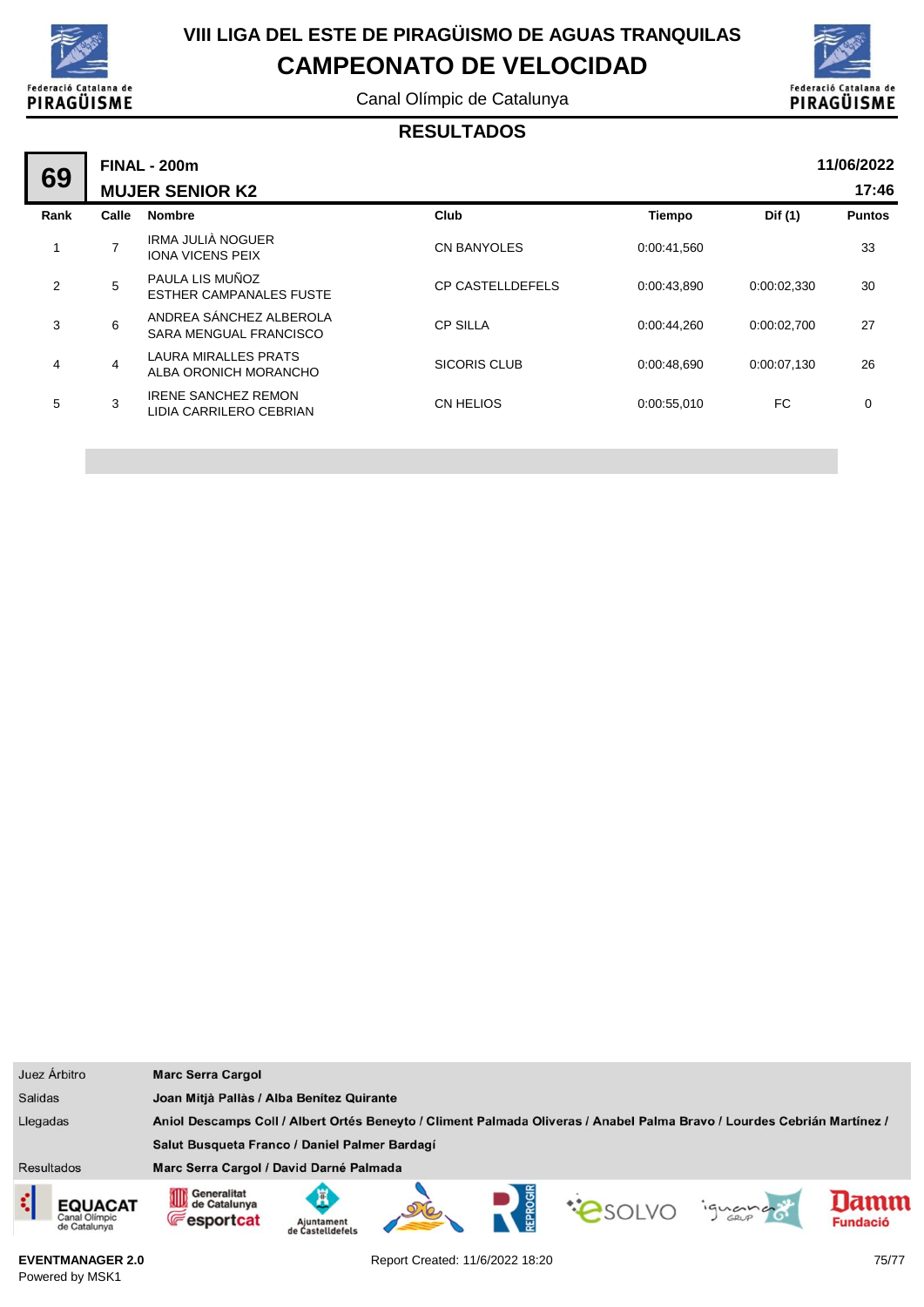

Canal Olímpic de Catalunya



### **RESULTADOS**

|                | <b>FINAL - 200m</b>    |                                                           |                         |             |             |               |  |  |  |
|----------------|------------------------|-----------------------------------------------------------|-------------------------|-------------|-------------|---------------|--|--|--|
| 70             | <b>MIXTO SENIOR K2</b> |                                                           |                         |             |             |               |  |  |  |
| Rank           | Calle                  | <b>Nombre</b>                                             | Club                    | Tiempo      | Dif (1)     | <b>Puntos</b> |  |  |  |
|                | $\overline{4}$         | PAOLO URDIROZ AGATI<br>ADRIANA CERRADA LIZARRAGA          | <b>CN PAMPLONA</b>      | 0:00:36,150 |             | 33            |  |  |  |
| $\overline{2}$ | 3                      | AITOR DAVID RAMOS<br><b>MARTA RUBIO OYAGA</b>             | <b>COMBINADO</b>        | 0:00:37,330 | 0:00:01,180 | 30            |  |  |  |
| 3              | 8                      | <b>ERIC VICENTE BELLOC</b><br><b>MARTINA LARROZA CRUZ</b> | <b>COMBINADO</b>        | 0:00:37,870 | 0:00:01,720 | 27            |  |  |  |
| 4              | 6                      | <b>CARLOS SETIEN VALERO</b><br>CARMEN MARTÍNEZ VALERO     | <b>CP SILLA</b>         | 0:00:38,700 | 0:00:02,550 | 26            |  |  |  |
| 5              | 5                      | IVÁN TOMÁS MORA<br>ALBA MONTLLOR RUEDA                    | <b>MONKAYAK HIBERUS</b> | 0:00:39,910 | 0:00:03,760 | 25            |  |  |  |
| 6              | $\overline{7}$         | <b>ERIC GILART ROSET</b><br>ANDREA AGÜERA CRUZ            | <b>SICORIS CLUB</b>     | 0:00:40,350 | 0:00:04,200 | 24            |  |  |  |
| 7              | 1                      | <b>JOSE MIGUEL ROYO MARCEN</b><br>ANA MUÑIO SERAL         | CN HELIOS               | 0:00:43,560 | 0:00:07,410 | 23            |  |  |  |
| 8              | $\overline{2}$         | DANIIL VASILEUSKI<br>NATALIA BOU TCHAPTAROVA              | <b>CP CULLERA</b>       | 0:00:43,850 | 0:00:07,700 | 22            |  |  |  |
|                |                        |                                                           |                         |             |             |               |  |  |  |



**EVENTMANAGER 2.0** Powered by MSK1

Report Created: 11/6/2022 18:20